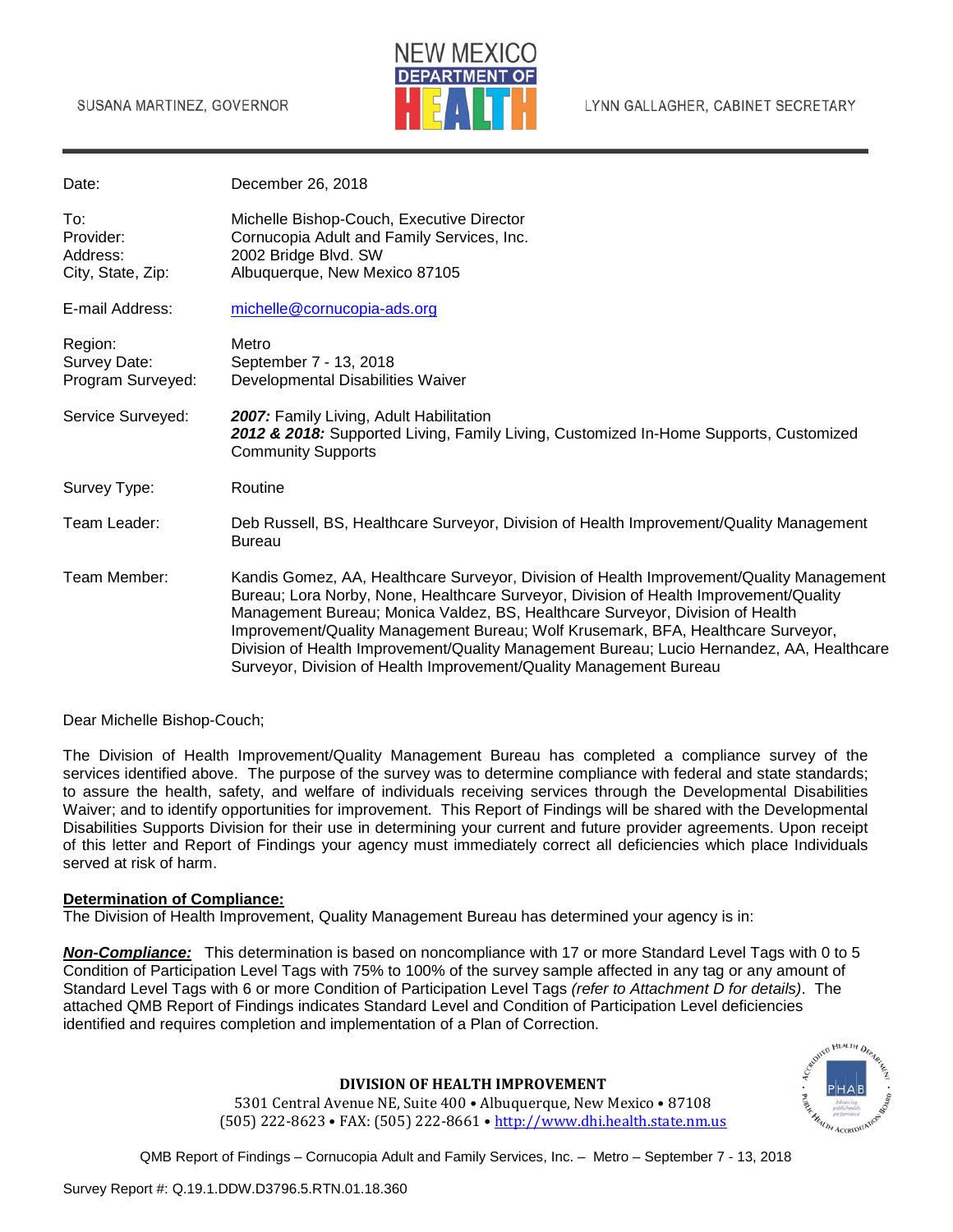The following tags are identified as Condition of Participation Level:

- Tag # 1A08.3 Administrative Case File: Individual Service Plan/ISP Components
- Tag # 1A32 Administrative Case File: Individual Service Plan Implementation
- Tag # LS14 Residential Service Delivery Site Case File (ISP and Healthcare requirements)
- Tag # 1A37 Individual Specific Training
- Tag # 1A07 Social Security Income (SSI) Payments
- Tag # 1A08.2 Administrative Case File: Healthcare Requirements & Follow-up
- Tag # 1A15.2 Administrative Case File: Healthcare Documentation (Therap and Required Plans)

The following tags are identified as Standard Level:

- Tag # 1A08 Administrative Case File (Other Required Documents)
- Tag # 1A08.1 Administrative and Residential Case File: Progress Notes
- Tag # 1A32.1 Administrative Case File: Individual Service Plan Implementation (Not Completed at Frequency)
- Tag # 1A32.2 Individual Service Plan Implementation (Residential Implementation)
- Tag # 1A38 Living Care Arrangement / Community Inclusion Reporting Requirements
- Tag # IS04 Community Life Engagement
- Tag # LS14.1 Residential Service Delivery Site Case File (Other Required Documentation)
- Tag # 1A20 Direct Support Personnel Training
- Tag # 1A22 Agency Personnel Competency
- Tag # 1A43.1 General Events Reporting Individual Reporting
- Tag # 1A09.1.0 Medication Delivery PRN Medication Administration
- Tag # 1A29 Complaints / Grievances Acknowledgement
- Tag # LS06 Family Living Requirements
- Tag # LS25 Residential Health and Safety (Supported Living & Family Living)
- Tag # 5I44 Adult Habilitation Reimbursement
- Tag # IS30 Customized Community Supports Reimbursement
- Tag # LS26 Supported Living Reimbursement
- Tag # LS27 Family Living Reimbursement

#### **Plan of Correction:**

The attached Report of Findings identifies the deficiencies found during your agency's on-site compliance review. You are required to complete and implement a Plan of Correction. Your agency has a total of 45 business days (10 business days to submit your POC for approval and 35 days to implement your *approved* Plan of Correction) from the receipt of this letter.

You were provided information during the exit meeting portion of your on-site survey. Please refer to this information (Attachment A) for specific instruction on completing your Plan of Correction. At a minimum your Plan of Correction should address the following for each Tag cited:

#### **Corrective Action for Current Citation**:

• How is the deficiency going to be corrected? (i.e. obtained documents, retrain staff, individuals and/or staff no longer in service, void/adjusts completed, etc.) This can be specific to each deficiency cited or if possible an overall correction, i.e. all documents will be requested and filed as appropriate.

#### **On-going Quality Assurance/Quality Improvement Processes:**

- What is going to be done on an ongoing basis? (i.e. file reviews, etc.)
- How many individuals is this going to effect? (i.e. percentage of individuals reviewed, number of files reviewed, etc.)
- How often will this be completed? (i.e. weekly, monthly, quarterly, etc.)
- Who is responsible? (responsible position within your agency)
- What steps will be taken if issues are found? (i.e. retraining, requesting documents, filing RORA, etc.)
- How is this integrated in your agency's QIS, QI Committee reviews and annual report?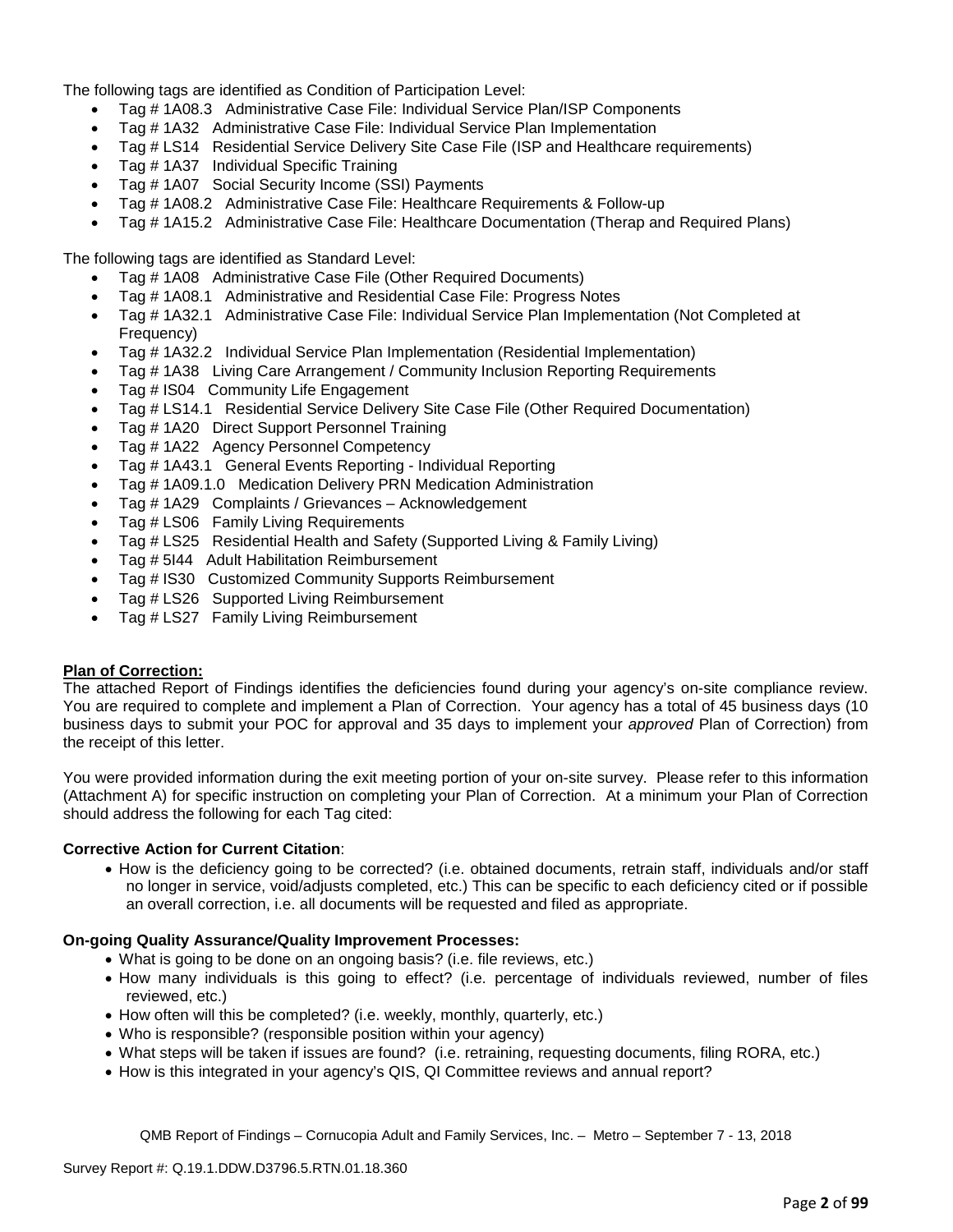#### **Submission of your Plan of Correction:**

Please submit your agency's Plan of Correction in the available space on the two right-hand columns of the Report of Findings. *(See attachment "A" for additional guidance in completing the Plan of Correction)*.

Within 10 business days of receipt of this letter your agency Plan of Correction must be submitted to the parties below:

### **1. Quality Management Bureau, Attention: Amanda Castaneda, Plan of Correction Coordinator 1170 North Solano Suite D Las Cruces, New Mexico 88001**

# **2. Developmental Disabilities Supports Division Regional Office for region of service surveyed**

Upon notification from QMB that your *Plan of Correction has been approved*, you must implement all remedies and corrective actions to come into compliance. If your Plan of Correction is denied, you must resubmit a revised plan as soon as possible for approval, as your POC approval and all remedies must be completed within 45 business days of the receipt of this letter.

Failure to submit your POC within the allotted 10 business days or complete and implement your Plan of Correction within the total 45 business days allowed may result in the imposition of a \$200 per day Civil Monetary Penalty until it is received, completed and/or implemented.

# **Billing Deficiencies:**

If you have deficiencies noted in this report of findings under the *Service Domain: Medicaid Billing/Reimbursement*, you must complete a "Void/Adjust" claim or remit the identified overpayment via a check within 30 calendar days of the date of this letter to HSD/OIG/PIU, *though this is not the preferred method of payment*. If you choose to pay via check, please include a copy of this letter with the payment. Make the check payable to the New Mexico Human Services Department and mail to:

> *Attention: Lisa Medina-Lujan* HSD/OIG Program Integrity Unit 2025 S. Pacheco Street Santa Fe, New Mexico 87505

Or if using UPS, FedEx, DHL (courier mail) send to physical address at:

*Attention: Lisa Medina-Lujan HSD/OIG Program Integrity Unit 1474 Rodeo Road Santa Fe, New Mexico 87505*

Please be advised that there is a one-week lag period for applying payments received by check to Void/Adjust claims. During this lag period, your other claim payments may be applied to the amount you owe even though you have sent a refund, reducing your payment amount. For this reason, we recommend that you allow the system to recover the overpayment instead of sending in a check.

#### **Request for Informal Reconsideration of Findings (IRF):**

If you disagree with a finding of deficient practice, you have 10 business days upon receipt of this notice to request an IRF. Submit your request for an IRF in writing to:

> Request for Informal Reconsideration of Findings 5301 Central Ave NE Suite #400

QMB Report of Findings – Cornucopia Adult and Family Services, Inc. – Metro – September 7 - 13, 2018

Survey Report #: Q.19.1.DDW.D3796.5.RTN.01.18.360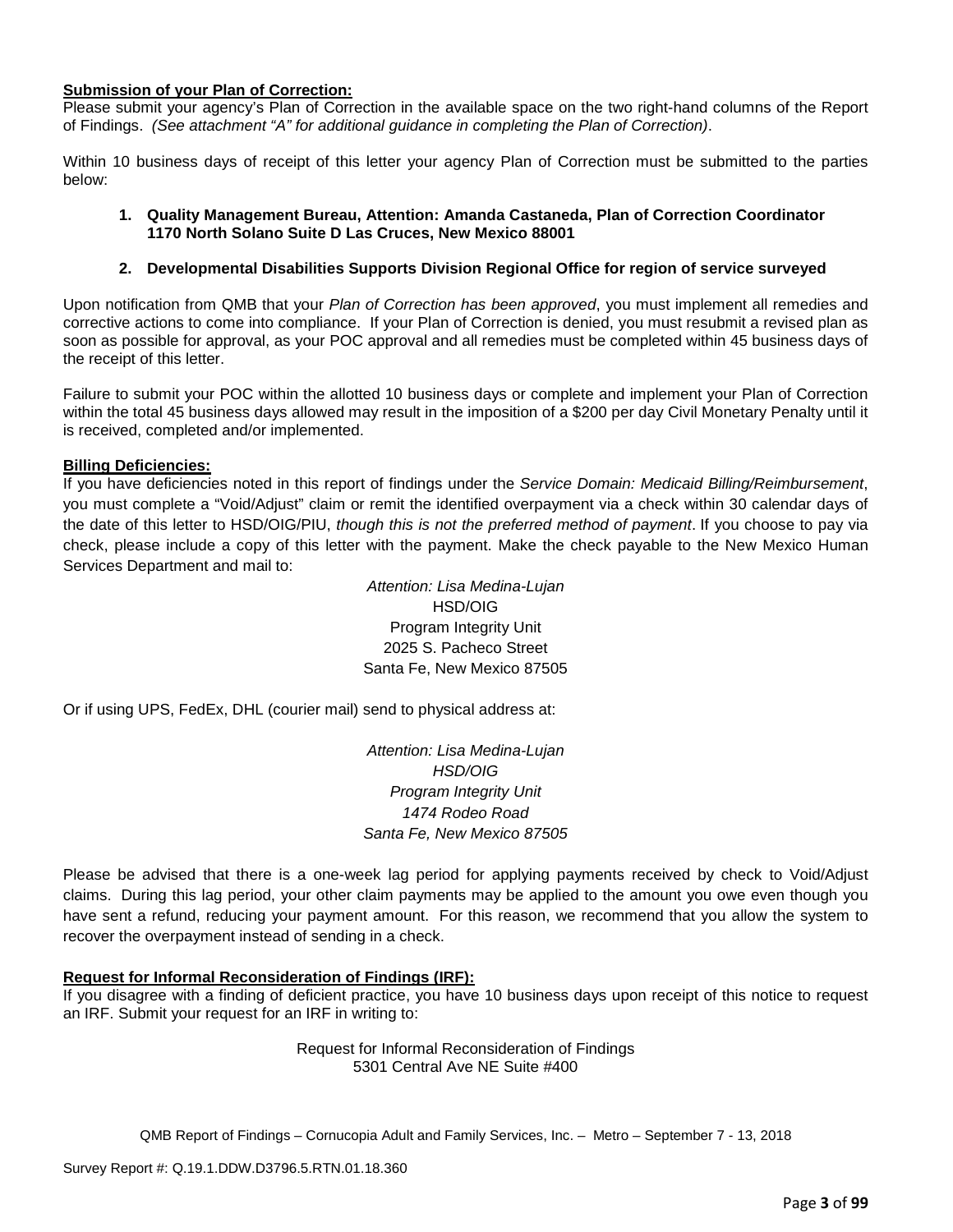# Albuquerque, NM 87108 Attention: IRF request

See Attachment "C" for additional guidance in completing the request for Informal Reconsideration of Findings. The request for an IRF will not delay the implementation of your Plan of Correction which must be completed within 45 total business days (10 business days to submit your POC for approval and 35 days to implement your *approved* Plan of Correction). Providers may not appeal the nature or interpretation of the standard or regulation, the team composition or sampling methodology. If the IRF approves the modification or removal of a finding, you will be advised of any changes.

Please call the Plan of Correction Coordinator Amanda Castaneda at 575-373-5716 if you have questions about the Report of Findings or Plan of Correction. Thank you for your cooperation and for the work you perform.

Sincerely,

Deb Russell, BS

Deb Russell, BS Team Lead/Healthcare Surveyor Division of Health Improvement Quality Management Bureau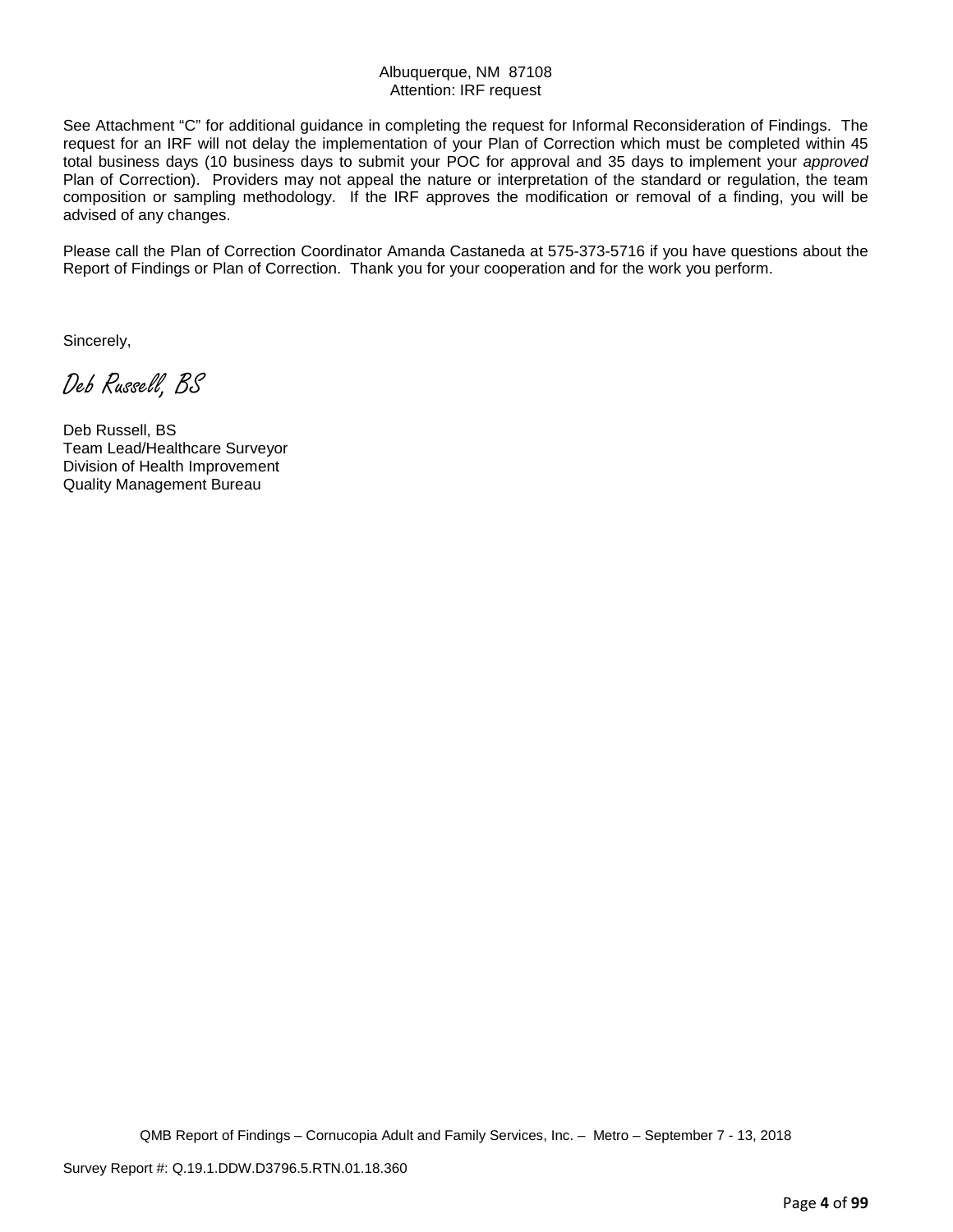# **Survey Process Employed:**

| urvey Process Employed:                  |                                                                                                                                                                                                                                                                                                                                                                                                                                                                                                                      |
|------------------------------------------|----------------------------------------------------------------------------------------------------------------------------------------------------------------------------------------------------------------------------------------------------------------------------------------------------------------------------------------------------------------------------------------------------------------------------------------------------------------------------------------------------------------------|
| <b>Administrative Review Start Date:</b> | September 7, 2018                                                                                                                                                                                                                                                                                                                                                                                                                                                                                                    |
| Contact:                                 | <b>Cornucopia Adult and Family Services, Inc.</b><br>Michelle Bishop-Couch, Chief Executive Officer                                                                                                                                                                                                                                                                                                                                                                                                                  |
|                                          | <b>DOH/DHI/QMB</b><br>Deb Russell, BS, Team Lead/Healthcare Surveyor                                                                                                                                                                                                                                                                                                                                                                                                                                                 |
| On-site Entrance Conference Date:        | September 11, 2018                                                                                                                                                                                                                                                                                                                                                                                                                                                                                                   |
| Present:                                 | <b>Cornucopia Adult and Family Services, Inc.</b><br>Michelle Bishop-Couch, Chief Executive Officer<br>Alexandra Hayes, Finance Director<br>Veronica Dozal, Program Director<br>Judy Manicki, Human Resources Director<br>Mayra Rosario Resto, Executive Assistant/Program Coordinator<br>Eddie DeCristoaro, Service Coordinator<br>Yazmin Garcia, Service Coordinator<br>Susan Bankoff, Service Coordinator<br>Maria Padilla, Service Coordinator/Program Manager<br>Michelle Bishop-Couch, Chief Executive Officer |
|                                          | <b>DOH/DHI/QMB</b><br>Deb Russell, BS, Healthcare Surveyor<br>Kandis Gomez, AA, Healthcare Surveyor<br>Monica Valdez, BS, Healthcare Surveyor<br>Wolf Krusemark, BFA, Healthcare Surveyor<br>Lucio Hernandez, AA, Healthcare Surveyor                                                                                                                                                                                                                                                                                |
| <b>Exit Conference Date:</b>             | September 13, 2018                                                                                                                                                                                                                                                                                                                                                                                                                                                                                                   |
| Present:                                 | <b>Cornucopia Adult and Family Services, Inc.</b><br>Michelle Bishop-Couch, Chief Executive Officer<br>Veronica Dozal, Program Director<br>Judy Manicki, Human Resources Director<br>Maria Padilla, Service Coordinator/Program Manager<br>Harold Tibbetts, Training Coordinator<br>Melissa Velasquez, RN<br>Alexandra Hayes, Finance Director<br>Paola Lima, Community Inclusion Coordinator<br>Marti Madrid, Quality Assurance                                                                                     |
|                                          | <b>DOH/DHI/QMB</b><br>Deb Russell, BS, Healthcare Surveyor<br>Kandis Gomez, AA, Healthcare Surveyor<br>Monica Valdez, BS, Healthcare Surveyor<br>Wolf Krusemark, BFA, Healthcare Surveyor<br>Lucio Hernandez, AA, Healthcare Surveyor                                                                                                                                                                                                                                                                                |
|                                          | <b>DDSD Regional Office</b><br>Terry Ann Moore, Community Inclusion Coordinator                                                                                                                                                                                                                                                                                                                                                                                                                                      |
| Administrative Locations Visited         | 1                                                                                                                                                                                                                                                                                                                                                                                                                                                                                                                    |
| <b>Total Sample Size</b>                 | 15                                                                                                                                                                                                                                                                                                                                                                                                                                                                                                                   |
|                                          |                                                                                                                                                                                                                                                                                                                                                                                                                                                                                                                      |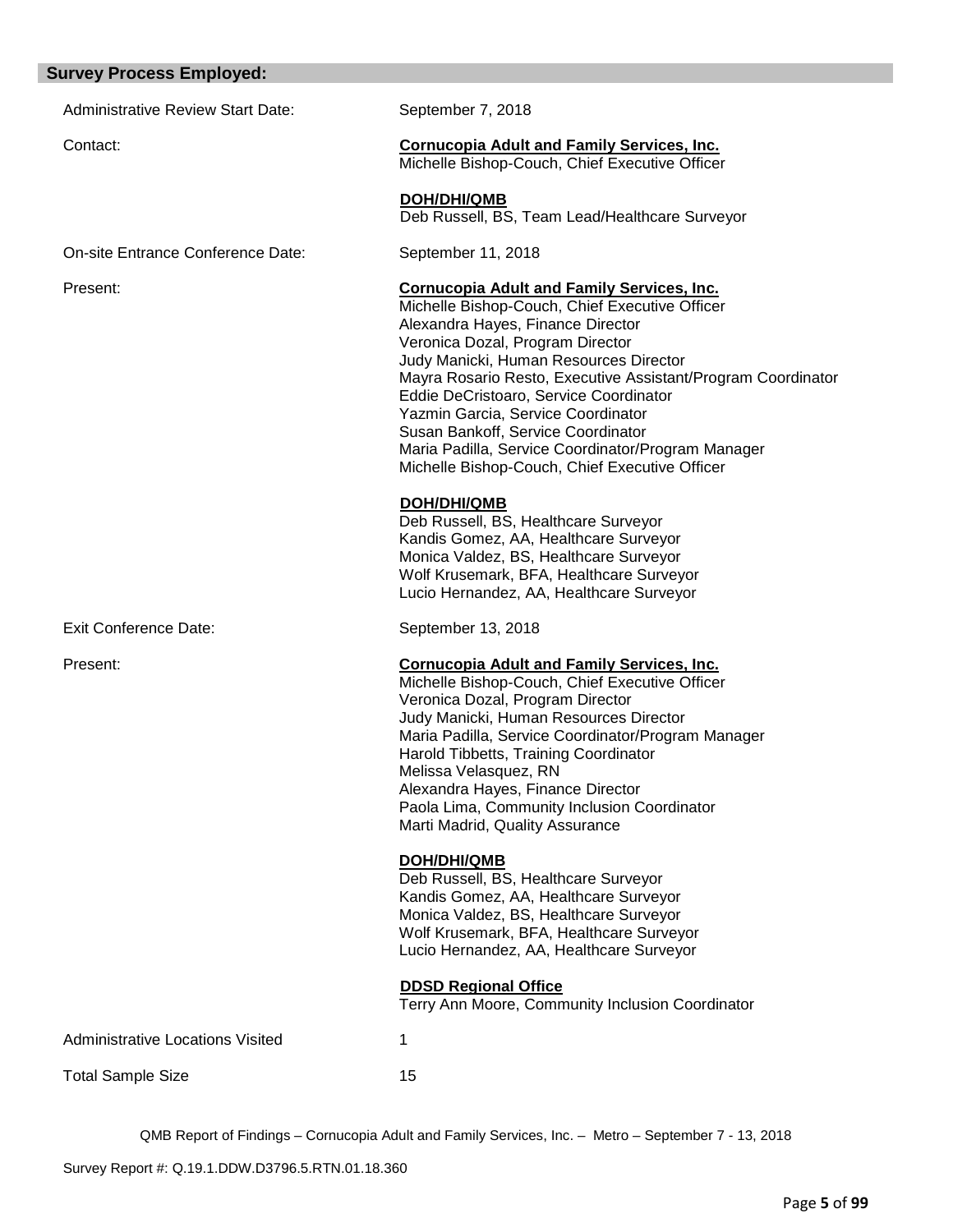|                                                                | 1 - Jackson Class Members<br>14 - Non-Jackson Class Members                                                                                  |
|----------------------------------------------------------------|----------------------------------------------------------------------------------------------------------------------------------------------|
|                                                                | 2 - Supported Living<br>6 - Family Living<br>1 - Customized In-Home Supports<br>13 - Customized Community Supports<br>1 - Adult Habilitation |
| <b>Total Homes Visited</b><br>❖ Supported Living Homes Visited | 7<br>Note: The following Individuals share a SL residence:<br>$≥$ #2, 6                                                                      |
| <b>Family Living Homes Visited</b><br>❖                        | 6                                                                                                                                            |
| Persons Served Records Reviewed                                | 15                                                                                                                                           |
| <b>Persons Served Interviewed</b>                              | 8                                                                                                                                            |
| <b>Persons Served Observed</b>                                 | 2 (Two individuals chose not to participate in the interview process)                                                                        |
| Persons Served Not Seen and/or Not Available 5                 |                                                                                                                                              |
| Direct Support Personnel Interviewed                           | 14                                                                                                                                           |
| Direct Support Personnel Records Reviewed                      | 61 (One DSP also performed duties as a Service Coordinator)                                                                                  |
| Substitute Care/Respite Personnel<br><b>Records Reviewed</b>   | 13                                                                                                                                           |
| Service Coordinator Records Reviewed                           | 4 (One Service Coordinator also performed duties as a DSP)                                                                                   |
| Administrative Interviews                                      | $\overline{2}$                                                                                                                               |

Administrative Processes and Records Reviewed:

- Medicaid Billing/Reimbursement Records for all Services Provided
- Accreditation Records
- Oversight of Individual Funds
- Individual Medical and Program Case Files, including, but not limited to:
	- o Individual Service Plans
		- o Progress on Identified Outcomes
		- o Healthcare Plans
		- o Medication Administration Records
		- o Medical Emergency Response Plans
		- o Therapy Evaluations and Plans
		- o Healthcare Documentation Regarding Appointments and Required Follow-Up
	- o Other Required Health Information
- Internal Incident Management Reports and System Process / General Events Reports
- Personnel Files, including nursing and subcontracted staff
- Staff Training Records, Including Competency Interviews with Staff
- Agency Policy and Procedure Manual
- Caregiver Criminal History Screening Records
- Consolidated Online Registry/Employee Abuse Registry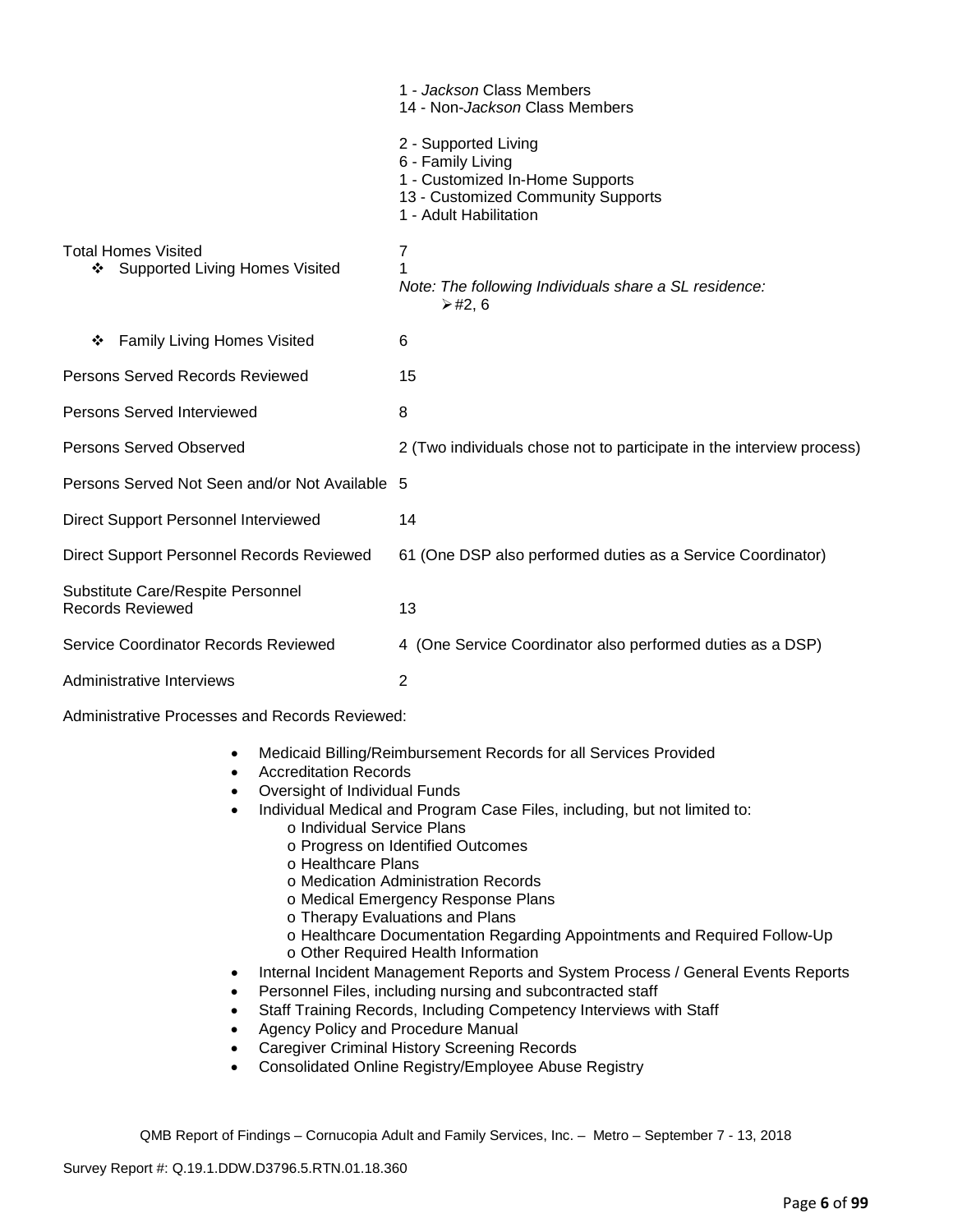- Human Rights Committee Notes and Meeting Minutes
- Evacuation Drills of Residences and Service Locations
- Quality Assurance / Improvement Plan

| CC: Distribution List: | DOH - Division of Health Improvement               |
|------------------------|----------------------------------------------------|
|                        | DOH - Developmental Disabilities Supports Division |
|                        | DOH - Office of Internal Audit                     |
|                        | HSD - Medical Assistance Division                  |
|                        | NM Attorney General's Office                       |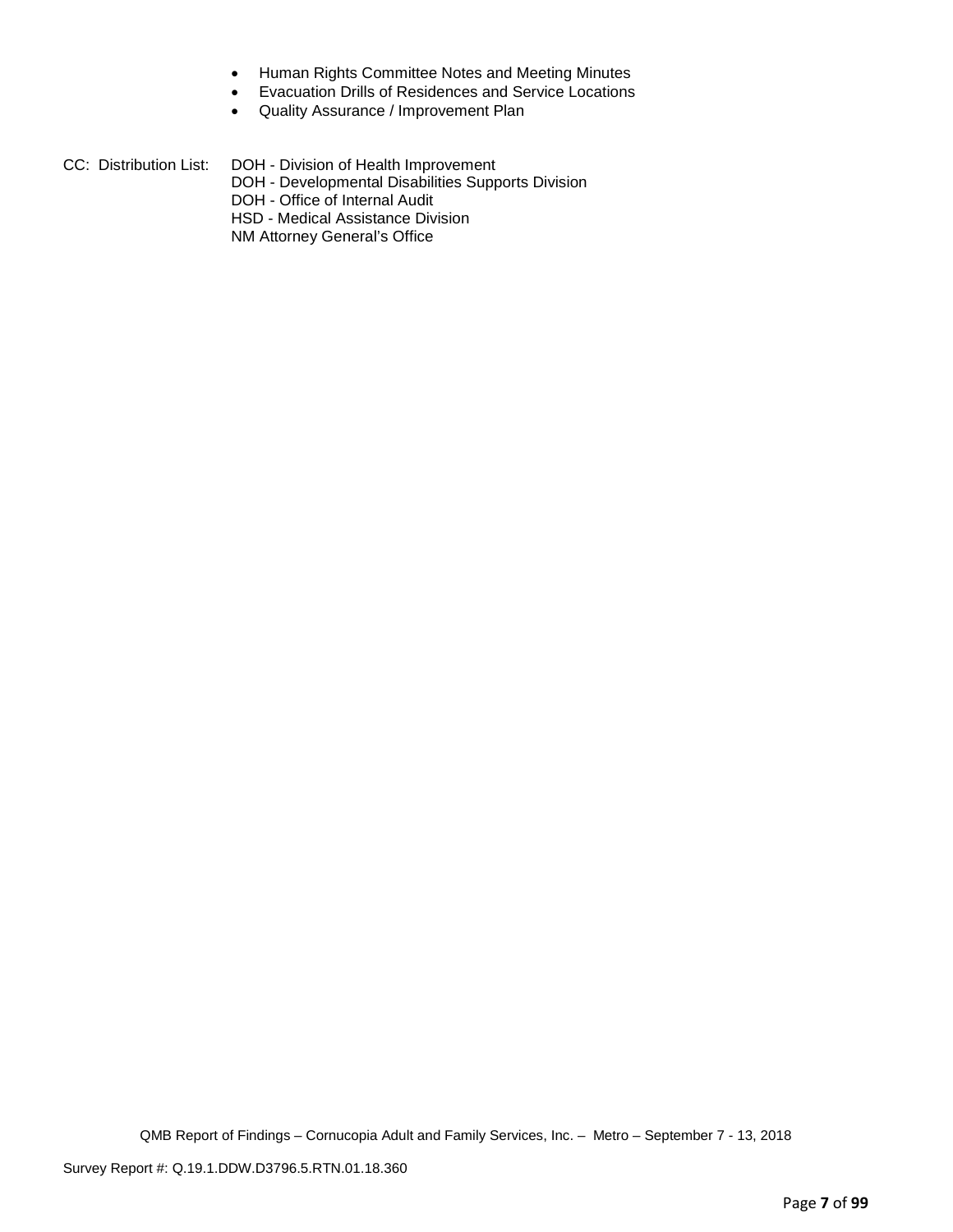# **Attachment A**

# **Provider Instructions for Completing the QMB Plan of Correction (POC) Process**

# *Introduction:*

After a QMB Compliance Survey, your QMB Report of Findings will be sent to you via e-mail.

Each provider must develop and implement a Plan of Correction (POC) that identifies specific quality assurance and quality improvement activities the agency will implement to correct deficiencies and prevent continued deficiencies and non-compliance.

Agencies must submit their Plan of Correction within ten (10) business days from the date you receive the QMB Report of Findings. (Providers who do not submit a POC within 10 business days may be referred to the DDSD Regional Office for purposes of contract management or the Internal Review Committee [IRC] for possible actions or sanctions).

Agencies must fully implement their approved Plan of Correction within 45 business days (10 business days to submit your POC for approval and 35 days to implement your approved Plan of Correction) from the date they receive the QMB Report of Findings. Providers who fail to complete a POC within the 45-business days allowed will be referred to the IRC for possible actions or sanctions.

If you have questions about the Plan of Correction process, call the Plan of Correction Coordinator at 575-373-5716 or email at AmandaE.Castaneda@state.nm.us. Requests for technical assistance must be requested through your Regional DDSD Office.

The POC process cannot resolve disputes regarding findings. If you wish to dispute a finding on the official Report of Findings, you must file an Informal Reconsideration of Findings (IRF) request within ten (10) business days of receiving your report. Please note that you must still submit a POC for findings that are in question (see Attachment C).

#### *Instructions for Completing Agency POC:*

#### *Required Content*

Your Plan of Correction should provide a step-by-step description of the methods to correct each deficient practice cited to prevent recurrence and information that ensures the regulation cited comes into and remains in compliance. The remedies noted in your POC are expected to be added to your Agency's required, annual Quality Assurance (QA) Plan.

If a deficiency has already been corrected since the on-site survey, the plan should state how it was corrected, the completion date (date the correction was accomplished), and how possible recurrence of the deficiency will be prevented.

*The following details should be considered when developing your Plan of Correction:*

#### *The Plan of Correction must address each deficiency cited in the Report of Findings unless otherwise noted with a "No Plan of Correction Required statement." The Plan of Correction must address the five (5) areas listed below:*

- 1. How the specific and realistic corrective action will be accomplished for individuals found to have been affected by the deficient practice.
- 2. How the agency will identify other individuals who have the potential to be affected by the same deficient practice, and how the agency will act to protect those individuals in similar situations.
- 3. What Quality Assurance measures will be put into place and what systemic changes made to ensure the deficient practice will not recur.
- 4. Indicate how the agency plans to monitor its performance to make certain solutions are sustained. The agency must develop a QA plan for ensuring correction is achieved and sustained. This QA plan must be implemented and the corrective action is evaluated for its effectiveness. The plan of correction is integrated into the agency quality assurance system; and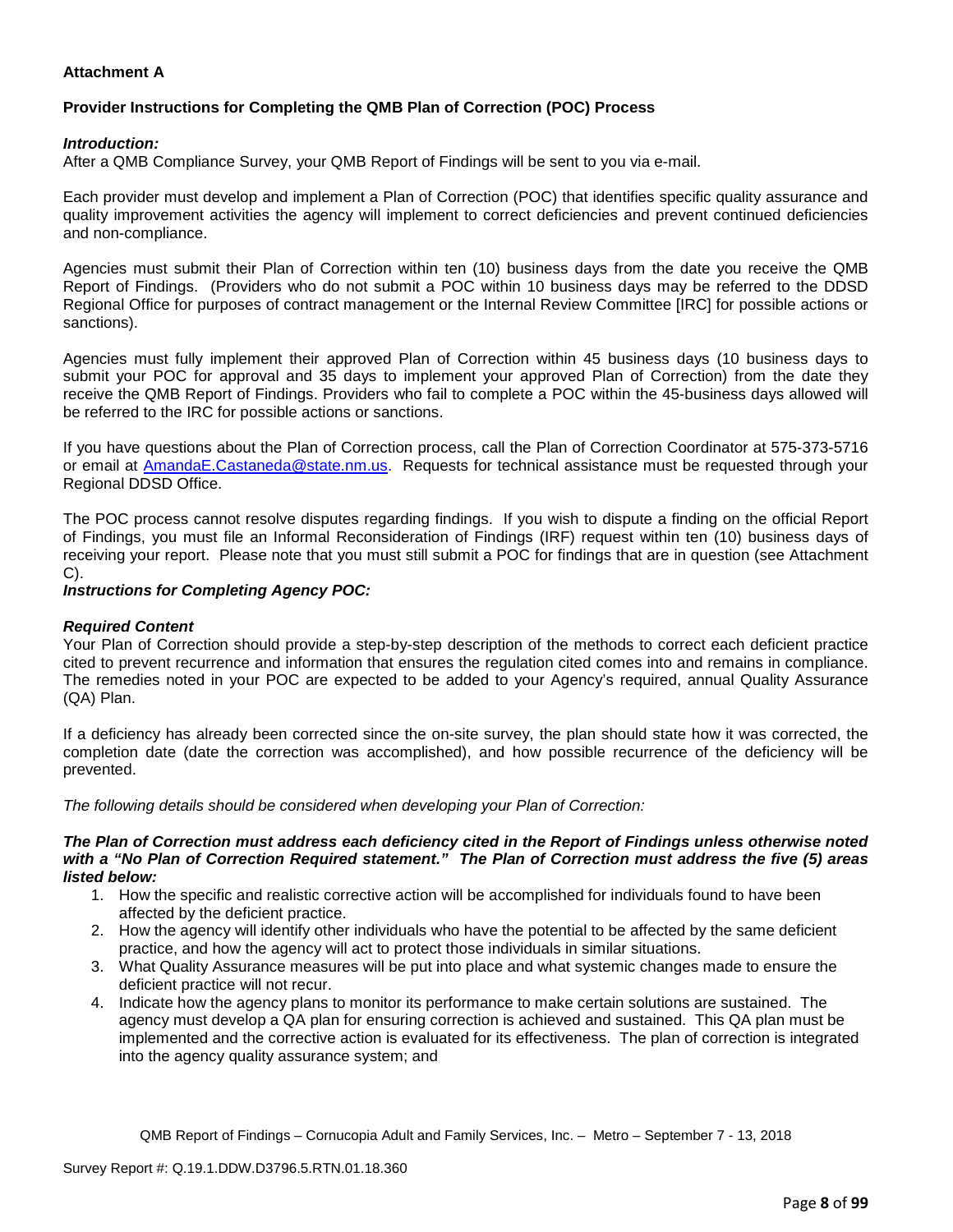5. Include dates when corrective actions will be completed. The corrective action completion dates must be acceptable to the State.

*The following details should be considered when developing your Plan of Correction:*

- Details about how and when Individual Served, agency personnel and administrative and service delivery site files are audited by agency personnel to ensure they contain required documents;
- Information about how medication administration records are reviewed to verify they contain all required information before they are distributed to service sites, as they are being used, and after they are completed;
- Your processes for ensuring that all required agency personnel are trained on required DDSD required trainings;
- How accuracy in billing/reimbursement documentation is assured;
- How health, safety is assured;
- For Case Management providers, how Individual Service Plans are reviewed to verify they meet requirements, how the timeliness of level of care (LOC) packet submissions and consumer visits are tracked;
- Your process for gathering, analyzing and responding to quality data indicators; and,
- Details about Quality Targets in various areas, current status, analyses about why targets were not met, and remedies implemented.

*Note:* **Instruction or in-service of staff alone may not be a sufficient plan of correction.** This is a good first step toward correction, but additional steps must be taken to ensure the deficiency is corrected and will not recur.

#### *Completion Dates*

- The plan of correction must include a **completion date** (entered in the far right-hand column) for each finding. Be sure the date is **realistic** in the amount of time your Agency will need to correct the deficiency; not to exceed 45 total business days.
- Direct care issues should be corrected immediately and monitored appropriately.
- Some deficiencies may require a staged plan to accomplish total correction.
- Deficiencies requiring replacement of equipment, etc., may require more time to accomplish correction but should show reasonable time frames.

# *Initial Submission of the Plan of Correction Requirements*

- 1. The Plan of Correction must be completed on the official QMB Survey Report of Findings/Plan of Correction Form and received by QMB within ten (10) business days from the date you received the report of findings.
- 2. For questions about the POC process, call the POC Coordinator, Amanda Castaneda at 575-373-5716 or email at AmandaE.Castaneda@state.nm.us for assistance.
- 3. For Technical Assistance (TA) in developing or implementing your POC, contact your Regional DDSD Office.
- 4. Submit your POC to Amanda Castaneda, POC Coordinator in any of the following ways:
	- a. Electronically at AmandaE.Castaneda@state.nm.us *(preferred method)*
	- b. Fax to 575-528-5019, or
	- c. Mail to POC Coordinator, 1170 North Solano Ste D, Las Cruces, New Mexico 88001
- 5. *Do not submit supporting documentation* (evidence of compliance) to QMB *until after* your POC has been approved by the QMB.
- 6. QMB will notify you when your POC has been "approved" or "denied."
	- a. During this time, whether your POC is "approved," or "denied," you will have a maximum of 45-business days from the date of receipt of your Report of Findings to correct all survey deficiencies.
	- b. If your POC is denied, it must be revised and resubmitted as soon as possible, as the 45-business day limit is in effect.
	- c. If your POC is denied a second time your agency may be referred to the Internal Review Committee.
	- d. You will receive written confirmation when your POC has been approved by QMB and a final deadline for completion of your POC.
	- e. Please note that all POC correspondence will be sent electronically unless otherwise requested.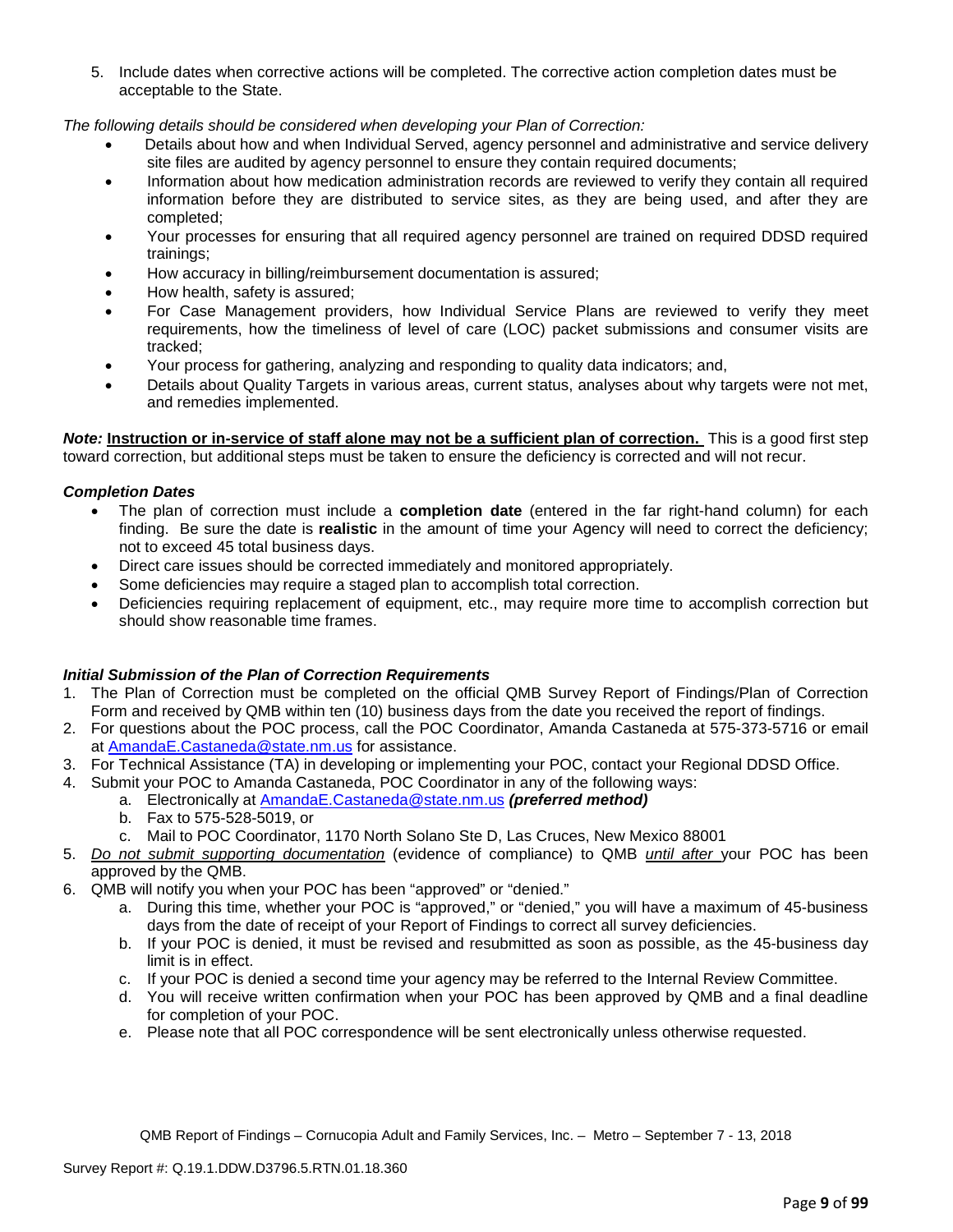7. Failure to submit your POC within 10 business days without prior approval of an extension by QMB will result in a referral to the Internal Review Committee and the possible implementation of monetary penalties and/or sanctions.

# *POC Document Submission Requirements*

Once your POC has been approved by the QMB Plan of Correction Coordinator you must submit copies of documents as evidence that all deficiencies have been corrected, as follows.

- 1. Your internal documents are due within a *maximum* of 45-business days of receipt of your Report of Findings.
- 2. It is preferred that you submit your documents via USPS or other carrier (scanned and saved to CD/DVD disc, flash drive, etc.). If documents containing HIPAA Protected Health Information (PHI) documents must be submitted through S-Comm (Therap), Fax or Postal System, do not send PHI directly to NMDOH email accounts. If the documents do not contain protected Health information (PHI) then you may submit your documents electronically scanned and attached to e-mails.
- 3. All submitted documents *must be annotated*; please be sure the tag numbers and Identification numbers are indicated on each document submitted. Documents which are not annotated with the Tag number and Identification number may not be accepted.
- 4. Do not submit original documents; Please provide copies or scanned electronic files for evidence. Originals must be maintained in the agency file(s) per DDSD Standards.
- 5. In lieu of some documents, you may submit copies of file or home audit forms that clearly indicate cited deficiencies have been corrected, other attestations of correction must be approved by the Plan of Correction Coordinator prior to their submission.
- 6. When billing deficiencies are cited, you must provide documentation to justify billing and/or void and adjust forms submitted to Xerox State Healthcare, LLC for the deficiencies cited in the Report of Findings.

**Revisions, Modifications or Extensions to your Plan of Correction (post QMB approval) must be made in writing and submitted to the Plan of Correction Coordinator, prior to the due date and are approved on a case-by-case basis. No changes may be made to your POC or the timeframes for implementation without written approval of the POC Coordinator.**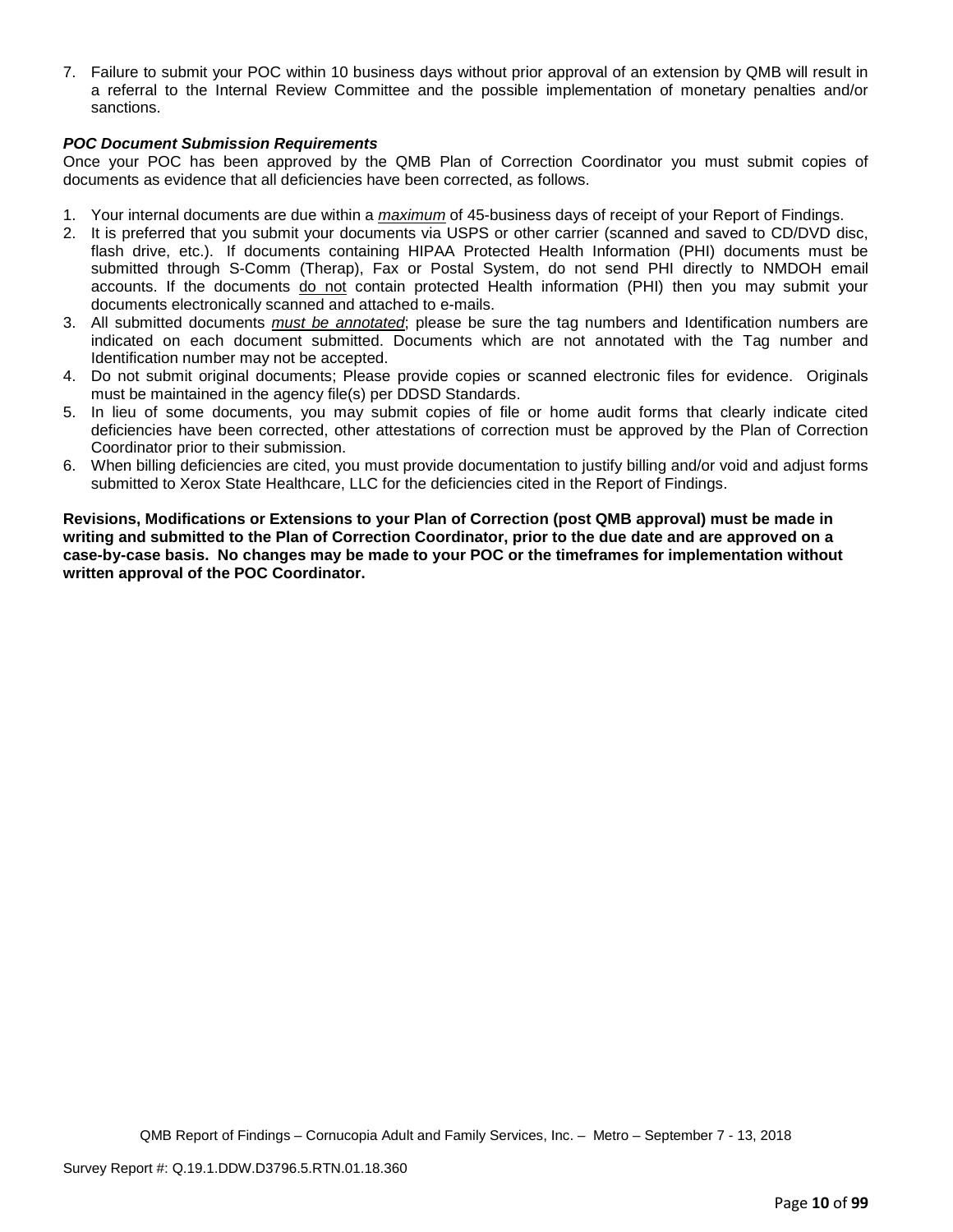## **Department of Health, Division of Health Improvement QMB Determination of Compliance Process**

The Division of Health Improvement, Quality Management Bureau (QMB) surveys compliance of the Developmental Disabilities Waiver (DDW) standards and other state and federal regulations. For the purpose of the LCA / CI survey the CMS waiver assurances have been grouped into four (4) Service Domains: Plan of Care (ISP Implementation); Qualified Providers; Health, Welfare and Safety; and Administrative Oversight (note that Administrative Oversight listed in this document is not the same as the CMS assurance of Administrative Authority. Used in this context it is related to the agency's operational policies and procedures, Quality Assurance system and Medicaid billing and reimbursement processes.)

The QMB Determination of Compliance process is based on provider compliance or non-compliance with standards and regulations identified during the on-site survey process and as reported in the QMB Report of Findings. All areas reviewed by QMB have been agreed to by DDSD and DHI/QMB and are reflective of CMS requirements. All deficiencies (non-compliance with standards and regulations) are identified and cited as either a Standard level deficiency or a Condition of Participation level deficiency in the QMB Reports of Findings. All deficiencies require corrective action when non-compliance is identified.

Each deficiency in your Report of Findings has been predetermined to be a Standard Level Deficiency, a Condition of Participation Level Deficiency, if below 85% compliance or a non-negotiable Condition of Participation Level Deficiency. Your Agency's overall Compliance Determination is based on a Scope and Severity Scale which takes into account the number of Standard and Condition Level Tags cited as well as the percentage of Individuals affected in the sample.

# **Conditions of Participation (CoPs)**

CoPs are based on the Centers for Medicare and Medicaid Services, Home and Community-Based Waiver required assurances, in addition to the New Mexico Developmental Disability Waiver (DDW) Service Standards. The Division of Health Improvement (DHI), in conjunction with the Developmental Disability Support Division (DDSD), has identified certain deficiencies that have the potential to be a Condition of Participation Level, if the tag falls below 85% compliance based on the number of people affected. Additionally, there are what are called nonnegotiable Conditions of Participation, regardless if one person or multiple people are affected. In this context, a CoP is defined as an essential / fundamental regulation or standard, which when out of compliance directly affects the health and welfare of the Individuals served. If no deficiencies within a Tag are at the level of a CoP, it is cited as a Standard Level Deficiency.

#### *Service Domains and CoPs for Living Care Arrangements and Community Inclusion are as follows:*

**Service Domain: Service Plan: ISP Implementation -** *Services are delivered in accordance with the service plan, including type, scope, amount, duration and frequency specified in the service plan.*

#### **Potential Condition of Participation Level Tags, if compliance is below 85%:**

- **1A08.3 –** Administrative Case File: Individual Service Plan / ISP Components
- **1A32 –** Administrative Case File: Individual Service Plan Implementation
- **LS14 –** Residential Service Delivery Site Case File (ISP and Healthcare Requirements)
- **IS14 –** CCS / CIES Service Delivery Site Case File (ISP and Healthcare Requirements)

**Service Domain: Qualified Providers -** *The State monitors non-licensed/non-certified providers to assure adherence to waiver requirements. The State implements its policies and procedures for verifying that provider training is conducted in accordance with State requirements and the approved waiver.*

#### **Potential Condition of Participation Level Tags, if compliance is below 85%:**

• **1A20 -** Direct Support Personnel Training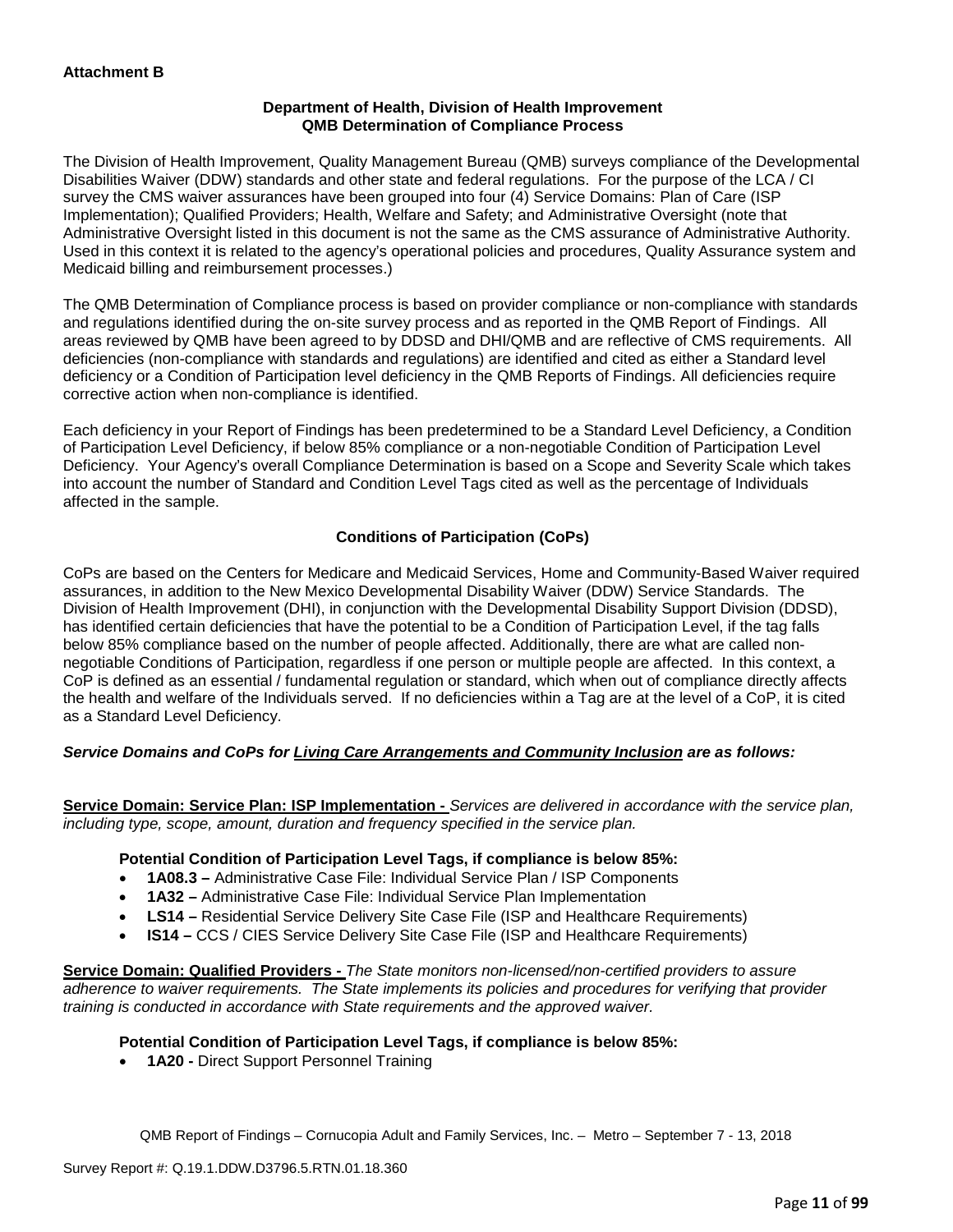- **1A22 -** Agency Personnel Competency
- **1A37 –** Individual Specific Training

# **Non-Negotiable Condition of Participation Level Tags (one or more Individuals are cited):**

- **1A25.1 –** Caregiver Criminal History Screening
- **1A26.1 –** Consolidated On-line Registry Employee Abuse Registry

**Service Domain: Health, Welfare and Safety -** *The State, on an ongoing basis, identifies, addresses and seeks to prevent occurrences of abuse, neglect and exploitation. Individuals shall be afforded their basic human rights. The provider supports individuals to access needed healthcare services in a timely manner.*

### **Potential Condition of Participation Level Tags, if compliance is below 85%:**

- **1A08.2 –** Administrative Case File: Healthcare Requirements & Follow-up
- **1A09 –** Medication Delivery Routine Medication Administration
- **1A09.1 –** Medication Delivery PRN Medication Administration
- **1A15.2 –** Administrative Case File: Healthcare Documentation (Therap and Required Plans)

#### **Non-Negotiable Condition of Participation Level Tags (one or more Individuals are cited):**

- **1A05 –** General Requirements / Agency Policy and Procedure Requirements
- **1A07 –** Social Security Income (SSI) Payments
- **1A09.2 –** Medication Delivery Nurse Approval for PRN Medication
- **1A15 –** Healthcare Documentation Nurse Availability
- **1A31 –** Client Rights/Human Rights
- **LS25.1 –** Residential Reqts. (Physical Environment Supported Living / Family Living / Intensive Medical Living)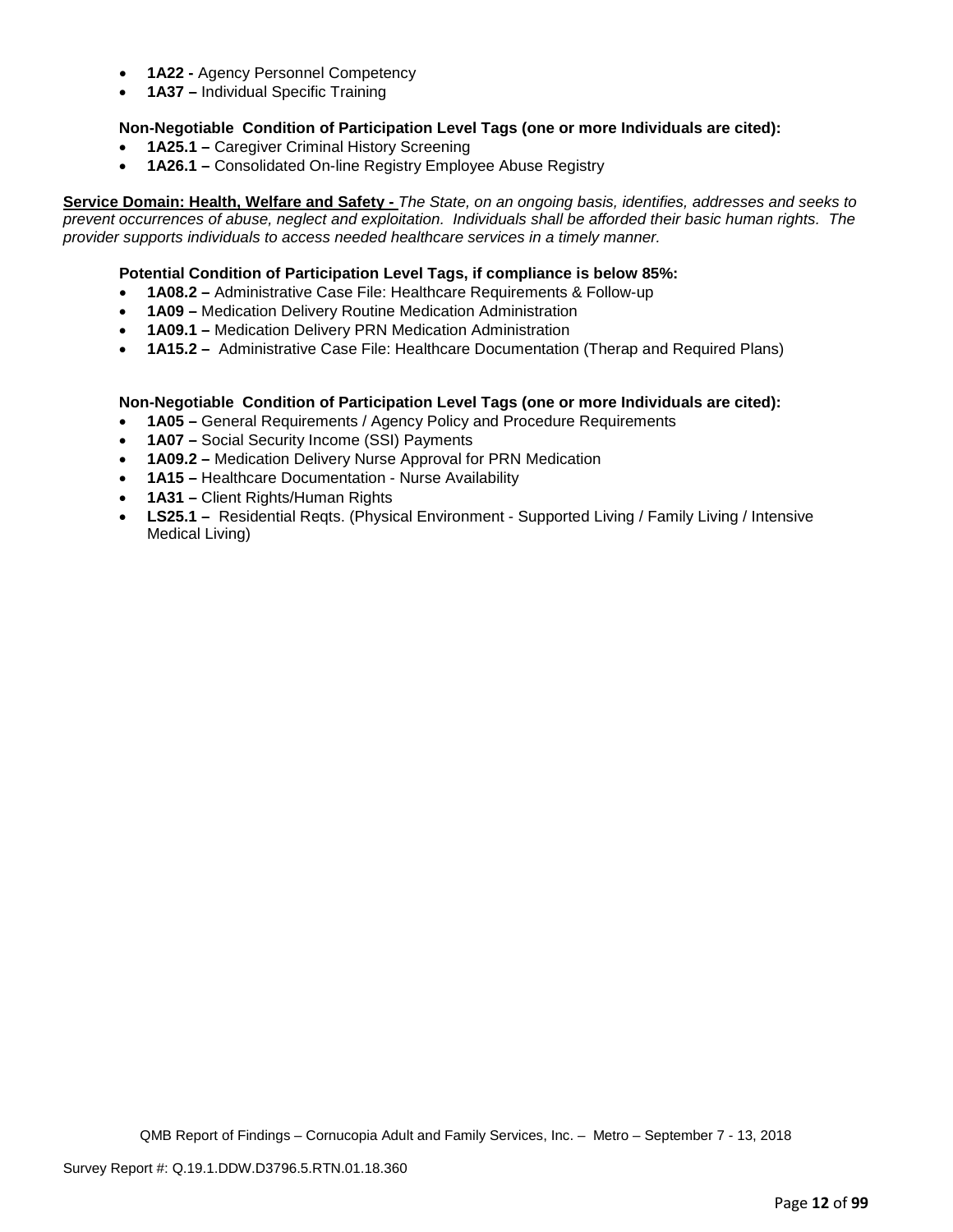# **Attachment C**

# **Guidelines for the Provider Informal Reconsideration of Finding (IRF) Process**

#### **Introduction:**

Throughout the QMB Survey process, surveyors are openly communicating with providers. Open communication means surveyors have clarified issues and/or requested missing information before completing the review through the use of the signed/dated "Document Request," or "Administrative Needs," etc. forms. Regardless, there may still be instances where the provider disagrees with a specific finding. Providers may use the following process to informally dispute a finding.

#### **Instructions:**

- 1. The Informal Reconsideration of the Finding (IRF) request must be received in writing to the QMB Deputy Bureau Chief **within 10 business days** of receipt of the final Report of Findings.
- 2. The written request for an IRF *must* be completed on the QMB Request for Informal Reconsideration of Finding form available on the QMB website: <https://nmhealth.org/about/dhi/cbp/irf/>
- 3. The written request for an IRF must specify in detail the request for reconsideration and why the finding is inaccurate.
- 4. The IRF request must include all supporting documentation or evidence.
- 5. If you have questions about the IRF process, email the IRF Chairperson, Crystal Lopez-Beck at [Crystal.Lopez-Beck@state.nm.us](mailto:Crystal.Lopez-Beck@state.nm.us) for assistance.

#### **The following limitations apply to the IRF process:**

- The written request for an IRF and all supporting evidence must be received within 10 business days.
- Findings based on evidence requested during the survey and not provided may not be subject to reconsideration.
- The supporting documentation must be new evidence not previously reviewed or requested by the survey team.
- Providers must continue to complete their Plan of Correction during the IRF process
- Providers may not request an IRF to challenge the sampling methodology.
- Providers may not request an IRF based on disagreement with the nature of the standard or regulation.
- Providers may not request an IRF to challenge the team composition.
- Providers may not request an IRF to challenge the DHI/QMB determination of compliance or the length of their DDSD provider contract.

A Provider forfeits the right to an IRF if the request is not received within 10 business days of receiving the report and/or does not include all supporting documentation or evidence to show compliance with the standards and regulations.

The IRF Committee will review the request; the Provider will be notified in writing of the ruling; no face-to-face meeting will be conducted.

When a Provider requests that a finding be reconsidered, it does not stop or delay the Plan of Correction process. **Providers must continue to complete the Plan of Correction, including the finding in dispute regardless of the IRF status.** If a finding is removed or modified, it will be noted and removed or modified from the Report of Findings. It should be noted that in some cases a Plan of Correction may be completed prior to the IRF process being completed. The provider will be notified in writing on the decisions of the IRF committee.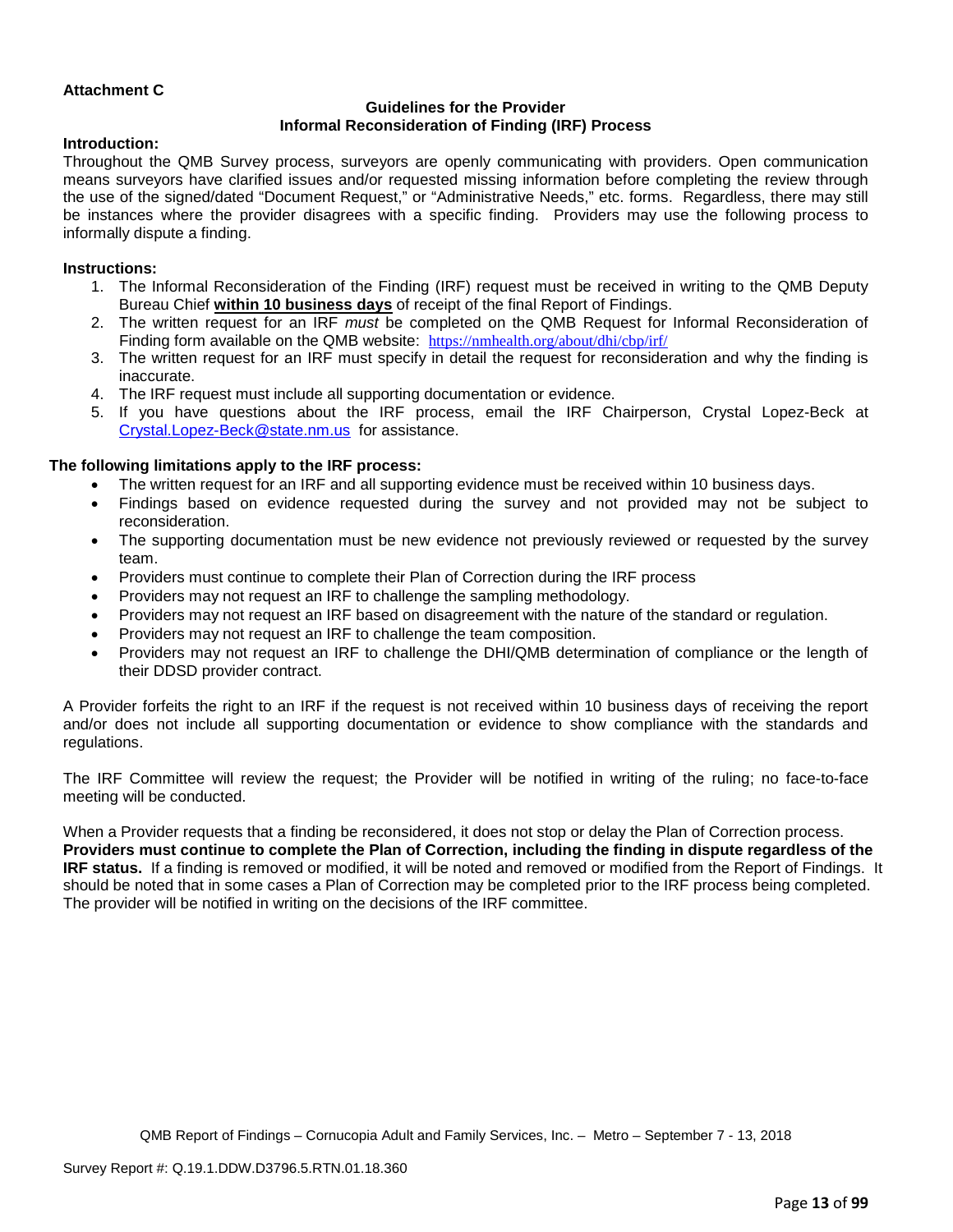# **QMB Determinations of Compliance**

# **Compliance:**

The QMB determination of *Compliance* indicates that a provider has either no deficiencies found during a survey or that no deficiencies at the Condition of Participation Level were found. The agency has obtained a level of compliance such that there is a minimal potential for harm to individuals' health and safety. To qualify for a determination of *Compliance*, the provider must have received no Conditions of Participation Level Deficiencies and have a minimal number of Individuals on the sample affected by the findings indicated in the Standards Level Tags.

# **Partial-Compliance with Standard Level Tags:**

The QMB determination of *Partial-Compliance with Standard Level Tags* indicates that a provider is in compliance with all Condition of Participation Level deficiencies but is out of compliance with a certain percentage of Standard Level deficiencies. This partial-compliance, if not corrected, may result in a negative outcome or the potential for more than minimal harm to individuals' health and safety. There are two ways to receive a determination of Partial Compliance with Standard Level Tags:

- 1. Your Report of Findings includes 16 or fewer Standards Level Tags with between 75% and 100% of the survey sample affected in any tag.
- 2. Your Report of Findings includes 17 or more Standard Level Tags with between 50% to 74% of the survey sample affected in any tag.

#### **Partial-Compliance with Standard Level Tags and Condition of Participation Level Tags:**

The QMB determination of *Partial-Compliance with Standard Level Tags and Condition of Participation Level Tags*  indicates that a provider is out of compliance with one to five  $(1 - 5)$  Condition of Participation Level Tags. This partial-compliance, if not corrected, may result in a serious negative outcome or the potential for more than minimal harm to individuals' health and safety.

#### **Non-Compliance:**

The QMB determination of *Non-Compliance* indicates a provider is significantly out of compliance with both Standard Level deficiencies and Conditions of Participation level deficiencies. This non-compliance, if not corrected, may result in a serious negative outcome or the potential for more than minimal harm to individuals' health and safety. There are three ways an agency can receive a determination of Non-Compliance:

- 1. Your Report of Findings includes 17 or more Standard Level Tags with 0 to 5 Condition of Participation Level Tags with 75% to 100% of the survey sample affected in any tag.
- 2. Your Report of Findings includes any amount of Standard Level Tags with 6 or more Condition of Participation Level Tags.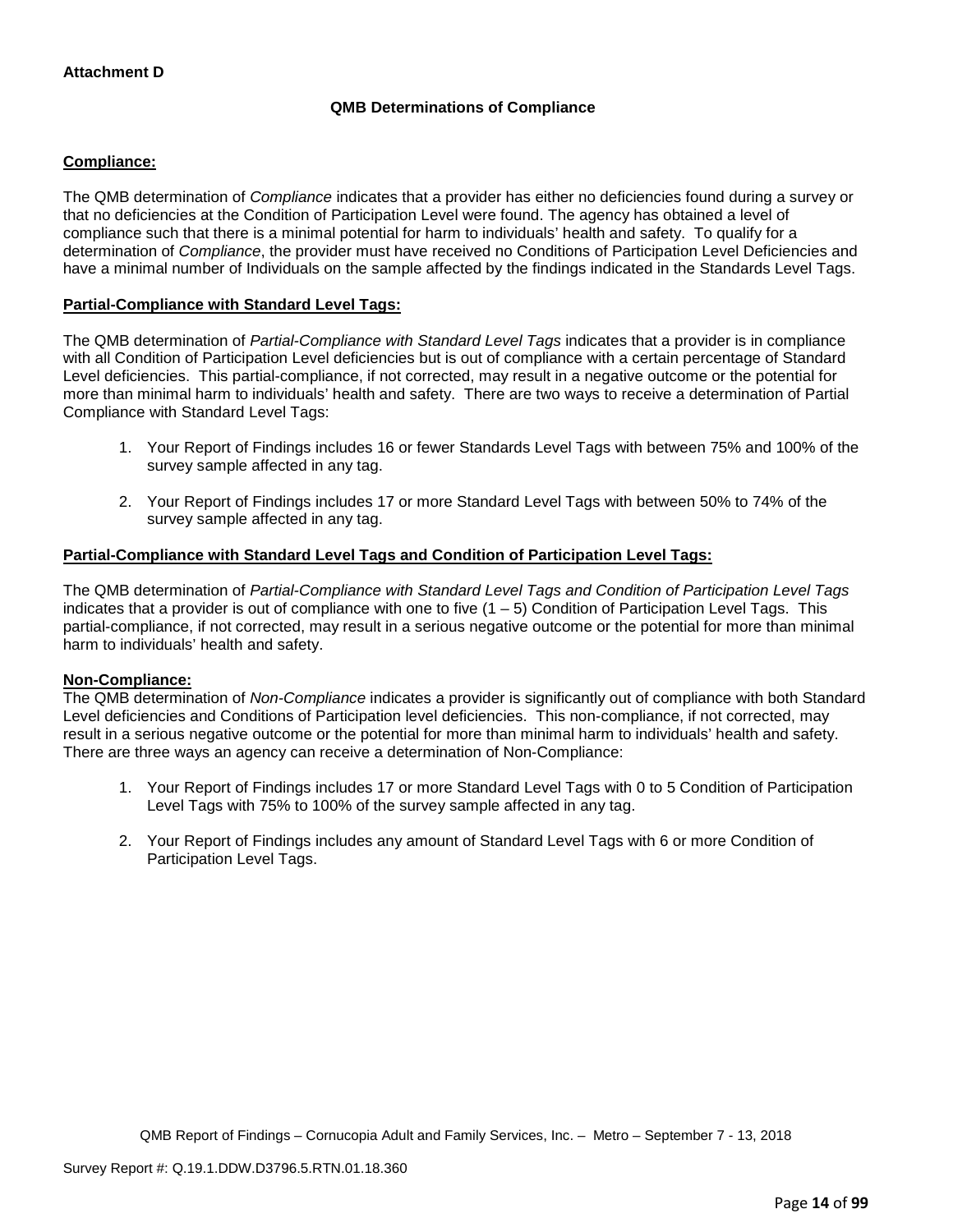| <b>Compliance</b>                                                                                                                     |                                                                                                                        |                                                                                                                                 |                                                                                                                                 | Weighting                                                                                                              |                                                                                                                     |                                                                                                                            |                                                                                                                  |
|---------------------------------------------------------------------------------------------------------------------------------------|------------------------------------------------------------------------------------------------------------------------|---------------------------------------------------------------------------------------------------------------------------------|---------------------------------------------------------------------------------------------------------------------------------|------------------------------------------------------------------------------------------------------------------------|---------------------------------------------------------------------------------------------------------------------|----------------------------------------------------------------------------------------------------------------------------|------------------------------------------------------------------------------------------------------------------|
| <b>Determination</b>                                                                                                                  |                                                                                                                        | LOW                                                                                                                             |                                                                                                                                 | <b>MEDIUM</b>                                                                                                          |                                                                                                                     |                                                                                                                            | <b>HIGH</b>                                                                                                      |
| Standard Level<br>Tags:                                                                                                               | up to 16                                                                                                               | 17 or more                                                                                                                      | up to 16                                                                                                                        | 17 or more                                                                                                             | <b>Any Amount</b>                                                                                                   | 17 or more                                                                                                                 | <b>Any Amount</b>                                                                                                |
|                                                                                                                                       | and                                                                                                                    | and                                                                                                                             | and                                                                                                                             | and                                                                                                                    | And/or                                                                                                              | and                                                                                                                        | And/or                                                                                                           |
| CoP Level Tags:                                                                                                                       | 0 CoP                                                                                                                  | 0 CoP                                                                                                                           | 0 CoP                                                                                                                           | 0 CoP                                                                                                                  | 1 to 5 CoPs                                                                                                         | 0 to 5 CoPs                                                                                                                | 6 or more<br><b>CoPs</b>                                                                                         |
|                                                                                                                                       | and                                                                                                                    | and                                                                                                                             | and                                                                                                                             | and                                                                                                                    |                                                                                                                     | and                                                                                                                        |                                                                                                                  |
| Sample Affected:                                                                                                                      | 0 to 74%                                                                                                               | 0 to 49%                                                                                                                        | 75 to 100%                                                                                                                      | 50 to 74%                                                                                                              |                                                                                                                     | 75 to 100%                                                                                                                 |                                                                                                                  |
| $"Non-$<br>Compliance"                                                                                                                |                                                                                                                        |                                                                                                                                 |                                                                                                                                 |                                                                                                                        |                                                                                                                     | 17 or more<br><b>Standard Level</b><br>Tags with 75 to<br>100% of the<br>Individuals in<br>the sample<br>cited in any tag. | Any Amount of<br><b>Standard Level</b><br>Tags and 6 or<br>more<br>Conditions of<br>Participation<br>Level Tags. |
| "Partial<br><b>Compliance with</b><br><b>Standard Level</b><br>tags and<br><b>Condition of</b><br><b>Participation Level</b><br>Tags" |                                                                                                                        |                                                                                                                                 |                                                                                                                                 |                                                                                                                        | Any Amount of<br><b>Standard Level</b><br>Tags, plus 1 to 5<br><b>Conditions of</b><br>Participation<br>Level tags. |                                                                                                                            |                                                                                                                  |
| "Partial<br><b>Compliance with</b><br><b>Standard Level</b><br>tags"                                                                  |                                                                                                                        |                                                                                                                                 | up to 16<br><b>Standard Level</b><br>Tags with 75 to<br><b>100% of the</b><br>individuals in<br>the sample<br>cited in any tag. | 17 or more<br>Standard Level<br>Tags with 50 to<br><b>74%</b> of the<br>individuals in<br>the sample<br>cited any tag. |                                                                                                                     |                                                                                                                            |                                                                                                                  |
| "Compliance"                                                                                                                          | Up to 16<br><b>Standard Level</b><br>Tags with 0 to<br>74% of the<br>individuals in<br>the sample<br>cited in any tag. | 17 or more<br><b>Standard Level</b><br>Tags with 0 to<br><b>49% of the</b><br>individuals in<br>the sample<br>cited in any tag. |                                                                                                                                 |                                                                                                                        |                                                                                                                     |                                                                                                                            |                                                                                                                  |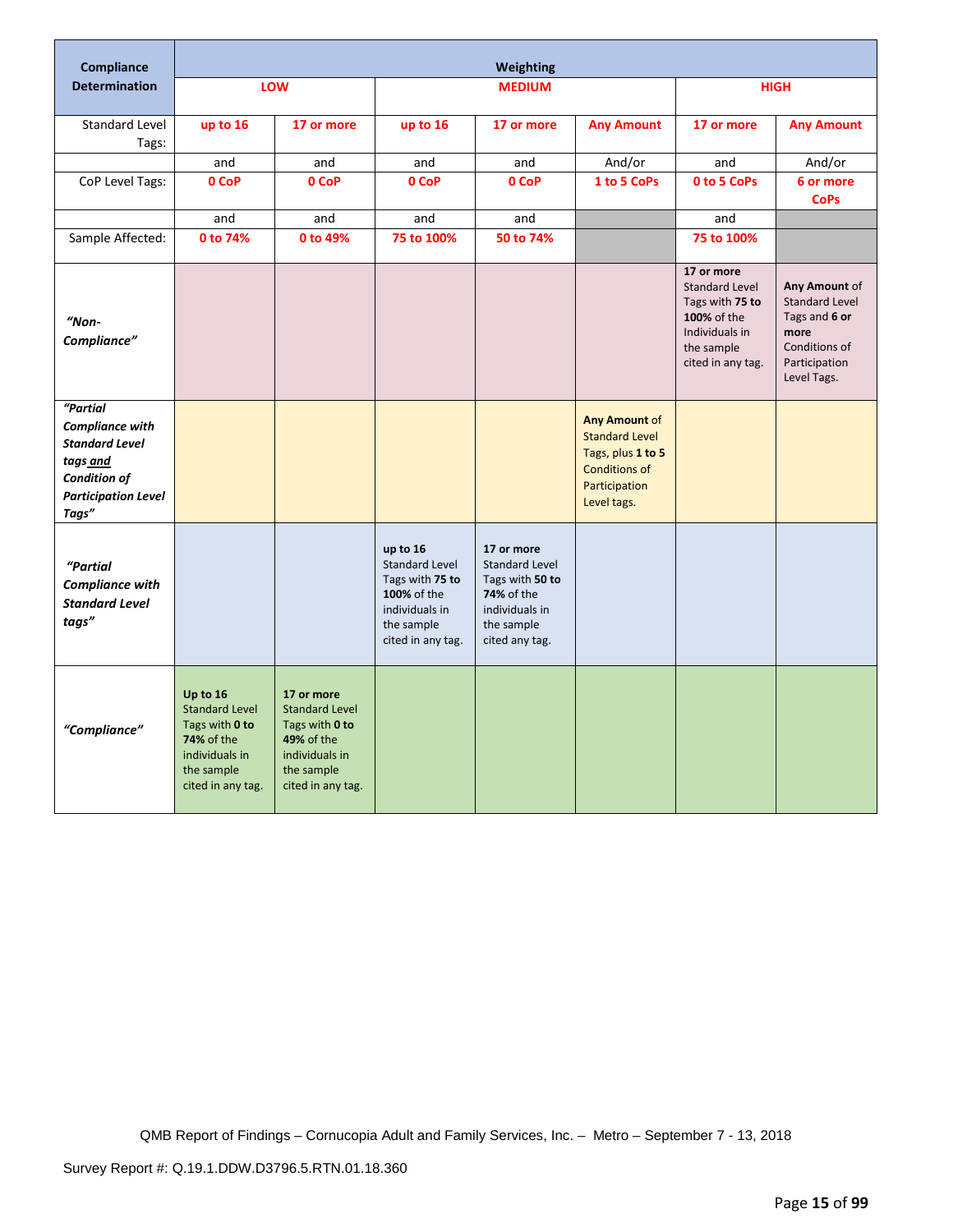# **Agency: Cornucopia Adult and Family Services, Inc. - Metro Program:** Developmental Disabilities Waiver<br>**Service: 2007:** Family Living. Adult Habilitat 2007: Family Living, Adult Habilitation 2012 & 2018: Supported Living, Family Living, Customized In-Home Supports, Customized Community Supports<br>Routine **Survey Type:<br>Survey Date: Survey Date: September 7 - 13, 2018**

| <b>Standard of Care</b>                            | <b>Deficiencies</b>                                | Agency Plan of Correction, On-going QA/QI<br>& Responsible Party                                                                                            | <b>Date</b><br><b>Due</b> |
|----------------------------------------------------|----------------------------------------------------|-------------------------------------------------------------------------------------------------------------------------------------------------------------|---------------------------|
|                                                    |                                                    | Service Domain: Service Plans: ISP Implementation - Services are delivered in accordance with the service plan, including type, scope, amount, duration and |                           |
| frequency specified in the service plan.           |                                                    |                                                                                                                                                             |                           |
| Tag #1A08 Administrative Case File (Other          | <b>Standard Level Deficiency</b>                   |                                                                                                                                                             |                           |
| <b>Required Documents)</b>                         |                                                    |                                                                                                                                                             |                           |
| Developmental Disabilities (DD) Waiver Service     | Based on record review, the Agency did not         | <b>Provider:</b>                                                                                                                                            |                           |
| Standards 2/26/2018; Eff Date: 3/1/2018            | maintain a complete and confidential case file at  | <b>State your Plan of Correction for the</b>                                                                                                                |                           |
| <b>Chapter 20: Provider Documentation and</b>      | the administrative office for 3 of 15 individuals. | deficiencies cited in this tag here (How is the                                                                                                             |                           |
| <b>Client Records: 20.2 Client Records</b>         |                                                    | deficiency going to be corrected? This can be                                                                                                               |                           |
| Requirements: All DD Waiver Provider Agencies      | Review of the Agency administrative individual     | specific to each deficiency cited or if possible an                                                                                                         |                           |
| are required to create and maintain individual     | case files revealed the following items were not   | overall correction?): $\rightarrow$                                                                                                                         |                           |
| client records. The contents of client records     | found, incomplete, and/or not current:             |                                                                                                                                                             |                           |
| vary depending on the unique needs of the          |                                                    |                                                                                                                                                             |                           |
| person receiving services and the resultant        | <b>Positive Behavioral Support Plan:</b>           |                                                                                                                                                             |                           |
| information produced. The extent of                | Not Current (#7)                                   |                                                                                                                                                             |                           |
| documentation required for individual client       |                                                    |                                                                                                                                                             |                           |
| records per service type depends on the location   | <b>Occupational Therapy Plan (Therapy</b>          |                                                                                                                                                             |                           |
| of the file, the type of service being provided,   | <b>Intervention Plan TIP):</b>                     |                                                                                                                                                             |                           |
| and the information necessary.                     | Not Found (#7)                                     |                                                                                                                                                             |                           |
| DD Waiver Provider Agencies are required to        | Not Current (#9)                                   |                                                                                                                                                             |                           |
| adhere to the following:                           |                                                    |                                                                                                                                                             |                           |
| 1. Client records must contain all documents       | Documentation of Guardianship/Power of             | <b>Provider:</b>                                                                                                                                            |                           |
| essential to the service being provided and        | <b>Attorney:</b>                                   | <b>Enter your ongoing Quality</b>                                                                                                                           |                           |
| essential to ensuring the health and safety of the | Not Found (#6)                                     | <b>Assurance/Quality Improvement processes</b>                                                                                                              |                           |
| person during the provision of the service.        |                                                    | as it related to this tag number here (What is                                                                                                              |                           |
| 2. Provider Agencies must have readily             |                                                    | going to be done? How many individuals is this                                                                                                              |                           |
| accessible records in home and community           |                                                    | going to effect? How often will this be                                                                                                                     |                           |
| settings in paper or electronic form. Secure       |                                                    | completed? Who is responsible? What steps will                                                                                                              |                           |
| access to electronic records through the Therap    |                                                    | be taken if issues are found?): $\rightarrow$                                                                                                               |                           |
| web based system using computers or mobile         |                                                    |                                                                                                                                                             |                           |
| devices is acceptable.                             |                                                    |                                                                                                                                                             |                           |
| 3. Provider Agencies are responsible for           |                                                    |                                                                                                                                                             |                           |
| ensuring that all plans created by nurses, RDs,    |                                                    |                                                                                                                                                             |                           |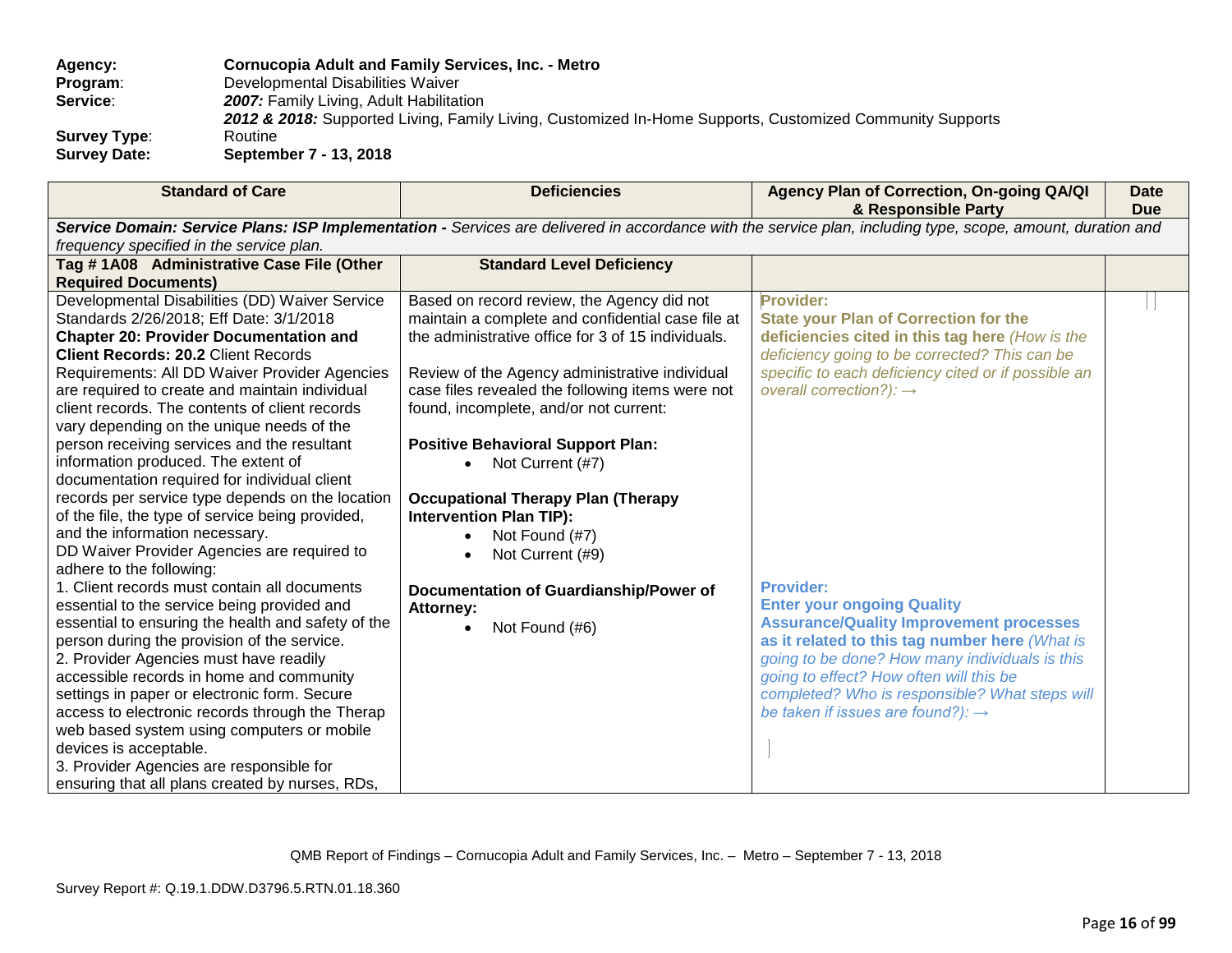| therapists or BSCs are present in all needed        |  |  |
|-----------------------------------------------------|--|--|
| settings.                                           |  |  |
| 4. Provider Agencies must maintain records of       |  |  |
| all documents produced by agency personnel or       |  |  |
| contractors on behalf of each person, including     |  |  |
| any routine notes or data, annual assessments,      |  |  |
| semi-annual reports, evidence of training           |  |  |
| provided/received, progress notes, and any          |  |  |
| other interactions for which billing is generated.  |  |  |
| 5. Each Provider Agency is responsible for          |  |  |
| maintaining the daily or other contact notes        |  |  |
| documenting the nature and frequency of             |  |  |
| service delivery, as well as data tracking only for |  |  |
| the services provided by their agency.              |  |  |
| 6. The current Client File Matrix found in          |  |  |
| Appendix A Client File Matrix details the           |  |  |
| minimum requirements for records to be stored       |  |  |
| in agency office files, the delivery site, or with  |  |  |
| DSP while providing services in the community.      |  |  |
| 7. All records pertaining to JCMs must be           |  |  |
| retained permanently and must be made               |  |  |
| available to DDSD upon request, upon the            |  |  |
| termination or expiration of a provider             |  |  |
| agreement, or upon provider withdrawal from         |  |  |
| services.                                           |  |  |
|                                                     |  |  |
| 20.5.1 Individual Data Form (IDF):                  |  |  |
| The Individual Data Form provides an overview       |  |  |
| of demographic information as well as other key     |  |  |
| personal, programmatic, insurance, and health       |  |  |
| related information. It lists medical information;  |  |  |
| assistive technology or adaptive equipment;         |  |  |
| diagnoses; allergies; information about whether     |  |  |
| a guardian or advance directives are in place;      |  |  |
| information about behavioral and health related     |  |  |
| needs; contacts of Provider Agencies and team       |  |  |
| members and other critical information. The IDF     |  |  |
| automatically loads information into other fields   |  |  |
| and forms and must be complete and kept             |  |  |
| current. This form is initiated by the CM. It must  |  |  |
| be opened and continuously updated by Living        |  |  |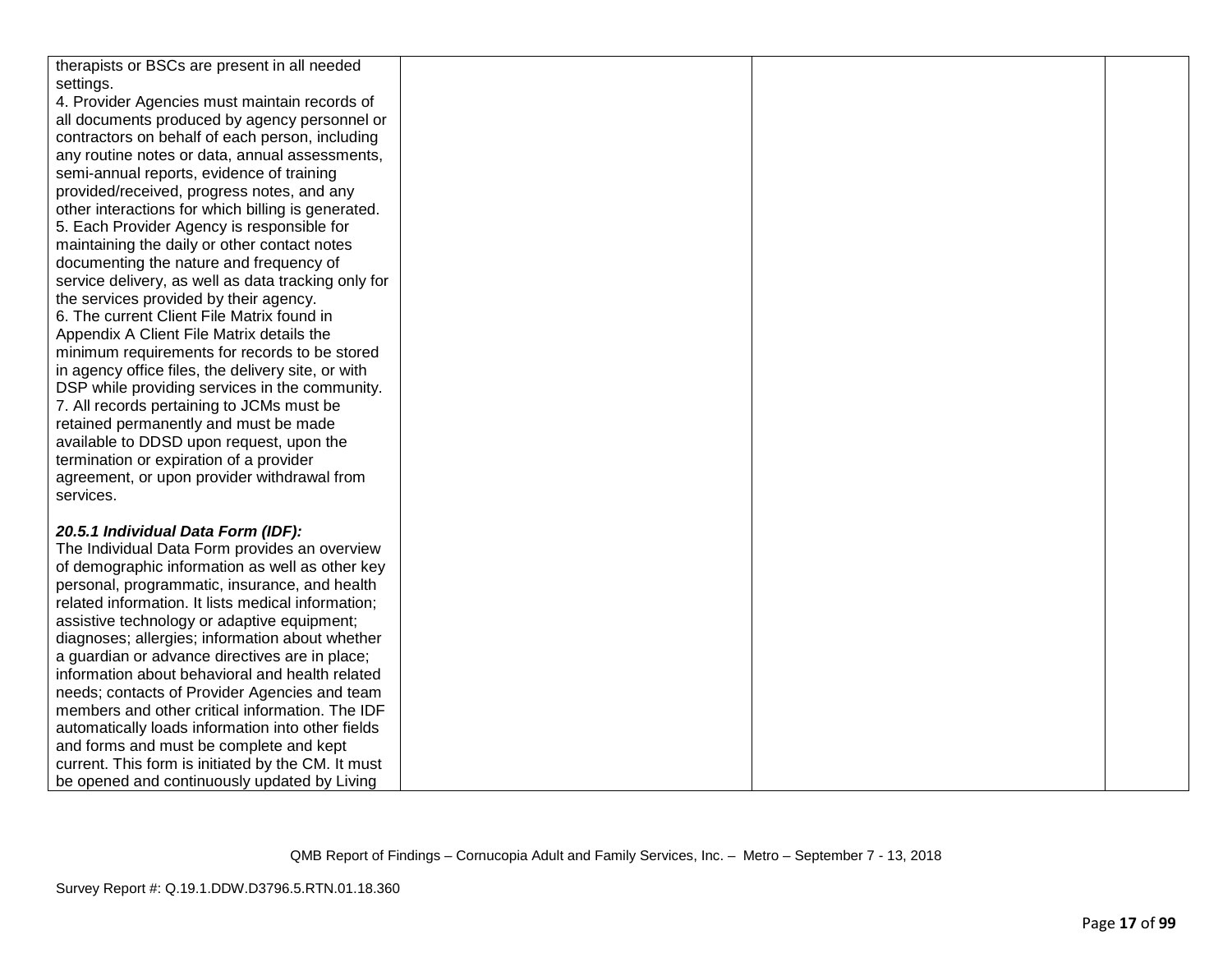| Supports, CCS- Group, ANS, CIHS and case           |  |  |
|----------------------------------------------------|--|--|
| management when applicable to the person in        |  |  |
| order for accurate data to auto populate other     |  |  |
| documents like the Health Passport and             |  |  |
| Physician Consultation Form. Although the          |  |  |
| Primary Provider Agency is ultimately              |  |  |
| responsible for keeping this form current, each    |  |  |
|                                                    |  |  |
| provider collaborates and communicates critical    |  |  |
| information to update this form.                   |  |  |
| <b>Chapter 3: Safeguards</b>                       |  |  |
| 3.1.2 Team Justification Process: DD Waiver        |  |  |
|                                                    |  |  |
| participants may receive evaluations or reviews    |  |  |
| conducted by a variety of professionals or         |  |  |
| clinicians. These evaluations or reviews typically |  |  |
| include recommendations or suggestions for the     |  |  |
| person/guardian or the team to consider. The       |  |  |
| team justification process includes:               |  |  |
| 1. Discussion and decisions about non-health       |  |  |
| related recommendations are documented on          |  |  |
| the Team Justification form.                       |  |  |
| 2. The Team Justification form documents that      |  |  |
| the person/guardian or team has considered the     |  |  |
| recommendations and has decided:                   |  |  |
| a. to implement the recommendation;                |  |  |
| b. to create an action plan and revise the ISP, if |  |  |
| necessary; or                                      |  |  |
| c. not to implement the recommendation             |  |  |
| currently.                                         |  |  |
| 3. All DD Waiver Provider Agencies participate     |  |  |
| in information gathering, IDT meeting              |  |  |
| attendance, and accessing supplemental             |  |  |
| resources if needed and desired.                   |  |  |
| 4. The CM ensures that the Team Justification      |  |  |
| Process is followed and complete.                  |  |  |
|                                                    |  |  |
| Developmental Disabilities (DD) Waiver Service     |  |  |
| Standards effective 11/1/2012 revised              |  |  |
| 4/23/2013; 6/15/2015                               |  |  |
| Chapter 6 (CCS) 3. Agency Requirements: G.         |  |  |
| <b>Consumer Records Policy: All Provider</b>       |  |  |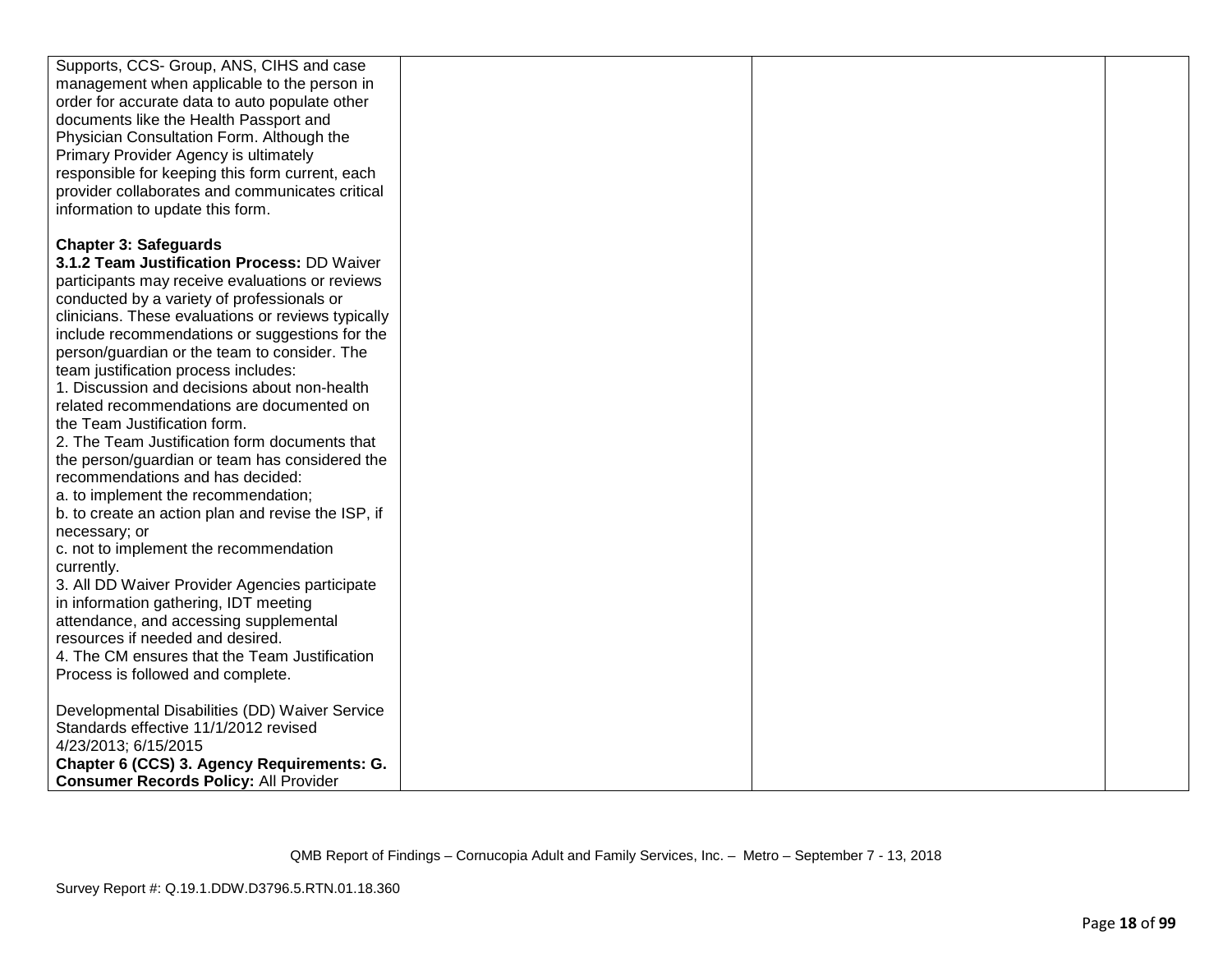| Agencies shall maintain at the administrative                                                 |  |  |
|-----------------------------------------------------------------------------------------------|--|--|
| office a confidential case file for each individual.                                          |  |  |
| Provider agency case files for individuals are<br>required to comply with the DDSD Individual |  |  |
|                                                                                               |  |  |
| Case File Matrix policy.                                                                      |  |  |
|                                                                                               |  |  |
|                                                                                               |  |  |
|                                                                                               |  |  |
|                                                                                               |  |  |
|                                                                                               |  |  |
|                                                                                               |  |  |
|                                                                                               |  |  |
|                                                                                               |  |  |
|                                                                                               |  |  |
|                                                                                               |  |  |
|                                                                                               |  |  |
|                                                                                               |  |  |
|                                                                                               |  |  |
|                                                                                               |  |  |
|                                                                                               |  |  |
|                                                                                               |  |  |
|                                                                                               |  |  |
|                                                                                               |  |  |
|                                                                                               |  |  |
|                                                                                               |  |  |
|                                                                                               |  |  |
|                                                                                               |  |  |
|                                                                                               |  |  |
|                                                                                               |  |  |
|                                                                                               |  |  |
|                                                                                               |  |  |
|                                                                                               |  |  |
|                                                                                               |  |  |
|                                                                                               |  |  |
|                                                                                               |  |  |
|                                                                                               |  |  |
|                                                                                               |  |  |
|                                                                                               |  |  |
|                                                                                               |  |  |
|                                                                                               |  |  |
|                                                                                               |  |  |
|                                                                                               |  |  |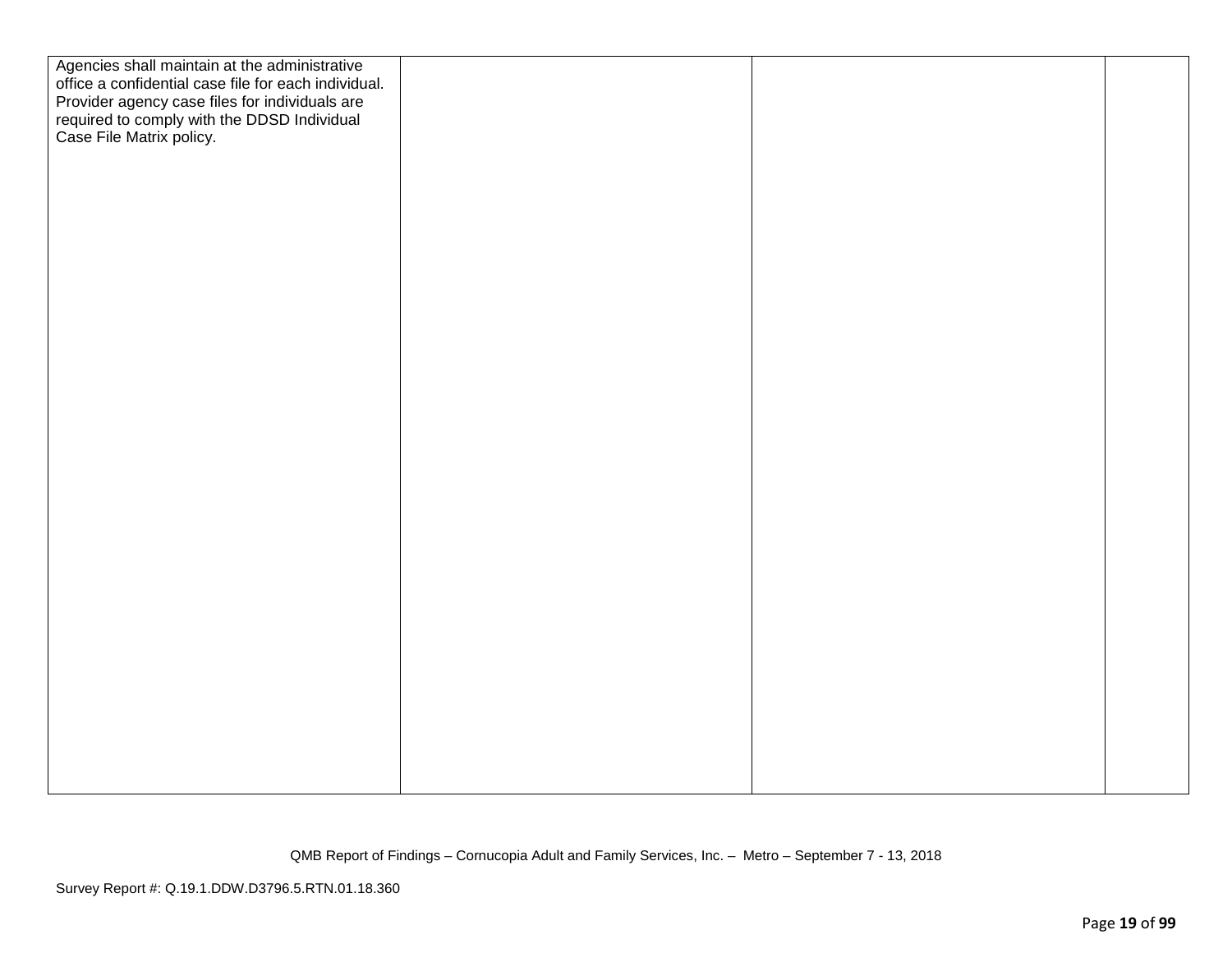| Tag #1A08.1 Administrative and Residential         | <b>Standard Level Deficiency</b>                           |                                                     |  |
|----------------------------------------------------|------------------------------------------------------------|-----------------------------------------------------|--|
| <b>Case File: Progress Notes</b>                   |                                                            |                                                     |  |
| Developmental Disabilities (DD) Waiver Service     | Based on record review, the Agency did not                 | Provider:                                           |  |
| Standards 2/26/2018; Eff Date: 3/1/2018            | maintain progress notes and other service                  | <b>State your Plan of Correction for the</b>        |  |
| <b>Chapter 20: Provider Documentation and</b>      | delivery documentation for 5 of 15 Individuals.            | deficiencies cited in this tag here (How is the     |  |
| <b>Client Records 20.2 Client Records</b>          | Review of the Agency individual case files                 | deficiency going to be corrected? This can be       |  |
| Requirements: All DD Waiver Provider               | revealed the following items were not found:               | specific to each deficiency cited or if possible an |  |
| Agencies are required to create and maintain       |                                                            | overall correction?): $\rightarrow$                 |  |
| individual client records. The contents of client  | <b>Administrative Case File:</b>                           |                                                     |  |
| records vary depending on the unique needs of      |                                                            |                                                     |  |
| the person receiving services and the resultant    | <b>Supported Living Progress Notes/Daily</b>               |                                                     |  |
| information produced. The extent of                | <b>Contact Logs</b>                                        |                                                     |  |
| documentation required for individual client       | Individual #2 - None found for $8/11 - 16$ ,<br>$1_{-}$    |                                                     |  |
| records per service type depends on the location   | 2018.                                                      |                                                     |  |
| of the file, the type of service being provided,   |                                                            |                                                     |  |
| and the information necessary.                     | <b>Family Living Progress Notes/Daily Contact</b>          |                                                     |  |
| DD Waiver Provider Agencies are required to        | Logs                                                       |                                                     |  |
| adhere to the following:                           | • Individual #3 - None found for $7/6 - 7$ , 2018.         | <b>Provider:</b>                                    |  |
| 1. Client records must contain all documents       |                                                            | <b>Enter your ongoing Quality</b>                   |  |
| essential to the service being provided and        | <b>Customized Community Services</b>                       | <b>Assurance/Quality Improvement processes</b>      |  |
| essential to ensuring the health and safety of the | <b>Notes/Daily Contact Logs</b>                            | as it related to this tag number here (What is      |  |
| person during the provision of the service.        | • Individual #11 - None found for 7/24/2018.               | going to be done? How many individuals is this      |  |
| 2. Provider Agencies must have readily             |                                                            | going to effect? How often will this be             |  |
| accessible records in home and community           | <b>Residential Case File:</b>                              | completed? Who is responsible? What steps will      |  |
| settings in paper or electronic form. Secure       |                                                            | be taken if issues are found?): $\rightarrow$       |  |
| access to electronic records through the Therap    | <b>Family Living Progress Notes/Daily Contact</b>          |                                                     |  |
| web-based system using computers or mobile         | Logs                                                       |                                                     |  |
| devices is acceptable.                             | $\bullet$ Individual #1 - None found for $9/1$ - 11, 2018. |                                                     |  |
| 3. Provider Agencies are responsible for           | (Date of home visit: 9/12/2018)                            |                                                     |  |
| ensuring that all plans created by nurses, RDs,    |                                                            |                                                     |  |
| therapists or BSCs are present in all needed       | $\bullet$ Individual #5 - None found for 9/1 - 10, 2018.   |                                                     |  |
| settings.                                          | (Date of home visit: 9/11/2018)                            |                                                     |  |
| 4. Provider Agencies must maintain records of      |                                                            |                                                     |  |
| all documents produced by agency personnel or      |                                                            |                                                     |  |
| contractors on behalf of each person, including    |                                                            |                                                     |  |
| any routine notes or data, annual assessments,     |                                                            |                                                     |  |
| semi-annual reports, evidence of training          |                                                            |                                                     |  |
| provided/received, progress notes, and any         |                                                            |                                                     |  |
| other interactions for which billing is generated. |                                                            |                                                     |  |
| 5. Each Provider Agency is responsible for         |                                                            |                                                     |  |
| maintaining the daily or other contact notes       |                                                            |                                                     |  |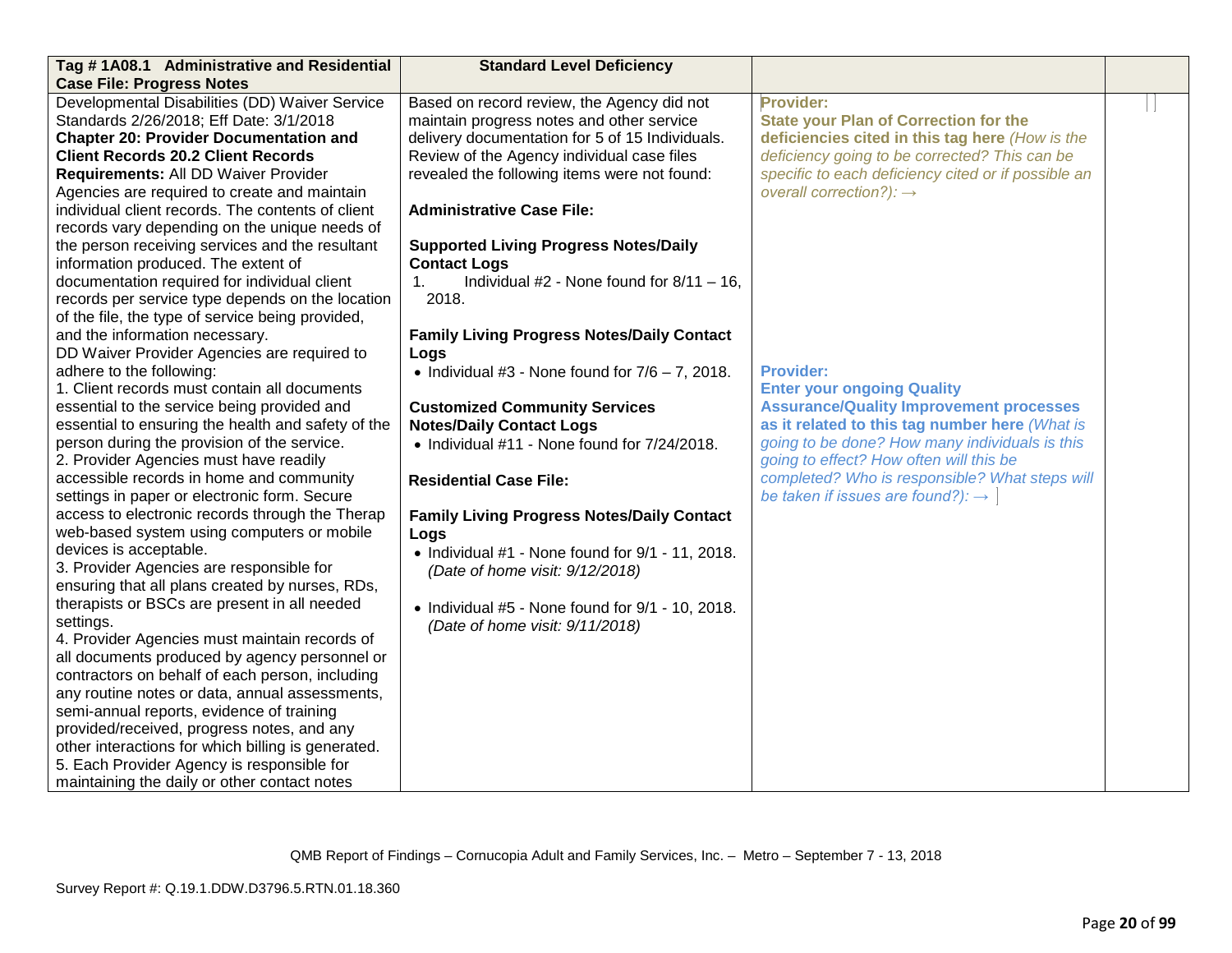| documenting the nature and frequency of                                              |  |  |
|--------------------------------------------------------------------------------------|--|--|
| service delivery, as well as data tracking only for                                  |  |  |
| the services provided by their agency.<br>6. The current Client File Matrix found in |  |  |
| Appendix A Client File Matrix details the                                            |  |  |
| minimum requirements for records to be stored                                        |  |  |
| in agency office files, the delivery site, or with                                   |  |  |
| DSP while providing services in the community.                                       |  |  |
| 7. All records pertaining to JCMs must be                                            |  |  |
| retained permanently and must be made                                                |  |  |
| available to DDSD upon request, upon the                                             |  |  |
| termination or expiration of a provider                                              |  |  |
| agreement, or upon provider withdrawal from                                          |  |  |
| services.                                                                            |  |  |
| <b>Developmental Disabilities (DD) Waiver</b>                                        |  |  |
| Service Standards effective 11/1/2012 revised                                        |  |  |
| 4/23/2013; 6/15/2015                                                                 |  |  |
| Chapter 6 (CCS) 3. Agency Requirements: 4.                                           |  |  |
| Reimbursement A. Record Requirements 1.                                              |  |  |
| Provider Agencies must maintain all records                                          |  |  |
| necessary to fully disclose the service,                                             |  |  |
| qualityThe documentation of the billable time                                        |  |  |
| spent with an individual shall be kept on the<br>written or electronic record        |  |  |
|                                                                                      |  |  |
| Chapter 7 (CIHS) 3. Agency Requirements: 4.                                          |  |  |
| Reimbursement A. 1 Provider Agencies must                                            |  |  |
| maintain all records necessary to fully disclose                                     |  |  |
| the service, qualityThe documentation of the                                         |  |  |
| billable time spent with an individual shall be                                      |  |  |
| kept on the written or electronic record                                             |  |  |
| Chapter 11 (FL) 3. Agency Requirements: 4.                                           |  |  |
| Reimbursement A. 1 Provider Agencies must                                            |  |  |
| maintain all records necessary to fully disclose                                     |  |  |
| the service, qualityThe documentation of the                                         |  |  |
| billable time spent with an individual shall be                                      |  |  |
| kept on the written or electronic record                                             |  |  |
|                                                                                      |  |  |
|                                                                                      |  |  |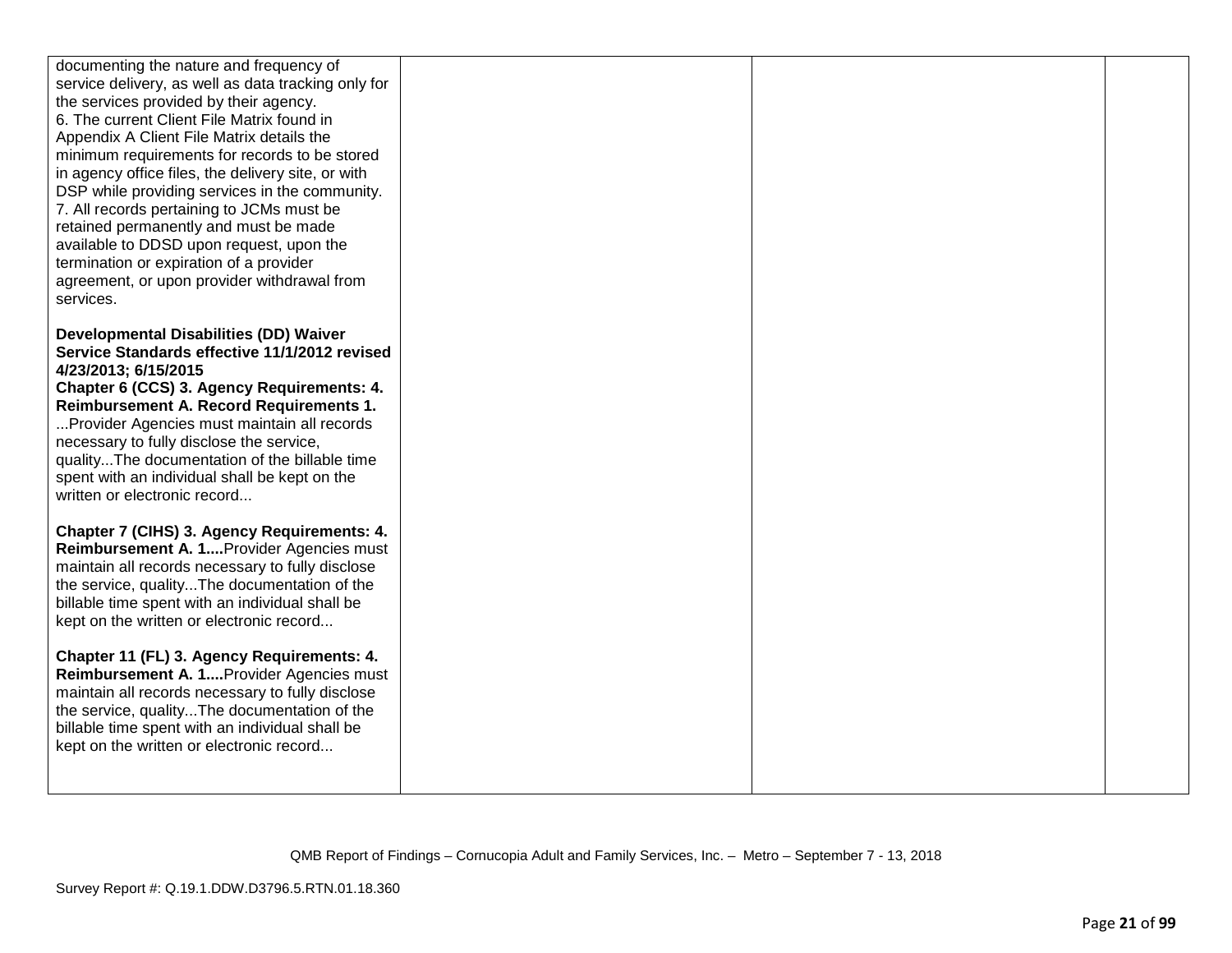| Tag #1A08.3 Administrative Case File:            | <b>Condition of Participation Level Deficiency</b>     |                                                     |  |
|--------------------------------------------------|--------------------------------------------------------|-----------------------------------------------------|--|
| <b>Individual Service Plan/ISP Components</b>    |                                                        |                                                     |  |
| <b>NMAC 7.26.5 SERVICE PLANS FOR</b>             | After an analysis of the evidence it has been          | Provider:                                           |  |
| INDIVIDUALS WITH DEVELOPMENTAL                   | determined there is a significant potential for a      | <b>State your Plan of Correction for the</b>        |  |
| DISABILITIES LIVING IN THE COMMUNITY.            | negative outcome to occur.                             | deficiencies cited in this tag here (How is the     |  |
|                                                  |                                                        | deficiency going to be corrected? This can be       |  |
| NMAC 7.26.5.12 DEVELOPMENT OF THE                | Based on record review, the Agency did not             | specific to each deficiency cited or if possible an |  |
| INDIVIDUAL SERVICE PLAN (ISP) -                  | maintain a complete client record at the               | overall correction?): $\rightarrow$                 |  |
| <b>PARTICIPATION IN AND SCHEDULING OF</b>        | administrative office for 5 of 15 individuals.         |                                                     |  |
| <b>INTERDISCIPLINARY TEAM MEETINGS.</b>          |                                                        |                                                     |  |
|                                                  | Review of the Agency individual case files             |                                                     |  |
| NMAC 7.26.5.14 DEVELOPMENT OF THE                | revealed the following items were not found,           |                                                     |  |
| <b>INDIVIDUAL SERVICE PLAN (ISP) -</b>           | incomplete, and/or not current:                        |                                                     |  |
| <b>CONTENT OF INDIVIDUAL SERVICE PLANS.</b>      |                                                        |                                                     |  |
|                                                  | <b>Addendum A:</b>                                     |                                                     |  |
| Developmental Disabilities (DD) Waiver Service   | Not Found (#4, 9, 12)<br>$\bullet$                     |                                                     |  |
| Standards 2/26/2018; Eff Date: 3/1/2018          |                                                        |                                                     |  |
| Chapter 6 Individual Service Plan: The CMS       | ISP Teaching and Support Strategies:                   | <b>Provider:</b>                                    |  |
| requires a person-centered service plan for      |                                                        | <b>Enter your ongoing Quality</b>                   |  |
| every person receiving HCBS. The DD Waiver's     | <b>Individual #1</b> - TSS not found for the following | <b>Assurance/Quality Improvement processes</b>      |  |
| person-centered service plan is the ISP.         | Work/Learn Outcome Statement / Action Steps:           | as it related to this tag number here (What is      |  |
|                                                  | • " will choose a class, workshop or local             | going to be done? How many individuals is this      |  |
| 6.5.2 ISP Revisions: The ISP is a dynamic        | activity."                                             | going to effect? How often will this be             |  |
| document that changes with the person's          |                                                        | completed? Who is responsible? What steps will      |  |
| desires, circumstances, and need. IDT members    | <b>Individual #7</b> - TSS not found for the following | be taken if issues are found?): $\rightarrow$       |  |
| must collaborate and request an IDT meeting      | Fun Outcome Statement / Action Steps:                  |                                                     |  |
| from the CM when a need to modify the ISP        | • " will attend community activity of her              |                                                     |  |
| arises. The CM convenes the IDT within ten       | choice."                                               |                                                     |  |
| days of receipt of any reasonable request to     |                                                        |                                                     |  |
| convene the team, either in person or through    |                                                        |                                                     |  |
| teleconference.                                  |                                                        |                                                     |  |
|                                                  |                                                        |                                                     |  |
| 6.6 DDSD ISP Template: The ISP must be           |                                                        |                                                     |  |
| written according to templates provided by the   |                                                        |                                                     |  |
| DDSD. Both children and adults have              |                                                        |                                                     |  |
| designated ISP templates. The ISP template       |                                                        |                                                     |  |
| includes Vision Statements, Desired Outcomes,    |                                                        |                                                     |  |
| a meeting participant signature page, an         |                                                        |                                                     |  |
| Addendum A (i.e. an acknowledgement of           |                                                        |                                                     |  |
| receipt of specific information) and other       |                                                        |                                                     |  |
| elements depending on the age of the individual. |                                                        |                                                     |  |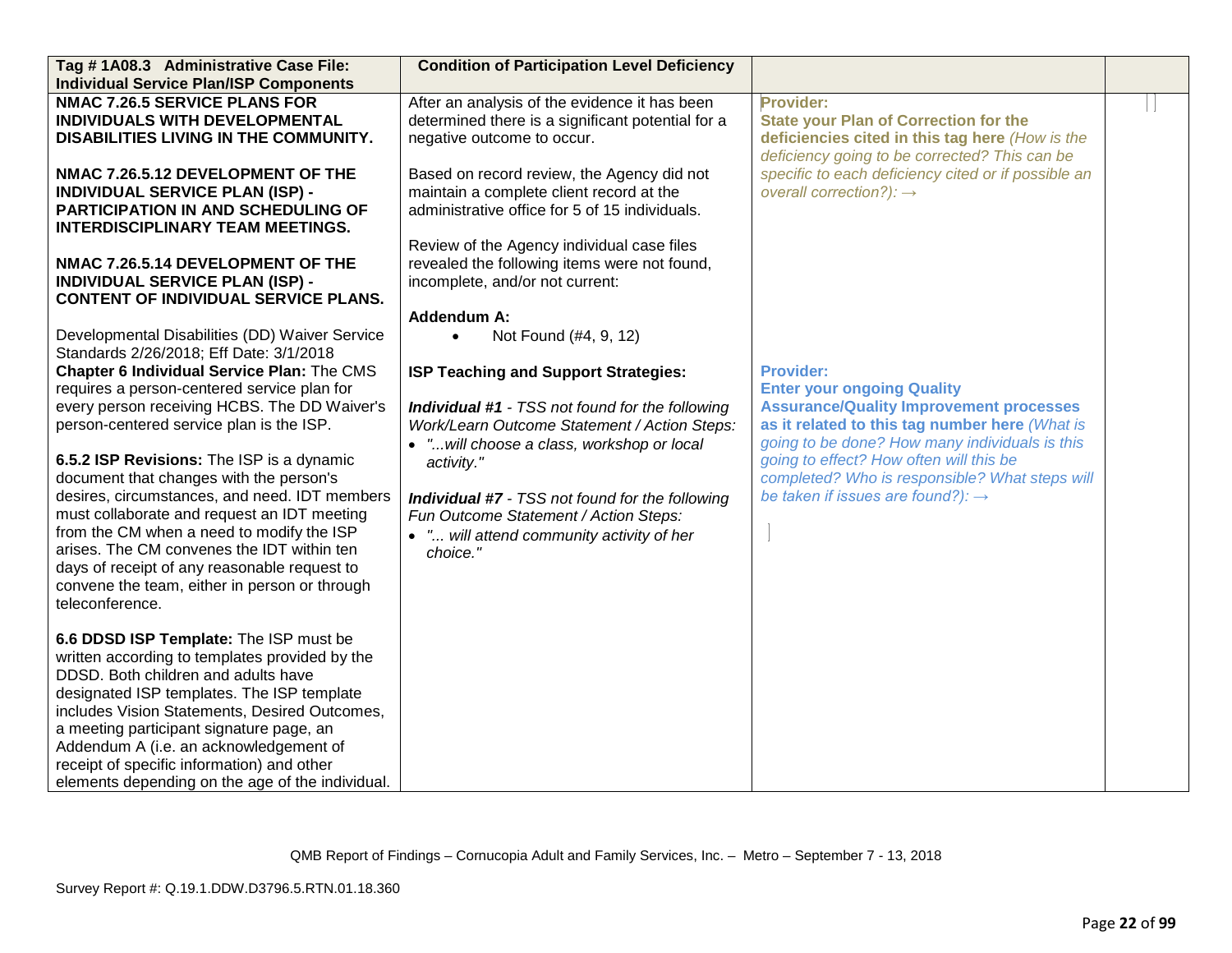| The ISP templates may be revised and reissued                                                  |  |  |
|------------------------------------------------------------------------------------------------|--|--|
| by DDSD to incorporate initiatives that improve                                                |  |  |
| person - centered planning practices.                                                          |  |  |
| Companion documents may also be issued by                                                      |  |  |
| DDSD and be required for use in order to better                                                |  |  |
| demonstrate required elements of the PCP                                                       |  |  |
| process and ISP development.                                                                   |  |  |
| The ISP is completed by the CM with the IDT                                                    |  |  |
| input and must be completed according to the                                                   |  |  |
| following requirements:                                                                        |  |  |
| 1. DD Waiver Provider Agencies should not                                                      |  |  |
| recommend service type, frequency, and                                                         |  |  |
| amount (except for required case management                                                    |  |  |
| services) on an individual budget prior to the                                                 |  |  |
| Vision Statement and Desired Outcomes being                                                    |  |  |
| developed.                                                                                     |  |  |
| 2. The person does not require IDT                                                             |  |  |
| agreement/approval regarding his/her dreams,                                                   |  |  |
| aspirations, and desired long-term outcomes.                                                   |  |  |
| 3. When there is disagreement, the IDT is                                                      |  |  |
| required to plan and resolve conflicts in a                                                    |  |  |
| manner that promotes health, safety, and quality                                               |  |  |
| of life through consensus. Consensus means a                                                   |  |  |
| state of general agreement that allows members                                                 |  |  |
| to support the proposal, at least on a trial basis.                                            |  |  |
| 4. A signature page and/or documentation of                                                    |  |  |
| participation by phone must be completed.                                                      |  |  |
| 5. The CM must review a current Addendum A                                                     |  |  |
| and DHI ANE letter with the person and Court                                                   |  |  |
| appointed guardian or parents of a minor, if                                                   |  |  |
| applicable.                                                                                    |  |  |
|                                                                                                |  |  |
| 6.6.3 Additional Requirements for Adults:<br>Because children have access to other funding     |  |  |
|                                                                                                |  |  |
| sources, a larger array of services are available<br>to adults than to children through the DD |  |  |
| Waiver. (See Chapter 7: Available Services and                                                 |  |  |
| Individual Budget Development). The ISP                                                        |  |  |
| Template for adults is also more extensive,                                                    |  |  |
|                                                                                                |  |  |
|                                                                                                |  |  |
| including Action Plans, Teaching and Support<br>Strategies (TSS), Written Direct Support       |  |  |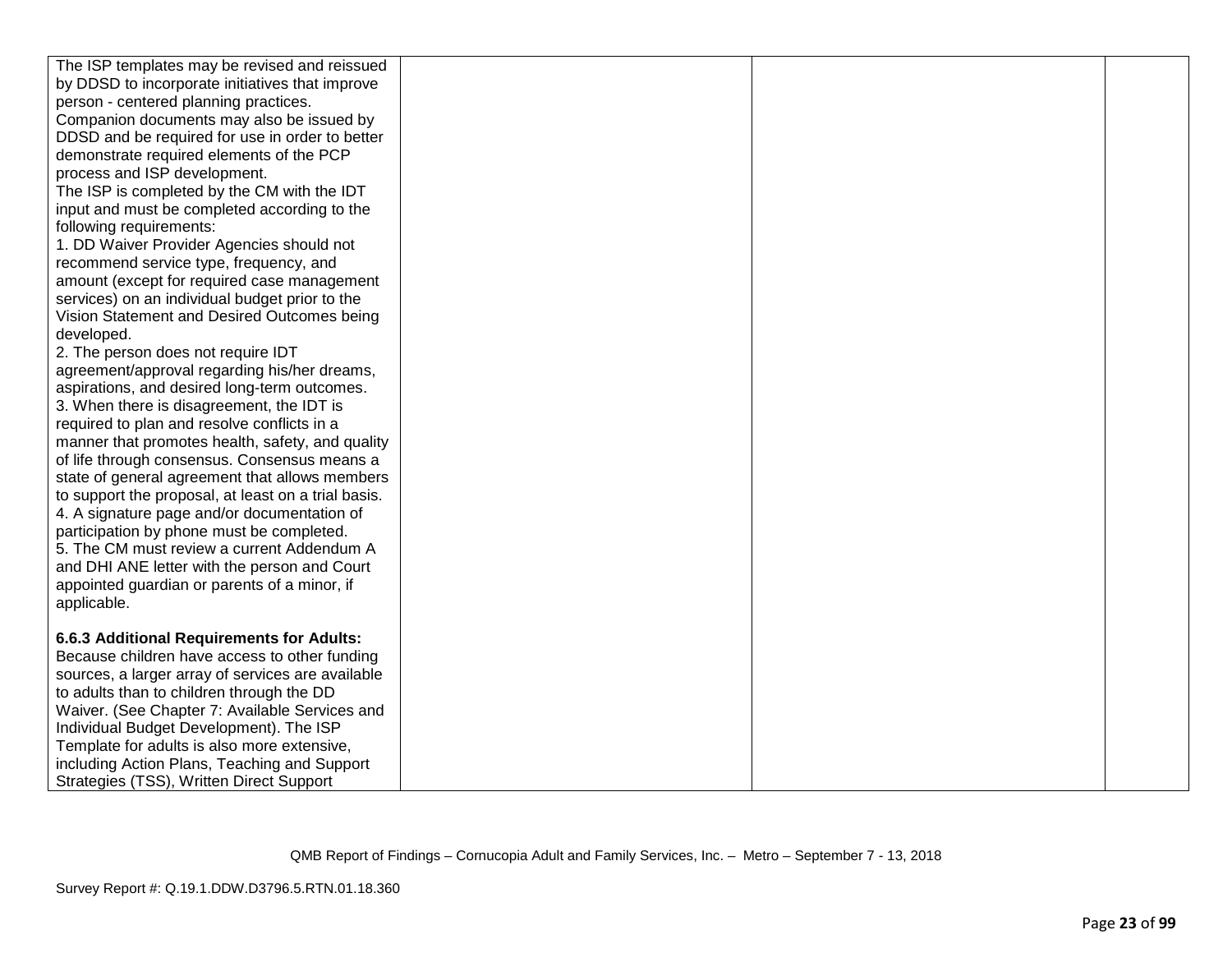| Instructions (WDSI), and Individual Specific        |  |  |
|-----------------------------------------------------|--|--|
| Training (IST) requirements.                        |  |  |
|                                                     |  |  |
| 6.6.3.1. Action Plan: Each Desired Outcome          |  |  |
| requires an Action Plan. The Action Plan            |  |  |
| addresses individual strengths and capabilities     |  |  |
| in reaching Desired Outcomes. Multiple service      |  |  |
| types may be included in the Action Plan under      |  |  |
| a single Desired Outcome. Multiple Provider         |  |  |
| Agencies can and should be contributing to          |  |  |
| Action Plans toward each Desired Outcome.           |  |  |
|                                                     |  |  |
| 1. Action Plans include actions the person will     |  |  |
| take; not just actions the staff will take.         |  |  |
| 2. Action Plans delineate which activities will be  |  |  |
| completed within one year.                          |  |  |
| 3. Action Plans are completed through IDT           |  |  |
| consensus during the ISP meeting.                   |  |  |
| 4. Action Plans must indicate under                 |  |  |
| "Responsible Party" which DSP or service            |  |  |
| provider (i.e. Family Living, CCS, etc.) are        |  |  |
| responsible for carrying out the Action Step.       |  |  |
|                                                     |  |  |
| 6.6.3.2 Teaching and Supports Strategies            |  |  |
| (TSS) and Written Direct Support                    |  |  |
| Instructions (WDSI): After the ISP meeting, IDT     |  |  |
| members conduct a task analysis and                 |  |  |
| assessments necessary to create effective TSS       |  |  |
| and WDSI to support those Action Plans that         |  |  |
| require this extra detail. All TSS and WDSI         |  |  |
| should support the person in achieving his/her      |  |  |
| Vision.                                             |  |  |
|                                                     |  |  |
| 6.6.3.3 Individual Specific Training in the ISP:    |  |  |
| The CM, with input from each DD Waiver              |  |  |
| Provider Agency at the annual ISP meeting,          |  |  |
| completes the IST requirements section of the       |  |  |
| ISP form listing all training needs specific to the |  |  |
| individual. Provider Agencies bring their           |  |  |
| proposed IST to the annual meeting. The IDT         |  |  |
| must reach a consensus about who needs to be        |  |  |
| trained, at what level (awareness, knowledge or     |  |  |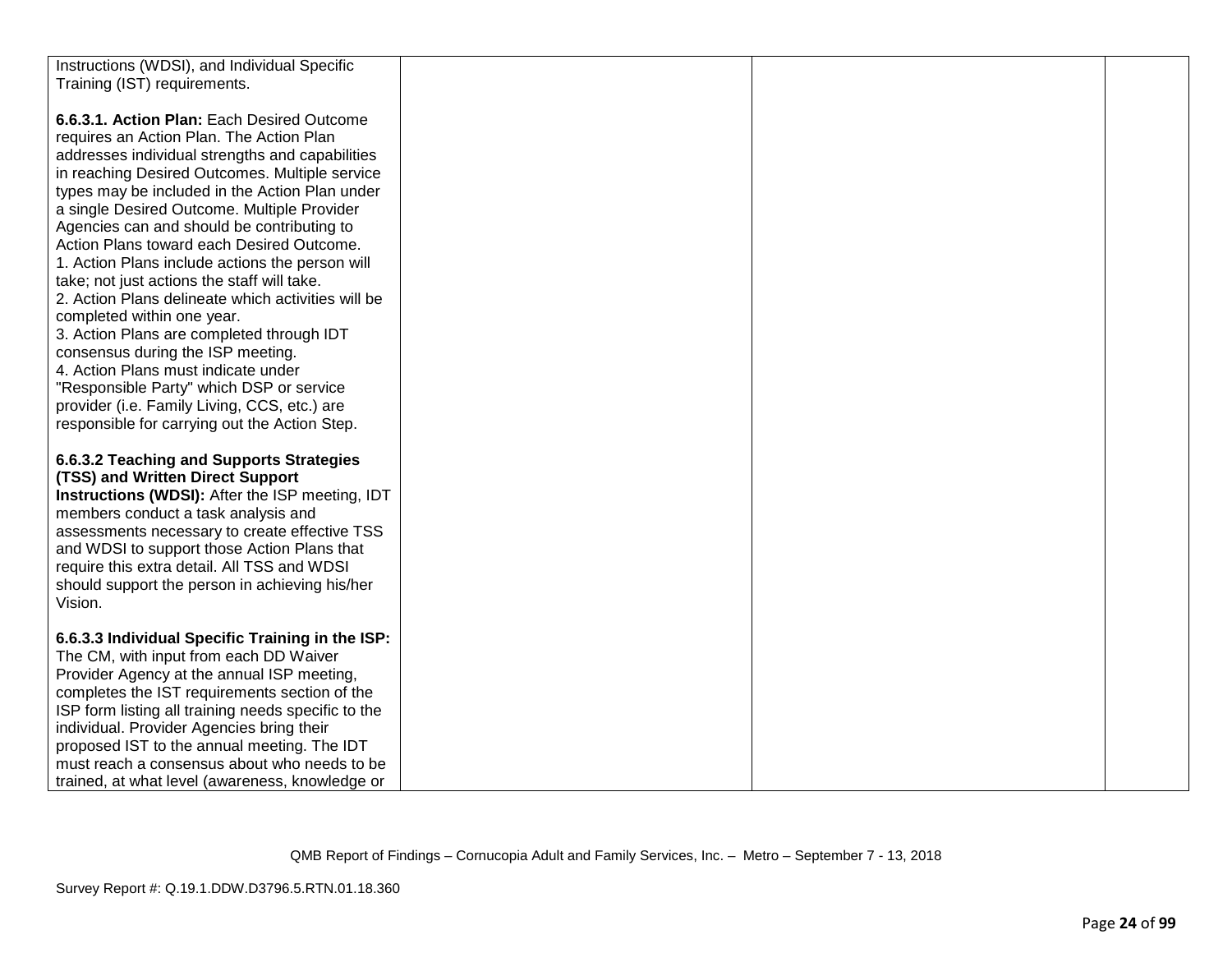| skill), and within what timeframe. (See Chapter   |  |  |
|---------------------------------------------------|--|--|
|                                                   |  |  |
| 17.10 Individual-Specific Training for more       |  |  |
| information about IST.)                           |  |  |
|                                                   |  |  |
| 6.8 ISP Implementation and Monitoring: All        |  |  |
| DD Waiver Provider Agencies with a signed         |  |  |
| SFOC are required to provide services as          |  |  |
| detailed in the ISP. The ISP must be readily      |  |  |
| accessible to Provider Agencies on the            |  |  |
| approved budget. (See Chapter 20: Provider        |  |  |
| Documentation and Client Records.) CMs            |  |  |
| facilitate and maintain communication with the    |  |  |
| person, his/her representative, other IDT         |  |  |
| members, Provider Agencies, and relevant          |  |  |
| parties to ensure that the person receives the    |  |  |
| maximum benefit of his/her services and that      |  |  |
| revisions to the ISP are made as needed. All DD   |  |  |
| Waiver Provider Agencies are required to          |  |  |
| cooperate with monitoring activities conducted    |  |  |
| by the CM and the DOH. Provider Agencies are      |  |  |
| required to respond to issues at the individual   |  |  |
| level and agency level as described in Chapter    |  |  |
| 16: Qualified Provider Agencies.                  |  |  |
|                                                   |  |  |
| <b>Chapter 20: Provider Documentation and</b>     |  |  |
|                                                   |  |  |
| <b>Client Records: 20.2 Client Records</b>        |  |  |
| Requirements: All DD Waiver Provider              |  |  |
| Agencies are required to create and maintain      |  |  |
| individual client records. The contents of client |  |  |
| records vary depending on the unique needs of     |  |  |
| the person receiving services and the resultant   |  |  |
| information produced. The extent of               |  |  |
| documentation required for individual client      |  |  |
| records per service type depends on the location  |  |  |
| of the file, the type of service being provided,  |  |  |
| and the information necessary.                    |  |  |
|                                                   |  |  |
| <b>Developmental Disabilities (DD) Waiver</b>     |  |  |
| Service Standards effective 11/1/2012 revised     |  |  |
| 4/23/2013; 6/15/2015                              |  |  |
| Chapter 6 (CCS) 3. Agency Requirements: G.        |  |  |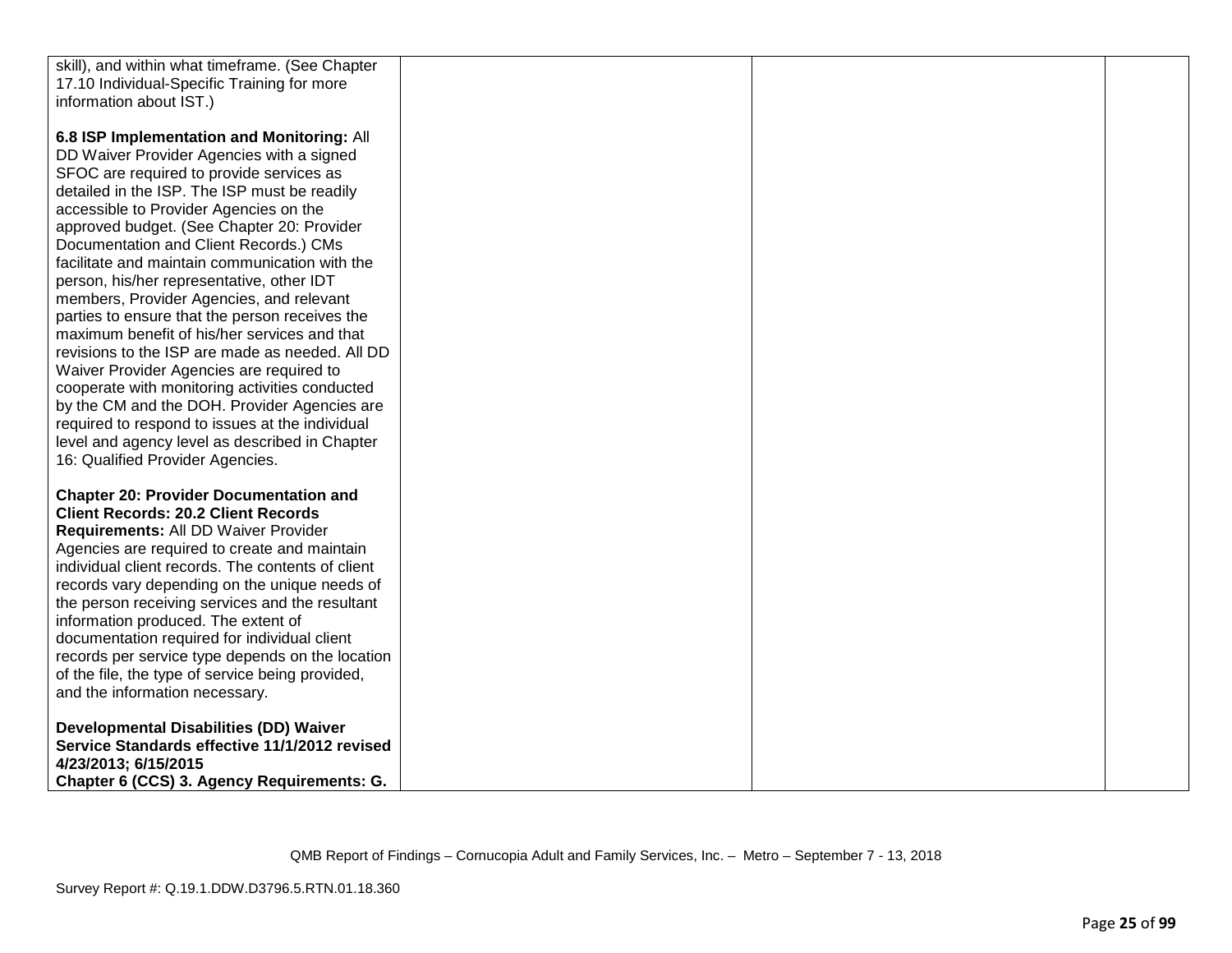| <b>Consumer Records Policy: All Provider</b>         |  |  |
|------------------------------------------------------|--|--|
| Agencies shall maintain at the administrative        |  |  |
| office a confidential case file for each individual. |  |  |
| Provider agency case files for individuals are       |  |  |
| required to comply with the DDSD Individual          |  |  |
| Case File Matrix policy.                             |  |  |
| Chapter 7 (CIHS) 3. Agency Requirements: E.          |  |  |
| <b>Consumer Records Policy: All Provider</b>         |  |  |
| Agencies must maintain at the administrative         |  |  |
| office a confidential case file for each individual. |  |  |
| Provider agency case files for individuals are       |  |  |
| required to comply with the DDSD Individual          |  |  |
| Case File Matrix policy.                             |  |  |
|                                                      |  |  |
| Chapter 11 (FL) 3. Agency Requirements: D.           |  |  |
| <b>Consumer Records Policy: All Family Living</b>    |  |  |
| Provider Agencies must maintain at the               |  |  |
| administrative office a confidential case file for   |  |  |
| each individual. Provider agency case files for      |  |  |
| individuals are required to comply with the          |  |  |
| DDSD Individual Case File Matrix policy.             |  |  |
|                                                      |  |  |
|                                                      |  |  |
|                                                      |  |  |
|                                                      |  |  |
|                                                      |  |  |
|                                                      |  |  |
|                                                      |  |  |
|                                                      |  |  |
|                                                      |  |  |
|                                                      |  |  |
|                                                      |  |  |
|                                                      |  |  |
|                                                      |  |  |
|                                                      |  |  |
|                                                      |  |  |
|                                                      |  |  |
|                                                      |  |  |
|                                                      |  |  |
|                                                      |  |  |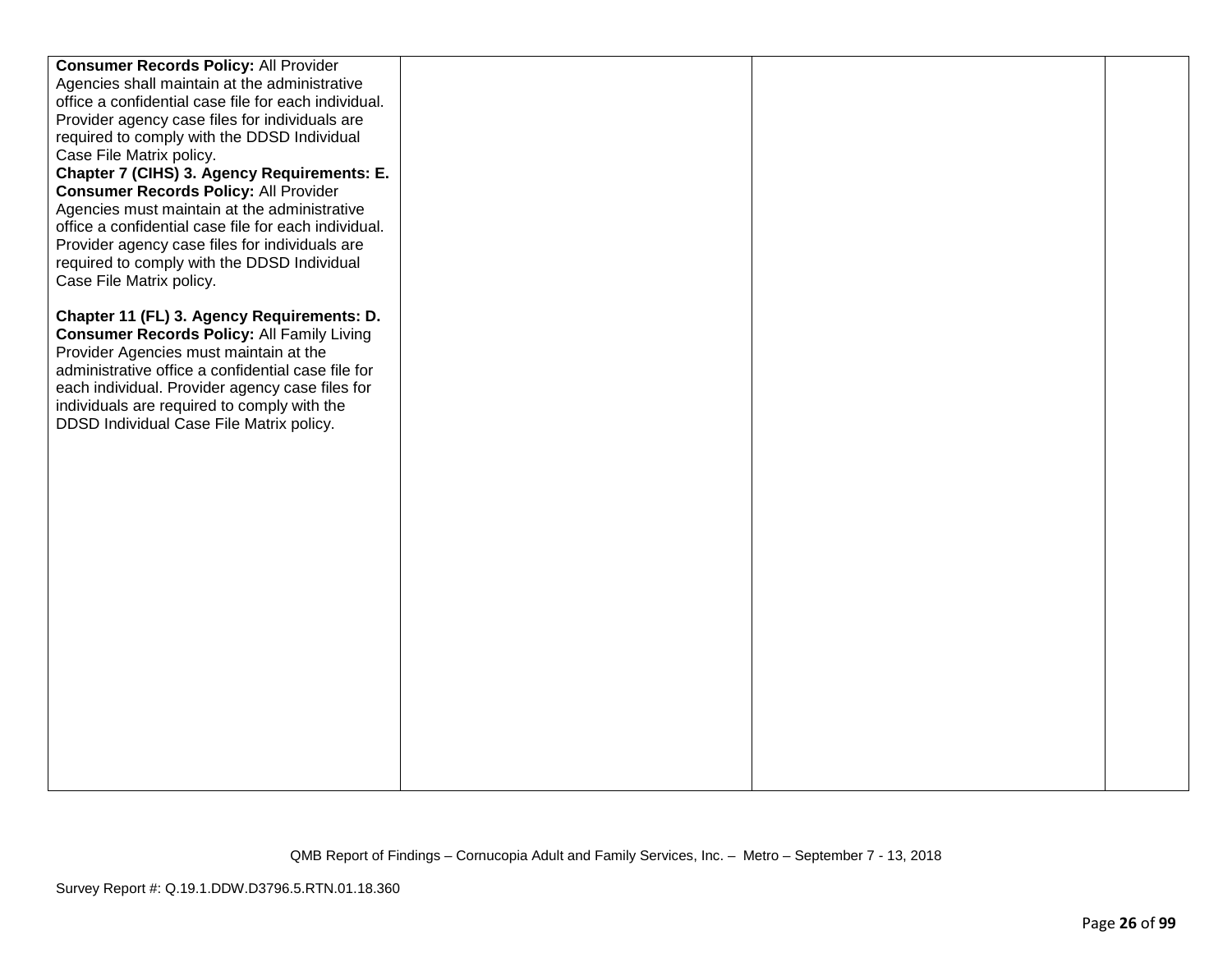| Tag #1A32 Administrative Case File:                                                                                                                                                   | <b>Condition of Participation Level Deficiency</b>                                                                                        |                                                                                                                                       |  |
|---------------------------------------------------------------------------------------------------------------------------------------------------------------------------------------|-------------------------------------------------------------------------------------------------------------------------------------------|---------------------------------------------------------------------------------------------------------------------------------------|--|
| <b>Individual Service Plan Implementation</b>                                                                                                                                         |                                                                                                                                           |                                                                                                                                       |  |
| NMAC 7.26.5.16.C and D Development of the<br>ISP. Implementation of the ISP. The ISP shall<br>be implemented according to the timelines                                               | After an analysis of the evidence it has been<br>determined there is a significant potential for a<br>negative outcome to occur.          | Provider:<br><b>State your Plan of Correction for the</b><br>deficiencies cited in this tag here (How is the                          |  |
| determined by the IDT and as specified in the                                                                                                                                         |                                                                                                                                           | deficiency going to be corrected? This can be                                                                                         |  |
| ISP for each stated desired outcomes and action<br>plan.                                                                                                                              | Based on administrative record review, the<br>Agency did not implement the ISP according to<br>the timelines determined by the IDT and as | specific to each deficiency cited or if possible an<br>overall correction?): $\rightarrow$                                            |  |
| C. The IDT shall review and discuss information<br>and recommendations with the individual, with                                                                                      | specified in the ISP for each stated desired<br>outcomes and action plan for 5 of 15 individuals.                                         |                                                                                                                                       |  |
| the goal of supporting the individual in attaining                                                                                                                                    |                                                                                                                                           |                                                                                                                                       |  |
| desired outcomes. The IDT develops an ISP<br>based upon the individual's personal vision<br>statement, strengths, needs, interests and<br>preferences. The ISP is a dynamic document, | <b>Supported Living Data Collection/Data</b><br>Tracking/Progress with regards to ISP<br><b>Outcomes:</b>                                 |                                                                                                                                       |  |
| revised periodically, as needed, and amended to                                                                                                                                       | Individual #2                                                                                                                             |                                                                                                                                       |  |
| reflect progress towards personal goals and                                                                                                                                           | •None found regarding: Live Outcome/Action                                                                                                | <b>Provider:</b>                                                                                                                      |  |
| achievements consistent with the individual's<br>future vision. This regulation is consistent with<br>standards established for individual plan                                       | Step: "will utilize computer skills and/or<br>other technologies" for $7/2018 - 8/2018$ .<br>Action step is to be completed 2 times per   | <b>Enter your ongoing Quality</b><br><b>Assurance/Quality Improvement processes</b><br>as it related to this tag number here (What is |  |
| development as set forth by the commission on<br>the accreditation of rehabilitation facilities                                                                                       | week.                                                                                                                                     | going to be done? How many individuals is this<br>going to effect? How often will this be                                             |  |
| (CARF) and/or other program accreditation                                                                                                                                             | <b>Family Living Data Collection/Data</b>                                                                                                 | completed? Who is responsible? What steps will                                                                                        |  |
| approved and adopted by the developmental<br>disabilities division and the department of health.                                                                                      | Tracking/Progress with regards to ISP<br><b>Outcomes:</b>                                                                                 | be taken if issues are found?): $\rightarrow$                                                                                         |  |
| It is the policy of the developmental disabilities                                                                                                                                    |                                                                                                                                           |                                                                                                                                       |  |
| division (DDD), that to the extent permitted by                                                                                                                                       | Individual #10                                                                                                                            |                                                                                                                                       |  |
| funding, each individual receive supports and<br>services that will assist and encourage<br>independence and productivity in the community                                            | • None found regarding: Live Outcome/Action<br>Step: "will practice learning the months" for<br>6/2018 - 8/2018. Action step is to be     |                                                                                                                                       |  |
| and attempt to prevent regression or loss of<br>current capabilities. Services and supports                                                                                           | completed 2 times per month.                                                                                                              |                                                                                                                                       |  |
| include specialized and/or generic services,<br>training, education and/or treatment as                                                                                               | • None found regarding: Live Outcome/Action                                                                                               |                                                                                                                                       |  |
| determined by the IDT and documented in the<br>ISP.                                                                                                                                   | Step: "will practice reading the calendar so<br>she knows what is coming up in the next<br>week and/or month" for 6/2018 - 8/2018.        |                                                                                                                                       |  |
|                                                                                                                                                                                       | Action step is to be completed 2 times per                                                                                                |                                                                                                                                       |  |
| D. The intent is to provide choice and obtain<br>opportunities for individuals to live, work and                                                                                      | week.                                                                                                                                     |                                                                                                                                       |  |
| play with full participation in their communities.                                                                                                                                    | • None found regarding: Fun Outcome/Action                                                                                                |                                                                                                                                       |  |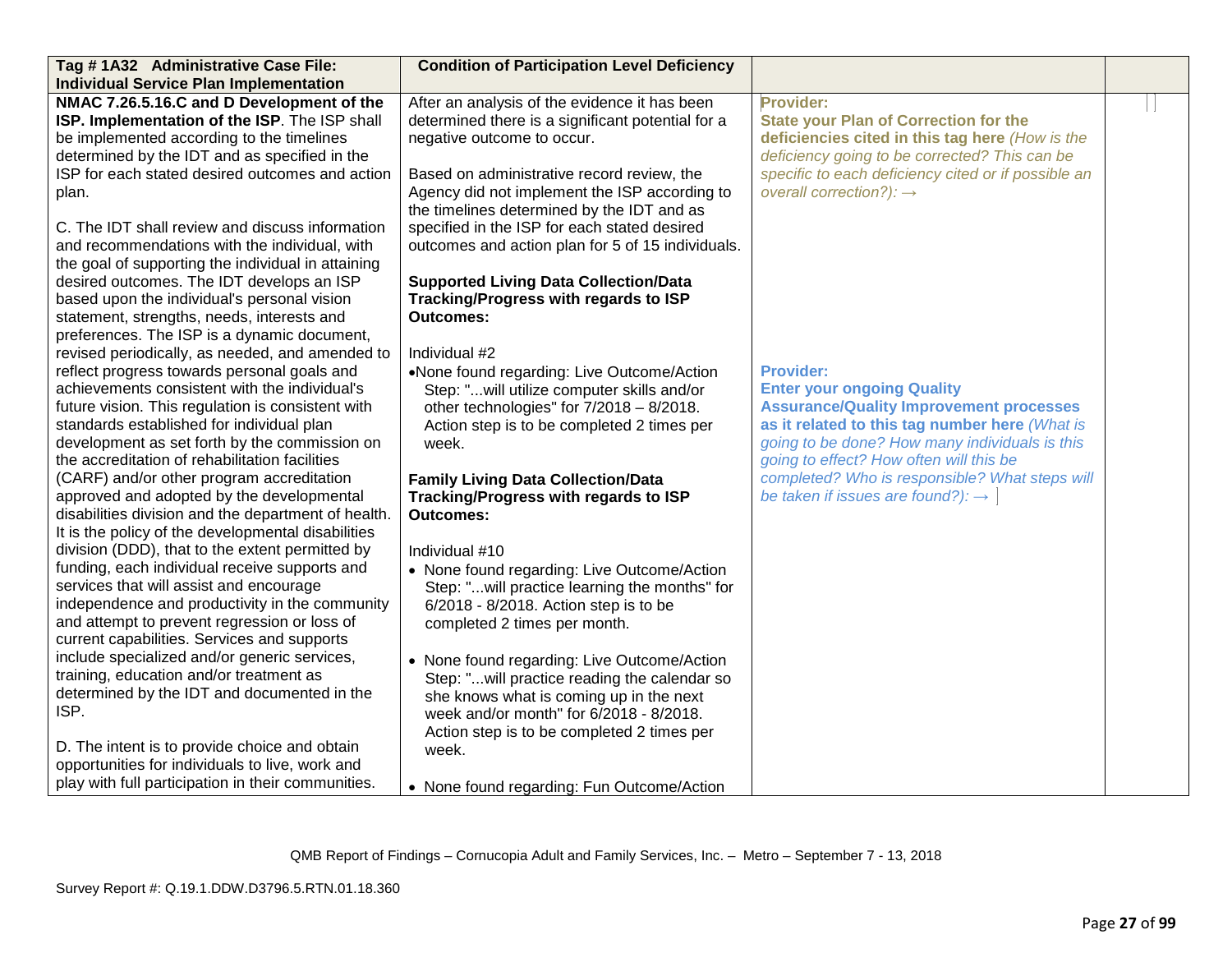| The following principles provide direction and<br>purpose in planning for individuals with<br>developmental disabilities. [05/03/94; 01/15/97;<br>Recompiled 10/31/01]                                                                                                                                                                                                                                                                                                                                                                                        | Step: "will practice sending and receiving<br>email/text messages" for 6/2018 - 8/2018.<br>Action step is to be completed 2 times per<br>month.                                                                                                                                                                                                                  |  |
|---------------------------------------------------------------------------------------------------------------------------------------------------------------------------------------------------------------------------------------------------------------------------------------------------------------------------------------------------------------------------------------------------------------------------------------------------------------------------------------------------------------------------------------------------------------|------------------------------------------------------------------------------------------------------------------------------------------------------------------------------------------------------------------------------------------------------------------------------------------------------------------------------------------------------------------|--|
| Developmental Disabilities (DD) Waiver Service<br>Standards 2/26/2018; Eff Date: 3/1/2018<br>Chapter 6: Individual Service Plan (ISP)<br>6.8 ISP Implementation and Monitoring: All<br>DD Waiver Provider Agencies with a signed<br>SFOC are required to provide services as<br>detailed in the ISP. The ISP must be readily<br>accessible to Provider Agencies on the<br>approved budget. (See Chapter 20: Provider<br>Documentation and Client Records.) CMs<br>facilitate and maintain communication with the<br>person, his/her representative, other IDT | <b>Customized Community Supports Data</b><br><b>Collection/Data Tracking/Progress with</b><br>regards to ISP Outcomes:<br>Individual #1<br>•None found regarding: Work/Learn<br>Outcome/Action Step: "will choose a class,<br>workshop or local activity" for 7/2018 -<br>8/2018. Action step is to be completed 1 time<br>per month.<br>Individual #2           |  |
| members, Provider Agencies, and relevant<br>parties to ensure that the person receives the<br>maximum benefit of his/her services and that<br>revisions to the ISP are made as needed. All DD<br>Waiver Provider Agencies are required to<br>cooperate with monitoring activities conducted<br>by the CM and the DOH. Provider Agencies are<br>required to respond to issues at the individual<br>level and agency level as described in Chapter<br>16: Qualified Provider Agencies.                                                                          | •None found regarding: Work/Learn<br>Outcome/Action Step: " will research<br>nutritional ideas and menus" for 6/2018 -<br>7/2018. Action step is to be completed 1 time<br>per week.<br>•None found regarding: Fun Outcome/Action<br>Step: " will participate in at least one new<br>activity " for 8/2018. Action step is to be<br>completed 1 time per month.  |  |
| <b>Chapter 20: Provider Documentation and</b><br><b>Client Records</b><br>20.2 Client Records Requirements: All DD<br>Waiver Provider Agencies are required to create<br>and maintain individual client records. The<br>contents of client records vary depending on the<br>unique needs of the person receiving services<br>and the resultant information produced. The<br>extent of documentation required for individual<br>client records per service type depends on the<br>location of the file, the type of service being                              | Individual #4<br>•None found regarding: Work/Learn<br>Outcome/Action Step: " will make a list of<br>her favorite activities" for 6/2018 - 7/2018.<br>Action step is to be completed 1 time per<br>week.<br>Individual #10<br>•None found regarding: Live Outcome/Action<br>Step: "needs to practice asking questions of<br>store keepers and other people in the |  |
| provided, and the information necessary.<br>DD Waiver Provider Agencies are required to                                                                                                                                                                                                                                                                                                                                                                                                                                                                       | community and follow directions of where the<br>items are she is asking about" for 6/2018 -                                                                                                                                                                                                                                                                      |  |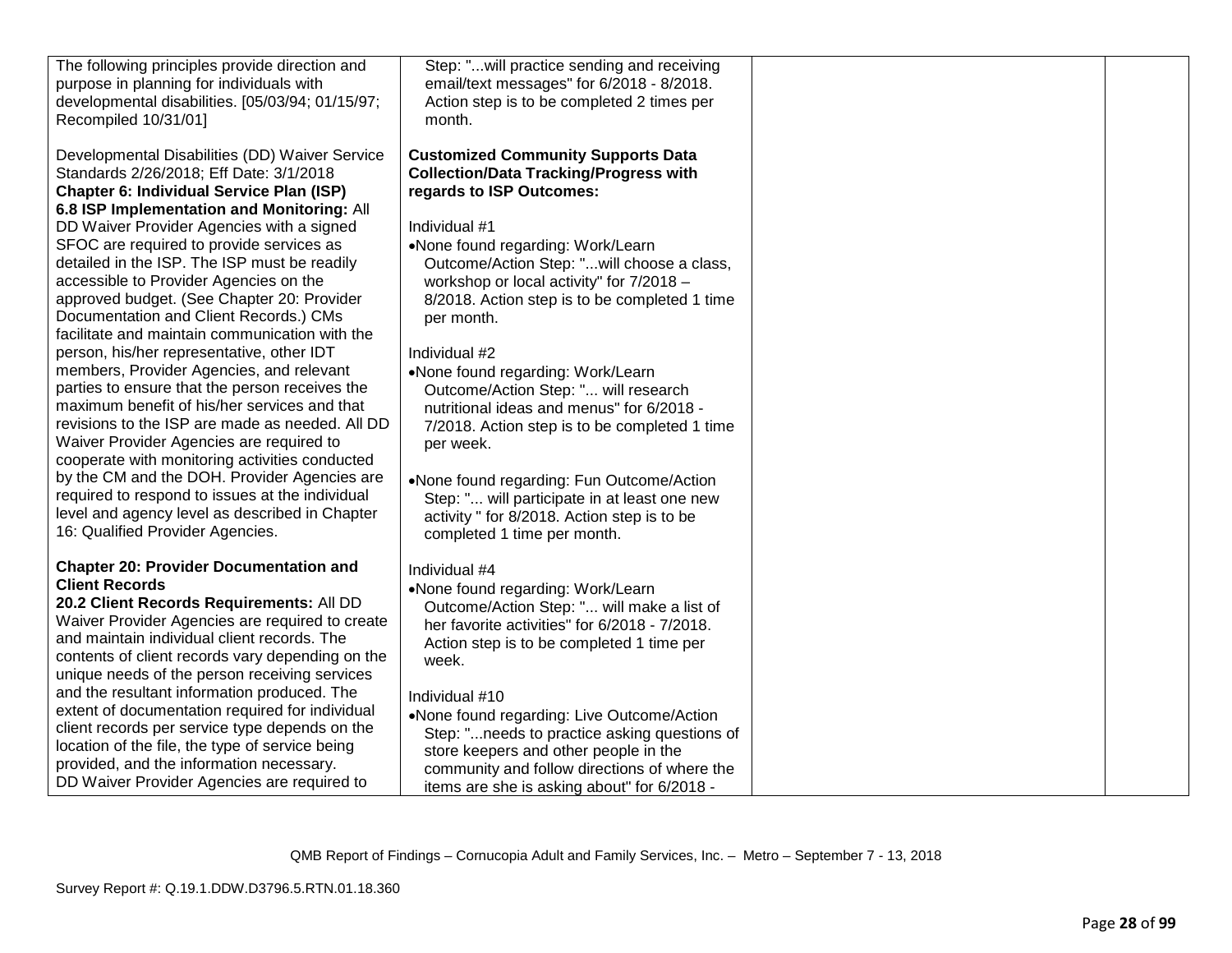| adhere to the following:                                                             | 8/2018. Action step is to be completed 2 times |  |
|--------------------------------------------------------------------------------------|------------------------------------------------|--|
| 1. Client records must contain all documents                                         | per week.                                      |  |
| essential to the service being provided and                                          |                                                |  |
| essential to ensuring the health and safety of the                                   | <b>Customized In-Home Supports Data</b>        |  |
| person during the provision of the service.                                          | <b>Collection/Data Tracking/Progress with</b>  |  |
| 2. Provider Agencies must have readily                                               | regards to ISP Outcomes:                       |  |
| accessible records in home and community                                             | Individual #8                                  |  |
| settings in paper or electronic form. Secure                                         |                                                |  |
| access to electronic records through the Therap                                      | •None found regarding: Live Outcome/Action     |  |
| web-based system using computers or mobile                                           | Step: " will keep her house clean" for         |  |
| devices is acceptable.                                                               | 6/2018. Action step is to be completed 1 time  |  |
| 3. Provider Agencies are responsible for                                             | per week.                                      |  |
| ensuring that all plans created by nurses, RDs,                                      |                                                |  |
| therapists or BSCs are present in all needed                                         |                                                |  |
| settings.                                                                            |                                                |  |
| 4. Provider Agencies must maintain records of                                        |                                                |  |
| all documents produced by agency personnel or                                        |                                                |  |
| contractors on behalf of each person, including                                      |                                                |  |
| any routine notes or data, annual assessments,                                       |                                                |  |
| semi-annual reports, evidence of training                                            |                                                |  |
| provided/received, progress notes, and any                                           |                                                |  |
| other interactions for which billing is generated.                                   |                                                |  |
| 5. Each Provider Agency is responsible for                                           |                                                |  |
| maintaining the daily or other contact notes                                         |                                                |  |
| documenting the nature and frequency of                                              |                                                |  |
| service delivery, as well as data tracking only for                                  |                                                |  |
|                                                                                      |                                                |  |
| the services provided by their agency.<br>6. The current Client File Matrix found in |                                                |  |
|                                                                                      |                                                |  |
| Appendix A Client File Matrix details the                                            |                                                |  |
| minimum requirements for records to be stored                                        |                                                |  |
| in agency office files, the delivery site, or with                                   |                                                |  |
| DSP while providing services in the community.                                       |                                                |  |
| 7. All records pertaining to JCMs must be                                            |                                                |  |
| retained permanently and must be made                                                |                                                |  |
| available to DDSD upon request, upon the                                             |                                                |  |
| termination or expiration of a provider                                              |                                                |  |
| agreement, or upon provider withdrawal from                                          |                                                |  |
| services.                                                                            |                                                |  |
|                                                                                      |                                                |  |
|                                                                                      |                                                |  |
|                                                                                      |                                                |  |
|                                                                                      |                                                |  |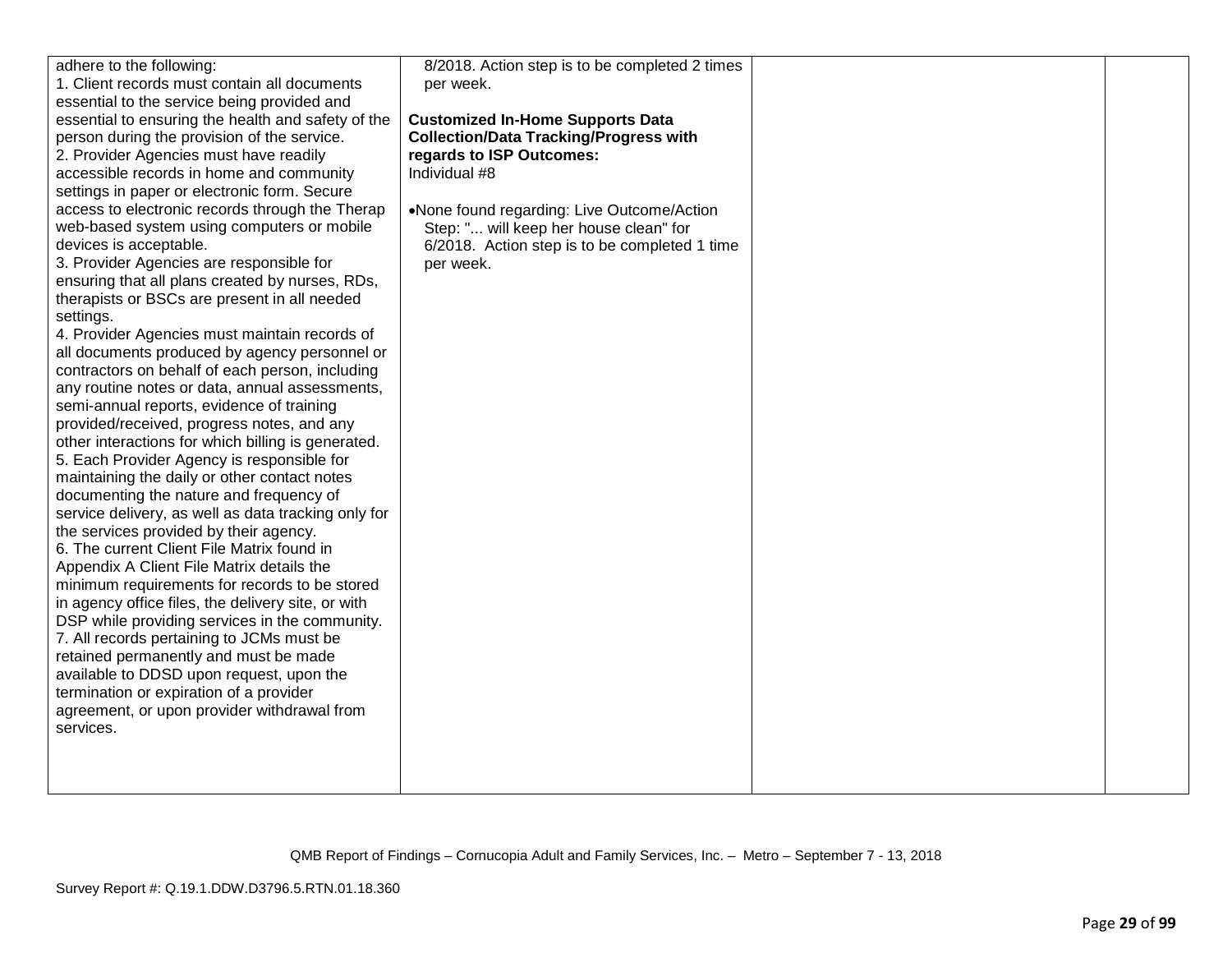| Tag #1A32.1 Administrative Case File:               | <b>Standard Level Deficiency</b>                  |                                                     |  |
|-----------------------------------------------------|---------------------------------------------------|-----------------------------------------------------|--|
| <b>Individual Service Plan Implementation (Not</b>  |                                                   |                                                     |  |
| <b>Completed at Frequency)</b>                      |                                                   |                                                     |  |
| NMAC 7.26.5.16.C and D Development of the           | Based on administrative record review, the        | Provider:                                           |  |
| ISP. Implementation of the ISP. The ISP shall be    | Agency did not implement the ISP according to     | <b>State your Plan of Correction for the</b>        |  |
| implemented according to the timelines              | the timelines determined by the IDT and as        | deficiencies cited in this tag here (How is the     |  |
| determined by the IDT and as specified in the       | specified in the ISP for each stated desired      | deficiency going to be corrected? This can be       |  |
| ISP for each stated desired outcomes and action     | outcomes and action plan for 8 of 15 individuals. | specific to each deficiency cited or if possible an |  |
| plan.                                               |                                                   | overall correction?): $\rightarrow$                 |  |
|                                                     | As indicated by Individuals ISP the following was |                                                     |  |
| C. The IDT shall review and discuss information     | found with regards to the implementation of ISP   |                                                     |  |
| and recommendations with the individual, with       | Outcomes:                                         |                                                     |  |
| the goal of supporting the individual in attaining  |                                                   |                                                     |  |
| desired outcomes. The IDT develops an ISP           | <b>Administrative Files Reviewed:</b>             |                                                     |  |
| based upon the individual's personal vision         |                                                   |                                                     |  |
| statement, strengths, needs, interests and          | <b>Supported Living Data Collection/Data</b>      |                                                     |  |
| preferences. The ISP is a dynamic document,         | Tracking/Progress with regards to ISP             |                                                     |  |
| revised periodically, as needed, and amended to     | <b>Outcomes:</b>                                  |                                                     |  |
| reflect progress towards personal goals and         |                                                   | <b>Provider:</b>                                    |  |
| achievements consistent with the individual's       | Individual #2                                     | <b>Enter your ongoing Quality</b>                   |  |
| future vision. This regulation is consistent with   | • According to the Live Outcome; Action Step      | <b>Assurance/Quality Improvement processes</b>      |  |
| standards established for individual plan           | for "will choose/select an application to         | as it related to this tag number here (What is      |  |
| development as set forth by the commission on       | learn" is to be completed 1 time per week.        | going to be done? How many individuals is this      |  |
| the accreditation of rehabilitation facilities      | Evidence found indicated it was not being         | going to effect? How often will this be             |  |
| (CARF) and/or other program accreditation           | completed at the required frequency as            | completed? Who is responsible? What steps will      |  |
| approved and adopted by the developmental           | indicated in the ISP for 6/2018.                  | be taken if issues are found?): $\rightarrow$       |  |
| disabilities division and the department of health. |                                                   |                                                     |  |
| It is the policy of the developmental disabilities  | Individual #6                                     |                                                     |  |
| division (DDD), that to the extent permitted by     | • According to the Live Outcome; Action Step      |                                                     |  |
| funding, each individual receive supports and       | for "will choose which exercise videos from       |                                                     |  |
| services that will assist and encourage             | 2 options" is to be completed 2 times per         |                                                     |  |
| independence and productivity in the community      | weekly. Evidence found indicated it was not       |                                                     |  |
| and attempt to prevent regression or loss of        | being completed at the required frequency as      |                                                     |  |
| current capabilities. Services and supports         | indicated in the ISP for 7/2018.                  |                                                     |  |
| include specialized and/or generic services,        |                                                   |                                                     |  |
| training, education and/or treatment as             | • According to the Live Outcome; Action Step      |                                                     |  |
| determined by the IDT and documented in the         | for "will exercise" is to be completed 2 times    |                                                     |  |
| ISP.                                                | per weekly. Evidence found indicated it was       |                                                     |  |
|                                                     | not being completed at the required frequency     |                                                     |  |
| D. The intent is to provide choice and obtain       | as indicated in the ISP for 7/2018 - 8/2018.      |                                                     |  |
| opportunities for individuals to live, work and     |                                                   |                                                     |  |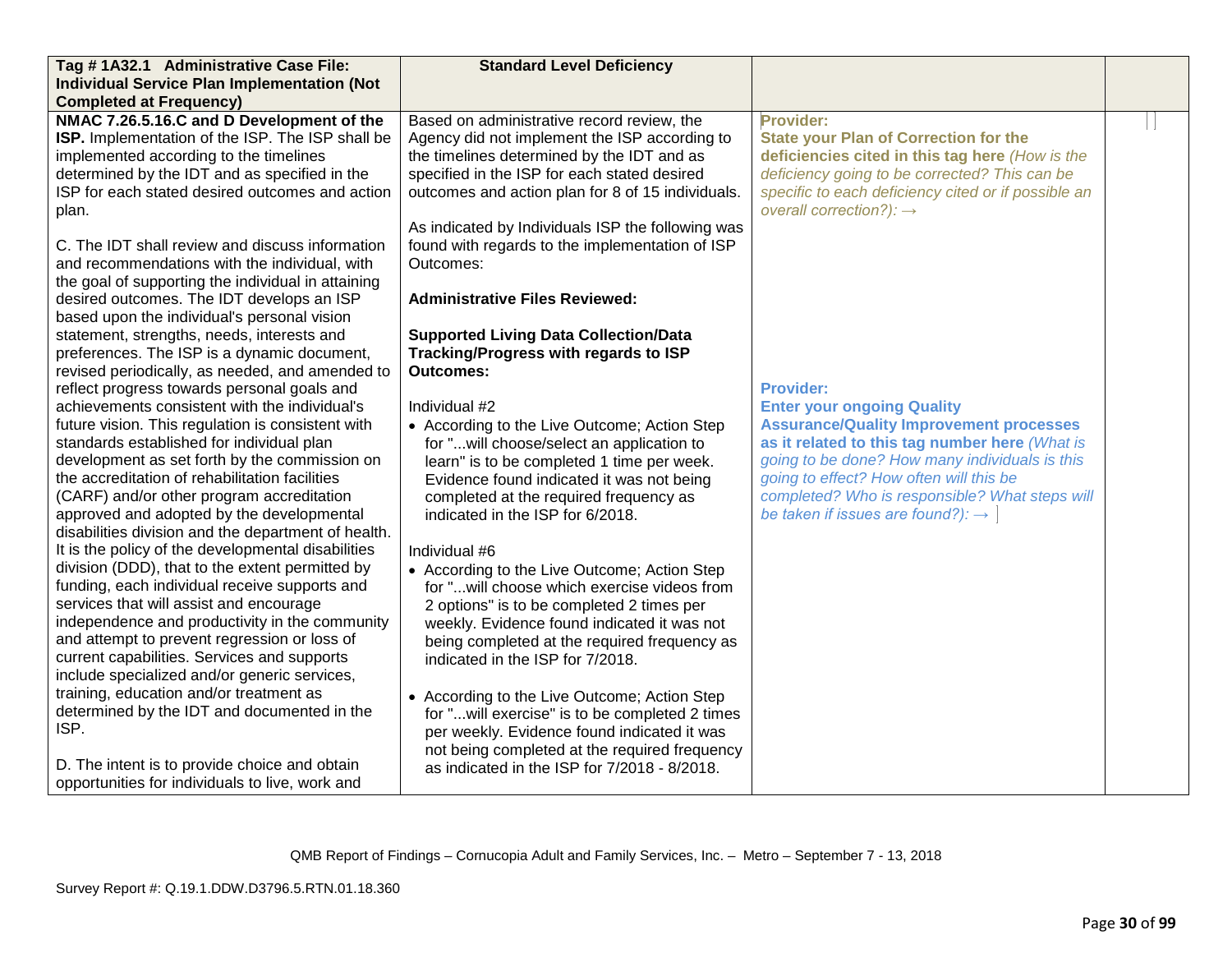play with full participation in their communities. The following principles provide direction and purpose in planning for individuals with developmental disabilities. [05/03/94; 01/15/97; Recompiled 10/31/01]

Developmental Disabilities (DD) Waiver Service Standards 2/26/2018; Eff Date: 3/1/2018 **Chapter 6: Individual Service Plan (ISP) 6.8 ISP Implementation and Monitoring:** All DD Waiver Provider Agencies with a signed SFOC are required to provide services as detailed in the ISP. The ISP must be readily accessible to Provider Agencies on the approved budget. (See Chapter 20: Provider Documentation and Client Records.) CMs facilitate and maintain communication with the person, his/her representative, other IDT members, Provider Agencies, and relevant parties to ensure that the person receives the maximum benefit of his/her services and that revisions to the ISP are made as needed. All DD Waiver Provider Agencies are required to cooperate with monitoring activities conducted by the CM and the DOH. Provider Agencies are required to respond to issues at the individual level and agency level as described in Chapter 16: Qualified Provider Agencies.

# **Chapter 20: Provider Documentation and Client Records**

**20.2 Client Records Requirements:** All DD Waiver Provider Agencies are required to create and maintain individual client records. The contents of client records vary depending on the unique needs of the person receiving services and the resultant information produced. The extent of documentation required for individual client records per service type depends on the location of the file, the type of service being provided, and the information necessary.

# **Family Living Data Collection/Data Tracking/Progress with regards to ISP Outcomes:**

Individual #1

- According to the Live Outcome; Action Step for "...will choose a meal from menu" is to be completed 1time per month. Evidence found indicated it was not being completed at the required frequency as indicated in the ISP for 7/2018.
- According to the Live Outcome; Action Step for "...will create a list of ingredients" is to be completed 1time per month. Evidence found indicated it was not being completed at the required frequency as indicated in the ISP for 7/2018.

Individual #5

- According to the Live Outcome; Action Step for "...learn to write and say his home address" is to be completed 2 times per week. Evidence found indicated it was not being completed at the required frequency as indicated in the ISP for 8/2018.
- According to the Live Outcome; Action Step for "...create and review the safety guidelines for his alone time' is to be completed 2 times per week. Evidence found indicated it was not being completed at the required frequency as indicated in the ISP for 8/2018.

# Individual #9

• According to the Live Outcome; Action Step for "Plate, cup and spoon will be put in the same place each time for...to access" is to be completed 2 times per week. Evidence found indicated it was not being completed at the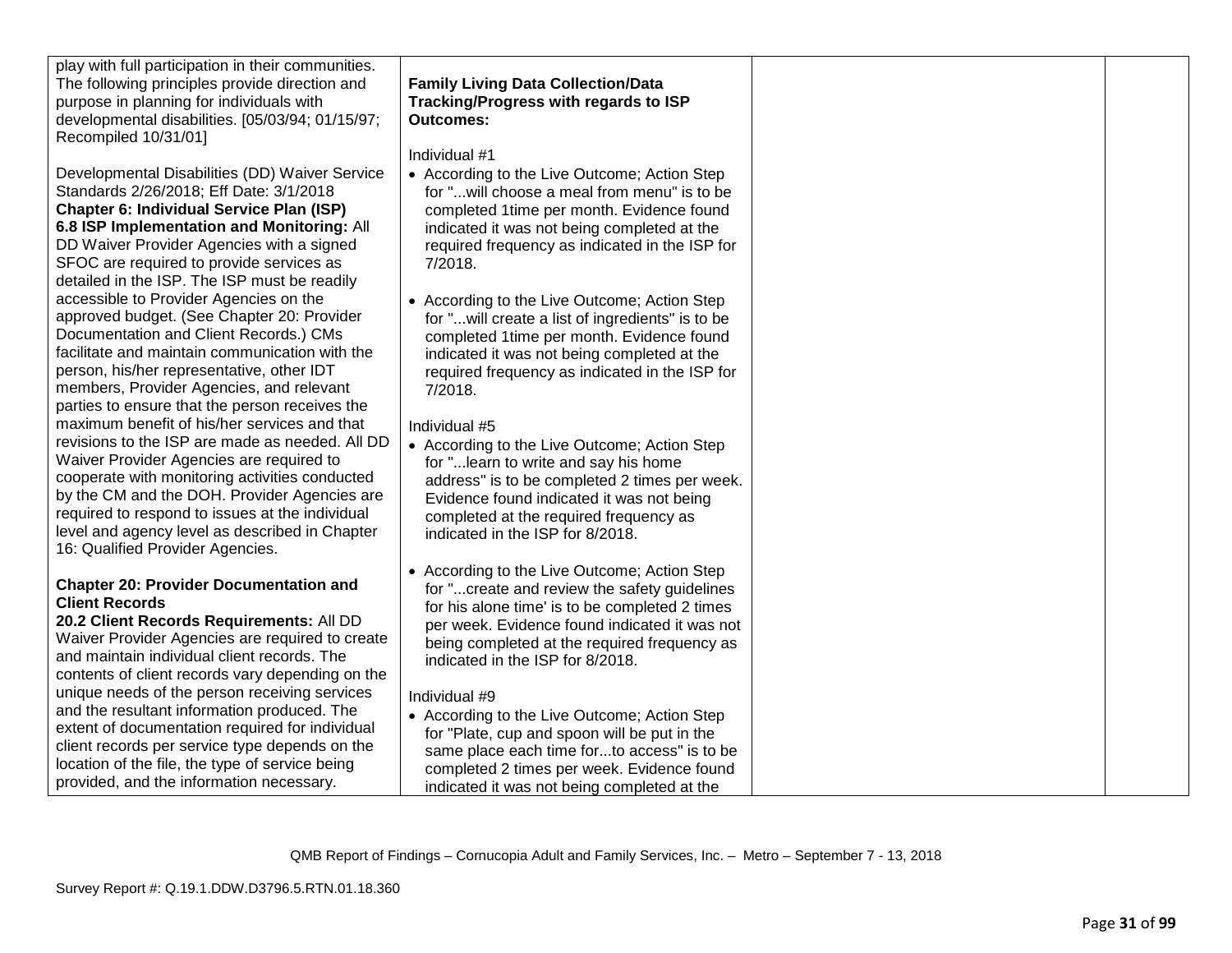DD Waiver Provider Agencies are required to adhere to the following:

8. Client records must contain all documents essential to the service being provided and essential to ensuring the health and safety of the person during the provision of the service. 9. Provider Agencies must have readily accessible records in home and community settings in paper or electronic form. Secure access to electronic records through the Therap web-based system using computers or mobile devices 10. Provider Agencies are responsible for ensuring that all plans created by nurses, RDs, therapists or BSCs are present in all needed settings.

11. Provider Agencies must maintain records of all documents produced by agency personnel or contractors on behalf of each person, including any routine notes or data, annual assessments, semi-annual reports, evidence of training provided/received, progress notes, and any other interactions for which billing is generated. 12. Each Provider Agency is responsible for maintaining the daily or other contact notes documenting the nature and frequency of service delivery, as well as data tracking only for the services provided by their agency. 13. The current Client File Matrix found in Appendix A Client File Matrix details the minimum requirements for records to be stored in agency office files, the delivery site, or with DSP while providing services in the community. 14. All records pertaining to JCMs must be retained permanently and must be made available to DDSD upon request, upon the termination or expiration of a provider agreement, or upon provider withdrawal from services.

required frequency as indicated in the ISP for 6/2018 - 8/2018.

- According to the Live Outcome; Action Step for "FLP will continue to assist...as needed to pick up her plate and cup and place them on the placemat in the correct spot" is to be completed at least 2 times per week. Evidence found indicated it was not being completed at the required frequency as indicated in the ISP for 6/2018 - 8/2018.
- According to the Live Outcome; Action Step for "With assistance as needed after set up and after she has completed the above...will pick up the spoon and put it on the photo placemat on the correct spot" is to be completed 2 times per week. Evidence found indicated it was not being completed at the required frequency as indicated in the ISP for 6/2018 - 8/2018.

# **Adult Habilitation Data Collection/Data Tracking/Progress with regards to ISP Outcomes:**

Individual #9

- According to the Work/Learn Outcome; Action Step for "The Agency will make arrangements for...to dance at a community location" is to be completed 2 times per week. Evidence found indicated it was not being completed at the required frequency as indicated in the ISP for 6/2018 - 8/2018.
- According to the Work/Learn Outcome; Action Step for "With assistance as needed...will practice dancing with another individual per her tolerance" is to be completed 2 times per week. Evidence found indicated it was not being completed at the required frequency as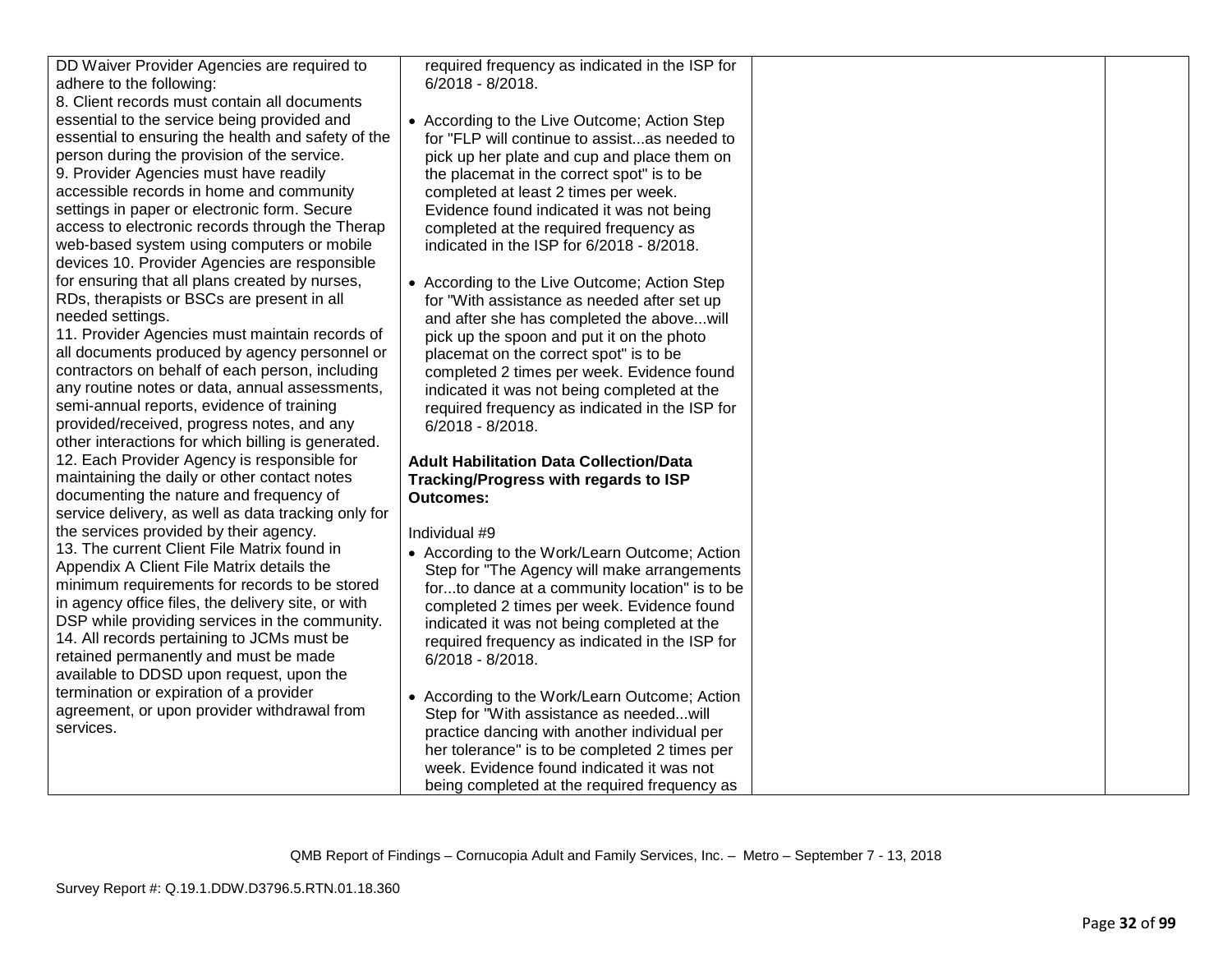| indicated in the ISP for 6/2018 - 8/2018.                                                                                                                                                                                                                                                                                                |  |
|------------------------------------------------------------------------------------------------------------------------------------------------------------------------------------------------------------------------------------------------------------------------------------------------------------------------------------------|--|
| <b>Customized Community Supports Data</b><br><b>Collection/Data Tracking/Progress with</b><br>regards to ISP Outcomes:                                                                                                                                                                                                                   |  |
| Individual #12<br>• According to the Work/Learn Outcome; Action<br>Step for "will submit the calendar of outings<br>she has chosen to participate in during the<br>month" is to be completed 1 time per week.<br>Evidence found indicated it was not being<br>completed at the required frequency as<br>indicated in the ISP for 8/2018. |  |
| • According to the Work/Learn Outcome; Action<br>Step for "will review the activity calendar<br>with staff" is to be completed 1 time per week.<br>Evidence found indicated it was not being<br>completed at the required frequency as<br>indicated in the ISP for 8/2018.                                                               |  |
| • According to the Work/Learn Outcome; Action<br>Step for "will wait for and follow staff<br>instructions for loading the van outings" is to<br>be completed 1 time per week. Evidence<br>found indicated it was not being completed at<br>the required frequency as indicated in the ISP<br>for 8/2018.                                 |  |
| Individual #14<br>• According to the Work/Learn Outcome; Action<br>Step for " will attend music and dance<br>related outings" is to be completed 2 times<br>per month. Evidence found indicated it was<br>not being completed at the required frequency<br>as indicated in the ISP for 7/2018.                                           |  |
| • According to the Work/Learn Outcome; Action<br>Step for "will do 5 reps of hand/arm<br>movements in response to music" is to be                                                                                                                                                                                                        |  |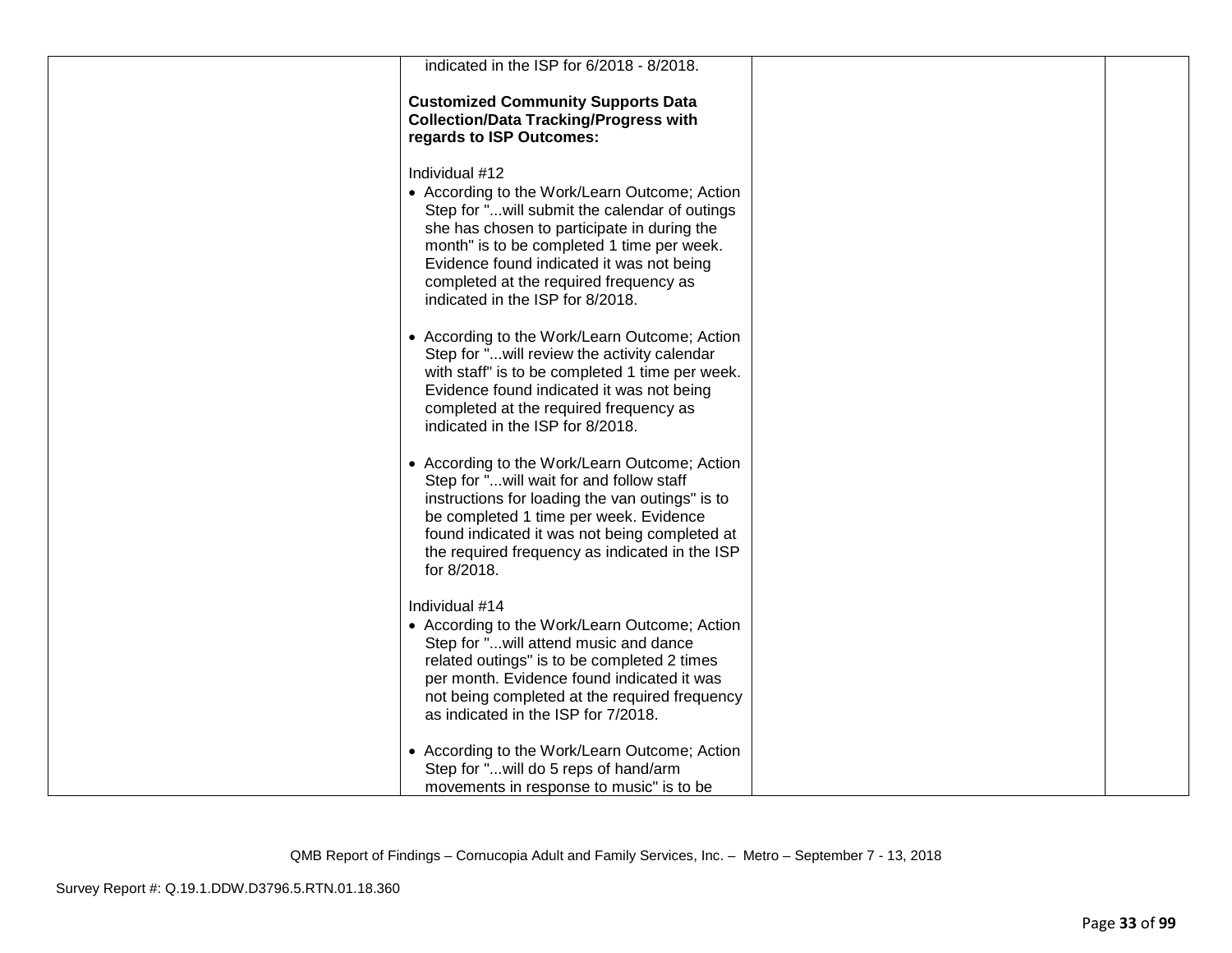| completed 2 times per week. Evidence found<br>indicated it was not being completed at the<br>required frequency as indicated in the ISP for<br>7/2018 - 8/2018. |  |
|-----------------------------------------------------------------------------------------------------------------------------------------------------------------|--|
|                                                                                                                                                                 |  |
|                                                                                                                                                                 |  |
|                                                                                                                                                                 |  |
|                                                                                                                                                                 |  |
|                                                                                                                                                                 |  |
|                                                                                                                                                                 |  |
|                                                                                                                                                                 |  |
|                                                                                                                                                                 |  |
|                                                                                                                                                                 |  |
|                                                                                                                                                                 |  |
|                                                                                                                                                                 |  |
|                                                                                                                                                                 |  |
|                                                                                                                                                                 |  |
|                                                                                                                                                                 |  |
|                                                                                                                                                                 |  |
|                                                                                                                                                                 |  |
|                                                                                                                                                                 |  |
|                                                                                                                                                                 |  |
|                                                                                                                                                                 |  |
|                                                                                                                                                                 |  |
|                                                                                                                                                                 |  |
|                                                                                                                                                                 |  |
|                                                                                                                                                                 |  |
|                                                                                                                                                                 |  |
|                                                                                                                                                                 |  |
|                                                                                                                                                                 |  |
|                                                                                                                                                                 |  |
|                                                                                                                                                                 |  |
|                                                                                                                                                                 |  |
|                                                                                                                                                                 |  |
|                                                                                                                                                                 |  |
|                                                                                                                                                                 |  |
|                                                                                                                                                                 |  |
|                                                                                                                                                                 |  |
|                                                                                                                                                                 |  |
|                                                                                                                                                                 |  |
|                                                                                                                                                                 |  |
|                                                                                                                                                                 |  |
|                                                                                                                                                                 |  |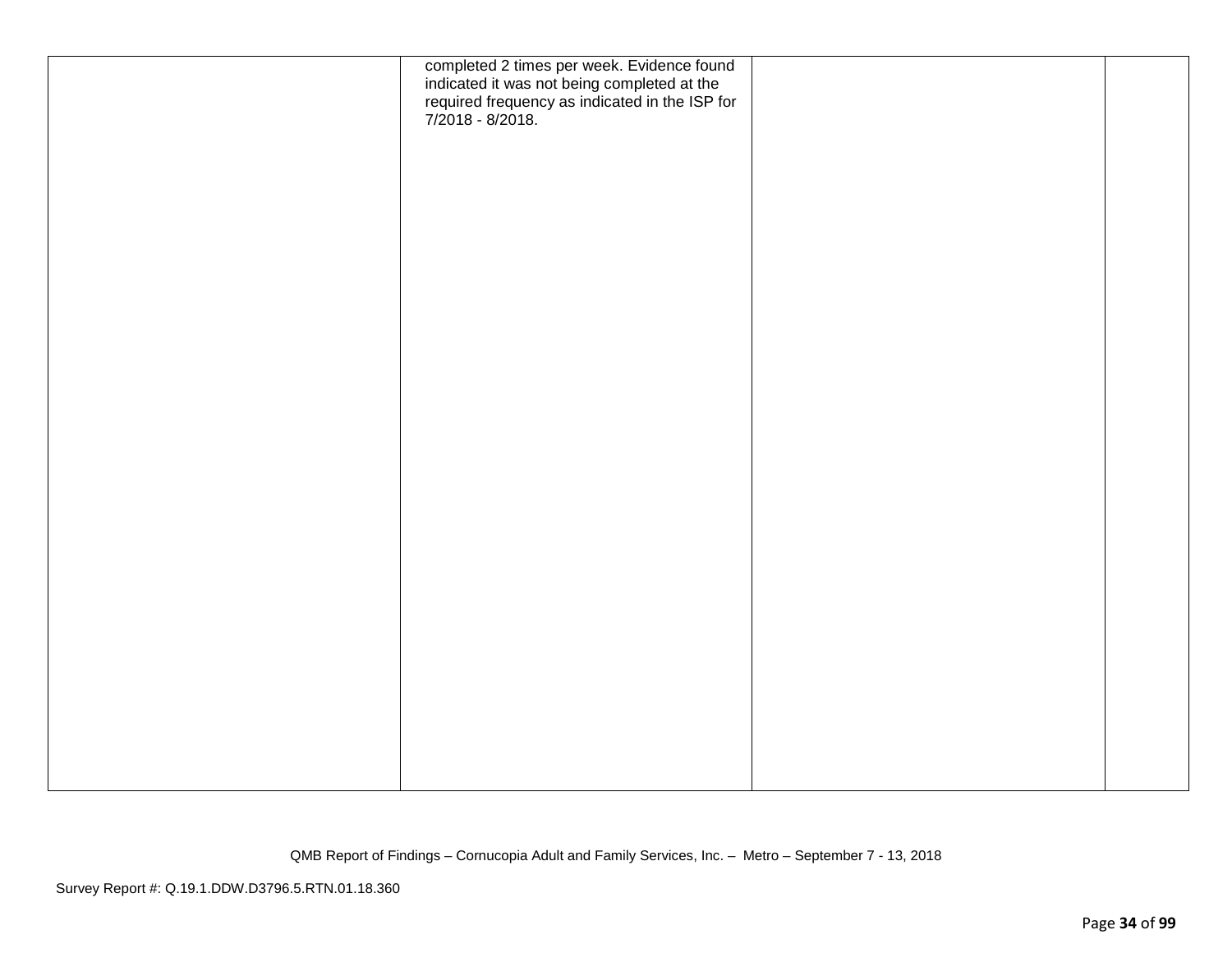| Tag #1A32.2 Individual Service Plan                                                                                                                                                                                                                                                                                                                                                                                                                                                                                                                                                                                                                                                                                                                                                                                                                                                                                                                                                                   | <b>Standard Level Deficiency</b>                                                                                                                                                                                                                                                                                                                                                                                                                                                                                                                                                                                               |                                                                                                                                                                                                                                                                                                                                                           |  |
|-------------------------------------------------------------------------------------------------------------------------------------------------------------------------------------------------------------------------------------------------------------------------------------------------------------------------------------------------------------------------------------------------------------------------------------------------------------------------------------------------------------------------------------------------------------------------------------------------------------------------------------------------------------------------------------------------------------------------------------------------------------------------------------------------------------------------------------------------------------------------------------------------------------------------------------------------------------------------------------------------------|--------------------------------------------------------------------------------------------------------------------------------------------------------------------------------------------------------------------------------------------------------------------------------------------------------------------------------------------------------------------------------------------------------------------------------------------------------------------------------------------------------------------------------------------------------------------------------------------------------------------------------|-----------------------------------------------------------------------------------------------------------------------------------------------------------------------------------------------------------------------------------------------------------------------------------------------------------------------------------------------------------|--|
| <b>Implementation (Residential Implementation)</b>                                                                                                                                                                                                                                                                                                                                                                                                                                                                                                                                                                                                                                                                                                                                                                                                                                                                                                                                                    |                                                                                                                                                                                                                                                                                                                                                                                                                                                                                                                                                                                                                                |                                                                                                                                                                                                                                                                                                                                                           |  |
| NMAC 7.26.5.16.C and D Development of the<br>ISP. Implementation of the ISP. The ISP shall<br>be implemented according to the timelines<br>determined by the IDT and as specified in the<br>ISP for each stated desired outcomes and action<br>plan.<br>C. The IDT shall review and discuss information<br>and recommendations with the individual, with<br>the goal of supporting the individual in attaining<br>desired outcomes. The IDT develops an ISP<br>based upon the individual's personal vision<br>statement, strengths, needs, interests and<br>preferences. The ISP is a dynamic document,                                                                                                                                                                                                                                                                                                                                                                                               | Based on residential record review, the Agency<br>did not implement the ISP according to the<br>timelines determined by the IDT and as<br>specified in the ISP for each stated desired<br>outcome and action plan for 2 of 8 individuals.<br>As indicated by Individual's ISP the following<br>was found with regards to the implementation of<br>ISP Outcomes:<br><b>Family Living Data Collection/Data</b><br>Tracking/Progress with regards to ISP<br><b>Outcomes:</b>                                                                                                                                                      | Provider:<br><b>State your Plan of Correction for the</b><br>deficiencies cited in this tag here (How is the<br>deficiency going to be corrected? This can be<br>specific to each deficiency cited or if possible an<br>overall correction?): $\rightarrow$                                                                                               |  |
| revised periodically, as needed, and amended to<br>reflect progress towards personal goals and<br>achievements consistent with the individual's<br>future vision. This regulation is consistent with<br>standards established for individual plan<br>development as set forth by the commission on<br>the accreditation of rehabilitation facilities<br>(CARF) and/or other program accreditation<br>approved and adopted by the developmental<br>disabilities division and the department of health.<br>It is the policy of the developmental disabilities<br>division (DDD), that to the extent permitted by<br>funding, each individual receive supports and<br>services that will assist and encourage<br>independence and productivity in the community<br>and attempt to prevent regression or loss of<br>current capabilities. Services and supports<br>include specialized and/or generic services,<br>training, education and/or treatment as<br>determined by the IDT and documented in the | Individual #5<br>• None found regarding: Live Outcome/Action<br>Step: "will learn how to write and say his<br>home address" for $9/2 - 8$ , 2018. Action step<br>is to be completed 2 times per week.<br>• None found regarding: Live Outcome/Action<br>Step: "will create and review the safety<br>guidelines during his alone time" for $9/2 - 8$ ,<br>2018. Action step is to be completed 2 times<br>per week.<br><b>Supported Living Data Collection/Data</b><br>Tracking/Progress with regards to ISP<br><b>Outcomes:</b><br>Individual #6<br>According to the Live Outcome; Action<br>Step for "will exercise" is to be | <b>Provider:</b><br><b>Enter your ongoing Quality</b><br><b>Assurance/Quality Improvement processes</b><br>as it related to this tag number here (What is<br>going to be done? How many individuals is this<br>going to effect? How often will this be<br>completed? Who is responsible? What steps will<br>be taken if issues are found?): $\rightarrow$ |  |
| ISP.<br>D. The intent is to provide choice and obtain<br>opportunities for individuals to live, work and<br>play with full participation in their communities.                                                                                                                                                                                                                                                                                                                                                                                                                                                                                                                                                                                                                                                                                                                                                                                                                                        | completed 2 times per week. Evidence<br>found indicated it was not being<br>completed at the required frequency as<br>indicated in the ISP for $9/2 - 8$ , 2018.                                                                                                                                                                                                                                                                                                                                                                                                                                                               |                                                                                                                                                                                                                                                                                                                                                           |  |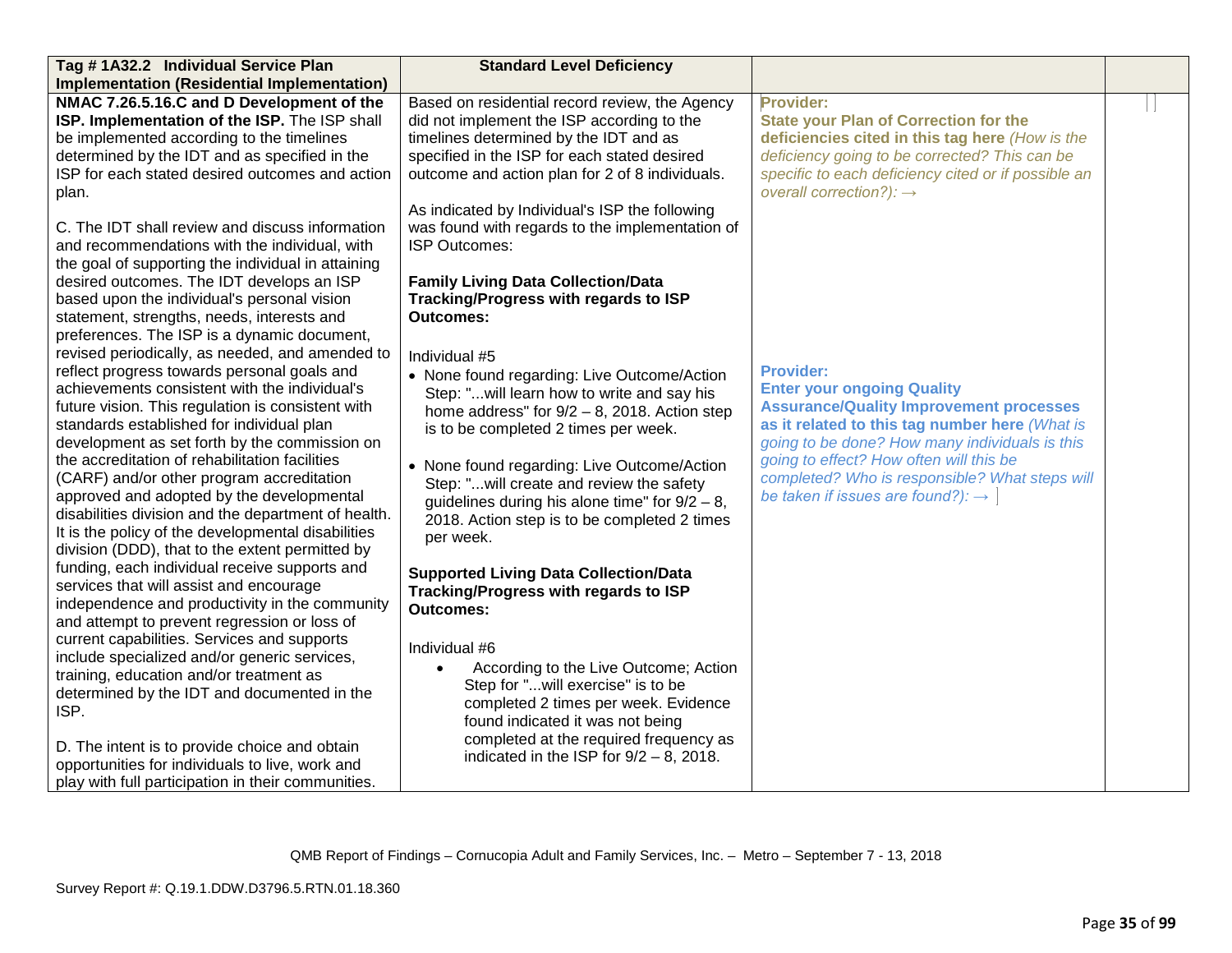| The following principles provide direction and   |  |  |
|--------------------------------------------------|--|--|
| purpose in planning for individuals with         |  |  |
| developmental disabilities. [05/03/94; 01/15/97; |  |  |
| Recompiled 10/31/01]                             |  |  |
|                                                  |  |  |
| Developmental Disabilities (DD) Waiver Service   |  |  |
| Standards 2/26/2018; Eff Date: 3/1/2018          |  |  |
| <b>Chapter 6: Individual Service Plan (ISP)</b>  |  |  |
| 6.8 ISP Implementation and Monitoring: All       |  |  |
| DD Waiver Provider Agencies with a signed        |  |  |
| SFOC are required to provide services as         |  |  |
| detailed in the ISP. The ISP must be readily     |  |  |
| accessible to Provider Agencies on the           |  |  |
| approved budget. (See Chapter 20: Provider       |  |  |
| Documentation and Client Records.) CMs           |  |  |
| facilitate and maintain communication with the   |  |  |
| person, his/her representative, other IDT        |  |  |
| members, Provider Agencies, and relevant         |  |  |
| parties to ensure that the person receives the   |  |  |
| maximum benefit of his/her services and that     |  |  |
| revisions to the ISP are made as needed. All DD  |  |  |
| Waiver Provider Agencies are required to         |  |  |
| cooperate with monitoring activities conducted   |  |  |
| by the CM and the DOH. Provider Agencies are     |  |  |
| required to respond to issues at the individual  |  |  |
| level and agency level as described in Chapter   |  |  |
| 16: Qualified Provider Agencies.                 |  |  |
|                                                  |  |  |
| <b>Chapter 20: Provider Documentation and</b>    |  |  |
| <b>Client Records</b>                            |  |  |
| 20.2 Client Records Requirements: All DD         |  |  |
| Waiver Provider Agencies are required to create  |  |  |
| and maintain individual client records. The      |  |  |
| contents of client records vary depending on the |  |  |
| unique needs of the person receiving services    |  |  |
| and the resultant information produced. The      |  |  |
| extent of documentation required for individual  |  |  |
| client records per service type depends on the   |  |  |
| location of the file, the type of service being  |  |  |
| provided, and the information necessary.         |  |  |
| DD Waiver Provider Agencies are required to      |  |  |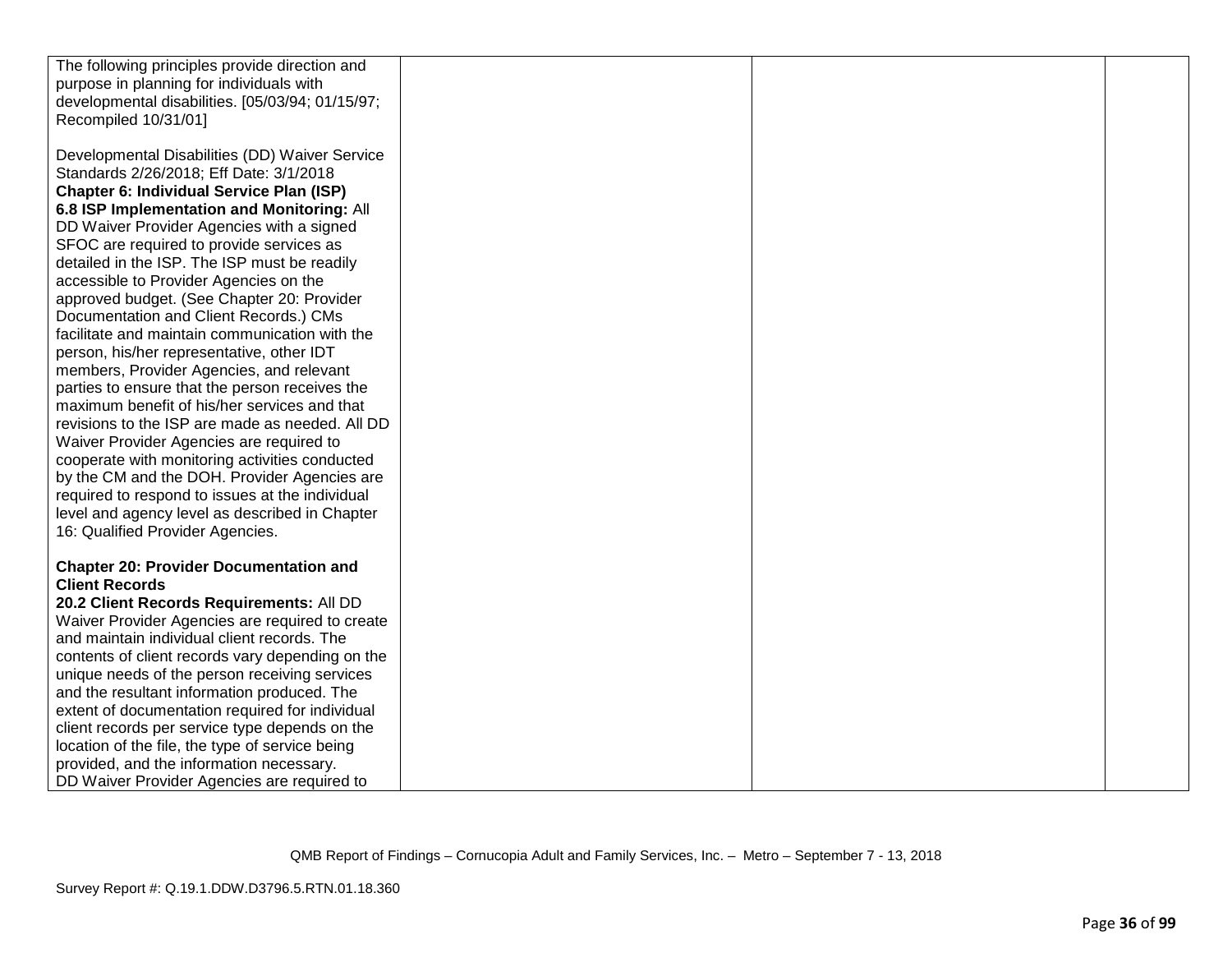| adhere to the following:                            |  |  |
|-----------------------------------------------------|--|--|
| 16. Client records must contain all documents       |  |  |
| essential to the service being provided and         |  |  |
| essential to ensuring the health and safety of the  |  |  |
| person during the provision of the service.         |  |  |
| 17. Provider Agencies must have readily             |  |  |
| accessible records in home and community            |  |  |
| settings in paper or electronic form. Secure        |  |  |
| access to electronic records through the Therap     |  |  |
| web based system using computers or mobile          |  |  |
| devices is acceptable.                              |  |  |
| 18. Provider Agencies are responsible for           |  |  |
| ensuring that all plans created by nurses, RDs,     |  |  |
| therapists or BSCs are present in all needed        |  |  |
| settings.                                           |  |  |
| 19. Provider Agencies must maintain records of      |  |  |
| all documents produced by agency personnel or       |  |  |
| contractors on behalf of each person, including     |  |  |
| any routine notes or data, annual assessments,      |  |  |
| semi-annual reports, evidence of training           |  |  |
| provided/received, progress notes, and any          |  |  |
| other interactions for which billing is generated.  |  |  |
| 20. Each Provider Agency is responsible for         |  |  |
| maintaining the daily or other contact notes        |  |  |
| documenting the nature and frequency of             |  |  |
| service delivery, as well as data tracking only for |  |  |
| the services provided by their agency.              |  |  |
| 21. The current Client File Matrix found in         |  |  |
| Appendix A Client File Matrix details the           |  |  |
| minimum requirements for records to be stored       |  |  |
| in agency office files, the delivery site, or with  |  |  |
| DSP while providing services in the community.      |  |  |
| 22. All records pertaining to JCMs must be          |  |  |
| retained permanently and must be made               |  |  |
| available to DDSD upon request, upon the            |  |  |
| termination or expiration of a provider             |  |  |
| agreement, or upon provider withdrawal from         |  |  |
| services.                                           |  |  |
|                                                     |  |  |
|                                                     |  |  |
|                                                     |  |  |
|                                                     |  |  |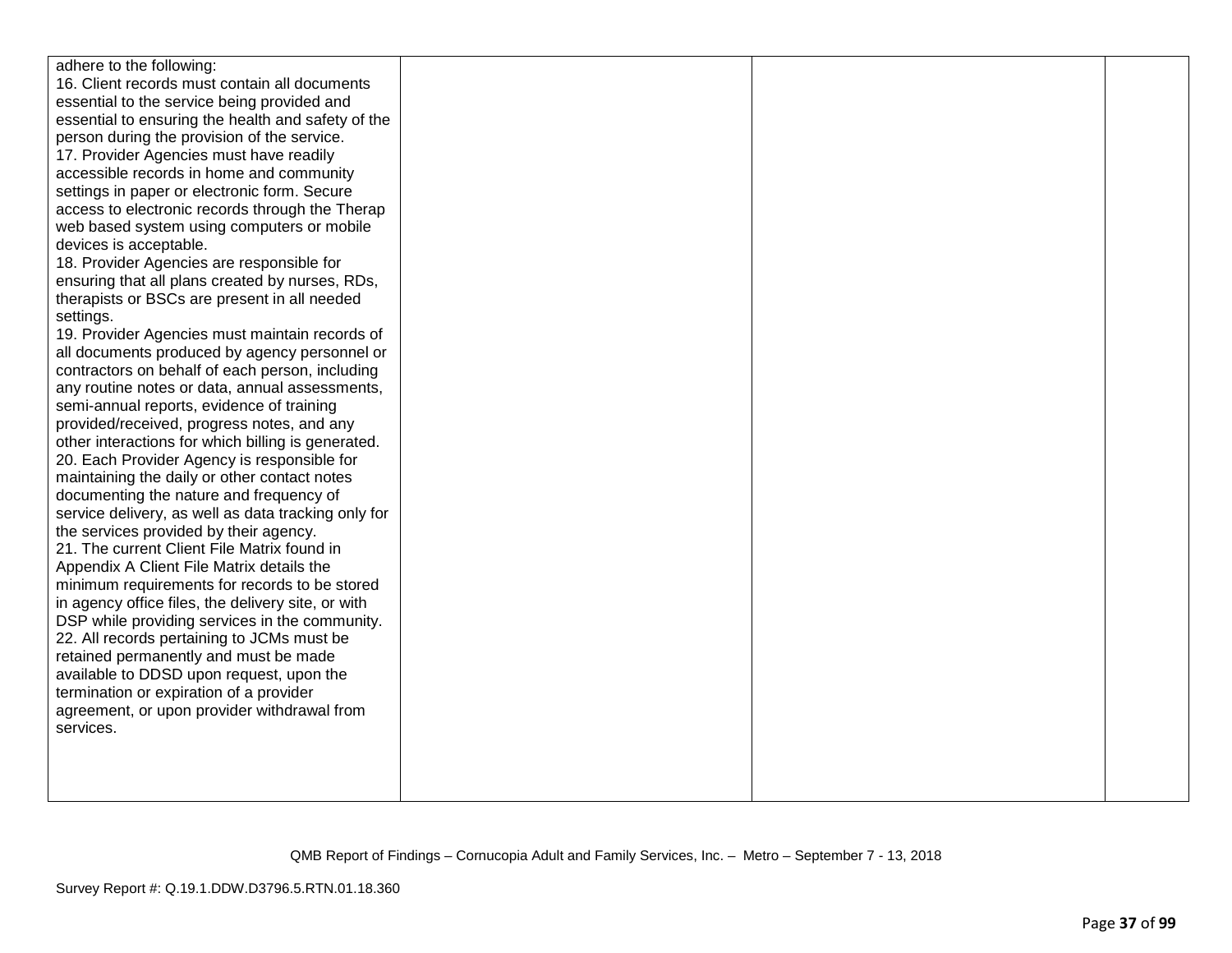| Tag #1A38 Living Care Arrangement /               | <b>Standard Level Deficiency</b>                     |                                                     |  |
|---------------------------------------------------|------------------------------------------------------|-----------------------------------------------------|--|
| <b>Community Inclusion Reporting</b>              |                                                      |                                                     |  |
| <b>Requirements</b>                               |                                                      |                                                     |  |
| 7.26.5.17 DEVELOPMENT OF THE                      | Based on record review, the Agency did not           | <b>Provider:</b>                                    |  |
| <b>INDIVIDUAL SERVICE PLAN (ISP) -</b>            | complete written status reports as required for 7    | <b>State your Plan of Correction for the</b>        |  |
| <b>DISSEMINATION OF THE ISP,</b>                  | of 15 individuals receiving Living Care              | deficiencies cited in this tag here (How is the     |  |
| <b>DOCUMENTATION AND COMPLIANCE:</b>              | Arrangements and Community Inclusion.                | deficiency going to be corrected? This can be       |  |
| C. Objective quantifiable data reporting progress |                                                      | specific to each deficiency cited or if possible an |  |
| or lack of progress towards stated outcomes,      | <b>Supported Living Semi-Annual Reports:</b>         | overall correction?): $\rightarrow$                 |  |
| and action plans shall be maintained in the       | Individual #2 - Report not completed 14<br>$\bullet$ |                                                     |  |
| individual's records at each provider agency      | days prior to the Annual ISP meeting. (Semi-         |                                                     |  |
| implementing the ISP. Provider agencies shall     | Annual Report 1/2018 - 5/2018; Report was            |                                                     |  |
| use this data to evaluate the effectiveness of    | not dated; ISP meeting held on 4/10/2018).           |                                                     |  |
| services provided. Provider agencies shall        |                                                      |                                                     |  |
| submit to the case manager data reports and       | Individual #6 - None found for 6/2017 -<br>$\bullet$ |                                                     |  |
| individual progress summaries quarterly, or       | 12/2017. (Term of ISP 6/2/2017 - 6/1/2018).          |                                                     |  |
| more frequently, as decided by the IDT.           |                                                      |                                                     |  |
| These reports shall be included in the            | <b>Family Living Quarterly Reports:</b>              |                                                     |  |
| individual's case management record, and used     | • Individual #9 - None found for 2/2018 -            | <b>Provider:</b>                                    |  |
| by the team to determine the ongoing              | 7/2018. (Term of ISP 2/1/2018 - 1/31/2019).          | <b>Enter your ongoing Quality</b>                   |  |
| effectiveness of the supports and services being  |                                                      | <b>Assurance/Quality Improvement processes</b>      |  |
| provided. Determination of effectiveness shall    | <b>Family Living Semi-Annual Reports:</b>            | as it related to this tag number here (What is      |  |
| result in timely modification of supports and     | • Individual #5 - Report not completed 14 days       | going to be done? How many individuals is this      |  |
| services as needed.                               | prior to the Annual ISP meeting. (Semi-              | going to effect? How often will this be             |  |
|                                                   | Annual Report 2/2018 - 4/2018; Report was            | completed? Who is responsible? What steps will      |  |
| Developmental Disabilities (DD) Waiver Service    | not dated; ISP meeting held on 5/1/2018).            | be taken if issues are found?): $\rightarrow$       |  |
| Standards 2/26/2018; Eff Date: 3/1/2018           |                                                      |                                                     |  |
| <b>Chapter 20: Provider Documentation and</b>     | • Individual #10 - None found for 2/2018 -           |                                                     |  |
| <b>Client Records: 20.2 Client Records</b>        | 3/2018. (Term of ISP 8/1/2017 - 7/31/2018.           |                                                     |  |
| Requirements: All DD Waiver Provider              | ISP meeting held on 4/27/2018).                      |                                                     |  |
| Agencies are required to create and maintain      |                                                      |                                                     |  |
| individual client records. The contents of client | <b>Customized Community Supports Semi-</b>           |                                                     |  |
| records vary depending on the unique needs of     | <b>Annual Reports:</b>                               |                                                     |  |
| the person receiving services and the resultant   | Individual #2 - Report not completed                 |                                                     |  |
| information produced. The extent of               | 14 days prior to the Annual ISP meeting.             |                                                     |  |
| documentation required for individual client      | (Semi-Annual Report 10/1/2017 -                      |                                                     |  |
| records per service type depends on the location  | 4/9/2018; Date Completed: 4/9/2018;                  |                                                     |  |
| of the file, the type of service being provided,  | ISP meeting held on 4/10/2018).                      |                                                     |  |
| and the information necessary.                    |                                                      |                                                     |  |
| DD Waiver Provider Agencies are required to       | Individual #7 - Report not completed                 |                                                     |  |
| adhere to the following:                          | 14 days prior to the Annual ISP meeting.             |                                                     |  |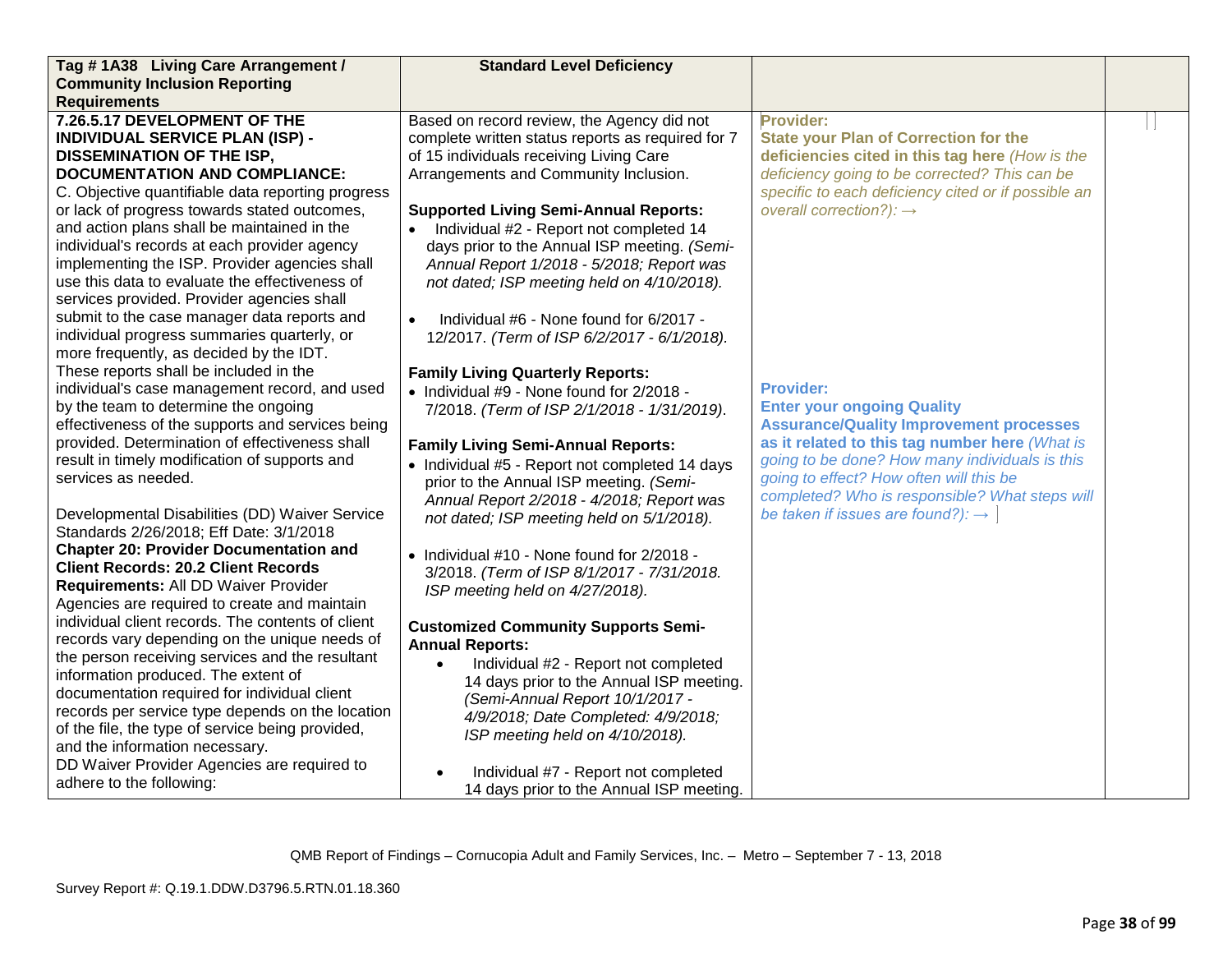| 1. Client records must contain all documents                                       | (Semi-Annual Report 11/1/2017 -                |  |
|------------------------------------------------------------------------------------|------------------------------------------------|--|
| essential to the service being provided and                                        | 10/31/2018; Date Completed:                    |  |
| essential to ensuring the health and safety of the                                 | 7/15/2018; ISP meeting held on                 |  |
| person during the provision of the service.                                        | 7/20/2018).                                    |  |
| 2. Provider Agencies must have readily                                             |                                                |  |
| accessible records in home and community                                           | <b>Customized In-Home Supports Semi-Annual</b> |  |
| settings in paper or electronic form. Secure                                       | <b>Reports:</b>                                |  |
| access to electronic records through the Therap                                    | • Individual #8 - None found for 2/2018 -      |  |
| web-based system using computers or mobile                                         | 7/2018. (Term of ISP 2/9/2018 - 2/8/2019).     |  |
| devices is acceptable.                                                             |                                                |  |
| 3. Provider Agencies are responsible for                                           | • Individual #8 - Report not completed 14 days |  |
| ensuring that all plans created by nurses, RDs,                                    | prior to the Annual ISP meeting. (Semi-        |  |
| therapists or BSCs are present in all needed                                       | Annual Report 2/9/2017 - 2/8/2018; Date        |  |
| settings.                                                                          | Completed: 11/3/2017; ISP meeting held on      |  |
| 4. Provider Agencies must maintain records of                                      | 11/6/2017).                                    |  |
| all documents produced by agency personnel or                                      |                                                |  |
| contractors on behalf of each person, including                                    |                                                |  |
| any routine notes or data, annual assessments,                                     |                                                |  |
| semi-annual reports, evidence of training                                          |                                                |  |
| provided/received, progress notes, and any                                         |                                                |  |
| other interactions for which billing is generated.                                 |                                                |  |
| 5. Each Provider Agency is responsible for                                         |                                                |  |
| maintaining the daily or other contact notes                                       |                                                |  |
| documenting the nature and frequency of                                            |                                                |  |
| service delivery, as well as data tracking only for                                |                                                |  |
| the services provided by their agency.                                             |                                                |  |
| 6. The current Client File Matrix found in                                         |                                                |  |
| Appendix A Client File Matrix details the                                          |                                                |  |
| minimum requirements for records to be stored                                      |                                                |  |
| in agency office files, the delivery site, or with                                 |                                                |  |
| DSP while providing services in the community.                                     |                                                |  |
| 7. All records pertaining to JCMs must be                                          |                                                |  |
| retained permanently and must be made                                              |                                                |  |
| available to DDSD upon request, upon the                                           |                                                |  |
| termination or expiration of a provider                                            |                                                |  |
| agreement, or upon provider withdrawal from                                        |                                                |  |
| services.                                                                          |                                                |  |
|                                                                                    |                                                |  |
| <b>Chapter 19: Provider Reporting</b><br>Requirements: 19.5 Semi-Annual Reporting: |                                                |  |
| The semi-annual report provides status updates                                     |                                                |  |
|                                                                                    |                                                |  |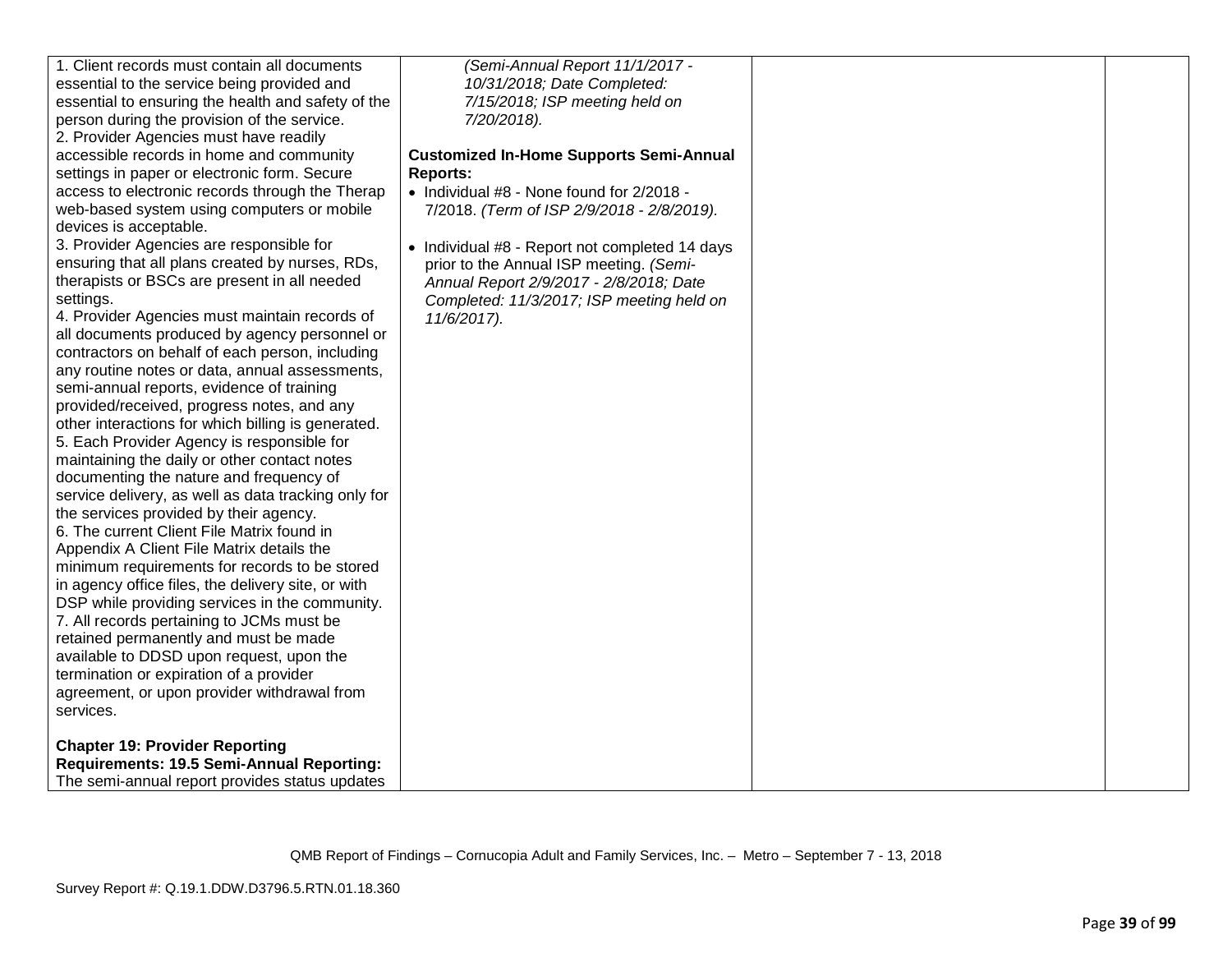| to life circumstances, health, and progress         |  |  |
|-----------------------------------------------------|--|--|
| toward ISP goals and/or goals related to            |  |  |
| professional and clinical services provided         |  |  |
| through the DD Waiver. This report is submitted     |  |  |
| to the CM for review and may guide actions          |  |  |
| taken by the person's IDT if necessary. Semi-       |  |  |
| annual reports may be requested by DDSD for         |  |  |
| QA activities.                                      |  |  |
| Semi-annual reports are required as follows:        |  |  |
| 1. DD Waiver Provider Agencies, except AT,          |  |  |
| EMSP, Supplemental Dental, PRSC, SSE and            |  |  |
| Crisis Supports, must complete semi-annual          |  |  |
| reports.                                            |  |  |
| 2. A Respite Provider Agency must submit a          |  |  |
| semi-annual progress report to the CM that          |  |  |
| describes progress on the Action Plan(s) and        |  |  |
| Desired Outcome(s) when Respite is the only         |  |  |
| service included in the ISP other than Case         |  |  |
| Management for an adult age 21 or older.            |  |  |
| 3. The first semi-annual report will cover the time |  |  |
| from the start of the person's ISP year until the   |  |  |
| end of the subsequent six-month period (180         |  |  |
| calendar days) and is due ten calendar days         |  |  |
| after the period ends (190 calendar days).          |  |  |
| 4. The second semi-annual report is integrated      |  |  |
| into the annual report or professional              |  |  |
| assessment/annual re-evaluation when                |  |  |
| applicable and is due 14 calendar days prior to     |  |  |
| the annual ISP meeting.                             |  |  |
| 5. Semi-annual reports must contain at a            |  |  |
| minimum written documentation of:                   |  |  |
| a. the name of the person and date on each          |  |  |
| page;                                               |  |  |
| b. the timeframe that the report covers;            |  |  |
| c. timely completion of relevant activities from    |  |  |
| ISP Action Plans or clinical service goals during   |  |  |
| timeframe the report is covering;                   |  |  |
| d. a description of progress towards Desired        |  |  |
| Outcomes in the ISP related to the service          |  |  |
| provided;                                           |  |  |
| e. a description of progress toward any service     |  |  |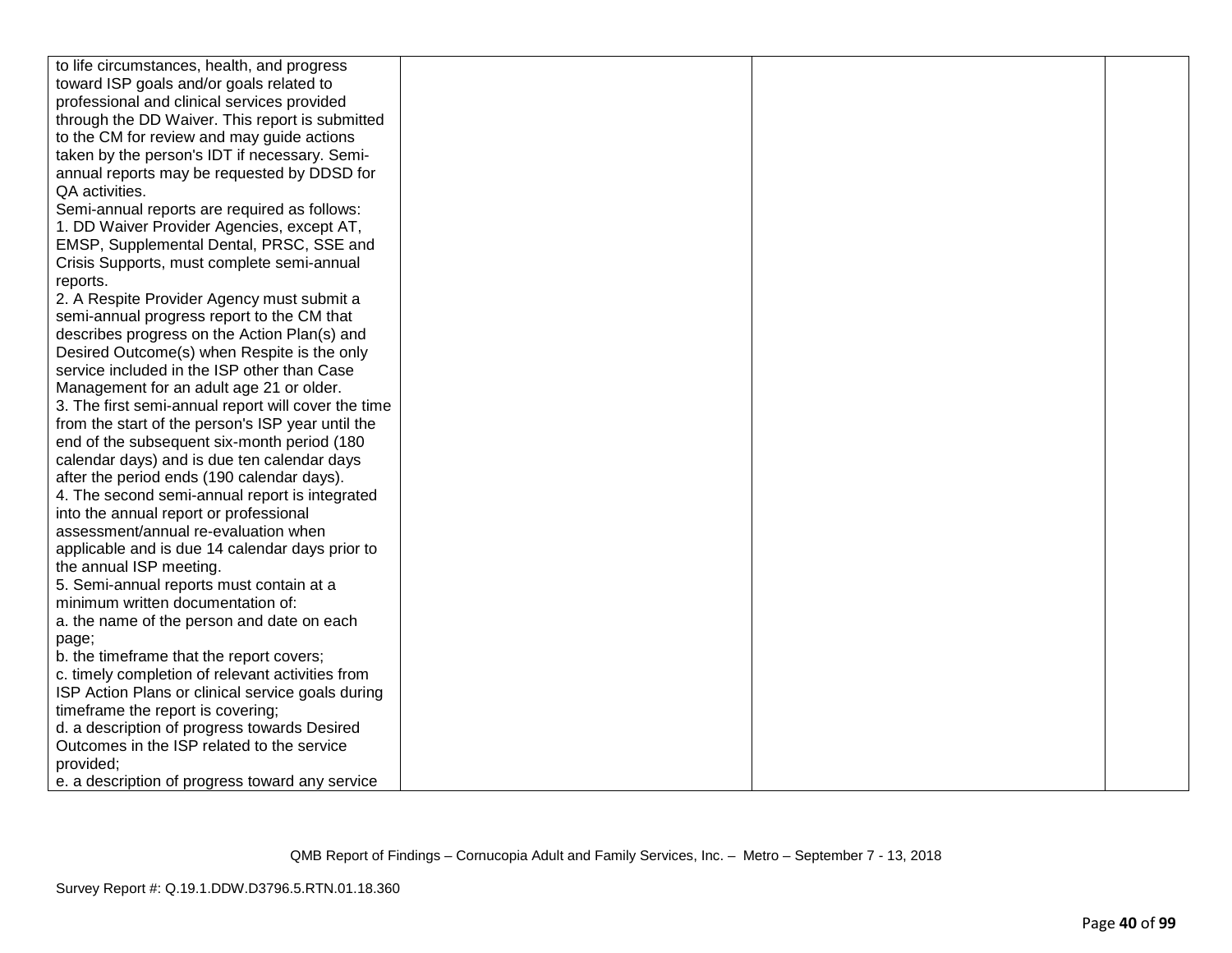| specific or treatment goals when applicable (e.g. |  |  |
|---------------------------------------------------|--|--|
| health related goals for nursing);                |  |  |
| f. significant changes in routine or staffing if  |  |  |
| applicable;                                       |  |  |
| g. unusual or significant life events, including  |  |  |
| significant change of health or behavioral health |  |  |
| condition;                                        |  |  |
|                                                   |  |  |
| h. the signature of the agency staff responsible  |  |  |
| for preparing the report; and                     |  |  |
| i. any other required elements by service type    |  |  |
| that are detailed in these standards.             |  |  |
|                                                   |  |  |
|                                                   |  |  |
|                                                   |  |  |
|                                                   |  |  |
|                                                   |  |  |
|                                                   |  |  |
|                                                   |  |  |
|                                                   |  |  |
|                                                   |  |  |
|                                                   |  |  |
|                                                   |  |  |
|                                                   |  |  |
|                                                   |  |  |
|                                                   |  |  |
|                                                   |  |  |
|                                                   |  |  |
|                                                   |  |  |
|                                                   |  |  |
|                                                   |  |  |
|                                                   |  |  |
|                                                   |  |  |
|                                                   |  |  |
|                                                   |  |  |
|                                                   |  |  |
|                                                   |  |  |
|                                                   |  |  |
|                                                   |  |  |
|                                                   |  |  |
|                                                   |  |  |
|                                                   |  |  |
|                                                   |  |  |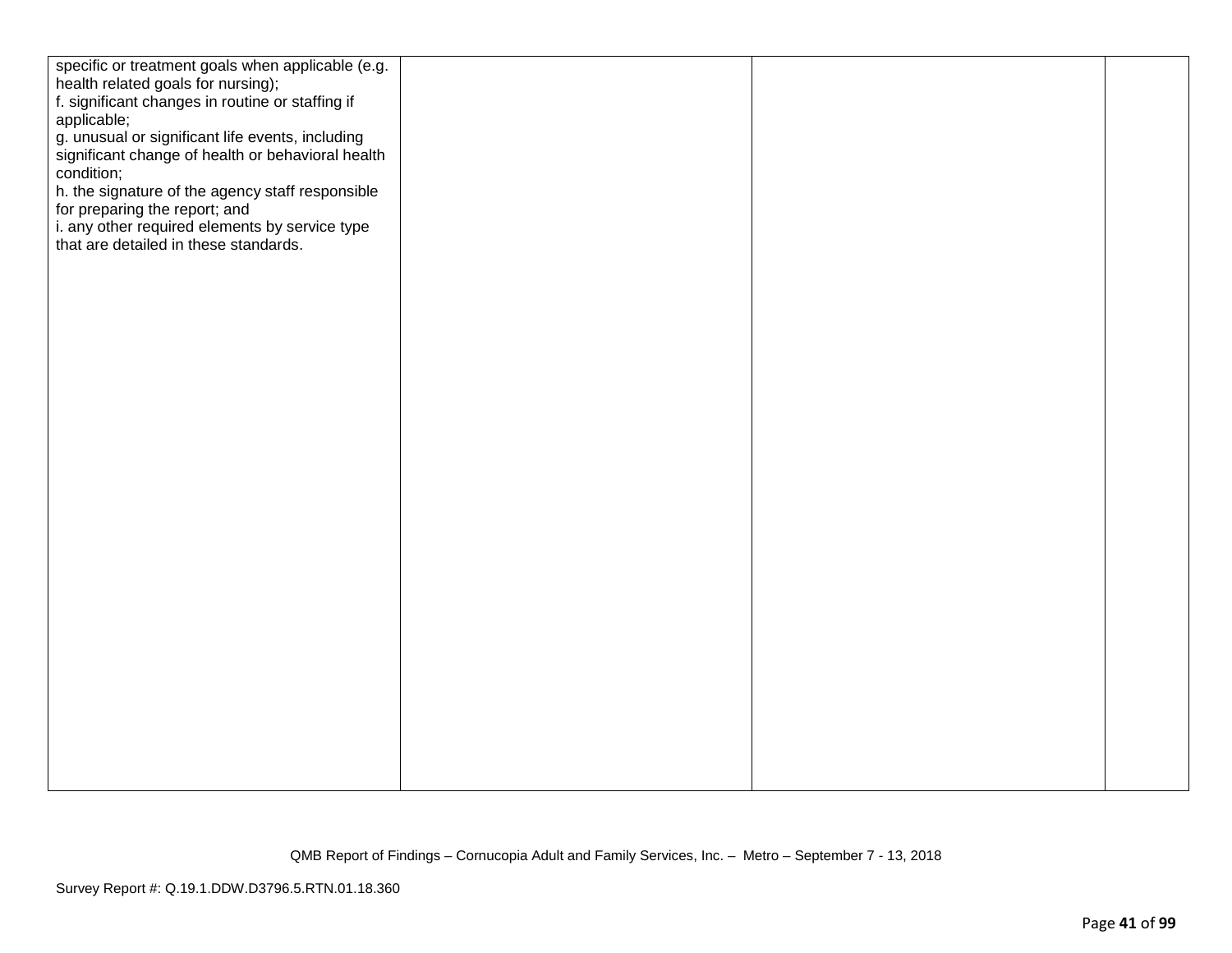| Tag # IS04 Community Life Engagement                                                         | <b>Standard Level Deficiency</b>               |                                                     |  |
|----------------------------------------------------------------------------------------------|------------------------------------------------|-----------------------------------------------------|--|
| Developmental Disabilities (DD) Waiver Service                                               | Based on record review, the Agency did not     | Provider:                                           |  |
| Standards 2/26/2018; Eff Date: 3/1/2018                                                      | have evidence of their implementation of a     | <b>State your Plan of Correction for the</b>        |  |
| <b>Chapter 11: Community Inclusion</b>                                                       | meaningful day in daily schedules / individual | deficiencies cited in this tag here (How is the     |  |
| 11.1 General Scope and Intent of Services:                                                   | calendar and progress notes for 5 of 13        | deficiency going to be corrected? This can be       |  |
| Community Inclusion (CI) is the umbrella term                                                | Individuals.                                   | specific to each deficiency cited or if possible an |  |
| used to describe services in this chapter. In                                                |                                                | overall correction?): $\rightarrow$                 |  |
| general, CI refers to opportunities for people                                               | <b>Calendar / Daily Calendar:</b>              |                                                     |  |
| with I/DD to access and participate in activities                                            | • Not Found (#2, 5, 10, 11, 14)                |                                                     |  |
| and functions of community life. The DD waiver                                               |                                                |                                                     |  |
| program offers Customized Community                                                          |                                                |                                                     |  |
| Supports (CCS), which refers to non-work                                                     |                                                |                                                     |  |
| activities and Community Integrated                                                          |                                                |                                                     |  |
| Employment (CIE) which refers to paid work                                                   |                                                |                                                     |  |
| experiences or activities to obtain paid work.                                               |                                                |                                                     |  |
| CCS and CIE services are mandated to be                                                      |                                                |                                                     |  |
| provided in the community to the fullest extent                                              |                                                | <b>Provider:</b>                                    |  |
| possible.                                                                                    |                                                | <b>Enter your ongoing Quality</b>                   |  |
|                                                                                              |                                                | <b>Assurance/Quality Improvement processes</b>      |  |
| 11.3 Implementation of a Meaningful Day:                                                     |                                                | as it related to this tag number here (What is      |  |
| The objective of implementing a Meaningful Day                                               |                                                | going to be done? How many individuals is this      |  |
| is to plan and provide supports to implement the                                             |                                                | going to effect? How often will this be             |  |
| person's definition of his/her own meaningful                                                |                                                | completed? Who is responsible? What steps will      |  |
| day, contained in the ISP. Implementation                                                    |                                                | be taken if issues are found?): $\rightarrow$       |  |
| activities of the person's meaningful day are                                                |                                                |                                                     |  |
| documented in daily schedules and progress                                                   |                                                |                                                     |  |
| notes.                                                                                       |                                                |                                                     |  |
| 1. Meaningful Day includes:                                                                  |                                                |                                                     |  |
| a. purposeful and meaningful work;                                                           |                                                |                                                     |  |
| b. substantial and sustained opportunity for                                                 |                                                |                                                     |  |
| optimal health;                                                                              |                                                |                                                     |  |
| c. self-empowerment;                                                                         |                                                |                                                     |  |
| d. personalized relationships;                                                               |                                                |                                                     |  |
| e. skill development and/or maintenance; and                                                 |                                                |                                                     |  |
| f. social, educational, and community inclusion                                              |                                                |                                                     |  |
| activities that are directly linked to the vision,                                           |                                                |                                                     |  |
| Desired Outcomes and Action Plans stated in                                                  |                                                |                                                     |  |
| the person's ISP.                                                                            |                                                |                                                     |  |
| 2. Community Life Engagement (CLE) is also<br>sometimes used to refer to "Meaningful Day" or |                                                |                                                     |  |
| "Adult Habilitation" activities. CLE refers to                                               |                                                |                                                     |  |
|                                                                                              |                                                |                                                     |  |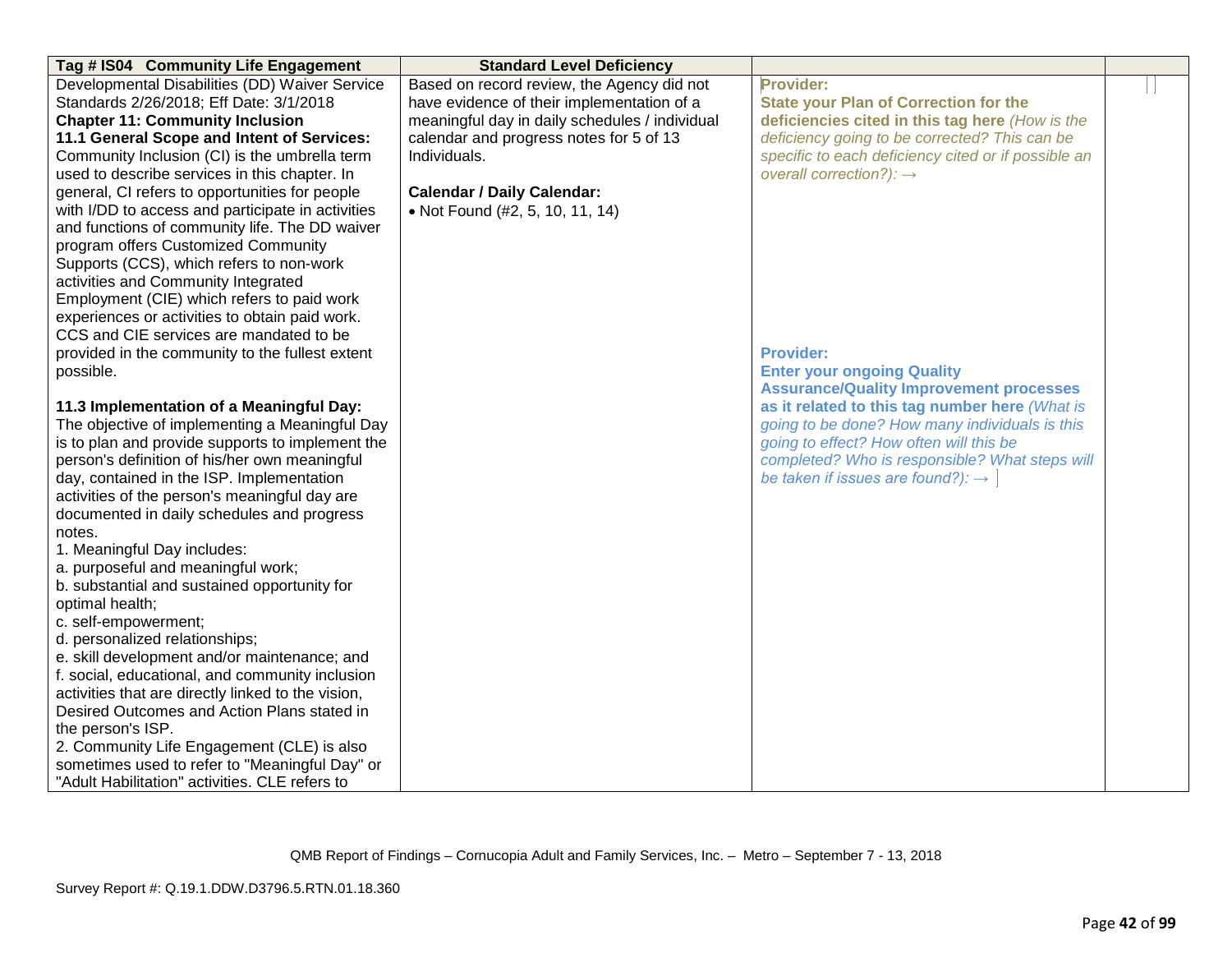| supporting people in their communities, in non-                             |  |  |
|-----------------------------------------------------------------------------|--|--|
| work activities. Examples of CLE activities may                             |  |  |
| include participating in clubs, classes, or                                 |  |  |
| recreational activities in the community; learning                          |  |  |
| new skills to become more independent;                                      |  |  |
| volunteering; or retirement activities. Meaningful                          |  |  |
| Day activities should be developed with the four                            |  |  |
| guideposts of CLE in mind1. The four                                        |  |  |
| guideposts of CLE are:                                                      |  |  |
| a. individualized supports for each person;                                 |  |  |
| b. promotion of community membership and                                    |  |  |
| contribution;                                                               |  |  |
| c. use of human and social capital to decrease                              |  |  |
| dependence on paid supports; and                                            |  |  |
| d. provision of supports that are outcome-                                  |  |  |
| oriented and regularly monitored.                                           |  |  |
| 3. The term "day" does not mean activities                                  |  |  |
| between 9:00 a.m. to 5:00 p.m. on weekdays.                                 |  |  |
| 4. Community Inclusion is not limited to specific                           |  |  |
| hours or days of the week. These services may                               |  |  |
| not be used to supplant the responsibility of the                           |  |  |
| Living Supports Provider Agency for a person<br>who receives both services. |  |  |
|                                                                             |  |  |
|                                                                             |  |  |
|                                                                             |  |  |
|                                                                             |  |  |
|                                                                             |  |  |
|                                                                             |  |  |
|                                                                             |  |  |
|                                                                             |  |  |
|                                                                             |  |  |
|                                                                             |  |  |
|                                                                             |  |  |
|                                                                             |  |  |
|                                                                             |  |  |
|                                                                             |  |  |
|                                                                             |  |  |
|                                                                             |  |  |
|                                                                             |  |  |
|                                                                             |  |  |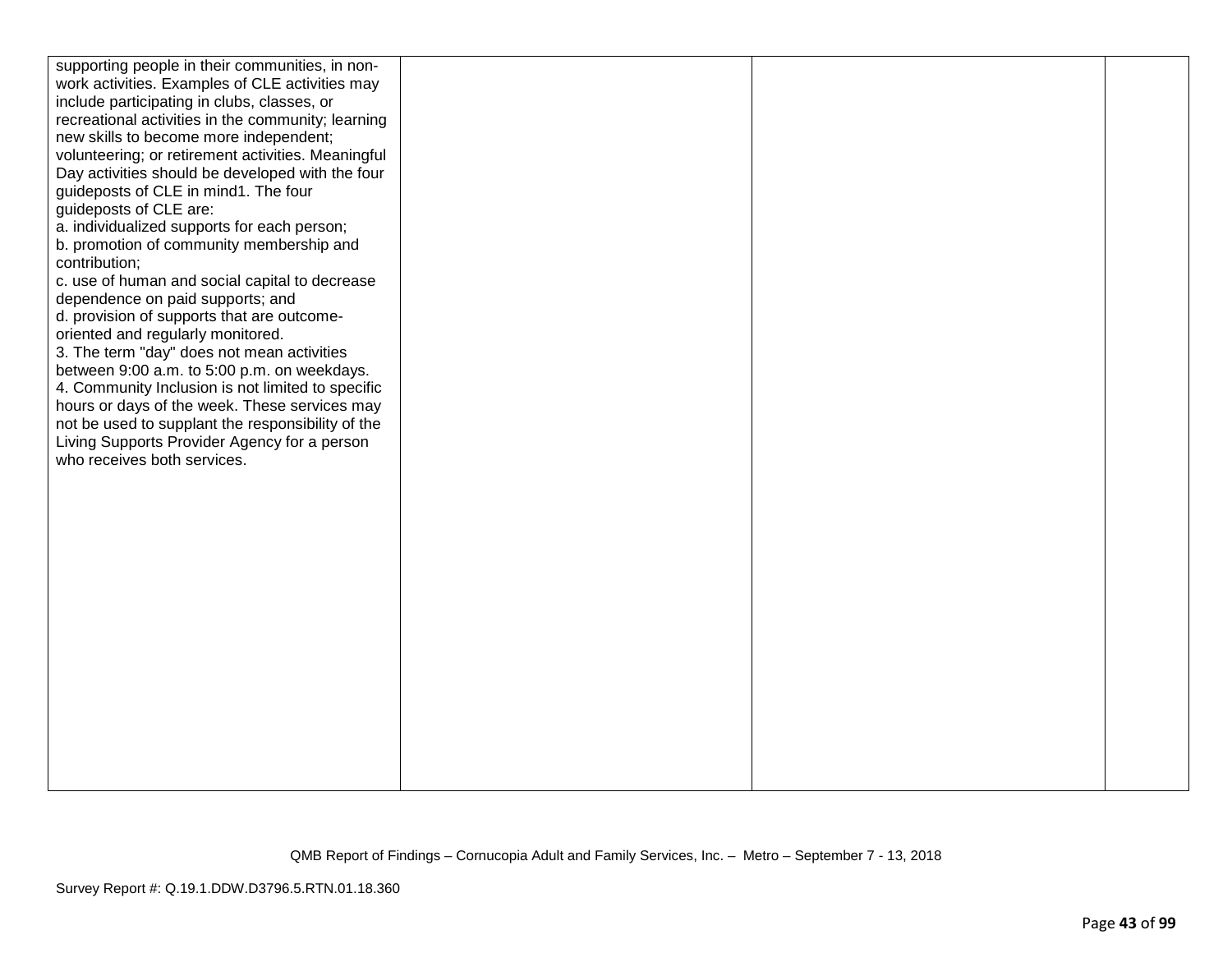| Tag # LS14 Residential Service Delivery Site                                                                                                                                                                                                                                                                                                                                                                                                                                                                                                                                                                                                                                                                                                                                                                                                                                                                                                                                                                                                                                                                                                                                                                                                                                                                                                                                                                                                                                                                                                                                                                                                                                    | <b>Condition of Participation Level Deficiency</b>                                                                                                                                                                                                                                                                                                                                                                                                                                                                                                                                                                                                                                                                                                                                       |                                                                                                                                                                                                                                                                                                                                                                                                                                                                                                                                                                                                                          |  |
|---------------------------------------------------------------------------------------------------------------------------------------------------------------------------------------------------------------------------------------------------------------------------------------------------------------------------------------------------------------------------------------------------------------------------------------------------------------------------------------------------------------------------------------------------------------------------------------------------------------------------------------------------------------------------------------------------------------------------------------------------------------------------------------------------------------------------------------------------------------------------------------------------------------------------------------------------------------------------------------------------------------------------------------------------------------------------------------------------------------------------------------------------------------------------------------------------------------------------------------------------------------------------------------------------------------------------------------------------------------------------------------------------------------------------------------------------------------------------------------------------------------------------------------------------------------------------------------------------------------------------------------------------------------------------------|------------------------------------------------------------------------------------------------------------------------------------------------------------------------------------------------------------------------------------------------------------------------------------------------------------------------------------------------------------------------------------------------------------------------------------------------------------------------------------------------------------------------------------------------------------------------------------------------------------------------------------------------------------------------------------------------------------------------------------------------------------------------------------------|--------------------------------------------------------------------------------------------------------------------------------------------------------------------------------------------------------------------------------------------------------------------------------------------------------------------------------------------------------------------------------------------------------------------------------------------------------------------------------------------------------------------------------------------------------------------------------------------------------------------------|--|
| <b>Case File (ISP and Healthcare requirements)</b>                                                                                                                                                                                                                                                                                                                                                                                                                                                                                                                                                                                                                                                                                                                                                                                                                                                                                                                                                                                                                                                                                                                                                                                                                                                                                                                                                                                                                                                                                                                                                                                                                              |                                                                                                                                                                                                                                                                                                                                                                                                                                                                                                                                                                                                                                                                                                                                                                                          |                                                                                                                                                                                                                                                                                                                                                                                                                                                                                                                                                                                                                          |  |
| Developmental Disabilities (DD) Waiver Service<br>Standards 2/26/2018; Eff Date: 3/1/2018<br><b>Chapter 20: Provider Documentation and Client</b><br>Records: 20.2 Client Records Requirements: All<br>DD Waiver Provider Agencies are required to<br>create and maintain individual client records. The<br>contents of client records vary depending on the<br>unique needs of the person receiving services and<br>the resultant information produced. The extent of<br>documentation required for individual client records<br>per service type depends on the location of the file,<br>the type of service being provided, and the<br>information necessary.<br>DD Waiver Provider Agencies are required to<br>adhere to the following:<br>1. Client records must contain all documents<br>essential to the service being provided and<br>essential to ensuring the health and safety of the<br>person during the provision of the service.<br>2. Provider Agencies must have readily accessible<br>records in home and community settings in paper<br>or electronic form. Secure access to electronic<br>records through the Therap web-based system<br>using computers or mobile devices is acceptable.<br>3. Provider Agencies are responsible for ensuring<br>that all plans created by nurses, RDs, therapists or<br>BSCs are present in all needed settings.<br>4. Provider Agencies must maintain records of all<br>documents produced by agency personnel or<br>contractors on behalf of each person, including any<br>routine notes or data, annual assessments, semi-<br>annual reports, evidence of training<br>provided/received, progress notes, and any other | After an analysis of the evidence it has been<br>determined there is a significant potential for a<br>negative outcome to occur.<br>Based on record review, the Agency did not<br>maintain a complete and confidential case file in<br>the residence for 7 of 8 Individuals receiving<br>Living Care Arrangements.<br>Review of the residential individual case files<br>revealed the following items were not found,<br>incomplete, and/or not current:<br><b>Healthcare Passport:</b><br>• Not current $(#7)$<br>• Not found $(\#1, 5, 6, 9, 10)$<br><b>Health Care Plans:</b><br>• Seizures (#7)<br><b>Medical Emergency Response Plans:</b><br>• Aspiration $(H2)$<br>• Respiratory/Asthma $(H2)$<br>• Seizures (#7)<br><b>Special Health Care Needs:</b><br>• Nutritional Plan (#2) | Provider:<br><b>State your Plan of Correction for the</b><br>deficiencies cited in this tag here (How is the<br>deficiency going to be corrected? This can be<br>specific to each deficiency cited or if possible an<br>overall correction?): $\rightarrow$<br><b>Provider:</b><br><b>Enter your ongoing Quality</b><br><b>Assurance/Quality Improvement processes</b><br>as it related to this tag number here (What is<br>going to be done? How many individuals is this<br>going to effect? How often will this be<br>completed? Who is responsible? What steps will<br>be taken if issues are found?): $\rightarrow$ |  |
| interactions for which billing is generated.<br>5. Each Provider Agency is responsible for                                                                                                                                                                                                                                                                                                                                                                                                                                                                                                                                                                                                                                                                                                                                                                                                                                                                                                                                                                                                                                                                                                                                                                                                                                                                                                                                                                                                                                                                                                                                                                                      |                                                                                                                                                                                                                                                                                                                                                                                                                                                                                                                                                                                                                                                                                                                                                                                          |                                                                                                                                                                                                                                                                                                                                                                                                                                                                                                                                                                                                                          |  |
| maintaining the daily or other contact notes<br>documenting the nature and frequency of service<br>delivery, as well as data tracking only for the<br>services provided by their agency.<br>6. The current Client File Matrix found in Appendix<br>A Client File Matrix details the minimum                                                                                                                                                                                                                                                                                                                                                                                                                                                                                                                                                                                                                                                                                                                                                                                                                                                                                                                                                                                                                                                                                                                                                                                                                                                                                                                                                                                     |                                                                                                                                                                                                                                                                                                                                                                                                                                                                                                                                                                                                                                                                                                                                                                                          |                                                                                                                                                                                                                                                                                                                                                                                                                                                                                                                                                                                                                          |  |

QMB Report of Findings – Cornucopia Adult and Family Services, Inc. – Metro – September 7 - 13, 2018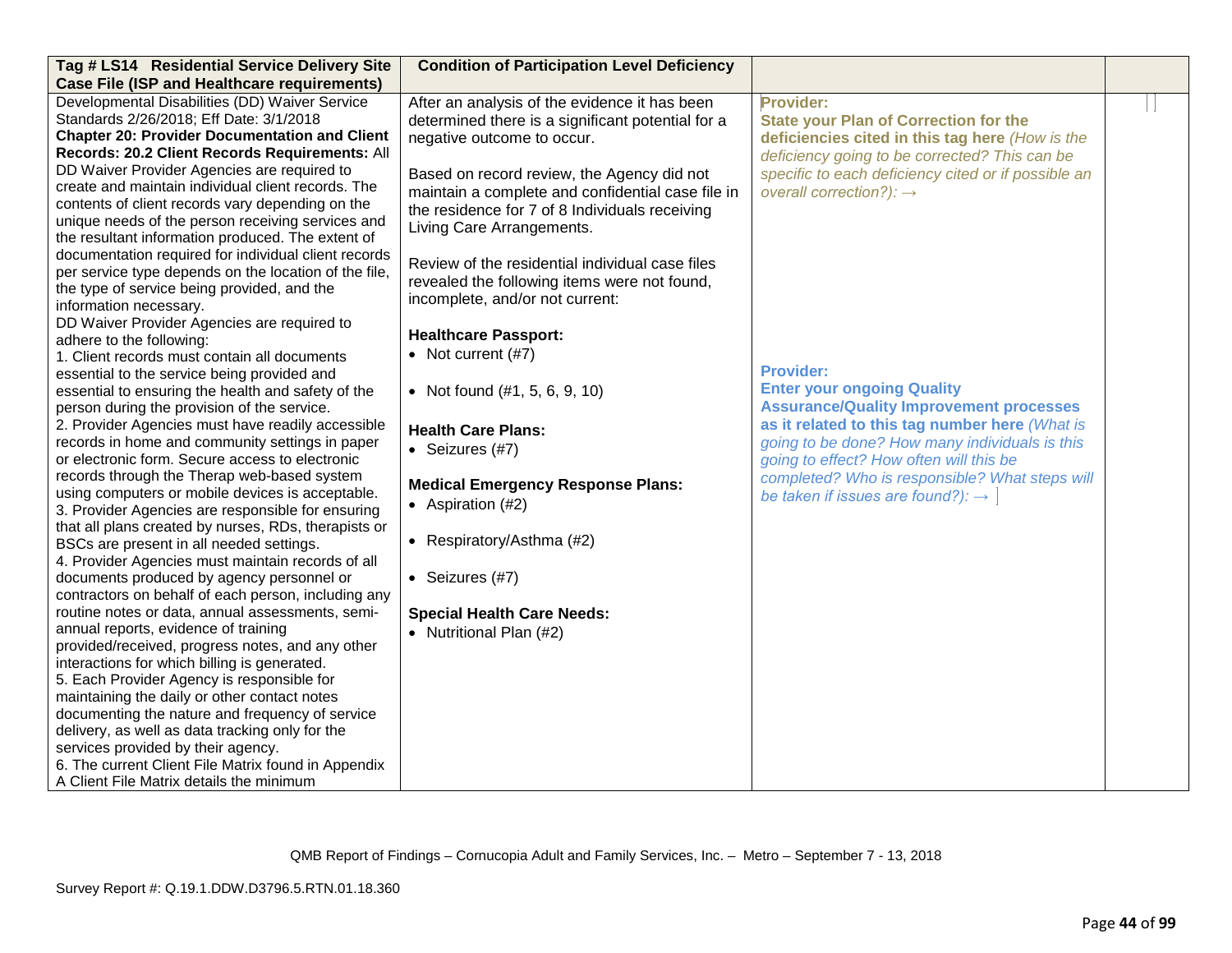| requirements for records to be stored in agency       |  |  |
|-------------------------------------------------------|--|--|
| office files, the delivery site, or with DSP while    |  |  |
| providing services in the community.                  |  |  |
| 7. All records pertaining to JCMs must be retained    |  |  |
| permanently and must be made available to DDSD        |  |  |
| upon request, upon the termination or expiration of   |  |  |
| a provider agreement, or upon provider withdrawal     |  |  |
| from services.                                        |  |  |
|                                                       |  |  |
| 20.5.3 Health Passport and Physician                  |  |  |
| <b>Consultation Form: All Primary and Secondary</b>   |  |  |
| Provider Agencies must use the Health Passport        |  |  |
| and Physician Consultation form from the Therap       |  |  |
| system. This standardized document contains           |  |  |
| individual, physician and emergency contact           |  |  |
| information, a complete list of current medical       |  |  |
| diagnoses, health and safety risk factors, allergies, |  |  |
| and information regarding insurance, guardianship,    |  |  |
| and advance directives. The Health Passport also      |  |  |
| includes a standardized form to use at medical        |  |  |
| appointments called the Physician Consultation        |  |  |
| form. The Physician Consultation form contains a      |  |  |
| list of all current medications. Requirements for the |  |  |
| Health Passport and Physician Consultation form       |  |  |
| are:                                                  |  |  |
| 2. The Primary and Secondary Provider Agencies        |  |  |
| must ensure that a current copy of the Health         |  |  |
| Passport and Physician Consultation forms are         |  |  |
| printed and available at all service delivery sites.  |  |  |
| Both forms must be reprinted and placed at all        |  |  |
| service delivery sites each time the e-CHAT is        |  |  |
| updated for any reason and whenever there is a        |  |  |
| change to contact information contained in the IDF.   |  |  |
|                                                       |  |  |
| <b>Chapter 13: Nursing Services:</b>                  |  |  |
| 13.2.9 Healthcare Plans (HCP):                        |  |  |
| 1. At the nurse's discretion, based on prudent        |  |  |
| nursing practice, interim HCPs may be developed       |  |  |
| to address issues that must be implemented            |  |  |
| immediately after admission, readmission or           |  |  |
| change of medical condition to provide safe           |  |  |
| services prior to completion of the e-CHAT and        |  |  |
| formal care planning process. This includes interim   |  |  |
| ARM plans for those persons newly identified at       |  |  |
|                                                       |  |  |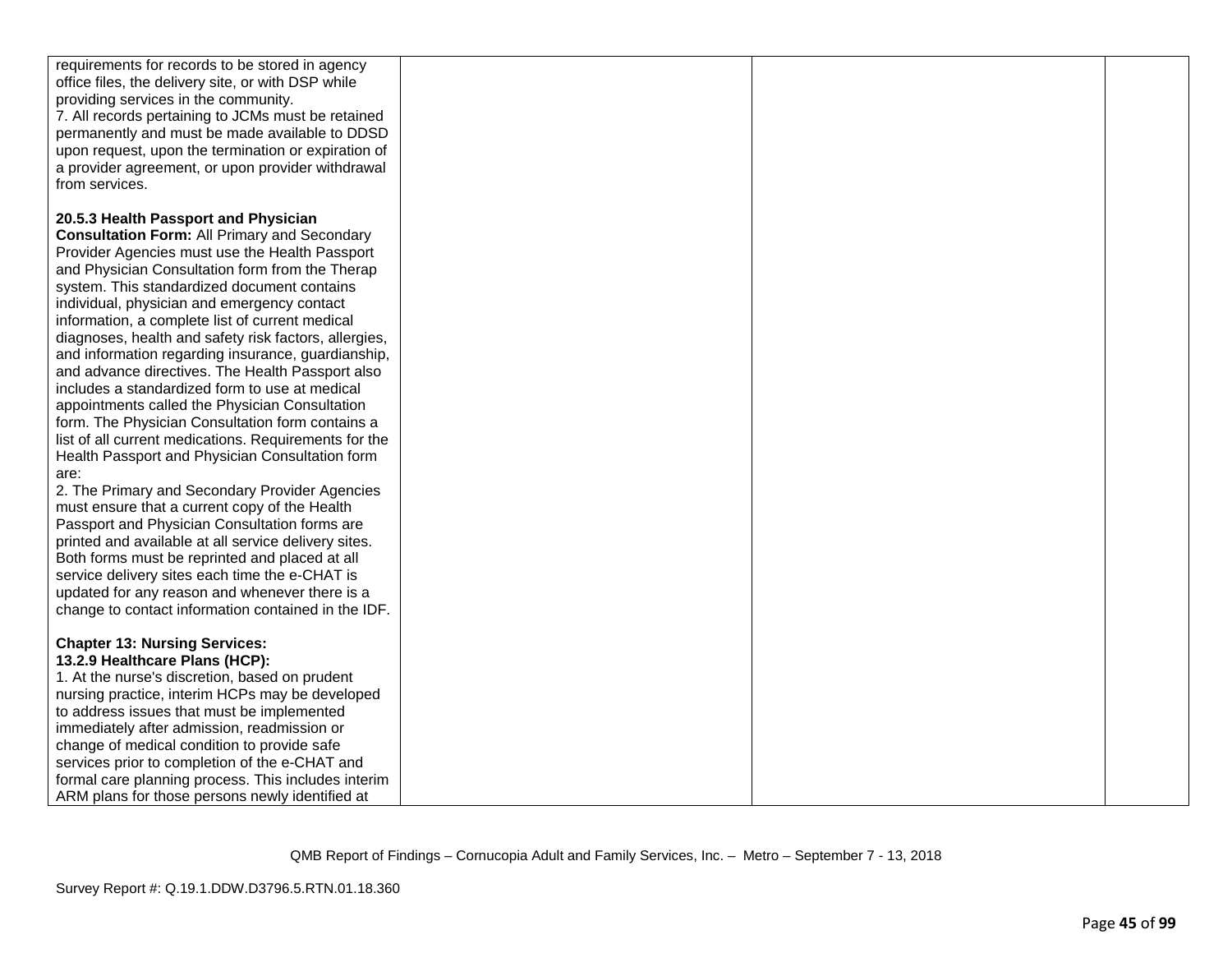| moderate or high risk for aspiration. All interim                                                          |  |  |
|------------------------------------------------------------------------------------------------------------|--|--|
| plans must be removed if the plan is no longer                                                             |  |  |
| needed or when final HCP including CARMPs are                                                              |  |  |
| in place to avoid duplication of plans.                                                                    |  |  |
| 2. In collaboration with the IDT, the agency nurse                                                         |  |  |
| is required to create HCPs that address all the                                                            |  |  |
| areas identified as required in the most current e-                                                        |  |  |
| CHAT summary                                                                                               |  |  |
|                                                                                                            |  |  |
| 13.2.10 Medical Emergency Response Plan                                                                    |  |  |
| (MERP):                                                                                                    |  |  |
| 1. The agency nurse is required to develop a                                                               |  |  |
| Medical Emergency Response Plan (MERP) for all                                                             |  |  |
| conditions marked with an "R" in the e-CHAT                                                                |  |  |
| summary report. The agency nurse should use                                                                |  |  |
| her/his clinical judgment and input from the                                                               |  |  |
| Interdisciplinary Team (IDT) to determine whether                                                          |  |  |
| shown as "C" in the e-CHAT summary report or<br>other conditions also warrant a MERP.                      |  |  |
|                                                                                                            |  |  |
| 2. MERPs are required for persons who have one                                                             |  |  |
| or more conditions or illnesses that present a likely<br>potential to become a life-threatening situation. |  |  |
|                                                                                                            |  |  |
| Developmental Disabilities (DD) Waiver Service                                                             |  |  |
| Standards effective 11/1/2012 revised 4/23/2013;                                                           |  |  |
| 6/15/2015                                                                                                  |  |  |
| <b>CHAPTER 11 (FL) 3. Agency Requirements</b>                                                              |  |  |
| C. Residence Case File: The Agency must                                                                    |  |  |
| maintain in the individual's home a complete and                                                           |  |  |
| current confidential case file for each individual.                                                        |  |  |
| Residence case files are required to comply with                                                           |  |  |
| the DDSD Individual Case File Matrix policy.                                                               |  |  |
|                                                                                                            |  |  |
|                                                                                                            |  |  |
|                                                                                                            |  |  |
|                                                                                                            |  |  |
|                                                                                                            |  |  |
|                                                                                                            |  |  |
|                                                                                                            |  |  |
|                                                                                                            |  |  |
|                                                                                                            |  |  |
|                                                                                                            |  |  |
|                                                                                                            |  |  |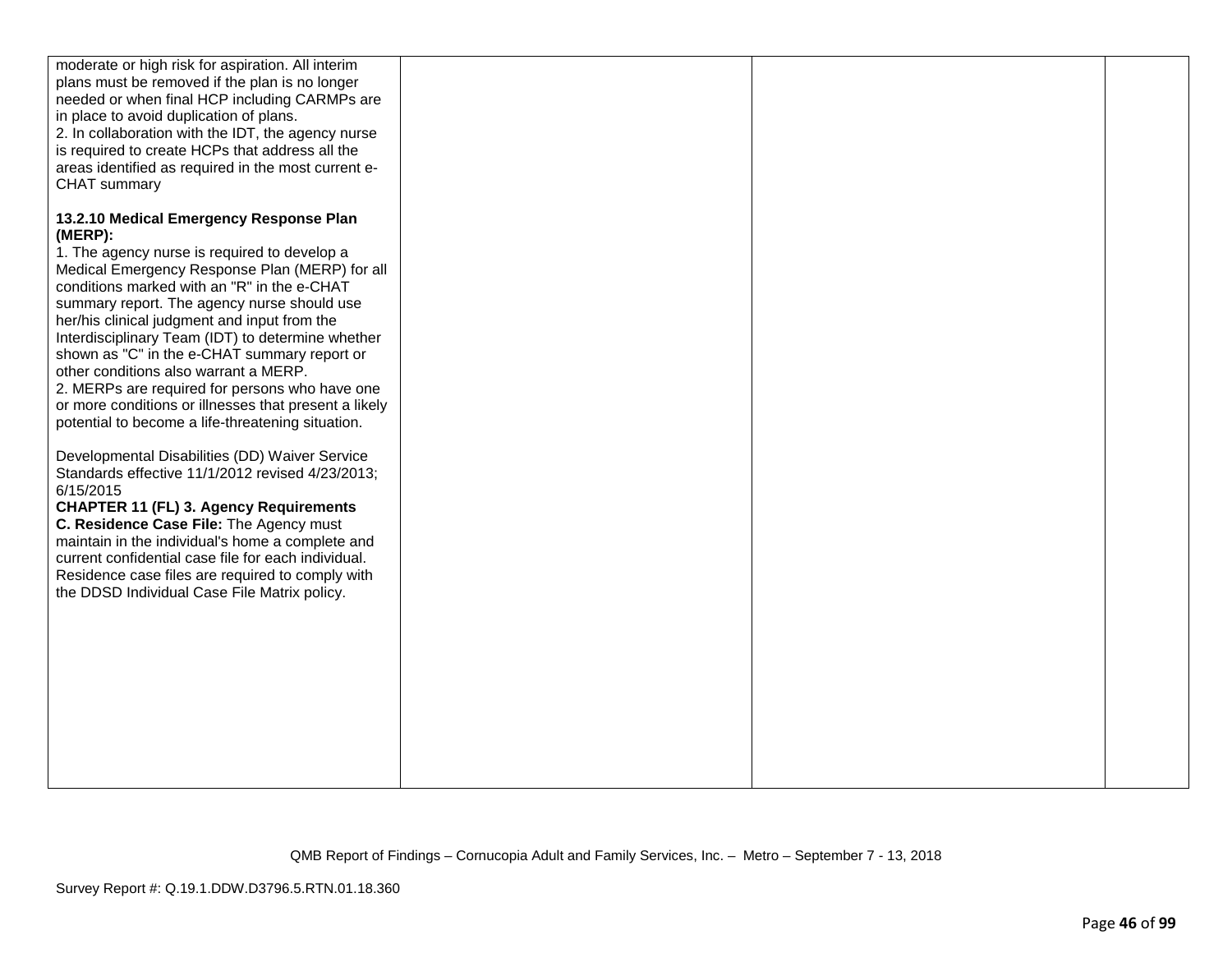| Tag # LS14.1 Residential Service Delivery          | <b>Standard Level Deficiency</b>                   |                                                     |  |
|----------------------------------------------------|----------------------------------------------------|-----------------------------------------------------|--|
| <b>Site Case File (Other Required</b>              |                                                    |                                                     |  |
| <b>Documentation</b> )                             |                                                    |                                                     |  |
| Developmental Disabilities (DD) Waiver Service     | Based on record review, the Agency did not         | Provider:                                           |  |
| Standards 2/26/2018; Eff Date: 3/1/2018            | maintain a complete and confidential case file in  | <b>State your Plan of Correction for the</b>        |  |
| <b>Chapter 20: Provider Documentation and</b>      | the residence for 7 of 8 Individuals receiving     | deficiencies cited in this tag here (How is the     |  |
| <b>Client Records: 20.2 Client Records</b>         | Living Care Arrangements.                          | deficiency going to be corrected? This can be       |  |
| Requirements: All DD Waiver Provider               |                                                    | specific to each deficiency cited or if possible an |  |
| Agencies are required to create and maintain       | Review of the residential individual case files    | overall correction?): $\rightarrow$                 |  |
| individual client records. The contents of client  | revealed the following items were not found,       |                                                     |  |
| records vary depending on the unique needs of      | incomplete, and/or not current:                    |                                                     |  |
| the person receiving services and the resultant    |                                                    |                                                     |  |
| information produced. The extent of                | <b>Positive Behavioral Plan:</b>                   |                                                     |  |
| documentation required for individual client       | • Not Found $(\#1)$                                |                                                     |  |
| records per service type depends on the location   |                                                    |                                                     |  |
| of the file, the type of service being provided,   | • Not current $(#3, 7)$                            |                                                     |  |
| and the information necessary.                     |                                                    |                                                     |  |
| DD Waiver Provider Agencies are required to        | <b>Behavior Crisis Intervention Plan:</b>          |                                                     |  |
| adhere to the following:                           | • Not Found $(\#1)$                                | <b>Provider:</b>                                    |  |
| 1. Client records must contain all documents       |                                                    | <b>Enter your ongoing Quality</b>                   |  |
| essential to the service being provided and        | • Not Current (#3)                                 | <b>Assurance/Quality Improvement processes</b>      |  |
| essential to ensuring the health and safety of the |                                                    | as it related to this tag number here (What is      |  |
| person during the provision of the service.        | <b>Occupational Therapy Plan (Therapy</b>          | going to be done? How many individuals is this      |  |
| 2. Provider Agencies must have readily             | <b>Intervention Plan):</b>                         | going to effect? How often will this be             |  |
| accessible records in home and community           | • Not Current $(H2, 9)$                            | completed? Who is responsible? What steps will      |  |
| settings in paper or electronic form. Secure       |                                                    | be taken if issues are found?): $\rightarrow$       |  |
| access to electronic records through the Therap    | <b>Physical Therapy Plan (Therapy Intervention</b> |                                                     |  |
| web based system using computers or mobile         | Plan):                                             |                                                     |  |
| devices is acceptable.                             | • Not Found $(\#2, 5, 9)$                          |                                                     |  |
| 3. Provider Agencies are responsible for           |                                                    |                                                     |  |
| ensuring that all plans created by nurses, RDs,    | • Not Current (#6)                                 |                                                     |  |
| therapists or BSCs are present in all needed       |                                                    |                                                     |  |
| settings.                                          | Speech Therapy Plan (Therapy Intervention          |                                                     |  |
| 4. Provider Agencies must maintain records of      | Plan):                                             |                                                     |  |
| all documents produced by agency personnel or      | • Not Found $(H2)$                                 |                                                     |  |
| contractors on behalf of each person, including    |                                                    |                                                     |  |
| any routine notes or data, annual assessments,     | • Not Current $(\#6, 9)$                           |                                                     |  |
| semi-annual reports, evidence of training          |                                                    |                                                     |  |
| provided/received, progress notes, and any         |                                                    |                                                     |  |
| other interactions for which billing is generated. |                                                    |                                                     |  |
| 5. Each Provider Agency is responsible for         |                                                    |                                                     |  |

QMB Report of Findings – Cornucopia Adult and Family Services, Inc. – Metro – September 7 - 13, 2018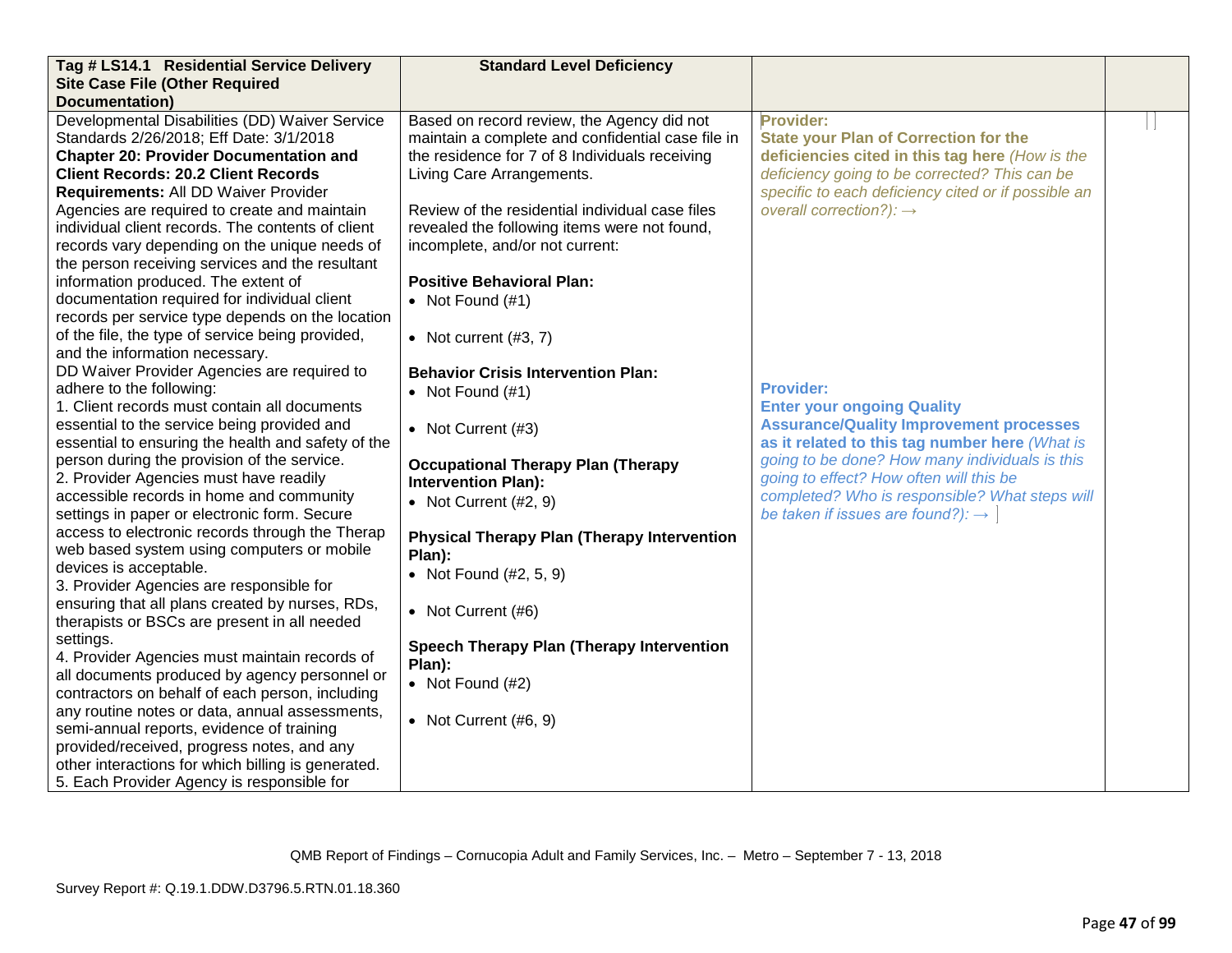| maintaining the daily or other contact notes                  |  |  |
|---------------------------------------------------------------|--|--|
| documenting the nature and frequency of                       |  |  |
| service delivery, as well as data tracking only for           |  |  |
| the services provided by their agency.                        |  |  |
| 6. The current Client File Matrix found in                    |  |  |
| Appendix A Client File Matrix details the                     |  |  |
| minimum requirements for records to be stored                 |  |  |
| in agency office files, the delivery site, or with            |  |  |
| DSP while providing services in the community.                |  |  |
| 7. All records pertaining to JCMs must be                     |  |  |
| retained permanently and must be made                         |  |  |
| available to DDSD upon request, upon the                      |  |  |
| termination or expiration of a provider                       |  |  |
| agreement, or upon provider withdrawal from                   |  |  |
| services.                                                     |  |  |
|                                                               |  |  |
| Developmental Disabilities (DD) Waiver Service                |  |  |
| Standards effective 11/1/2012 revised<br>4/23/2013; 6/15/2015 |  |  |
| <b>CHAPTER 11 (FL) 3. Agency Requirements</b>                 |  |  |
| C. Residence Case File: The Agency must                       |  |  |
| maintain in the individual's home a complete and              |  |  |
| current confidential case file for each individual.           |  |  |
| Residence case files are required to comply with              |  |  |
| the DDSD Individual Case File Matrix policy.                  |  |  |
|                                                               |  |  |
|                                                               |  |  |
|                                                               |  |  |
|                                                               |  |  |
|                                                               |  |  |
|                                                               |  |  |
|                                                               |  |  |
|                                                               |  |  |
|                                                               |  |  |
|                                                               |  |  |
|                                                               |  |  |
|                                                               |  |  |
|                                                               |  |  |
|                                                               |  |  |
|                                                               |  |  |
|                                                               |  |  |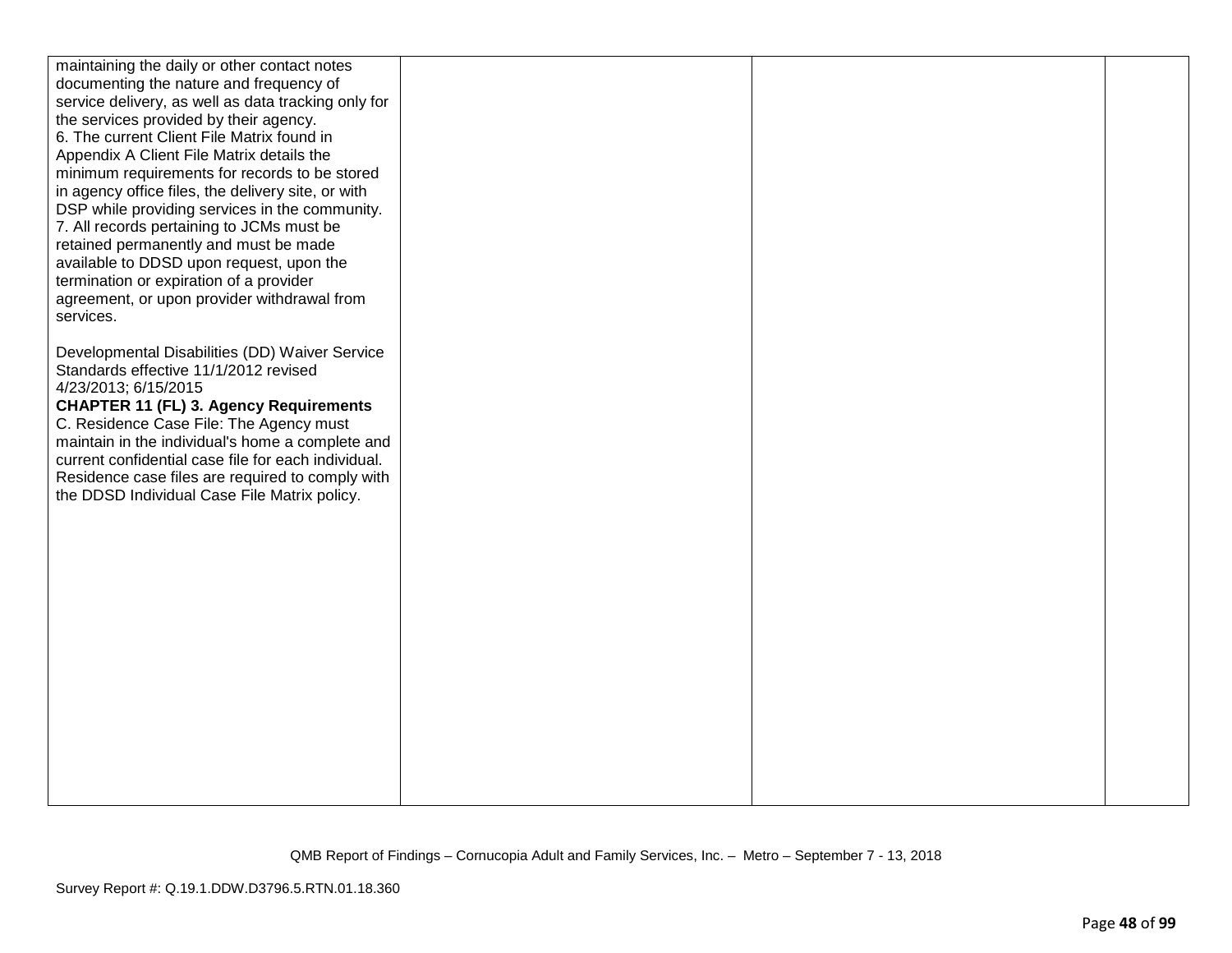| <b>Standard of Care</b>                            | <b>Deficiencies</b>                                                                                                                                     | Agency Plan of Correction, On-going QA/QI<br>& Responsible Party                                                                                    | <b>Date</b><br><b>Due</b> |
|----------------------------------------------------|---------------------------------------------------------------------------------------------------------------------------------------------------------|-----------------------------------------------------------------------------------------------------------------------------------------------------|---------------------------|
|                                                    |                                                                                                                                                         | Service Domain: Qualified Providers - The State monitors non-licensed/non-certified providers to assure adherence to waiver requirements. The State |                           |
|                                                    | implements its policies and procedures for verifying that provider training is conducted in accordance with State requirements and the approved waiver. |                                                                                                                                                     |                           |
| Tag #1A20 Direct Support Personnel                 | <b>Standard Level Deficiency</b>                                                                                                                        |                                                                                                                                                     |                           |
| <b>Training</b>                                    |                                                                                                                                                         |                                                                                                                                                     |                           |
| Developmental Disabilities (DD) Waiver Service     | Based on record review, the Agency did not                                                                                                              | <b>Provider:</b>                                                                                                                                    |                           |
| Standards 2/26/2018; Eff Date: 3/1/2018            | ensure Orientation and Training requirements                                                                                                            | <b>State your Plan of Correction for the</b>                                                                                                        |                           |
| <b>Chapter 17: Training Requirements: The</b>      | were met for 3 of 61 Direct Support Personnel.                                                                                                          | deficiencies cited in this tag here (How is the                                                                                                     |                           |
| purpose of this chapter is to outline              |                                                                                                                                                         | deficiency going to be corrected? This can be                                                                                                       |                           |
| requirements for completing, reporting and         | Review of Direct Support Personnel training                                                                                                             | specific to each deficiency cited or if possible an                                                                                                 |                           |
| documenting DDSD training requirements for         | records found no evidence of the following                                                                                                              | overall correction?): $\rightarrow$                                                                                                                 |                           |
| DD Waiver Provider Agencies as well as             | required DOH/DDSD trainings and certification                                                                                                           |                                                                                                                                                     |                           |
| requirements for certified trainers or mentors of  | being completed:                                                                                                                                        |                                                                                                                                                     |                           |
| DDSD Core curriculum training.                     |                                                                                                                                                         |                                                                                                                                                     |                           |
|                                                    | <b>Assisting with Medication Delivery</b>                                                                                                               |                                                                                                                                                     |                           |
| <b>17.1 Training Requirements for Direct</b>       | • Not Found (#555)                                                                                                                                      |                                                                                                                                                     |                           |
| <b>Support Personnel and Direct Support</b>        |                                                                                                                                                         |                                                                                                                                                     |                           |
| <b>Supervisors: Direct Support Personnel (DSP)</b> | <b>CPR</b>                                                                                                                                              |                                                                                                                                                     |                           |
| and Direct Support Supervisors (DSS) include       | • Not Found (#556)                                                                                                                                      |                                                                                                                                                     |                           |
| staff and contractors from agencies providing      |                                                                                                                                                         |                                                                                                                                                     |                           |
| the following services: Supported Living, Family   | <b>First Aid</b>                                                                                                                                        | <b>Provider:</b>                                                                                                                                    |                           |
| Living, CIHS, IMLS, CCS, CIE and Crisis            | $\bullet$ Expired (#535)                                                                                                                                | <b>Enter your ongoing Quality</b>                                                                                                                   |                           |
| Supports.                                          |                                                                                                                                                         | <b>Assurance/Quality Improvement processes</b>                                                                                                      |                           |
| 1. DSP/DSS must successfully:                      | • Not Found (#556)                                                                                                                                      | as it related to this tag number here (What is                                                                                                      |                           |
| a. Complete IST requirements in accordance         |                                                                                                                                                         | going to be done? How many individuals is this                                                                                                      |                           |
| with the specifications described in the ISP of    |                                                                                                                                                         | going to effect? How often will this be                                                                                                             |                           |
| each person supported and as outlined in 17.10     |                                                                                                                                                         | completed? Who is responsible? What steps will                                                                                                      |                           |
| Individual-Specific Training below.                |                                                                                                                                                         | be taken if issues are found?): $\rightarrow$                                                                                                       |                           |
| b. Complete training on DOH-approved ANE           |                                                                                                                                                         |                                                                                                                                                     |                           |
| reporting procedures in accordance with NMAC       |                                                                                                                                                         |                                                                                                                                                     |                           |
| 7.1.14                                             |                                                                                                                                                         |                                                                                                                                                     |                           |
| c. Complete training in universal precautions.     |                                                                                                                                                         |                                                                                                                                                     |                           |
| The training materials shall meet Occupational     |                                                                                                                                                         |                                                                                                                                                     |                           |
| Safety and Health Administration (OSHA)            |                                                                                                                                                         |                                                                                                                                                     |                           |
| requirements                                       |                                                                                                                                                         |                                                                                                                                                     |                           |
| d. Complete and maintain certification in First    |                                                                                                                                                         |                                                                                                                                                     |                           |
| Aid and CPR. The training materials shall meet     |                                                                                                                                                         |                                                                                                                                                     |                           |
| OSHA requirements/guidelines.                      |                                                                                                                                                         |                                                                                                                                                     |                           |
| e. Complete relevant training in accordance with   |                                                                                                                                                         |                                                                                                                                                     |                           |
| OSHA requirements (if job involves exposure to     |                                                                                                                                                         |                                                                                                                                                     |                           |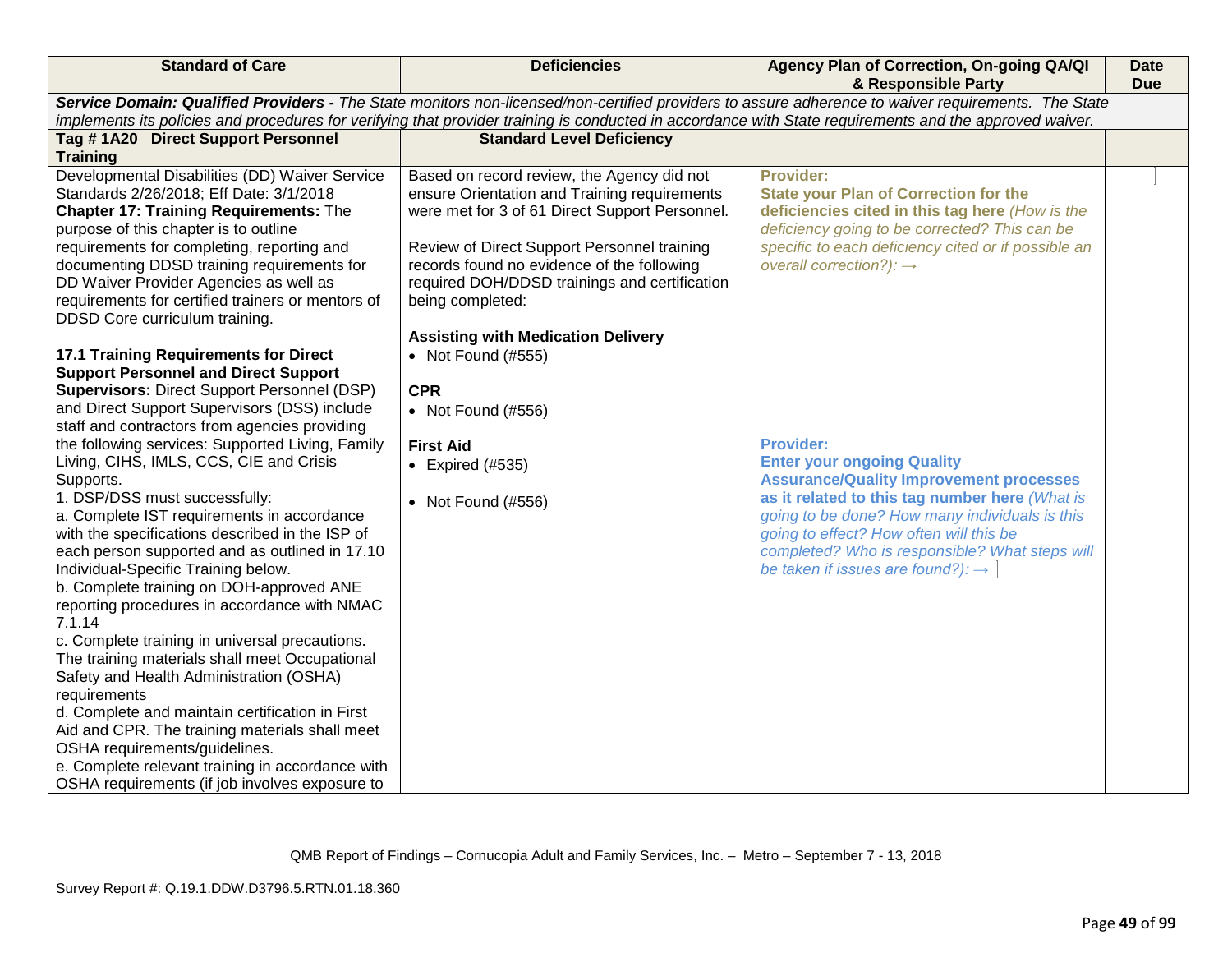| hazardous chemicals).                                |  |  |
|------------------------------------------------------|--|--|
| f. Become certified in a DDSD-approved system        |  |  |
|                                                      |  |  |
| of crisis prevention and intervention (e.g.,         |  |  |
| MANDT, Handle with Care, CPI) before using           |  |  |
| EPR. Agency DSP and DSS shall maintain               |  |  |
| certification in a DDSD-approved system if any       |  |  |
| person they support has a BCIP that includes         |  |  |
| the use of EPR.                                      |  |  |
| g. Complete and maintain certification in a          |  |  |
| DDSD-approved medication course if required to       |  |  |
| assist with medication delivery.                     |  |  |
| h. Complete training regarding the HIPAA.            |  |  |
| 2. Any staff being used in an emergency to fill in   |  |  |
| or cover a shift must have at a minimum the          |  |  |
| DDSD required core trainings and be on shift         |  |  |
| with a DSP who has completed the relevant IST.       |  |  |
|                                                      |  |  |
| 17.1.2 Training Requirements for Service             |  |  |
| <b>Coordinators (SC):</b> Service Coordinators (SCs) |  |  |
| refer to staff at agencies providing the following   |  |  |
| services: Supported Living, Family Living,           |  |  |
| Customized In-home Supports, Intensive               |  |  |
| Medical Living, Customized Community                 |  |  |
| Supports, Community Integrated Employment,           |  |  |
| and Crisis Supports.                                 |  |  |
| 1. A SC must successfully:                           |  |  |
| a. Complete IST requirements in accordance           |  |  |
| with the specifications described in the ISP of      |  |  |
| each person supported, and as outlined in the        |  |  |
| 17.10 Individual-Specific Training below.            |  |  |
| b. Complete training on DOH-approved ANE             |  |  |
| reporting procedures in accordance with NMAC         |  |  |
| 7.1.14.                                              |  |  |
| c. Complete training in universal precautions.       |  |  |
| The training materials shall meet Occupational       |  |  |
| Safety and Health Administration (OSHA)              |  |  |
| requirements.                                        |  |  |
| d. Complete and maintain certification in First      |  |  |
| Aid and CPR. The training materials shall meet       |  |  |
| OSHA requirements/guidelines.                        |  |  |
| e. Complete relevant training in accordance with     |  |  |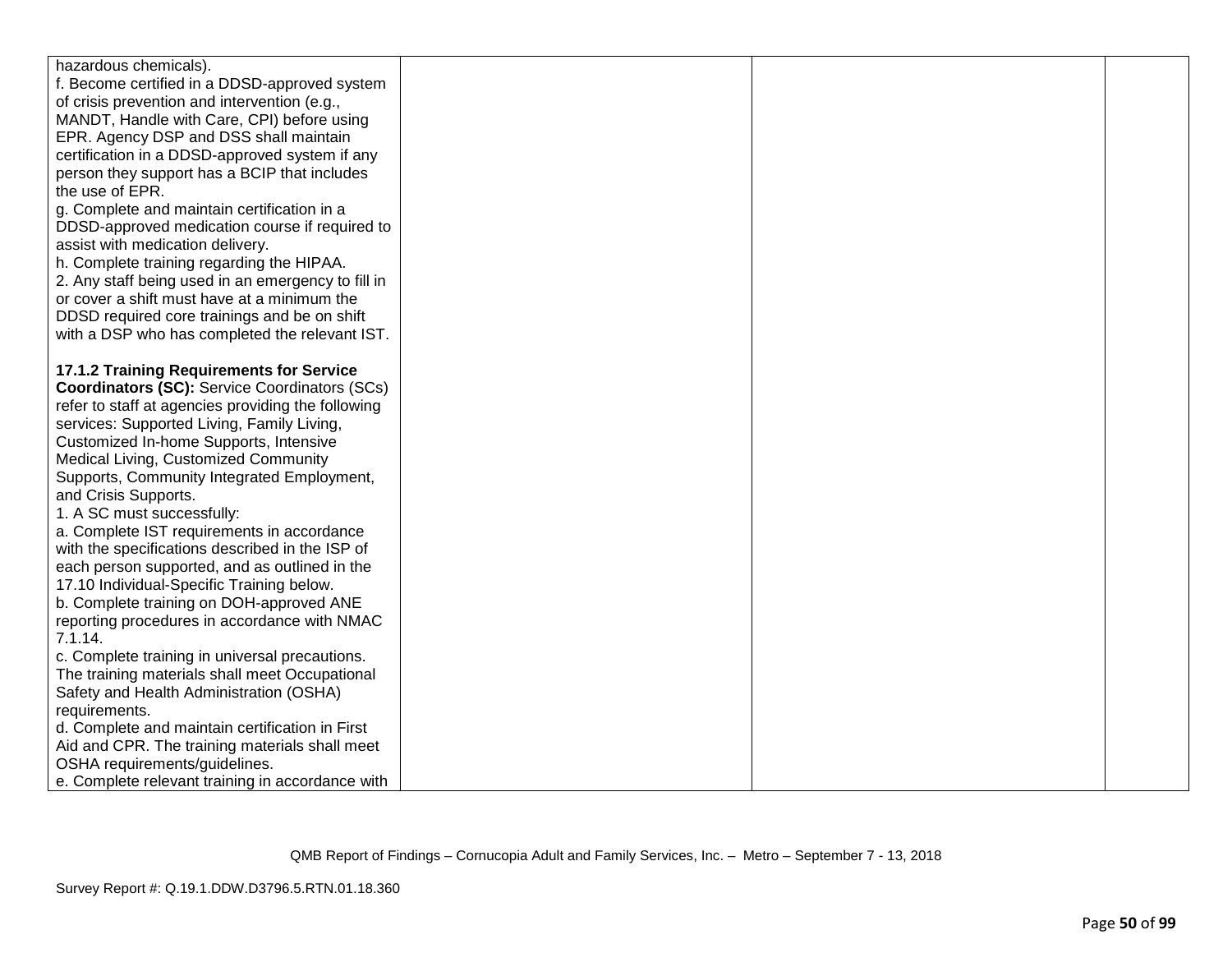| OSHA requirements (if job involves exposure to     |  |  |
|----------------------------------------------------|--|--|
| hazardous chemicals).                              |  |  |
| f. Become certified in a DDSD-approved system      |  |  |
| of crisis prevention and intervention (e.g.,       |  |  |
|                                                    |  |  |
| MANDT, Handle with Care, CPI) before using         |  |  |
| emergency physical restraint. Agency SC shall      |  |  |
| maintain certification in a DDSD-approved          |  |  |
| system if a person they support has a              |  |  |
| Behavioral Crisis Intervention Plan that includes  |  |  |
| the use of emergency physical restraint.           |  |  |
| g. Complete and maintain certification in AWMD     |  |  |
| if required to assist with medications.            |  |  |
| h. Complete training regarding the HIPAA.          |  |  |
| 2. Any staff being used in an emergency to fill in |  |  |
| or cover a shift must have at a minimum the        |  |  |
| DDSD required core trainings.                      |  |  |
|                                                    |  |  |
|                                                    |  |  |
|                                                    |  |  |
|                                                    |  |  |
|                                                    |  |  |
|                                                    |  |  |
|                                                    |  |  |
|                                                    |  |  |
|                                                    |  |  |
|                                                    |  |  |
|                                                    |  |  |
|                                                    |  |  |
|                                                    |  |  |
|                                                    |  |  |
|                                                    |  |  |
|                                                    |  |  |
|                                                    |  |  |
|                                                    |  |  |
|                                                    |  |  |
|                                                    |  |  |
|                                                    |  |  |
|                                                    |  |  |
|                                                    |  |  |
|                                                    |  |  |
|                                                    |  |  |
|                                                    |  |  |
|                                                    |  |  |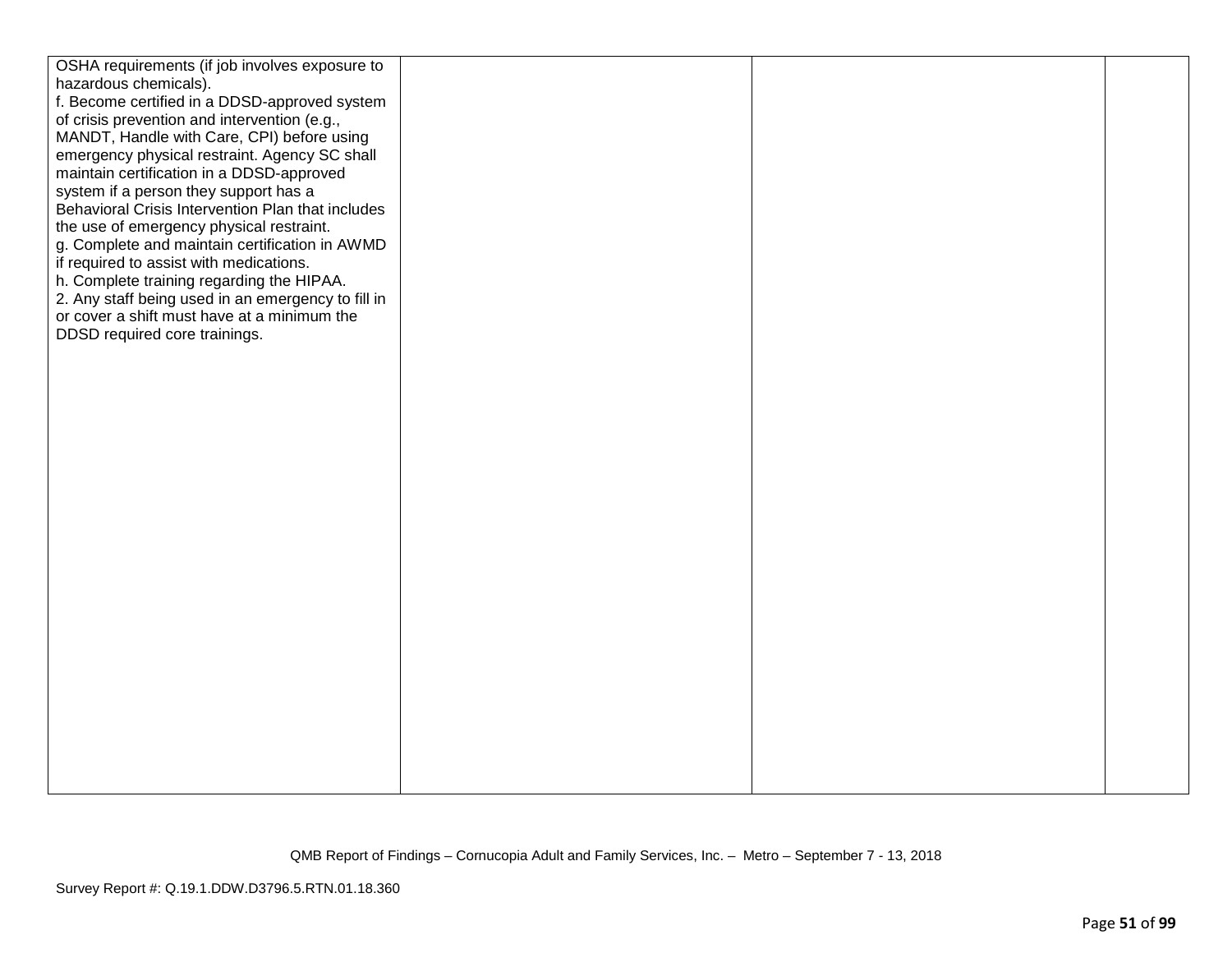| Tag #1A22 Agency Personnel Competency            | <b>Standard Level Deficiency</b>                |                                                     |  |
|--------------------------------------------------|-------------------------------------------------|-----------------------------------------------------|--|
| Developmental Disabilities (DD) Waiver Service   | Based on interview, the Agency did not ensure   | Provider:                                           |  |
| Standards 2/26/2018; Eff Date: 3/1/2018          | training competencies were met for 2 of 14      | <b>State your Plan of Correction for the</b>        |  |
| <b>Chapter 13: Nursing Services</b>              | Direct Support Personnel.                       | deficiencies cited in this tag here (How is the     |  |
| 13.2.11 Training and Implementation of           |                                                 | deficiency going to be corrected? This can be       |  |
| Plans:                                           | When DSP were asked if the Individual had       | specific to each deficiency cited or if possible an |  |
| 1. RNs and LPNs are required to provide          | Health Care Plans and where could they be       | overall correction?): $\rightarrow$                 |  |
| Individual Specific Training (IST) regarding     | located, the following was reported:            |                                                     |  |
| <b>HCPs and MERPs.</b>                           |                                                 |                                                     |  |
| 2. The agency nurse is required to deliver and   | • DSP #546 stated, "No." As indicated by the    |                                                     |  |
| document training for DSP/DSS regarding the      | Electronic Comprehensive Health                 |                                                     |  |
| healthcare interventions/strategies and MERPs    | Assessment Tool, the Individual requires        |                                                     |  |
| that the DSP are responsible to implement,       | Health Care Plans for: Body Mass Index.         |                                                     |  |
| clearly indicating level of competency achieved  | (Individual #10)                                |                                                     |  |
| by each trainee as described in Chapter 17.10    |                                                 |                                                     |  |
| Individual-Specific Training.                    | When DSP were asked, if the Individual had      |                                                     |  |
|                                                  | Seizure Disorder, as well as a series of        | <b>Provider:</b>                                    |  |
| <b>Chapter 17: Training Requirement</b>          | questions specific to the DSPs knowledge of     | <b>Enter your ongoing Quality</b>                   |  |
| 17.10 Individual-Specific Training: The          | the Seizure Disorder, the following was         | <b>Assurance/Quality Improvement processes</b>      |  |
| following are elements of IST: defined standards | reported:                                       | as it related to this tag number here (What is      |  |
| of performance, curriculum tailored to teach     |                                                 | going to be done? How many individuals is this      |  |
| skills and knowledge necessary to meet those     | • DSP #539 stated, "I'm not trained on it. Just | going to effect? How often will this be             |  |
| standards of performance, and formal             | started in June when she turned 18." As         | completed? Who is responsible? What steps will      |  |
| examination or demonstration to verify           | indicated by the Individual Specific Training   | be taken if issues are found?): $\rightarrow$       |  |
| standards of performance, using the established  | section of the ISP Day staff are required to    |                                                     |  |
| DDSD training levels of awareness, knowledge,    | receive training on Seizures. (Individual #1)   |                                                     |  |
| and skill.                                       |                                                 |                                                     |  |
| Reaching an awareness level may be               |                                                 |                                                     |  |
| accomplished by reading plans or other           |                                                 |                                                     |  |
| information. The trainee is cognizant of         |                                                 |                                                     |  |
| information related to a person's specific       |                                                 |                                                     |  |
| condition. Verbal or written recall of basic     |                                                 |                                                     |  |
| information or knowing where to access the       |                                                 |                                                     |  |
| information can verify awareness.                |                                                 |                                                     |  |
| Reaching a knowledge level may take the form     |                                                 |                                                     |  |
| of observing a plan in action, reading a plan    |                                                 |                                                     |  |
| more thoroughly, or having a plan described by   |                                                 |                                                     |  |
| the author or their designee. Verbal or written  |                                                 |                                                     |  |
| recall or demonstration may verify this level of |                                                 |                                                     |  |
| competence.                                      |                                                 |                                                     |  |
| Reaching a skill level involves being trained by |                                                 |                                                     |  |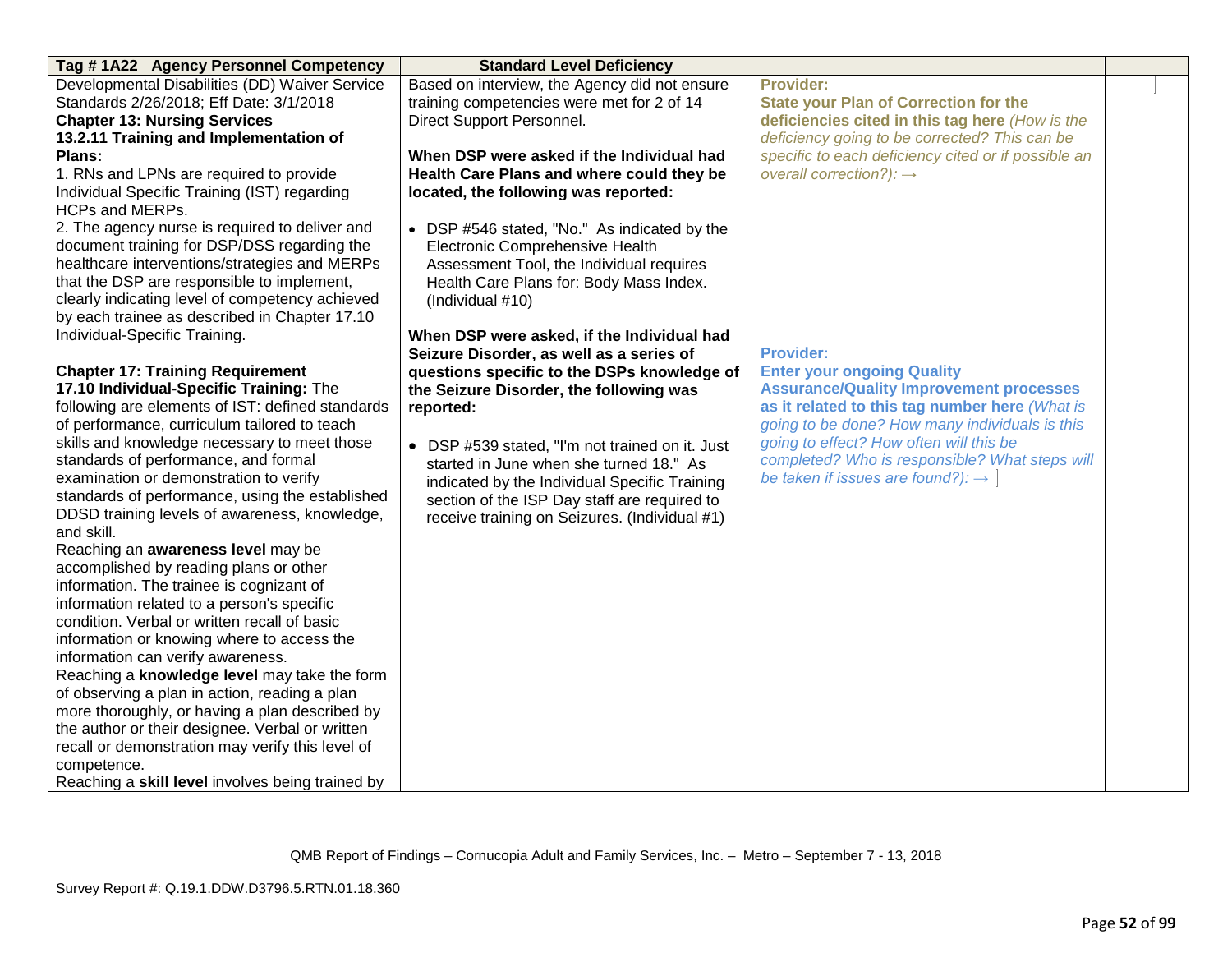| a therapist, nurse, designated or experienced     |  |  |
|---------------------------------------------------|--|--|
| designated trainer. The trainer shall demonstrate |  |  |
| the techniques according to the plan. Then they   |  |  |
| observe and provide feedback to the trainee as    |  |  |
| they implement the techniques. This should be     |  |  |
| repeated until competence is demonstrated.        |  |  |
| Demonstration of skill or observed                |  |  |
| implementation of the techniques or strategies    |  |  |
| verifies skill level competence. Trainees should  |  |  |
| be observed on more than one occasion to          |  |  |
| ensure appropriate techniques are maintained      |  |  |
| and to provide additional coaching/feedback.      |  |  |
| Individuals shall receive services from           |  |  |
| competent and qualified Provider Agency           |  |  |
| personnel who must successfully complete IST      |  |  |
| requirements in accordance with the               |  |  |
| specifications described in the ISP of each       |  |  |
| person supported.                                 |  |  |
| 1. IST must be arranged and conducted at least    |  |  |
| annually. IST includes training on the ISP        |  |  |
| Desired Outcomes, Action Plans, strategies, and   |  |  |
| information about the person's preferences        |  |  |
| regarding privacy, communication style, and       |  |  |
| routines. More frequent training may be           |  |  |
| necessary if the annual ISP changes before the    |  |  |
| year ends.                                        |  |  |
| 2. IST for therapy-related WDSI, HCPs, MERPs,     |  |  |
| CARMPs, PBSA, PBSP, and BCIP, must occur          |  |  |
| at least annually and more often if plans change, |  |  |
| or if monitoring by the plan author or agency     |  |  |
| finds incorrect implementation, when new DSP      |  |  |
| or CM are assigned to work with a person, or      |  |  |
| when an existing DSP or CM requires a             |  |  |
| refresher.                                        |  |  |
| 3. The competency level of the training is based  |  |  |
| on the IST section of the ISP.                    |  |  |
| 4. The person should be present for and           |  |  |
| involved in IST whenever possible.                |  |  |
| 5. Provider Agencies are responsible for tracking |  |  |
| of IST requirements.                              |  |  |
| 6. Provider Agencies must arrange and ensure      |  |  |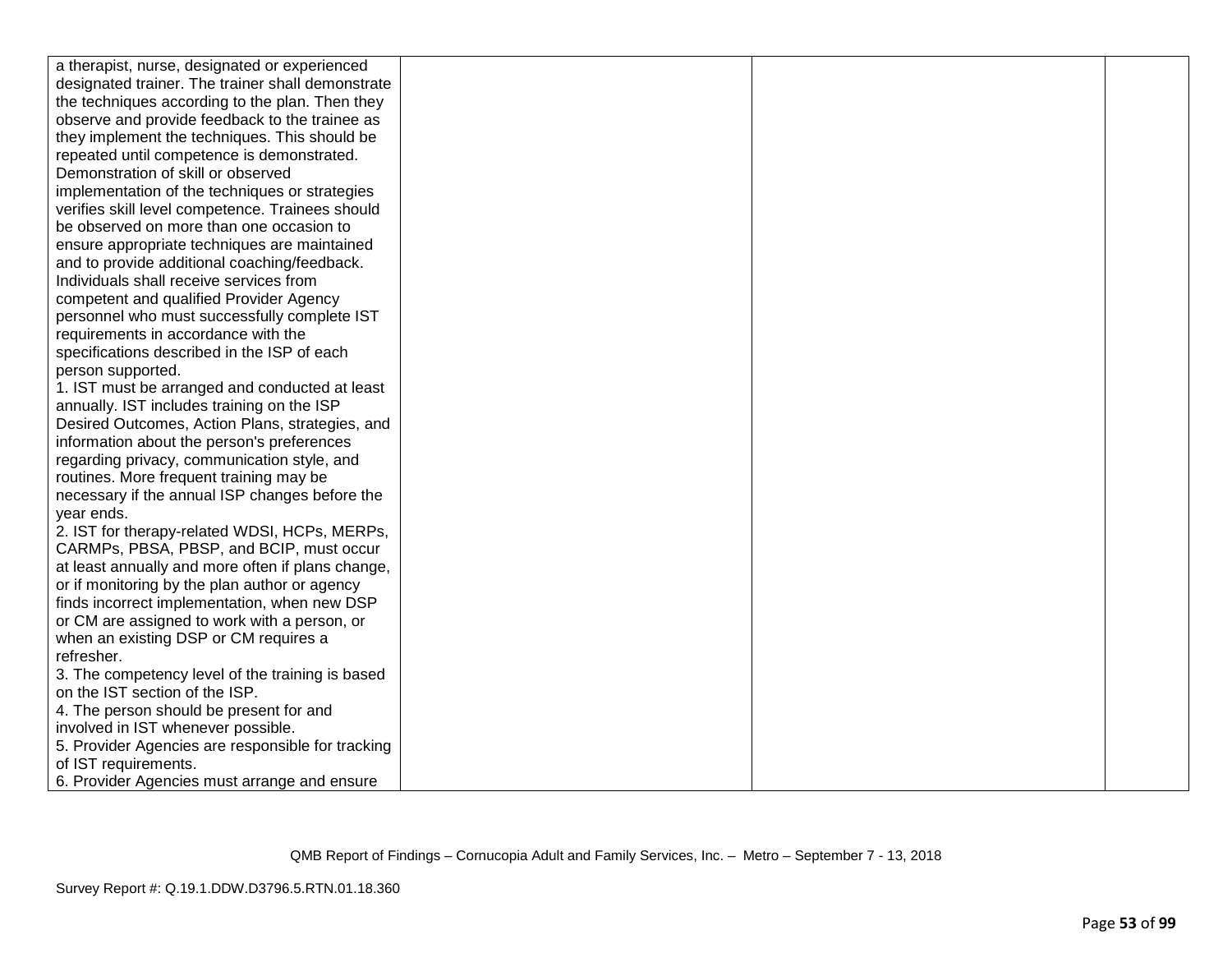| that DSP's are trained on the contents of the       |  |  |
|-----------------------------------------------------|--|--|
| plans in accordance with timelines indicated in     |  |  |
| the Individual-Specific Training Requirements:      |  |  |
| Support Plans section of the ISP and notify the     |  |  |
| plan authors when new DSP are hired to              |  |  |
| arrange for trainings.                              |  |  |
| 7. If a therapist, BSC, nurse, or other author of a |  |  |
| plan, healthcare or otherwise, chooses to           |  |  |
| designate a trainer, that person is still           |  |  |
| responsible for providing the curriculum to the     |  |  |
|                                                     |  |  |
| designated trainer. The author of the plan is also  |  |  |
| responsible for ensuring the designated trainer     |  |  |
| is verifying competency in alignment with their     |  |  |
| curriculum, doing periodic quality assurance        |  |  |
| checks with their designated trainer, and re-       |  |  |
| certifying the designated trainer at least annually |  |  |
| and/or when there is a change to a person's         |  |  |
| plan.                                               |  |  |
|                                                     |  |  |
|                                                     |  |  |
|                                                     |  |  |
|                                                     |  |  |
|                                                     |  |  |
|                                                     |  |  |
|                                                     |  |  |
|                                                     |  |  |
|                                                     |  |  |
|                                                     |  |  |
|                                                     |  |  |
|                                                     |  |  |
|                                                     |  |  |
|                                                     |  |  |
|                                                     |  |  |
|                                                     |  |  |
|                                                     |  |  |
|                                                     |  |  |
|                                                     |  |  |
|                                                     |  |  |
|                                                     |  |  |
|                                                     |  |  |
|                                                     |  |  |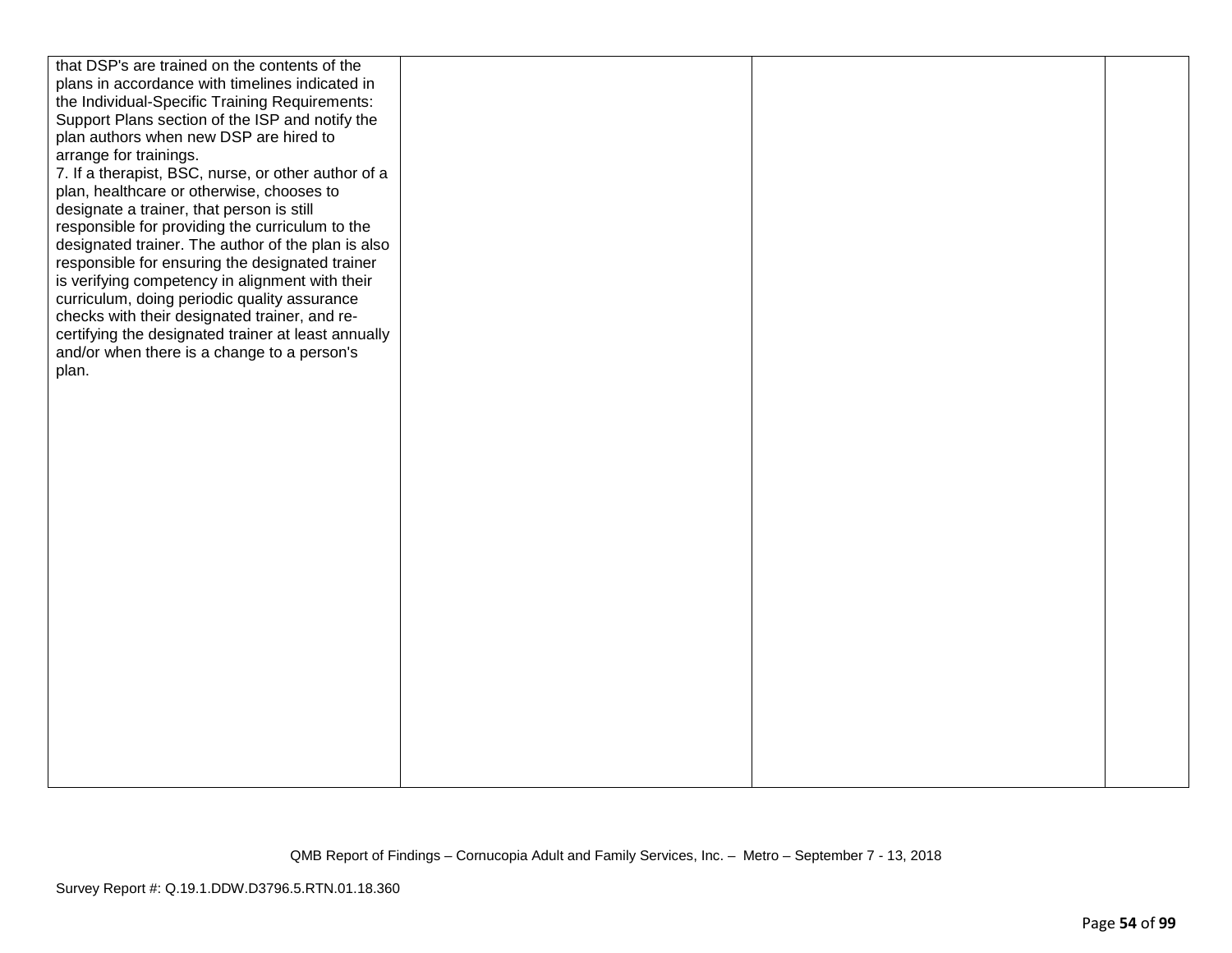| Tag #1A37 Individual Specific Training                                                     | <b>Condition of Participation Level Deficiency</b> |                                                     |  |
|--------------------------------------------------------------------------------------------|----------------------------------------------------|-----------------------------------------------------|--|
| Developmental Disabilities (DD) Waiver Service                                             | After an analysis of the evidence it has been      | Provider:                                           |  |
| Standards 2/26/2018; Eff Date: 3/1/2018                                                    | determined there is a significant potential for a  | <b>State your Plan of Correction for the</b>        |  |
| <b>Chapter 17: Training Requirements: The</b>                                              | negative outcome to occur.                         | deficiencies cited in this tag here (How is the     |  |
| purpose of this chapter is to outline                                                      |                                                    | deficiency going to be corrected? This can be       |  |
| requirements for completing, reporting and                                                 | Based on record review, the Agency did not         | specific to each deficiency cited or if possible an |  |
| documenting DDSD training requirements for                                                 | ensure that Individual Specific Training           | overall correction?): $\rightarrow$                 |  |
| DD Waiver Provider Agencies as well as                                                     | requirements were met for 14 of 64 Agency          |                                                     |  |
| requirements for certified trainers or mentors of                                          | Personnel.                                         |                                                     |  |
| DDSD Core curriculum training.                                                             |                                                    |                                                     |  |
| <b>17.1 Training Requirements for Direct</b>                                               | Review of personnel records found no evidence      |                                                     |  |
| <b>Support Personnel and Direct Support</b>                                                | of the following:                                  |                                                     |  |
| <b>Supervisors: Direct Support Personnel (DSP)</b>                                         |                                                    |                                                     |  |
| and Direct Support Supervisors (DSS) include                                               | <b>Direct Support Personnel (DSP):</b>             |                                                     |  |
| staff and contractors from agencies providing                                              | • Individual Specific Training (#502, 504, 509,    |                                                     |  |
| the following services: Supported Living, Family                                           | 510, 515, 524, 531, 534, 535, 537, 542, 549,       |                                                     |  |
| Living, CIHS, IMLS, CCS, CIE and Crisis                                                    | 558, 560)                                          | <b>Provider:</b>                                    |  |
| Supports.                                                                                  |                                                    | <b>Enter your ongoing Quality</b>                   |  |
| 1. DSP/DSS must successfully:                                                              |                                                    | <b>Assurance/Quality Improvement processes</b>      |  |
| a. Complete IST requirements in accordance                                                 |                                                    | as it related to this tag number here (What is      |  |
| with the specifications described in the ISP of                                            |                                                    | going to be done? How many individuals is this      |  |
| each person supported and as outlined in 17.10                                             |                                                    | going to effect? How often will this be             |  |
| Individual-Specific Training below.                                                        |                                                    | completed? Who is responsible? What steps will      |  |
| b. Complete training on DOH-approved ANE                                                   |                                                    | be taken if issues are found?): $\rightarrow$       |  |
| reporting procedures in accordance with NMAC                                               |                                                    |                                                     |  |
| 7.1.14                                                                                     |                                                    |                                                     |  |
| c. Complete training in universal precautions.                                             |                                                    |                                                     |  |
| The training materials shall meet Occupational                                             |                                                    |                                                     |  |
| Safety and Health Administration (OSHA)                                                    |                                                    |                                                     |  |
| requirements                                                                               |                                                    |                                                     |  |
| d. Complete and maintain certification in First                                            |                                                    |                                                     |  |
| Aid and CPR. The training materials shall meet                                             |                                                    |                                                     |  |
| OSHA requirements/guidelines.                                                              |                                                    |                                                     |  |
| e. Complete relevant training in accordance with                                           |                                                    |                                                     |  |
| OSHA requirements (if job involves exposure to                                             |                                                    |                                                     |  |
| hazardous chemicals).                                                                      |                                                    |                                                     |  |
| f. Become certified in a DDSD-approved system                                              |                                                    |                                                     |  |
| of crisis prevention and intervention (e.g.,<br>MANDT, Handle with Care, CPI) before using |                                                    |                                                     |  |
| EPR. Agency DSP and DSS shall maintain                                                     |                                                    |                                                     |  |
|                                                                                            |                                                    |                                                     |  |
| certification in a DDSD-approved system if any                                             |                                                    |                                                     |  |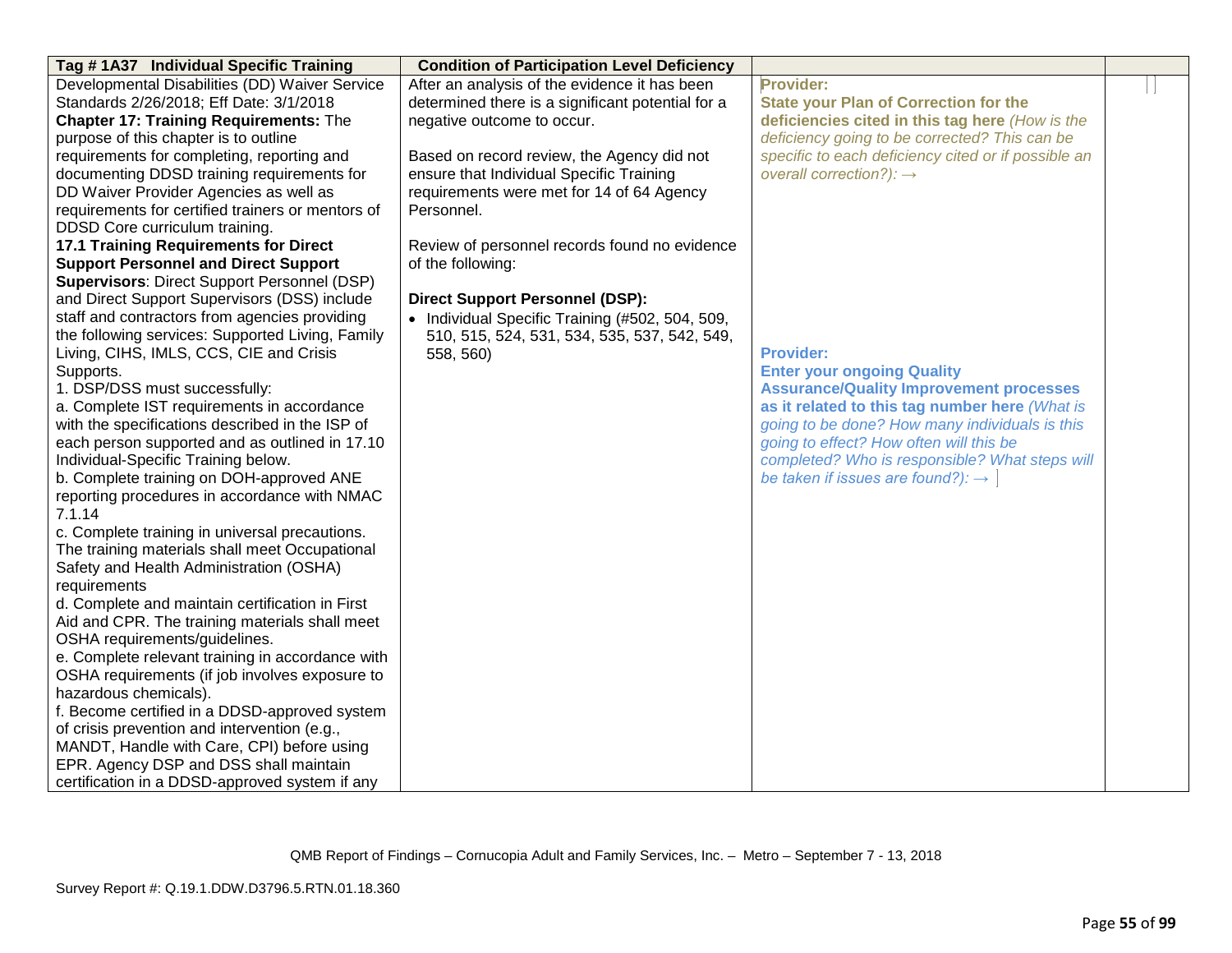| person they support has a BCIP that includes       |  |  |
|----------------------------------------------------|--|--|
| the use of EPR.                                    |  |  |
| g. Complete and maintain certification in a        |  |  |
| DDSD-approved medication course if required to     |  |  |
| assist with medication delivery.                   |  |  |
| h. Complete training regarding the HIPAA.          |  |  |
| 2. Any staff being used in an emergency to fill in |  |  |
| or cover a shift must have at a minimum the        |  |  |
| DDSD required core trainings and be on shift       |  |  |
| with a DSP who has completed the relevant IST.     |  |  |
| 17.10 Individual-Specific Training: The            |  |  |
| following are elements of IST: defined standards   |  |  |
| of performance, curriculum tailored to teach       |  |  |
| skills and knowledge necessary to meet those       |  |  |
| standards of performance, and formal               |  |  |
| examination or demonstration to verify             |  |  |
| standards of performance, using the established    |  |  |
| DDSD training levels of awareness, knowledge,      |  |  |
| and skill.                                         |  |  |
| Reaching an awareness level may be                 |  |  |
| accomplished by reading plans or other             |  |  |
| information. The trainee is cognizant of           |  |  |
| information related to a person's specific         |  |  |
| condition. Verbal or written recall of basic       |  |  |
| information or knowing where to access the         |  |  |
| information can verify awareness.                  |  |  |
| Reaching a knowledge level may take the form       |  |  |
| of observing a plan in action, reading a plan      |  |  |
| more thoroughly, or having a plan described by     |  |  |
| the author or their designee. Verbal or written    |  |  |
| recall or demonstration may verify this level of   |  |  |
| competence.                                        |  |  |
| Reaching a skill level involves being trained by   |  |  |
| a therapist, nurse, designated or experienced      |  |  |
| designated trainer. The trainer shall demonstrate  |  |  |
| the techniques according to the plan. Then they    |  |  |
| observe and provide feedback to the trainee as     |  |  |
| they implement the techniques. This should be      |  |  |
| repeated until competence is demonstrated.         |  |  |
| Demonstration of skill or observed                 |  |  |
| implementation of the techniques or strategies     |  |  |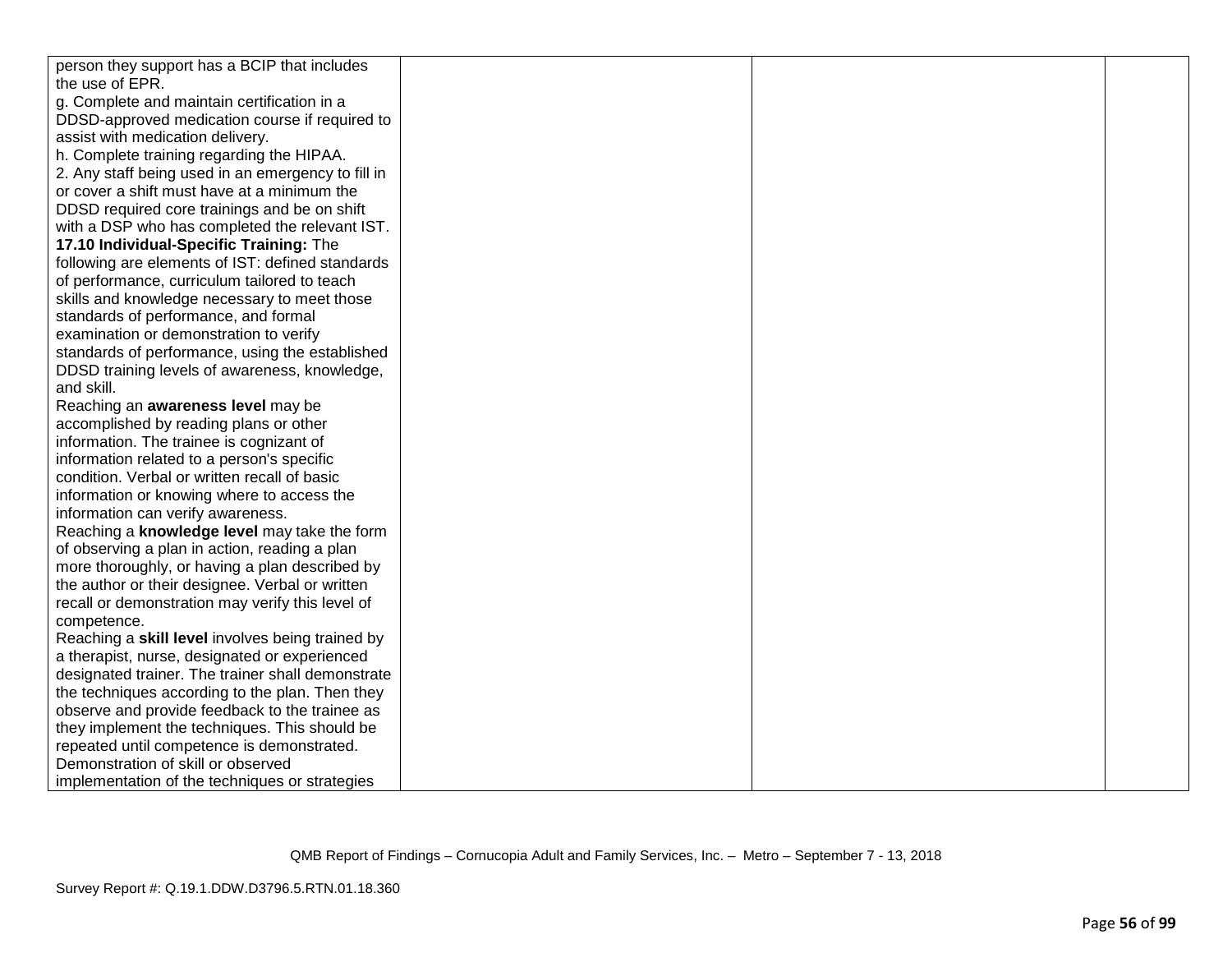| verifies skill level competence. Trainees should    |  |  |
|-----------------------------------------------------|--|--|
| be observed on more than one occasion to            |  |  |
| ensure appropriate techniques are maintained        |  |  |
| and to provide additional coaching/feedback.        |  |  |
| Individuals shall receive services from             |  |  |
| competent and qualified Provider Agency             |  |  |
| personnel who must successfully complete IST        |  |  |
| requirements in accordance with the                 |  |  |
| specifications described in the ISP of each         |  |  |
| person supported.                                   |  |  |
| 1. IST must be arranged and conducted at least      |  |  |
| annually. IST includes training on the ISP          |  |  |
| Desired Outcomes, Action Plans, strategies, and     |  |  |
| information about the person's preferences          |  |  |
| regarding privacy, communication style, and         |  |  |
| routines. More frequent training may be             |  |  |
| necessary if the annual ISP changes before the      |  |  |
| year ends.                                          |  |  |
| 2. IST for therapy-related WDSI, HCPs, MERPs,       |  |  |
| CARMPs, PBSA, PBSP, and BCIP, must occur            |  |  |
| at least annually and more often if plans change,   |  |  |
| or if monitoring by the plan author or agency       |  |  |
| finds incorrect implementation, when new DSP        |  |  |
| or CM are assigned to work with a person, or        |  |  |
| when an existing DSP or CM requires a               |  |  |
| refresher.                                          |  |  |
| 3. The competency level of the training is based    |  |  |
| on the IST section of the ISP.                      |  |  |
| 4. The person should be present for and             |  |  |
| involved in IST whenever possible.                  |  |  |
| 5. Provider Agencies are responsible for tracking   |  |  |
| of IST requirements.                                |  |  |
| 6. Provider Agencies must arrange and ensure        |  |  |
| that DSP's are trained on the contents of the       |  |  |
| plans in accordance with timelines indicated in     |  |  |
| the Individual-Specific Training Requirements:      |  |  |
| Support Plans section of the ISP and notify the     |  |  |
| plan authors when new DSP are hired to              |  |  |
| arrange for trainings.                              |  |  |
| 7. If a therapist, BSC, nurse, or other author of a |  |  |
| plan, healthcare or otherwise, chooses to           |  |  |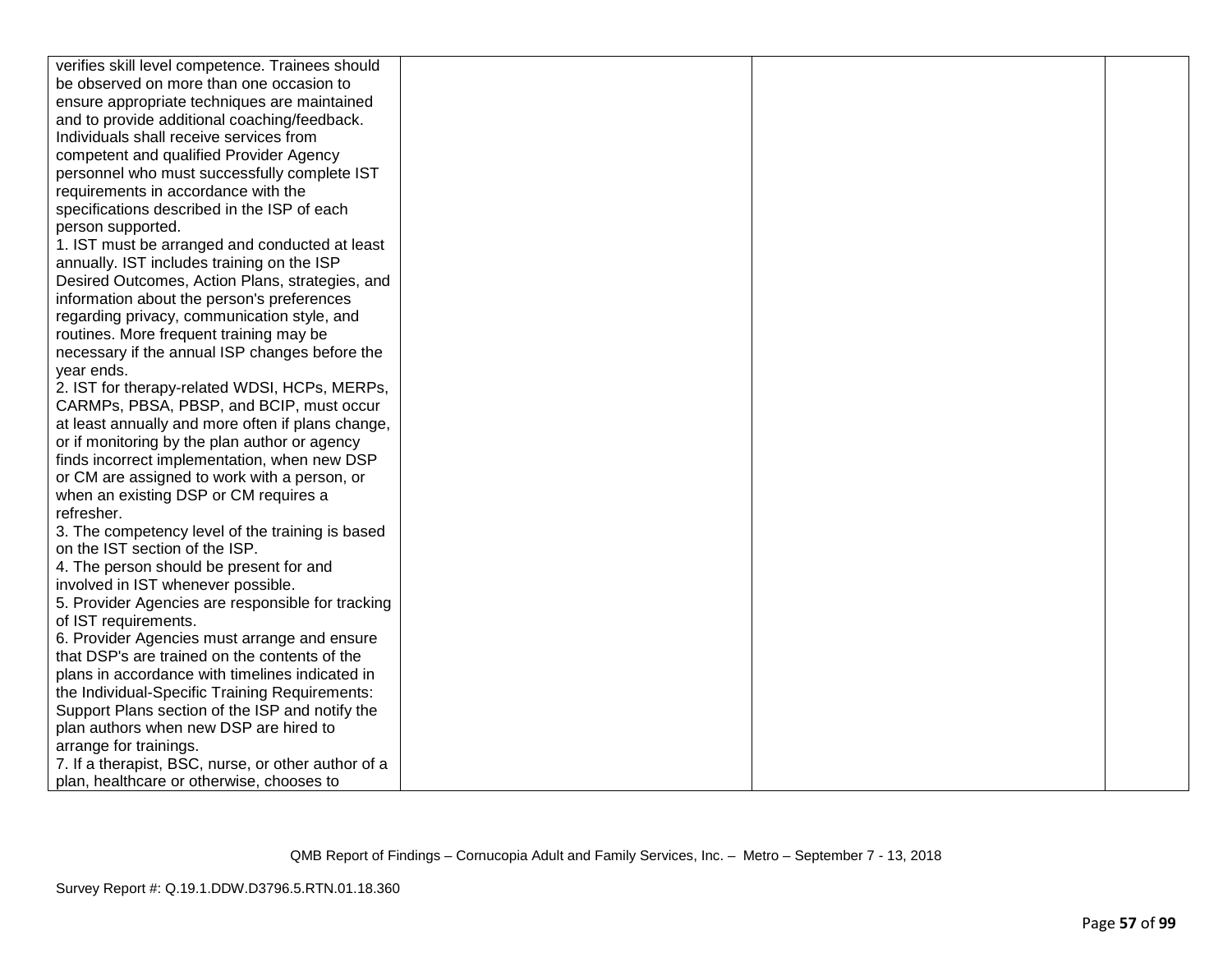| designate a trainer, that person is still                                                           |  |  |
|-----------------------------------------------------------------------------------------------------|--|--|
| responsible for providing the curriculum to the                                                     |  |  |
| designated trainer. The author of the plan is also                                                  |  |  |
| responsible for ensuring the designated trainer                                                     |  |  |
| is verifying competency in alignment with their                                                     |  |  |
| curriculum, doing periodic quality assurance                                                        |  |  |
| checks with their designated trainer, and re-                                                       |  |  |
| certifying the designated trainer at least annually                                                 |  |  |
| and/or when there is a change to a person's                                                         |  |  |
| plan.                                                                                               |  |  |
| 17.10.1 IST Training Rosters: IST Training                                                          |  |  |
| Rosters are required for all IST trainings:                                                         |  |  |
| 1. IST Training Rosters must include:                                                               |  |  |
| a. the name of the person receiving DD Waiver                                                       |  |  |
| services;                                                                                           |  |  |
| b. the date of the training;                                                                        |  |  |
| c. IST topic for the training;                                                                      |  |  |
| d. the signature of each trainee;                                                                   |  |  |
| e. the role of each trainee (e.g., CIHS staff, CIE                                                  |  |  |
| staff, family, etc.); and                                                                           |  |  |
| f. the signature and title or role of the trainer.                                                  |  |  |
| 2. A competency based training roster (required                                                     |  |  |
| for CARMPs) includes all information above but                                                      |  |  |
| also includes the level of training (awareness,<br>knowledge, or skilled) the trainee has attained. |  |  |
| (See Chapter 5.5 Aspiration Risk Management                                                         |  |  |
| for more details about CARMPs.)                                                                     |  |  |
| 3. A copy of the training roster is submitted to                                                    |  |  |
| the agency employing the staff trained within                                                       |  |  |
| seven calendar days of the training date. The                                                       |  |  |
| original is retained by the trainer.                                                                |  |  |
|                                                                                                     |  |  |
|                                                                                                     |  |  |
|                                                                                                     |  |  |
|                                                                                                     |  |  |
|                                                                                                     |  |  |
|                                                                                                     |  |  |
|                                                                                                     |  |  |
|                                                                                                     |  |  |
|                                                                                                     |  |  |
|                                                                                                     |  |  |
|                                                                                                     |  |  |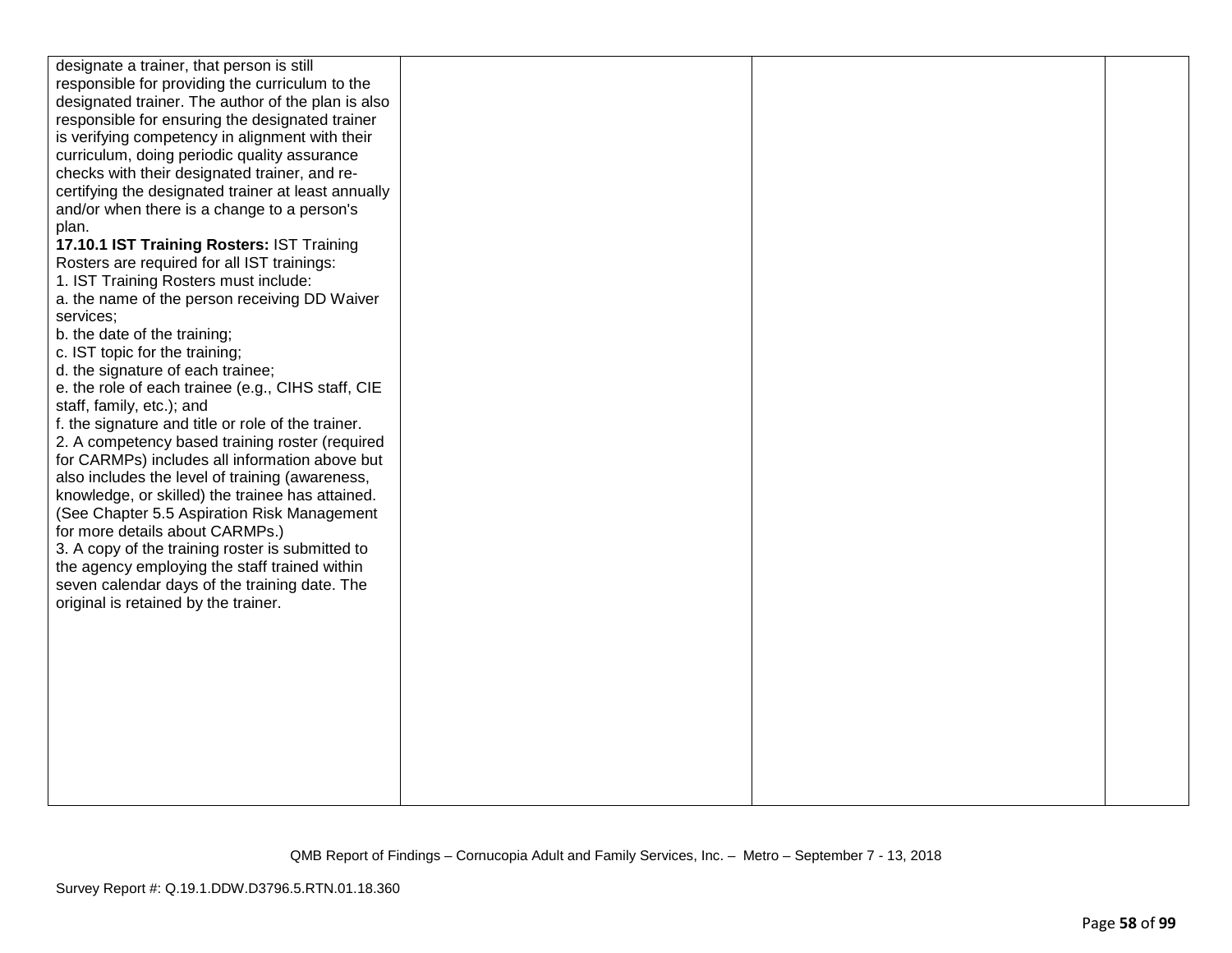| Tag #1A43.1 General Events Reporting -                                                                                                                                                                                                                                                                                      | <b>Standard Level Deficiency</b>                                                                                                                                                              |                                                                                                                                                                                                                                    |  |
|-----------------------------------------------------------------------------------------------------------------------------------------------------------------------------------------------------------------------------------------------------------------------------------------------------------------------------|-----------------------------------------------------------------------------------------------------------------------------------------------------------------------------------------------|------------------------------------------------------------------------------------------------------------------------------------------------------------------------------------------------------------------------------------|--|
| <b>Individual Reporting</b>                                                                                                                                                                                                                                                                                                 |                                                                                                                                                                                               |                                                                                                                                                                                                                                    |  |
| Developmental Disabilities (DD) Waiver Service<br>Standards 2/26/2018; Eff Date: 3/1/2018<br><b>Chapter 19: Provider Reporting Requirements:</b><br>19.2 General Events Reporting (GER): The<br>purpose of General Events Reporting (GER) is to                                                                             | Based on record review, the Agency did not<br>follow the General Events Reporting<br>requirements as indicated by the policy for 3 of<br>15 individuals.                                      | Provider:<br><b>State your Plan of Correction for the</b><br>deficiencies cited in this tag here (How is the<br>deficiency going to be corrected? This can be<br>specific to each deficiency cited or if possible an               |  |
| report, track and analyze events, which pose a risk<br>to adults in the DD Waiver program, but do not<br>meet criteria for ANE or other reportable incidents<br>as defined by the IMB. Analysis of GER is intended<br>to identify emerging patterns so that preventative<br>action can be taken at the individual, Provider | The following General Events Reporting<br>records contained evidence that indicated<br>the General Events Report was not entered<br>and / or approved within 2 business days:                 | overall correction?): $\rightarrow$                                                                                                                                                                                                |  |
| Agency, regional and statewide level. On a<br>quarterly and annual basis, DDSD analyzes GER<br>data at the provider, regional and statewide levels<br>to identify any patterns that warrant intervention.<br>Provider Agency use of GER in Therap is required                                                               | Individual #2<br>• General Events Report (GER) indicates on<br>8/10/2018 the Individual went to Urgent Care<br>(Urgent Care). GER was approved on<br>8/17/2018.                               | <b>Provider:</b>                                                                                                                                                                                                                   |  |
| as follows:<br>1. DD Waiver Provider Agencies approved to<br>provide Customized In- Home Supports, Family<br>Living, IMLS, Supported Living, Customized<br>Community Supports, Community Integrated<br>Employment, Adult Nursing and Case                                                                                   | Individual #5<br>• General Events Report (GER) indicates on<br>10/5/2017 the Individual was injured. (Injury).<br>GER was pending approval.                                                   | <b>Enter your ongoing Quality</b><br><b>Assurance/Quality Improvement processes</b><br>as it related to this tag number here (What is<br>going to be done? How many individuals is this<br>going to effect? How often will this be |  |
| Management must use GER in the Therap system.<br>2. DD Waiver Provider Agencies referenced above<br>are responsible for entering specified information<br>into the GER section of the secure website                                                                                                                        | • General Events Report (GER) indicates on<br>2/18/2018 the Individual fell (Fall). GER was<br>approved on 2/23/2018.                                                                         | completed? Who is responsible? What steps will<br>be taken if issues are found?): $\rightarrow$                                                                                                                                    |  |
| operated under contract by Therap according to<br>the GER Reporting Requirements in Appendix B<br><b>GER Requirements.</b><br>3. At the Provider Agency's discretion additional<br>events, which are not required by DDSD, may also                                                                                         | • General Events Report (GER) indicates on<br>3/20/2018 the Individual fell (Fall). GER was<br>approved on 3/26/2018.                                                                         |                                                                                                                                                                                                                                    |  |
| be tracked within the GER section of Therap.<br>4. GER does not replace a Provider Agency's<br>obligations to report ANE or other reportable<br>incidents as described in Chapter 18: Incident<br>Management System.                                                                                                        | • General Events Report (GER) indicates on<br>8/28/2018 the Individual was a passenger in a<br>vehicle that was rear-ended (Emergency<br>Services). GER was approved on 9/7/2018.             |                                                                                                                                                                                                                                    |  |
| 5. GER does not replace a Provider Agency's<br>obligations related to healthcare coordination,<br>modifications to the ISP, or any other risk<br>management and QI activities.                                                                                                                                              | Individual #11<br>• General Events Report (GER) indicates on<br>3/27/2018 the Individual "lunged" at staff and<br>the police were called (Law Enforcement).<br>GER was approved on 3/30/2018. |                                                                                                                                                                                                                                    |  |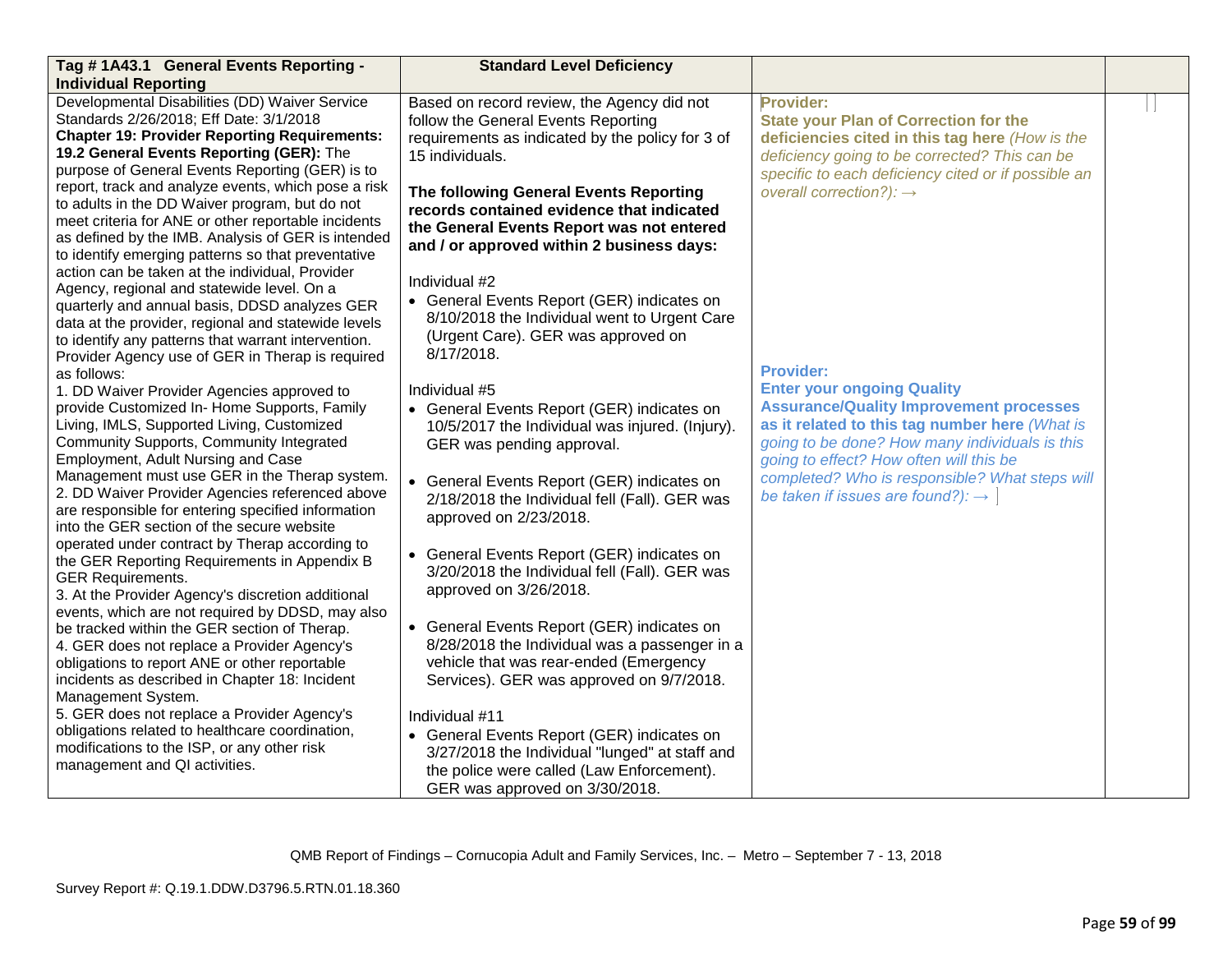| Appendix B GER Requirements: DDSD is                 |  |  |
|------------------------------------------------------|--|--|
| pleased to introduce the revised General Events      |  |  |
| Reporting (GER), requirements. There are two         |  |  |
| important changes related to medication error        |  |  |
| reporting:                                           |  |  |
| 1. Effective immediately, DDSD requires ALL          |  |  |
| medication errors be entered into Therap GER with    |  |  |
| the exception of those required to be reported to    |  |  |
| Division of Health Improvement-Incident              |  |  |
| Management Bureau.                                   |  |  |
| 2. No alternative methods for reporting are          |  |  |
| permitted.                                           |  |  |
| The following events need to be reported in the      |  |  |
| Therap GER:                                          |  |  |
| - Emergency Room/Urgent Care/Emergency               |  |  |
| <b>Medical Services</b>                              |  |  |
| - Falls Without Injury                               |  |  |
| - Injury (including Falls, Choking, Skin Breakdown   |  |  |
| and Infection)                                       |  |  |
| - Law Enforcement Use                                |  |  |
| - Medication Errors                                  |  |  |
| - Medication Documentation Errors                    |  |  |
| - Missing Person/Elopement                           |  |  |
| - Out of Home Placement- Medical: Hospitalization,   |  |  |
| Long Term Care, Skilled Nursing or Rehabilitation    |  |  |
| <b>Facility Admission</b>                            |  |  |
| - PRN Psychotropic Medication                        |  |  |
| - Restraint Related to Behavior                      |  |  |
| - Suicide Attempt or Threat                          |  |  |
| Entry Guidance: Provider Agencies must complete      |  |  |
| the following sections of the GER with detailed      |  |  |
| information: profile information, event information, |  |  |
| other event information, general information,        |  |  |
| notification, actions taken or planned, and the      |  |  |
| review follow up comments section. Please attach     |  |  |
| any pertinent external documents such as             |  |  |
| discharge summary, medical consultation form,        |  |  |
| etc. Provider Agencies must enter and approve        |  |  |
| GERs within 2 business days with the exception of    |  |  |
| Medication Errors which must be entered into GER     |  |  |
| on at least a monthly basis.                         |  |  |
|                                                      |  |  |
|                                                      |  |  |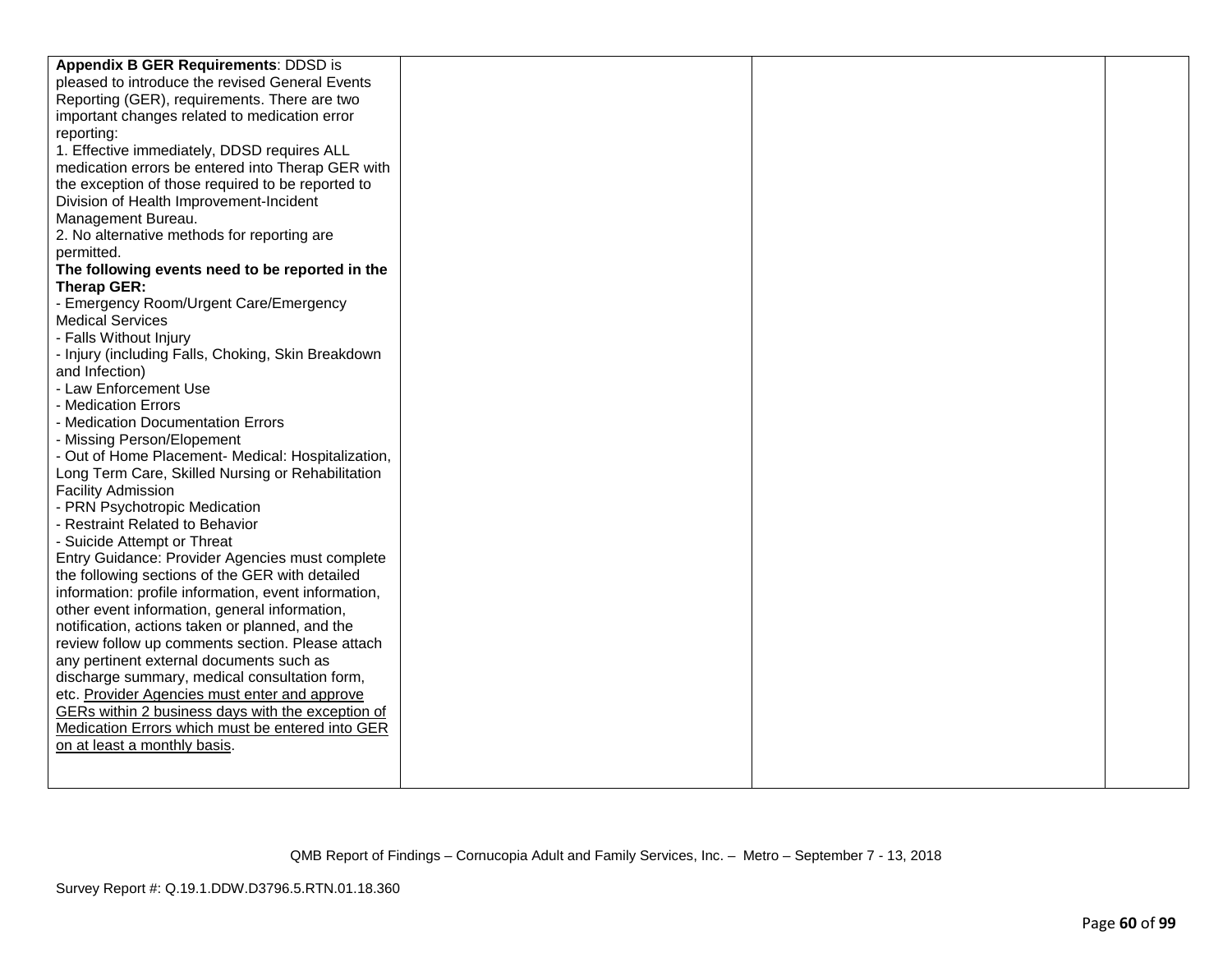| <b>Standard of Care</b>                                                                                                                                                                                                                                                                                                                                                                                                                                                                                                                                                                                                                                                                                                                                                                                                                                                                                                                                                                                                                                                                                       | <b>Deficiencies</b>                                                                                                                                                                                                                                                                                                                                                                                                                                                   | Agency Plan of Correction, On-going QA/QI<br>& Responsible Party                                                                                                                                                                                                                                                                                          | <b>Date</b><br><b>Due</b> |
|---------------------------------------------------------------------------------------------------------------------------------------------------------------------------------------------------------------------------------------------------------------------------------------------------------------------------------------------------------------------------------------------------------------------------------------------------------------------------------------------------------------------------------------------------------------------------------------------------------------------------------------------------------------------------------------------------------------------------------------------------------------------------------------------------------------------------------------------------------------------------------------------------------------------------------------------------------------------------------------------------------------------------------------------------------------------------------------------------------------|-----------------------------------------------------------------------------------------------------------------------------------------------------------------------------------------------------------------------------------------------------------------------------------------------------------------------------------------------------------------------------------------------------------------------------------------------------------------------|-----------------------------------------------------------------------------------------------------------------------------------------------------------------------------------------------------------------------------------------------------------------------------------------------------------------------------------------------------------|---------------------------|
|                                                                                                                                                                                                                                                                                                                                                                                                                                                                                                                                                                                                                                                                                                                                                                                                                                                                                                                                                                                                                                                                                                               | Service Domain: Health and Welfare - The state, on an ongoing basis, identifies, addresses and seeks to prevent occurrences of abuse, neglect and                                                                                                                                                                                                                                                                                                                     |                                                                                                                                                                                                                                                                                                                                                           |                           |
|                                                                                                                                                                                                                                                                                                                                                                                                                                                                                                                                                                                                                                                                                                                                                                                                                                                                                                                                                                                                                                                                                                               |                                                                                                                                                                                                                                                                                                                                                                                                                                                                       | exploitation. Individuals shall be afforded their basic human rights. The provider supports individuals to access needed healthcare services in a timely manner.                                                                                                                                                                                          |                           |
| Tag # 1A07 Social Security Income (SSI)<br><b>Payments</b>                                                                                                                                                                                                                                                                                                                                                                                                                                                                                                                                                                                                                                                                                                                                                                                                                                                                                                                                                                                                                                                    | <b>Condition of Participation Level Deficiency</b>                                                                                                                                                                                                                                                                                                                                                                                                                    |                                                                                                                                                                                                                                                                                                                                                           |                           |
| Code of Federal Regulations: 416.635 What are<br>the responsibilities of your representative<br>payee<br>A representative payee has a responsibility to:<br>(a) Use the benefits received on your behalf only<br>for your use and benefit in a manner and for the<br>purposes he or she determines under the<br>guidelines in this subpart, to be in your best<br>interests:<br>(b) Keep any benefits received on your behalf<br>separate from his or her own funds and show your<br>ownership of these benefits unless he or she is<br>your spouse or natural or adoptive parent or                                                                                                                                                                                                                                                                                                                                                                                                                                                                                                                          | After an analysis of the evidence it has been<br>determined there is a significant potential for a<br>negative outcome to occur.<br>Based on record review, the Agency did not<br>maintain and enforce written policies and<br>procedures regarding the use of individuals' SSI<br>payments or other personal funds.<br>Review of the Agency's policies and procedures<br>found no evidence of a policy regarding<br>individual SSI payments or other personal funds. | <b>Provider:</b><br><b>State your Plan of Correction for the</b><br>deficiencies cited in this tag here (How is the<br>deficiency going to be corrected? This can be<br>specific to each deficiency cited or if possible an<br>overall correction?): $\rightarrow$                                                                                        |                           |
| stepparent and lives in the same household with<br>you or is a State or local government agency for<br>whom we have granted an exception to this<br>requirement;<br>(c) Treat any interest earned on the benefits as<br>your property;<br>(d) Notify us of any event or change in your<br>circumstances that will affect the amount of<br>benefits you receive, your right to receive benefits,<br>or how you receive them;<br>(e) Submit to us, upon our request, a written report<br>accounting for the benefits received on your behalf,<br>and make all supporting records available for<br>review if requested by us;<br>(f) Notify us of any change in his or her<br>circumstances that would affect performance of<br>his/her payee responsibilities; and<br>416.640 Use of benefit payments.<br>Current maintenance. We will consider that<br>payments we certify to a representative payee<br>have been used for the use and benefit of the<br>beneficiary if they are used for the beneficiary's<br>current maintenance. Current maintenance<br>includes costs incurred in obtaining food, shelter, |                                                                                                                                                                                                                                                                                                                                                                                                                                                                       | <b>Provider:</b><br><b>Enter your ongoing Quality</b><br><b>Assurance/Quality Improvement processes</b><br>as it related to this tag number here (What is<br>going to be done? How many individuals is this<br>going to effect? How often will this be<br>completed? Who is responsible? What steps will<br>be taken if issues are found?): $\rightarrow$ |                           |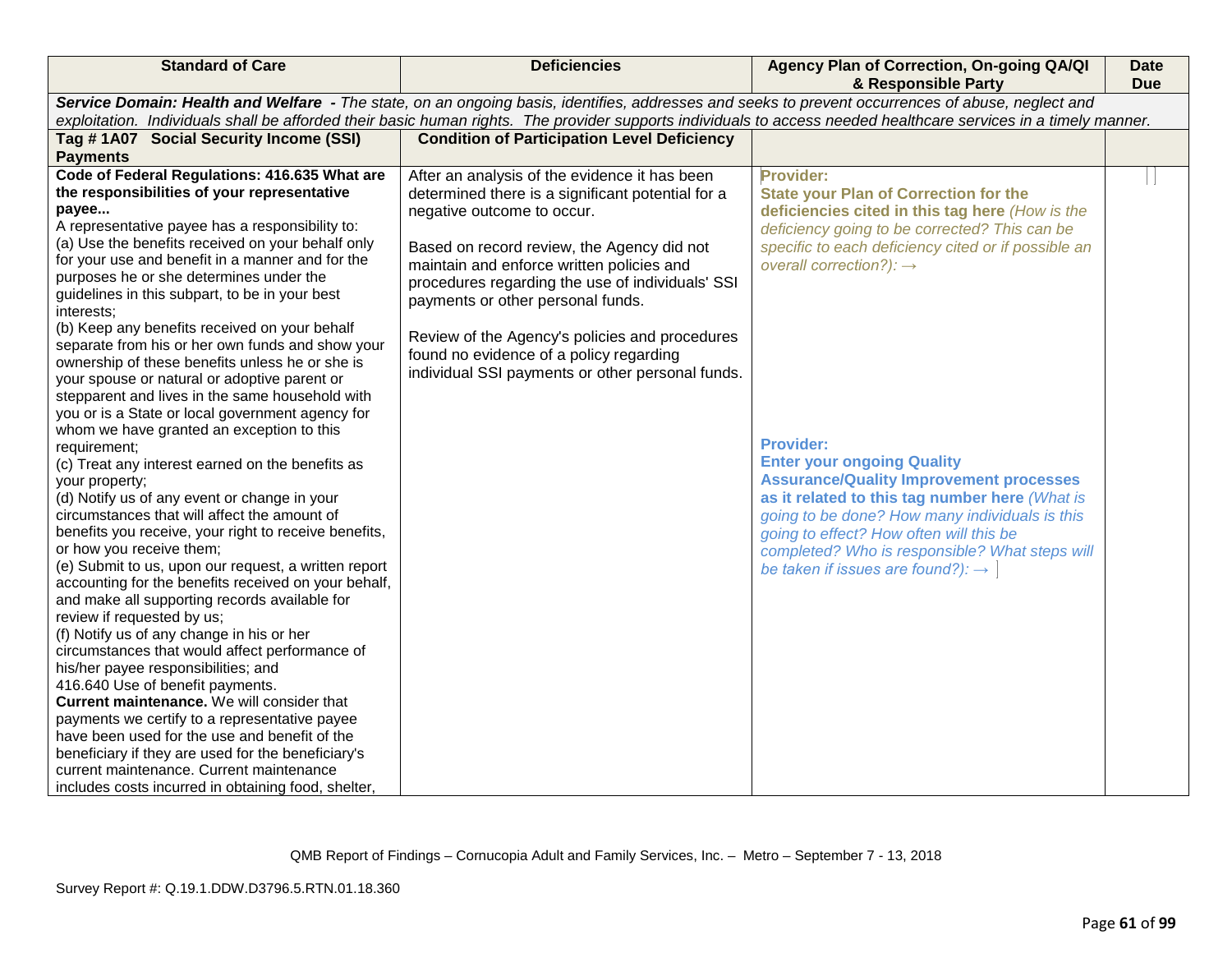| clothing, medical care and personal comfort items.              |  |  |
|-----------------------------------------------------------------|--|--|
| 416.665 How does your representative payee                      |  |  |
| account for the use of benefits                                 |  |  |
| Your representative payee must account for the                  |  |  |
| use of your benefits. We require written reports                |  |  |
| from your representative payee at least once a                  |  |  |
| year (except for certain State institutions that                |  |  |
| participate in a separate onsite review program).               |  |  |
| We may verify how your representative payee                     |  |  |
| used your benefits. Your representative payee                   |  |  |
| should keep records of how benefits were used in                |  |  |
| order to make accounting reports and must make                  |  |  |
| those records available upon our request.                       |  |  |
| Developmental Disabilities (DD) Waiver Service                  |  |  |
| Standards 2/26/2018; Eff Date: 3/1/2018 Chapter                 |  |  |
| 10: Living Care Arrangements (LCA)                              |  |  |
| 10.3.5 Accounting for Individual Funds: Costs                   |  |  |
| for room and board are the responsibility of the                |  |  |
| person receiving the service and are not funded by              |  |  |
| the DD Waiver program. Living Supports Provider                 |  |  |
| Agencies must adhere to the following:                          |  |  |
| 1. The Living Supports Provider Agency must                     |  |  |
| produce a monthly accounting of all personal funds              |  |  |
| managed or used by the agency.                                  |  |  |
| 2. A copy of documentation must be provided to                  |  |  |
| the person and or his or her guardian and the DOH               |  |  |
| upon request.<br>3. When room and board costs are paid from the |  |  |
| person's SSI payment to a Living Supports                       |  |  |
| Provider Agency, the amount charged for room                    |  |  |
| and board must allow the person to retain 20% of                |  |  |
| his/her SSI payment each month for personal use.                |  |  |
| 4. A written agreement must be in place between                 |  |  |
| the person and the Provider Agency that                         |  |  |
| addresses the reasonable amount of discretionary                |  |  |
| spending money described in 3.                                  |  |  |
|                                                                 |  |  |
|                                                                 |  |  |
|                                                                 |  |  |
|                                                                 |  |  |
|                                                                 |  |  |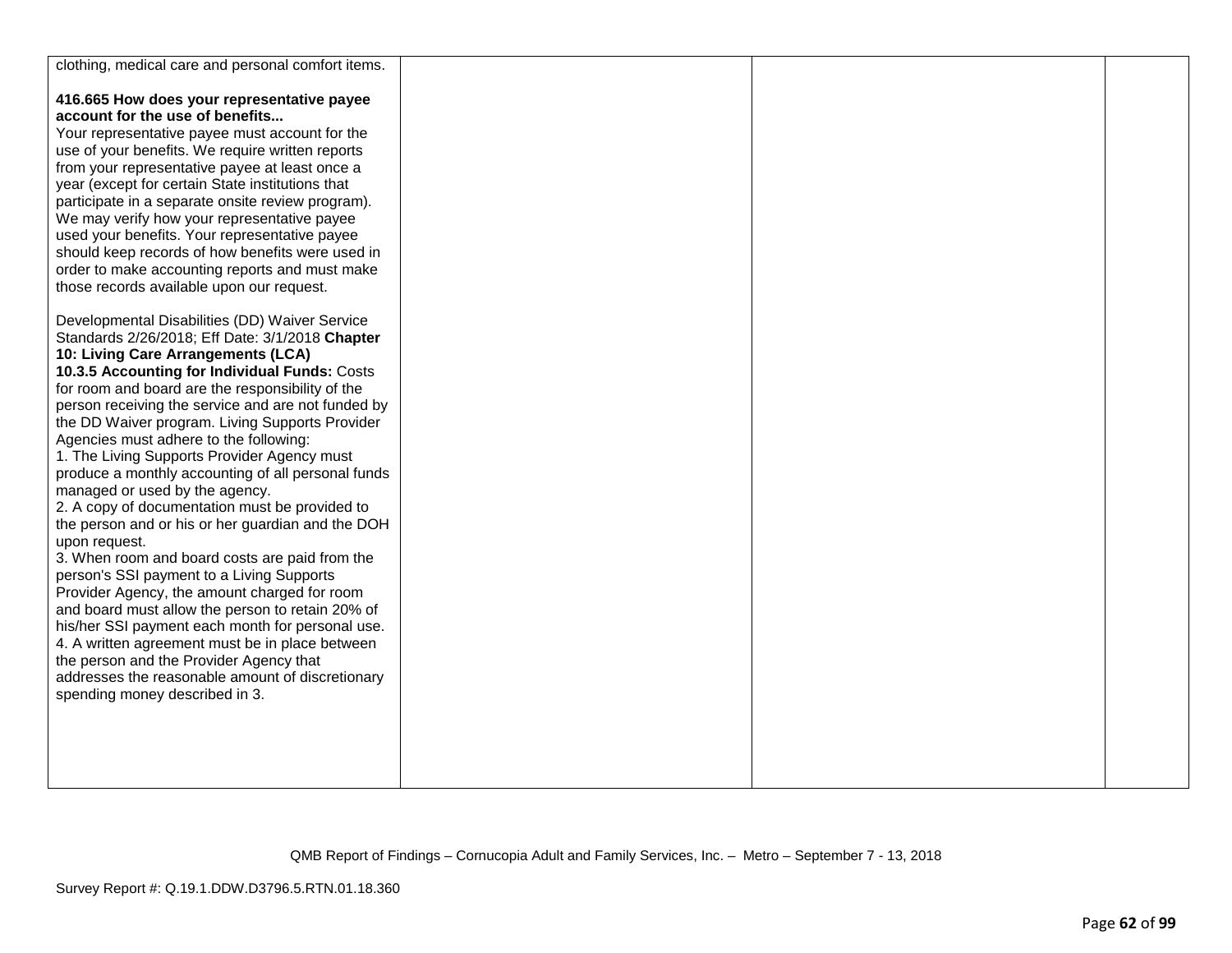| Tag # 1A08.2 Administrative Case File:                                                             | <b>Condition of Participation Level Deficiency</b>                                          |                                                                                                  |  |
|----------------------------------------------------------------------------------------------------|---------------------------------------------------------------------------------------------|--------------------------------------------------------------------------------------------------|--|
| <b>Healthcare Requirements &amp; Follow-up</b>                                                     |                                                                                             |                                                                                                  |  |
| Developmental Disabilities (DD) Waiver Service                                                     | After an analysis of the evidence it has been                                               | Provider:                                                                                        |  |
| Standards 2/26/2018; Eff Date: 3/1/2018                                                            | determined there is a significant potential for a                                           | <b>State your Plan of Correction for the</b>                                                     |  |
| <b>Chapter 3 Safeguards: 3.1.1 Decision</b>                                                        | negative outcome to occur.                                                                  | deficiencies cited in this tag here (How is the                                                  |  |
| <b>Consultation Process (DCP): Health decisions</b>                                                |                                                                                             | deficiency going to be corrected? This can be                                                    |  |
| are the sole domain of waiver participants, their                                                  | Based on record review, the Agency did not                                                  | specific to each deficiency cited or if possible an                                              |  |
| guardians or healthcare decision makers.                                                           | provide documentation of annual physical                                                    | overall correction?): $\rightarrow$                                                              |  |
| Participants and their healthcare decision                                                         | examinations and/or other examinations as                                                   |                                                                                                  |  |
| makers can confidently make decisions that are                                                     | specified by a licensed physician for 8 of 15                                               |                                                                                                  |  |
| compatible with their personal and cultural                                                        | individuals receiving Living Care Arrangements                                              |                                                                                                  |  |
| values. Provider Agencies are required to                                                          | and Community Inclusion.                                                                    |                                                                                                  |  |
| support the informed decision making of waiver                                                     |                                                                                             |                                                                                                  |  |
| participants by supporting access to medical                                                       | Review of the administrative individual case files                                          |                                                                                                  |  |
| consultation, information, and other available                                                     | revealed the following items were not found,                                                |                                                                                                  |  |
| resources according to the following:                                                              | incomplete, and/or not current:                                                             |                                                                                                  |  |
| 1. The DCP is used when a person or his/her                                                        |                                                                                             |                                                                                                  |  |
| guardian/healthcare decision maker has                                                             | <b>Community Inclusion Services (Individuals</b>                                            | <b>Provider:</b>                                                                                 |  |
| concerns, needs more information about health-                                                     | <b>Receiving Inclusion Services Only):</b>                                                  | <b>Enter your ongoing Quality</b>                                                                |  |
| related issues, or has decided not to follow all or<br>part of an order, recommendation, or        |                                                                                             | <b>Assurance/Quality Improvement processes</b><br>as it related to this tag number here (What is |  |
|                                                                                                    | <b>Annual Physical:</b>                                                                     | going to be done? How many individuals is this                                                   |  |
| suggestion. This includes, but is not limited to:<br>a. medical orders or recommendations from the | $\bullet$ Not Found (#12)                                                                   | going to effect? How often will this be                                                          |  |
| Primary Care Practitioner, Specialists or other                                                    | <b>Dental Exam:</b>                                                                         | completed? Who is responsible? What steps will                                                   |  |
| licensed medical or healthcare practitioners                                                       |                                                                                             | be taken if issues are found?): $\rightarrow$                                                    |  |
| such as a Nurse Practitioner (NP or CNP),                                                          | • Individual #12 - As indicated by the DDSD file<br>matrix Dental Exams are to be conducted |                                                                                                  |  |
| Physician Assistant (PA) or Dentist;                                                               | annually. No evidence of exam was found.                                                    |                                                                                                  |  |
| b. clinical recommendations made by                                                                |                                                                                             |                                                                                                  |  |
| registered/licensed clinicians who are either                                                      | <b>Auditory Exam:</b>                                                                       |                                                                                                  |  |
| members of the IDT or clinicians who have                                                          | • Individual #16 - As indicated by collateral                                               |                                                                                                  |  |
| performed an evaluation such as a video-                                                           | documentation reviewed, exam was completed                                                  |                                                                                                  |  |
| fluoroscopy;                                                                                       | on 11/7/2016. Follow-up were recommended                                                    |                                                                                                  |  |
| c. health related recommendations or                                                               | for an Ear, Nose and Throat (ENT) Specialist                                                |                                                                                                  |  |
| suggestions from oversight activities such as the                                                  | and for the Audiologist after the ENT                                                       |                                                                                                  |  |
| Individual Quality Review (IQR) or other DOH                                                       | appointment. No evidence of follow-up found.                                                |                                                                                                  |  |
| review or oversight activities; and                                                                |                                                                                             |                                                                                                  |  |
| d. recommendations made through a Healthcare                                                       | <b>Living Care Arrangements / Community</b>                                                 |                                                                                                  |  |
| Plan (HCP), including a Comprehensive                                                              | <b>Inclusion (Individuals Receiving Multiple</b>                                            |                                                                                                  |  |
| Aspiration Risk Management Plan (CARMP), or                                                        | Services):                                                                                  |                                                                                                  |  |
| another plan.                                                                                      |                                                                                             |                                                                                                  |  |
|                                                                                                    | <b>Annual Physical:</b>                                                                     |                                                                                                  |  |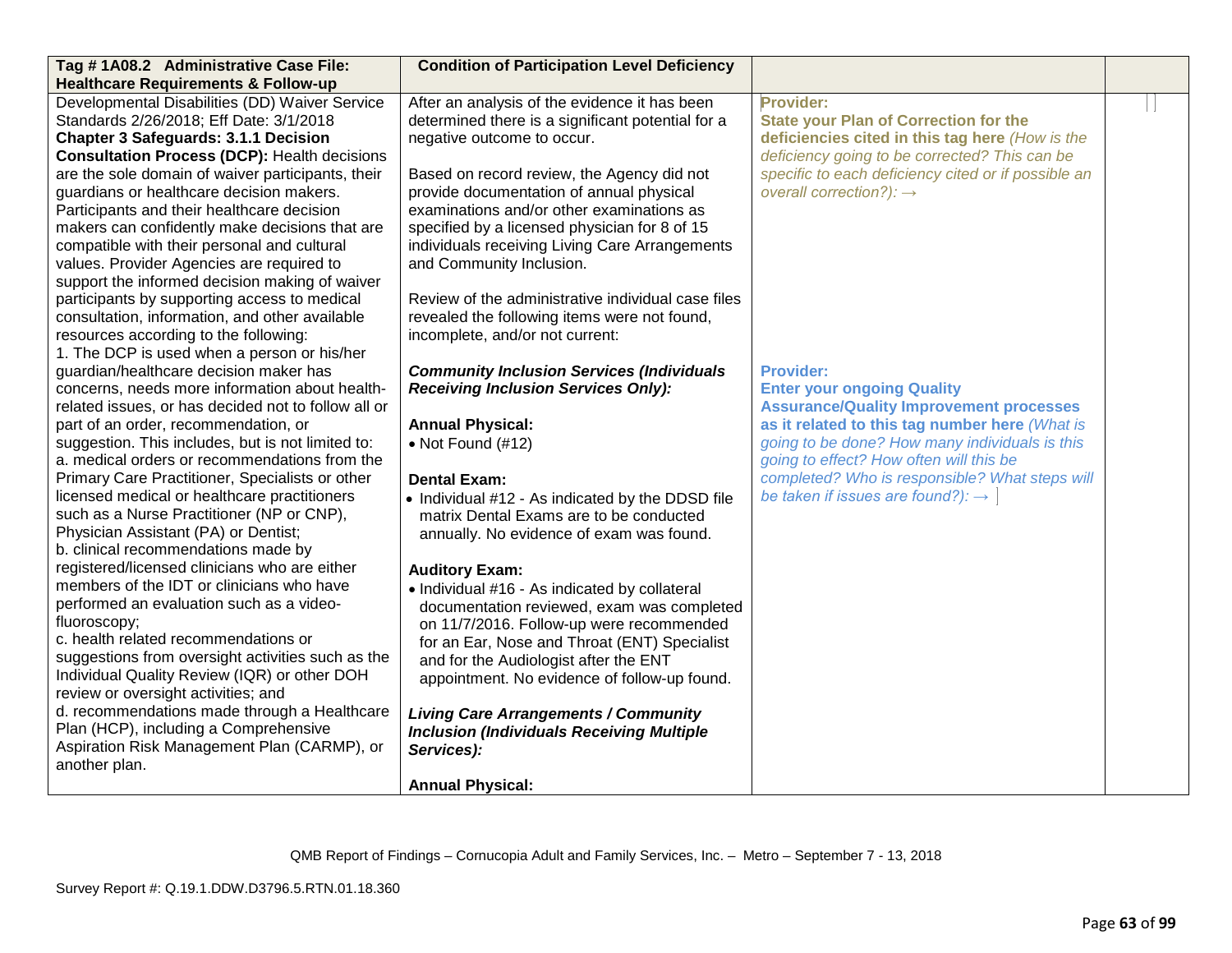| 2. When the person/guardian disagrees with a<br>recommendation or does not agree with the | • Not Current (#8)                              |  |
|-------------------------------------------------------------------------------------------|-------------------------------------------------|--|
| implementation of that recommendation,                                                    | <b>Dental Exam:</b>                             |  |
| Provider Agencies follow the DCP and attend                                               | • Individual #1 - As indicated by the DDSD file |  |
| the meeting coordinated by the CM. During this                                            | matrix Dental Exams are to be conducted         |  |
| meeting:                                                                                  | annually. No evidence of exam was found.        |  |
| a. Providers inform the person/guardian of the                                            |                                                 |  |
| rationale for that recommendation, so that the                                            | <b>Vision Exam:</b>                             |  |
| benefit is made clear. This will be done in                                               | • Individual #3 - As indicated by collateral    |  |
| layman's terms and will include basic sharing of                                          | documentation reviewed, exam was completed      |  |
| information designed to assist the                                                        | on 4/25/2016. Follow-up was to be completed     |  |
| person/guardian with understanding the risks                                              | in 12 months. No evidence of follow-up found.   |  |
| and benefits of the recommendation.                                                       |                                                 |  |
| b. The information will be focused on the specific                                        |                                                 |  |
| area of concern by the person/guardian.                                                   | • Individual #9 - As indicated by collateral    |  |
| Alternatives should be presented, when                                                    | documentation reviewed, exam was completed      |  |
| available, if the guardian is interested in                                               | on 2/27/2017. Follow-up was to be completed     |  |
| considering other options for implementation.                                             | in 12 months. No evidence of follow-up found.   |  |
| c. Providers support the person/guardian to                                               |                                                 |  |
| make an informed decision.                                                                | <b>Auditory Exam:</b>                           |  |
| d. The decision made by the person/guardian                                               | • Individual #6 - As indicated by collateral    |  |
| during the meeting is accepted; plans are                                                 | documentation reviewed, exam was completed      |  |
| modified; and the IDT honors this health                                                  | on 5/19/2017. Follow-up was to be completed     |  |
| decision in every setting.                                                                | on 5/25/2017. No evidence of follow-up found.   |  |
|                                                                                           |                                                 |  |
| <b>Chapter 20: Provider Documentation and</b>                                             | • Individual #7 - As indicated by collateral    |  |
| <b>Client Records:</b>                                                                    | documentation reviewed, exam was completed      |  |
| 20.2 Client Records Requirements: All DD                                                  | on 7/12/2017. Follow-up was to be completed     |  |
| Waiver Provider Agencies are required to create                                           | in 12 months. No evidence of follow-up found.   |  |
| and maintain individual client records. The                                               |                                                 |  |
| contents of client records vary depending on the                                          | <b>Bone Density Exam:</b>                       |  |
| unique needs of the person receiving services                                             | · Individual #7 - As indicated by collateral    |  |
| and the resultant information produced. The                                               | documentation reviewed, exam was completed      |  |
| extent of documentation required for individual                                           | on 12/15/2017. Follow-up was to be completed    |  |
| client records per service type depends on the                                            | in 6 months. No evidence of follow-up found.    |  |
| location of the file, the type of service being                                           |                                                 |  |
| provided, and the information necessary.                                                  | <b>Podiatry Exam:</b>                           |  |
| DD Waiver Provider Agencies are required to                                               | • Individual #6 - As indicated by collateral    |  |
| adhere to the following:                                                                  | documentation reviewed, exam was completed      |  |
| 1. Client records must contain all documents                                              | on 8/2/2017. Follow-up was to be completed in   |  |
| essential to the service being provided and                                               | 4 months. No evidence of follow-up found.       |  |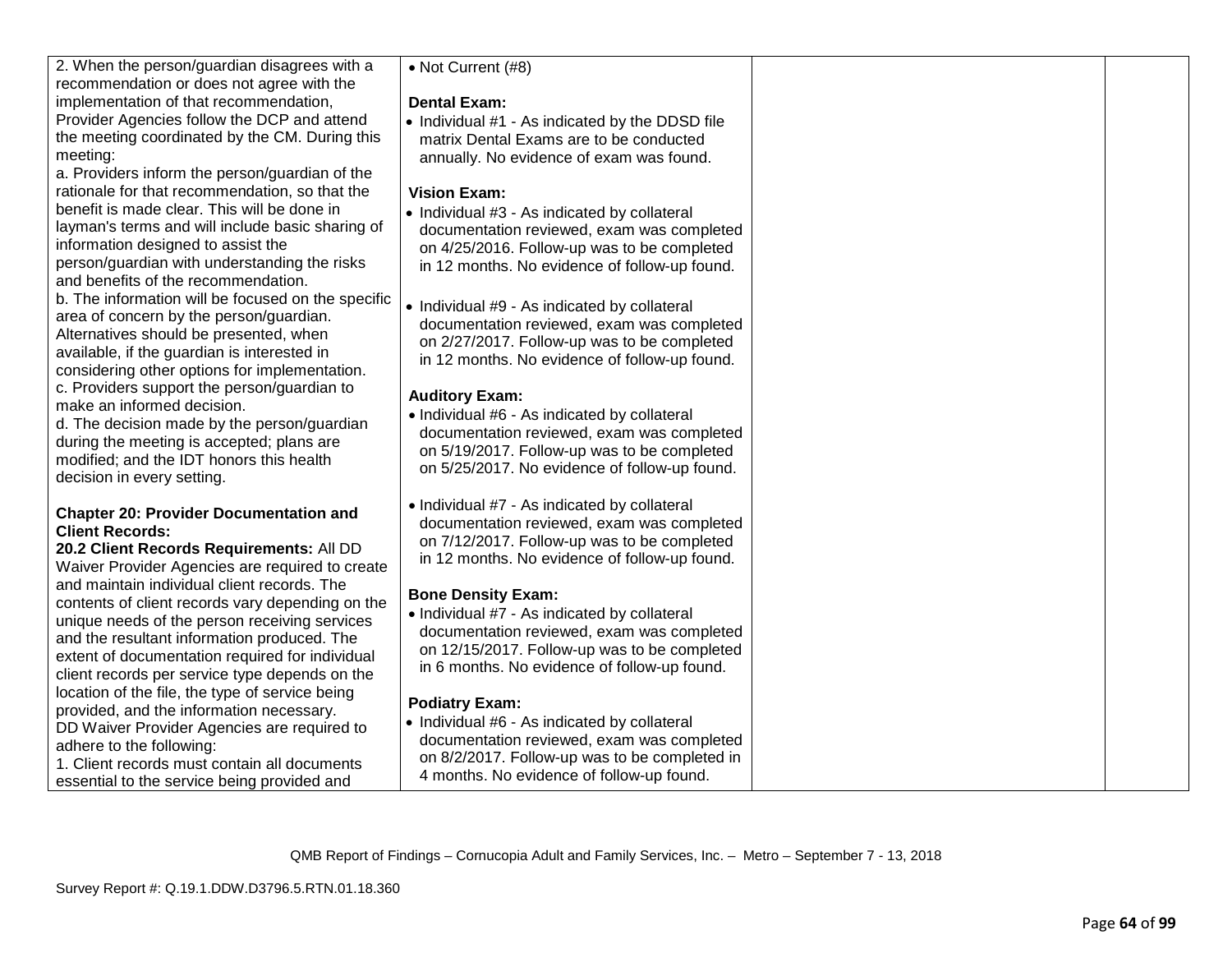| essential to ensuring the health and safety of the  |  |  |
|-----------------------------------------------------|--|--|
| person during the provision of the service.         |  |  |
| 2. Provider Agencies must have readily              |  |  |
| accessible records in home and community            |  |  |
| settings in paper or electronic form. Secure        |  |  |
| access to electronic records through the Therap     |  |  |
| web based system using computers or mobile          |  |  |
| devices is acceptable.                              |  |  |
| 3. Provider Agencies are responsible for            |  |  |
| ensuring that all plans created by nurses, RDs,     |  |  |
| therapists or BSCs are present in all needed        |  |  |
| settings.                                           |  |  |
| 4. Provider Agencies must maintain records of       |  |  |
| all documents produced by agency personnel or       |  |  |
| contractors on behalf of each person, including     |  |  |
| any routine notes or data, annual assessments,      |  |  |
| semi-annual reports, evidence of training           |  |  |
| provided/received, progress notes, and any          |  |  |
| other interactions for which billing is generated.  |  |  |
| 5. Each Provider Agency is responsible for          |  |  |
| maintaining the daily or other contact notes        |  |  |
| documenting the nature and frequency of             |  |  |
| service delivery, as well as data tracking only for |  |  |
| the services provided by their agency.              |  |  |
| 6. The current Client File Matrix found in          |  |  |
| Appendix A Client File Matrix details the           |  |  |
| minimum requirements for records to be stored       |  |  |
| in agency office files, the delivery site, or with  |  |  |
| DSP while providing services in the community.      |  |  |
| 7. All records pertaining to JCMs must be           |  |  |
| retained permanently and must be made               |  |  |
| available to DDSD upon request, upon the            |  |  |
| termination or expiration of a provider             |  |  |
| agreement, or upon provider withdrawal from         |  |  |
| services.                                           |  |  |
|                                                     |  |  |
| 20.5.3 Health Passport and Physician                |  |  |
| <b>Consultation Form: All Primary and Secondary</b> |  |  |
| Provider Agencies must use the Health Passport      |  |  |
| and Physician Consultation form from the            |  |  |
| Therap system. This standardized document           |  |  |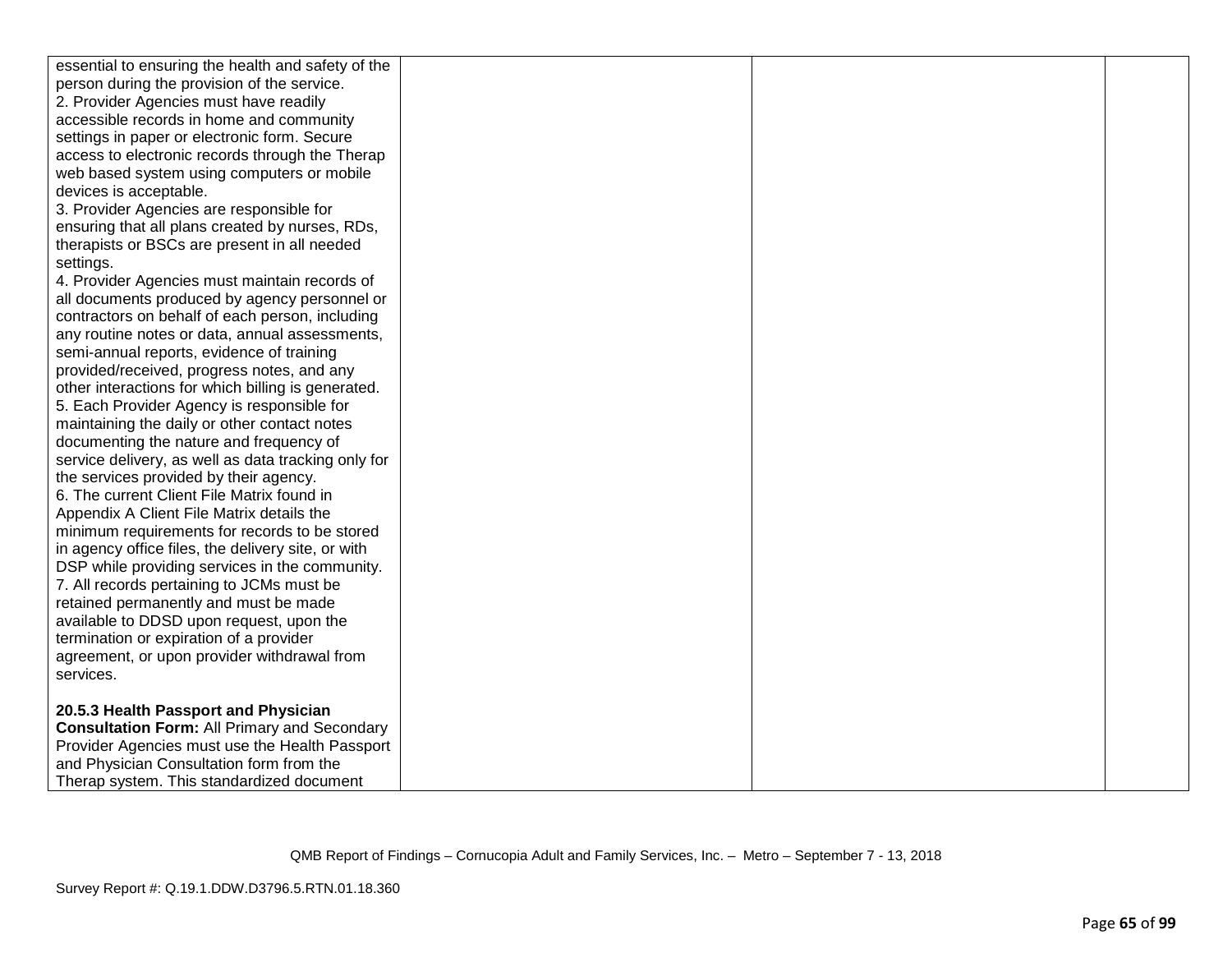| contains individual, physician and emergency       |  |  |
|----------------------------------------------------|--|--|
|                                                    |  |  |
| contact information, a complete list of current    |  |  |
| medical diagnoses, health and safety risk          |  |  |
| factors, allergies, and information regarding      |  |  |
| insurance, guardianship, and advance               |  |  |
| directives. The Health Passport also includes a    |  |  |
| standardized form to use at medical                |  |  |
| appointments called the Physician Consultation     |  |  |
| form. The Physician Consultation form contains     |  |  |
| a list of all current medications.                 |  |  |
|                                                    |  |  |
| <b>Chapter 10: Living Care Arrangements (LCA)</b>  |  |  |
| Living Supports-Supported Living: 10.3.9.6.1       |  |  |
|                                                    |  |  |
| <b>Monitoring and Supervision</b>                  |  |  |
| 4. Ensure and document the following:              |  |  |
| a. The person has a Primary Care Practitioner.     |  |  |
| b. The person receives an annual physical          |  |  |
| examination and other examinations as              |  |  |
| recommended by a Primary Care Practitioner or      |  |  |
| specialist.                                        |  |  |
| c. The person receives annual dental check-ups     |  |  |
| and other check-ups as recommended by a            |  |  |
| licensed dentist.                                  |  |  |
| d. The person receives a hearing test as           |  |  |
| recommended by a licensed audiologist.             |  |  |
| e. The person receives eye examinations as         |  |  |
| recommended by a licensed optometrist or           |  |  |
| ophthalmologist.                                   |  |  |
| 5. Agency activities occur as required for follow- |  |  |
| up activities to medical appointments (e.g.        |  |  |
| treatment, visits to specialists, and changes in   |  |  |
| medication or daily routine).                      |  |  |
|                                                    |  |  |
| 10.3.10.1 Living Care Arrangements (LCA)           |  |  |
| <b>Living Supports-IMLS:</b>                       |  |  |
|                                                    |  |  |
| 10.3.10.2 General Requirements: 9. Medical         |  |  |
| services must be ensured (i.e., ensure each        |  |  |
| person has a licensed Primary Care Practitioner    |  |  |
| and receives an annual physical examination,       |  |  |
| specialty medical care as needed, and annual       |  |  |
| dental checkup by a licensed dentist).             |  |  |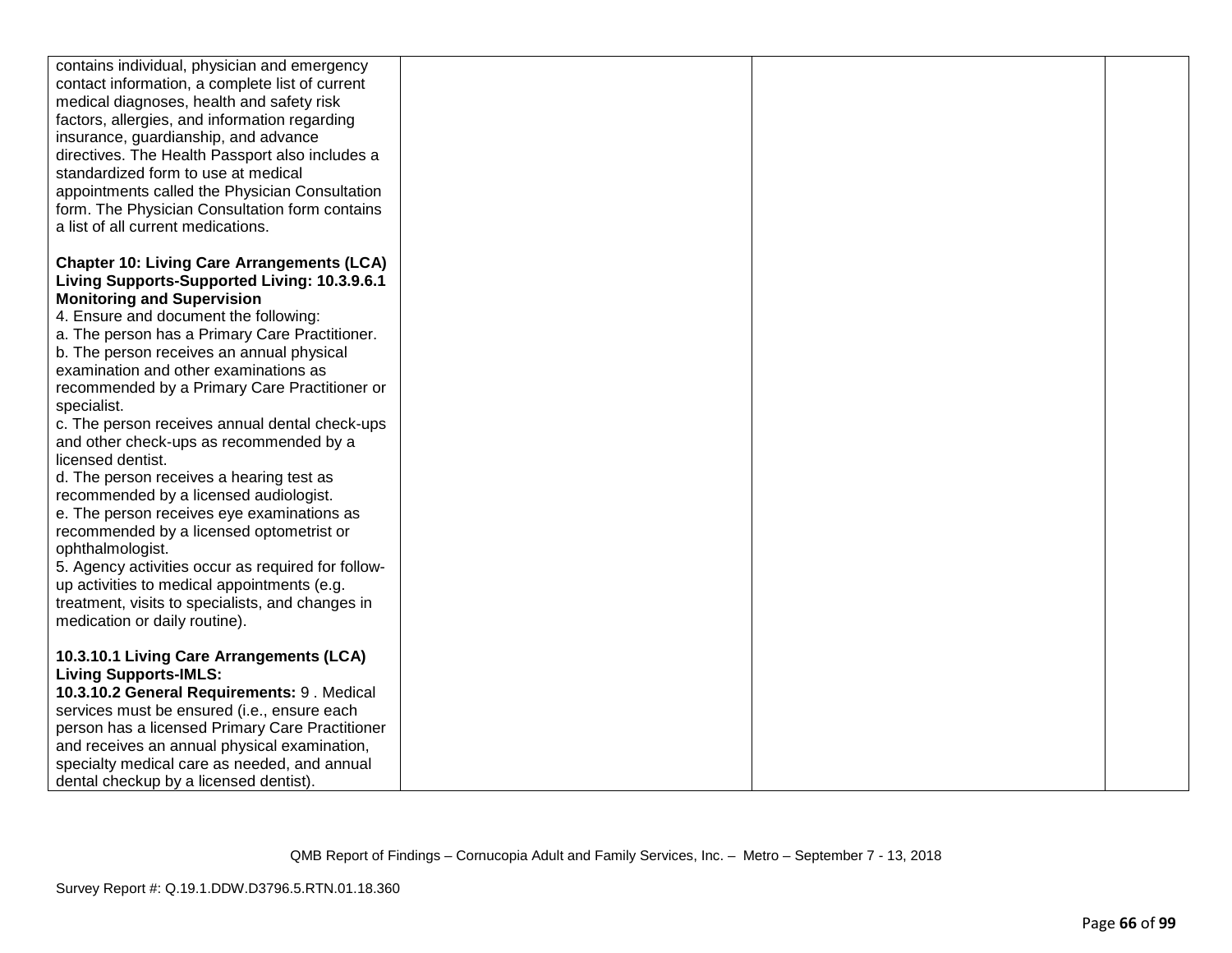| <b>Chapter 13 Nursing Services: 13.2.3 General</b><br><b>Requirements:</b><br>1. Each person has a licensed primary care<br>practitioner and receives an annual physical<br>examination and specialty medical/dental care<br>as needed. Nurses communicate with these<br>providers to share current health information.                                                                                                                      |  |  |
|----------------------------------------------------------------------------------------------------------------------------------------------------------------------------------------------------------------------------------------------------------------------------------------------------------------------------------------------------------------------------------------------------------------------------------------------|--|--|
| Developmental Disabilities (DD) Waiver Service<br>Standards effective 11/1/2012 revised<br>4/23/2013; 6/15/2015<br>Chapter 6 (CCS) 3. Agency Requirements:<br>G. Consumer Records Policy: All Provider<br>Agencies shall maintain at the administrative<br>office a confidential case file for each individual.<br>Provider agency case files for individuals are<br>required to comply with the DDSD Individual<br>Case File Matrix policy. |  |  |
| <b>Chapter 7 (CIHS) 3. Agency Requirements:</b><br>E. Consumer Records Policy: All Provider<br>Agencies must maintain at the administrative<br>office a confidential case file for each individual.<br>Provider agency case files for individuals are<br>required to comply with the DDSD Individual<br>Case File Matrix policy.                                                                                                             |  |  |
| Chapter 11 (FL) 3. Agency Requirements:<br>D. Consumer Records Policy: All Family Living<br>Provider Agencies must maintain at the<br>administrative office a confidential case file for<br>each individual. Provider agency case files for<br>individuals are required to comply with the<br>DDSD Individual Case File Matrix policy.                                                                                                       |  |  |
| DEVELOPMENTAL DISABILITIES SUPPORTS<br>DIVISION (DDSD): Director's Release:<br><b>Consumer Record Requirements eff.</b><br>11/1/2012<br>III. Requirement Amendments(s) or                                                                                                                                                                                                                                                                    |  |  |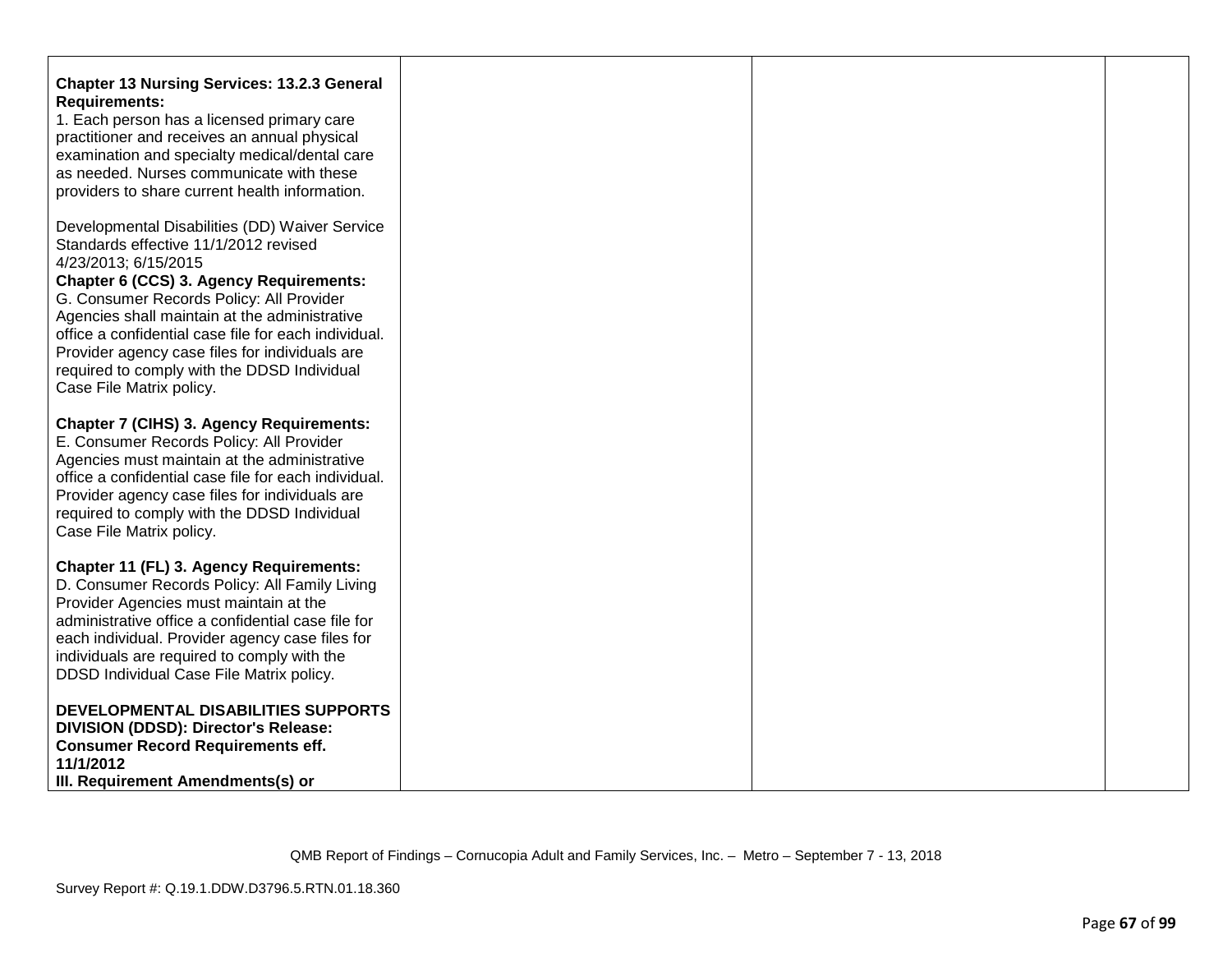| <b>Clarifications:</b>                               |  |  |
|------------------------------------------------------|--|--|
| A. All case management, living supports,             |  |  |
|                                                      |  |  |
| customized in-home supports, community               |  |  |
| integrated employment and customized                 |  |  |
| community supports providers must maintain           |  |  |
| records for individuals served through DD            |  |  |
| Waiver in accordance with the Individual Case        |  |  |
| File Matrix incorporated in this director's release. |  |  |
|                                                      |  |  |
| H. Readily accessible electronic records are         |  |  |
| accessible, including those stored through the       |  |  |
| Therap web-based system.                             |  |  |
|                                                      |  |  |
|                                                      |  |  |
|                                                      |  |  |
|                                                      |  |  |
|                                                      |  |  |
|                                                      |  |  |
|                                                      |  |  |
|                                                      |  |  |
|                                                      |  |  |
|                                                      |  |  |
|                                                      |  |  |
|                                                      |  |  |
|                                                      |  |  |
|                                                      |  |  |
|                                                      |  |  |
|                                                      |  |  |
|                                                      |  |  |
|                                                      |  |  |
|                                                      |  |  |
|                                                      |  |  |
|                                                      |  |  |
|                                                      |  |  |
|                                                      |  |  |
|                                                      |  |  |
|                                                      |  |  |
|                                                      |  |  |
|                                                      |  |  |
|                                                      |  |  |
|                                                      |  |  |
|                                                      |  |  |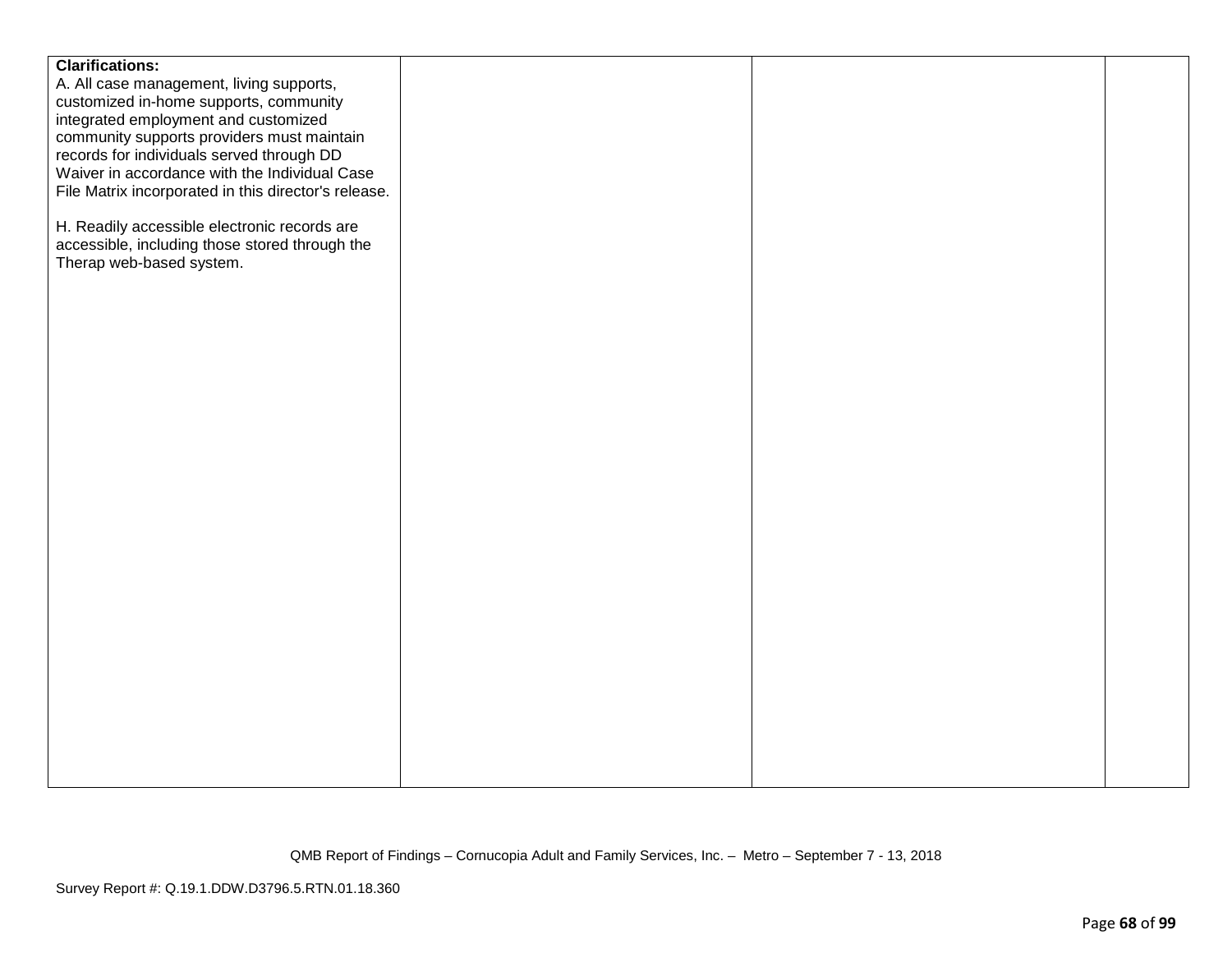| Tag #1A09.1.0 Medication Delivery PRN              | <b>Standard Level Deficiency</b>                |                                                     |  |
|----------------------------------------------------|-------------------------------------------------|-----------------------------------------------------|--|
| <b>Medication Administration</b>                   |                                                 |                                                     |  |
| Developmental Disabilities (DD) Waiver Service     | Medication Administration Records (MAR) were    | Provider:                                           |  |
| Standards 2/26/2018; Eff Date: 3/1/2018            | reviewed for the months of August and           | <b>State your Plan of Correction for the</b>        |  |
| <b>Chapter 20: Provider Documentation and</b>      | September 2018.                                 | deficiencies cited in this tag here (How is the     |  |
| <b>Client Records 20.6 Medication</b>              |                                                 | deficiency going to be corrected? This can be       |  |
| <b>Administration Record (MAR): A current</b>      | Based on record review, 2 of 15 individuals had | specific to each deficiency cited or if possible an |  |
| Medication Administration Record (MAR) must        | PRN Medication Administration Records (MAR),    | overall correction?): $\rightarrow$                 |  |
| be maintained in all settings where medications    | which contained missing elements as required    |                                                     |  |
| or treatments are delivered. Family Living         | by standard:                                    |                                                     |  |
| Providers may opt not to use MARs if they are      |                                                 |                                                     |  |
| the sole provider who supports the person with     | Individual #2                                   |                                                     |  |
| medications or treatments. However, if there are   | September 2018                                  |                                                     |  |
| services provided by unrelated DSP, ANS for        | Medication Administration Records did not       |                                                     |  |
| Medication Oversight must be budgeted, and a       | contain the exact amount to be used in a 24-    |                                                     |  |
| MAR must be created and used by the DSP.           | hour period:                                    |                                                     |  |
| Primary and Secondary Provider Agencies are        | • Diazepam 5mg (PRN)                            |                                                     |  |
| responsible for:                                   |                                                 | <b>Provider:</b>                                    |  |
| 1. Creating and maintaining either an electronic   | Loratidine 10mg (PRN)<br>$\bullet$              | <b>Enter your ongoing Quality</b>                   |  |
| or paper MAR in their service setting. Provider    |                                                 | <b>Assurance/Quality Improvement processes</b>      |  |
| Agencies may use the MAR in Therap, but are        | Individual #3                                   | as it related to this tag number here (What is      |  |
| not mandated to do so.                             | September 2018                                  | going to be done? How many individuals is this      |  |
| 2. Continually communicating any changes           | Medication Administration Records did not       | going to effect? How often will this be             |  |
| about medications and treatments between           | contain the exact amount to be used in a 24-    | completed? Who is responsible? What steps will      |  |
| Provider Agencies to assure health and safety.     | hour period:                                    | be taken if issues are found?): $\rightarrow$       |  |
| 7. Including the following on the MAR:             | • Hydroxyzine HCL 25mg (PRN)                    |                                                     |  |
| a. The name of the person, a transcription of the  |                                                 |                                                     |  |
| physician's or licensed health care provider's     |                                                 |                                                     |  |
| orders including the brand and generic names       |                                                 |                                                     |  |
| for all ordered routine and PRN medications or     |                                                 |                                                     |  |
| treatments, and the diagnoses for which the        |                                                 |                                                     |  |
| medications or treatments are prescribed;          |                                                 |                                                     |  |
| b. The prescribed dosage, frequency and            |                                                 |                                                     |  |
| method or route of administration; times and       |                                                 |                                                     |  |
| dates of administration for all ordered routine or |                                                 |                                                     |  |
| PRN prescriptions or treatments; over the          |                                                 |                                                     |  |
| counter (OTC) or "comfort" medications or          |                                                 |                                                     |  |
| treatments and all self-selected herbal or vitamin |                                                 |                                                     |  |
| therapy;                                           |                                                 |                                                     |  |
| c. Documentation of all time limited or            |                                                 |                                                     |  |
| discontinued medications or treatments;            |                                                 |                                                     |  |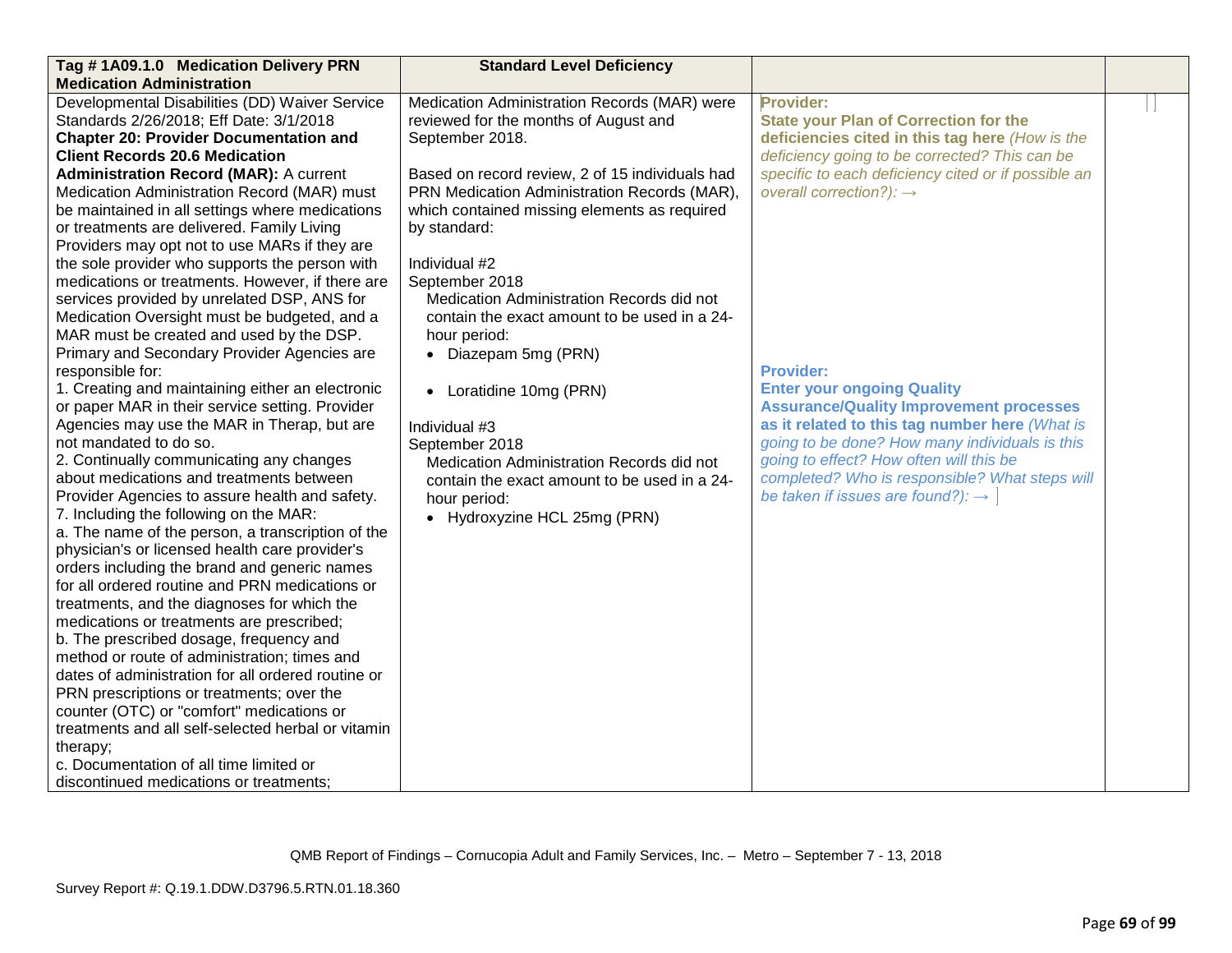| d. The initials of the individual administering or                   |  |  |
|----------------------------------------------------------------------|--|--|
| assisting with the medication delivery and a                         |  |  |
| signature page or electronic record that                             |  |  |
| designates the full name corresponding to the                        |  |  |
| initials;                                                            |  |  |
| e. Documentation of refused, missed, or held                         |  |  |
| medications or treatments;                                           |  |  |
| f. Documentation of any allergic reaction that                       |  |  |
| occurred due to medication or treatments; and                        |  |  |
| g. For PRN medications or treatments:                                |  |  |
| i. instructions for the use of the PRN medication                    |  |  |
| or treatment which must include observable                           |  |  |
| signs/symptoms or circumstances in which the                         |  |  |
| medication or treatment is to be used and the                        |  |  |
| number of doses that may be used in a 24-hour                        |  |  |
| period;                                                              |  |  |
| ii. clear documentation that the DSP contacted                       |  |  |
| the agency nurse prior to assisting with the                         |  |  |
| medication or treatment, unless the DSP is a                         |  |  |
| Family Living Provider related by affinity of                        |  |  |
| consanguinity; and<br>iii. documentation of the effectiveness of the |  |  |
| PRN medication or treatment.                                         |  |  |
|                                                                      |  |  |
| <b>Chapter 10 Living Care Arrangements</b>                           |  |  |
| 10.3.4 Medication Assessment and Delivery:                           |  |  |
| Living Supports Provider Agencies must support                       |  |  |
| and comply with:                                                     |  |  |
| 1. the processes identified in the DDSD AWMD                         |  |  |
| training;                                                            |  |  |
| 2. the nursing and DSP functions identified in                       |  |  |
| the Chapter 13.3 Part 2- Adult Nursing Services;                     |  |  |
| 3. all Board of Pharmacy regulations as noted in                     |  |  |
| Chapter 16.5 Board of Pharmacy; and                                  |  |  |
| 4. documentation requirements in a Medication                        |  |  |
| Administration Record (MAR) as described in                          |  |  |
| Chapter 20.6 Medication Administration Record                        |  |  |
| $(MAR)$ .                                                            |  |  |
|                                                                      |  |  |
|                                                                      |  |  |
|                                                                      |  |  |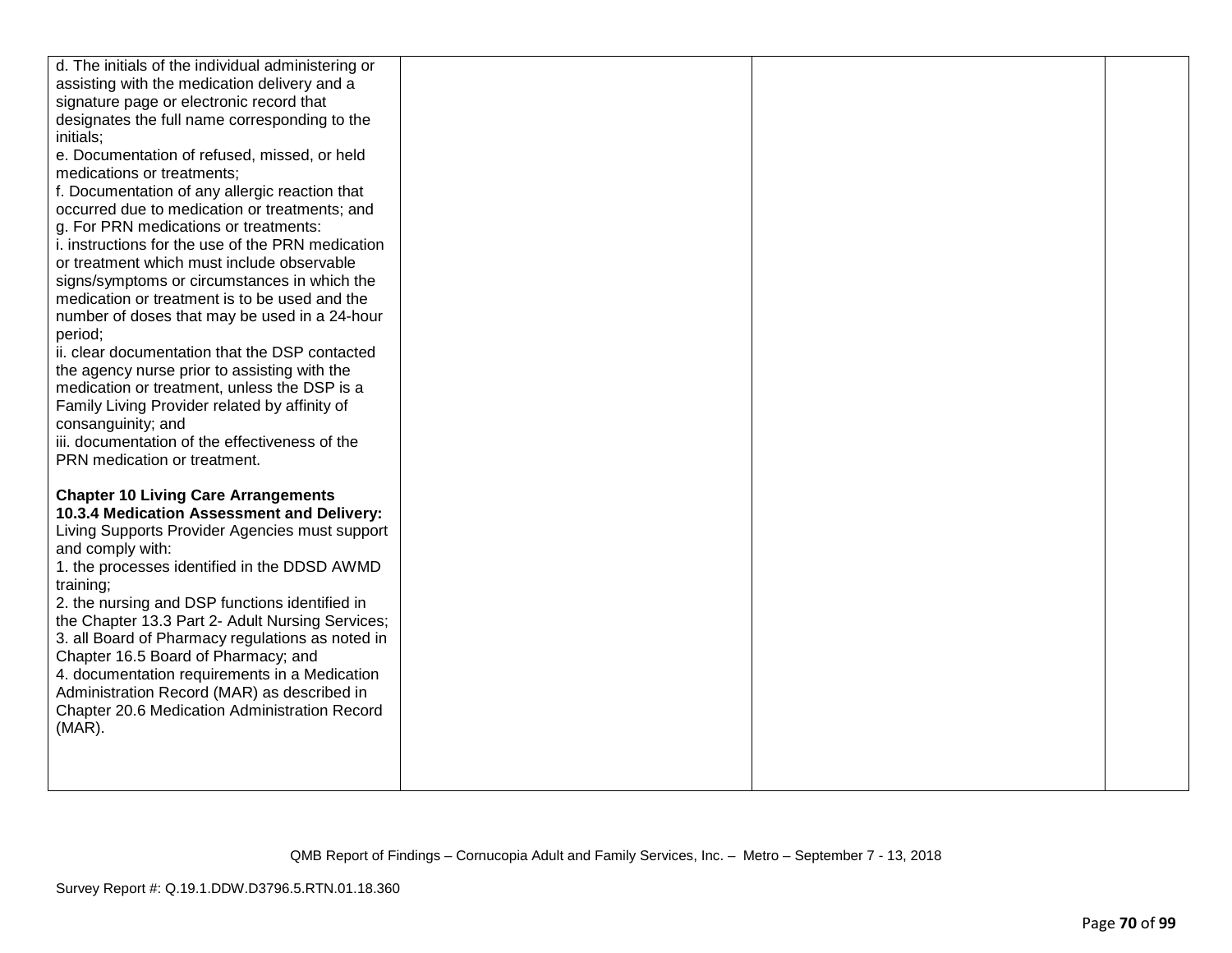| Tag #1A15.2 Administrative Case File:                                                         | <b>Condition of Participation Level Deficiency</b> |                                                     |  |
|-----------------------------------------------------------------------------------------------|----------------------------------------------------|-----------------------------------------------------|--|
| <b>Healthcare Documentation (Therap and</b>                                                   |                                                    |                                                     |  |
| <b>Required Plans)</b>                                                                        |                                                    |                                                     |  |
| Developmental Disabilities (DD) Waiver Service                                                | After an analysis of the evidence it has been      | Provider:                                           |  |
| Standards 2/26/2018; Eff Date: 3/1/2018                                                       | determined there is a significant potential for a  | <b>State your Plan of Correction for the</b>        |  |
| <b>Chapter 20: Provider Documentation and</b>                                                 | negative outcome to occur.                         | deficiencies cited in this tag here (How is the     |  |
| <b>Client Records: 20.2 Client Records</b>                                                    |                                                    | deficiency going to be corrected? This can be       |  |
| Requirements: All DD Waiver Provider                                                          | Based on record review, the Agency did not         | specific to each deficiency cited or if possible an |  |
| Agencies are required to create and maintain                                                  | maintain the required documentation in the         | overall correction?): $\rightarrow$                 |  |
| individual client records. The contents of client                                             | Individuals Agency Record as required by           |                                                     |  |
| records vary depending on the unique needs of                                                 | standard for 6 of 15 individuals.                  |                                                     |  |
| the person receiving services and the resultant                                               |                                                    |                                                     |  |
| information produced. The extent of                                                           | Review of the administrative individual case files |                                                     |  |
| documentation required for individual client                                                  | revealed the following items were not found,       |                                                     |  |
| records per service type depends on the location                                              | incomplete, and/or not current:                    |                                                     |  |
| of the file, the type of service being provided,                                              |                                                    |                                                     |  |
| and the information necessary.                                                                | <b>Electronic Comprehensive Health</b>             |                                                     |  |
| DD Waiver Provider Agencies are required to                                                   | <b>Assessment Tool (eCHAT):</b>                    |                                                     |  |
| adhere to the following:                                                                      | • Not Found $(#1)$                                 | <b>Provider:</b>                                    |  |
| 1. Client records must contain all documents                                                  |                                                    | <b>Enter your ongoing Quality</b>                   |  |
| essential to the service being provided and                                                   | eCHAT Summary:                                     | <b>Assurance/Quality Improvement processes</b>      |  |
| essential to ensuring the health and safety of the                                            | • Not Found $(#1)$                                 | as it related to this tag number here (What is      |  |
| person during the provision of the service.                                                   |                                                    | going to be done? How many individuals is this      |  |
| 2. Provider Agencies must have readily                                                        | <b>Medication Administration Assessment Tool</b>   | going to effect? How often will this be             |  |
| accessible records in home and community                                                      | (MAAT):                                            | completed? Who is responsible? What steps will      |  |
| settings in paper or electronic form. Secure                                                  | • Not Found $(#1)$                                 | be taken if issues are found?): $\rightarrow$       |  |
| access to electronic records through the Therap<br>web based system using computers or mobile |                                                    |                                                     |  |
| devices is acceptable.                                                                        | <b>Aspiration Risk Screening Tool (ARST):</b>      |                                                     |  |
| 3. Provider Agencies are responsible for                                                      | • Not Found $(#1)$                                 |                                                     |  |
| ensuring that all plans created by nurses, RDs,                                               |                                                    |                                                     |  |
| therapists or BSCs are present in all needed                                                  | <b>Healthcare Passport:</b>                        |                                                     |  |
| settings.                                                                                     | • Not Found $(\#1)$                                |                                                     |  |
| 4. Provider Agencies must maintain records of                                                 |                                                    |                                                     |  |
| all documents produced by agency personnel or                                                 | • Not Current (#9)                                 |                                                     |  |
| contractors on behalf of each person, including                                               |                                                    |                                                     |  |
| any routine notes or data, annual assessments,                                                | • Did not contain Guardianship Information (#8)    |                                                     |  |
| semi-annual reports, evidence of training                                                     |                                                    |                                                     |  |
| provided/received, progress notes, and any                                                    | • Did not contain Emergency Contact (#7, 8)        |                                                     |  |
| other interactions for which billing is generated.                                            |                                                    |                                                     |  |
| 5. Each Provider Agency is responsible for                                                    | • Did not contain Physician Information (#7, 8)    |                                                     |  |
|                                                                                               |                                                    |                                                     |  |

QMB Report of Findings – Cornucopia Adult and Family Services, Inc. – Metro – September 7 - 13, 2018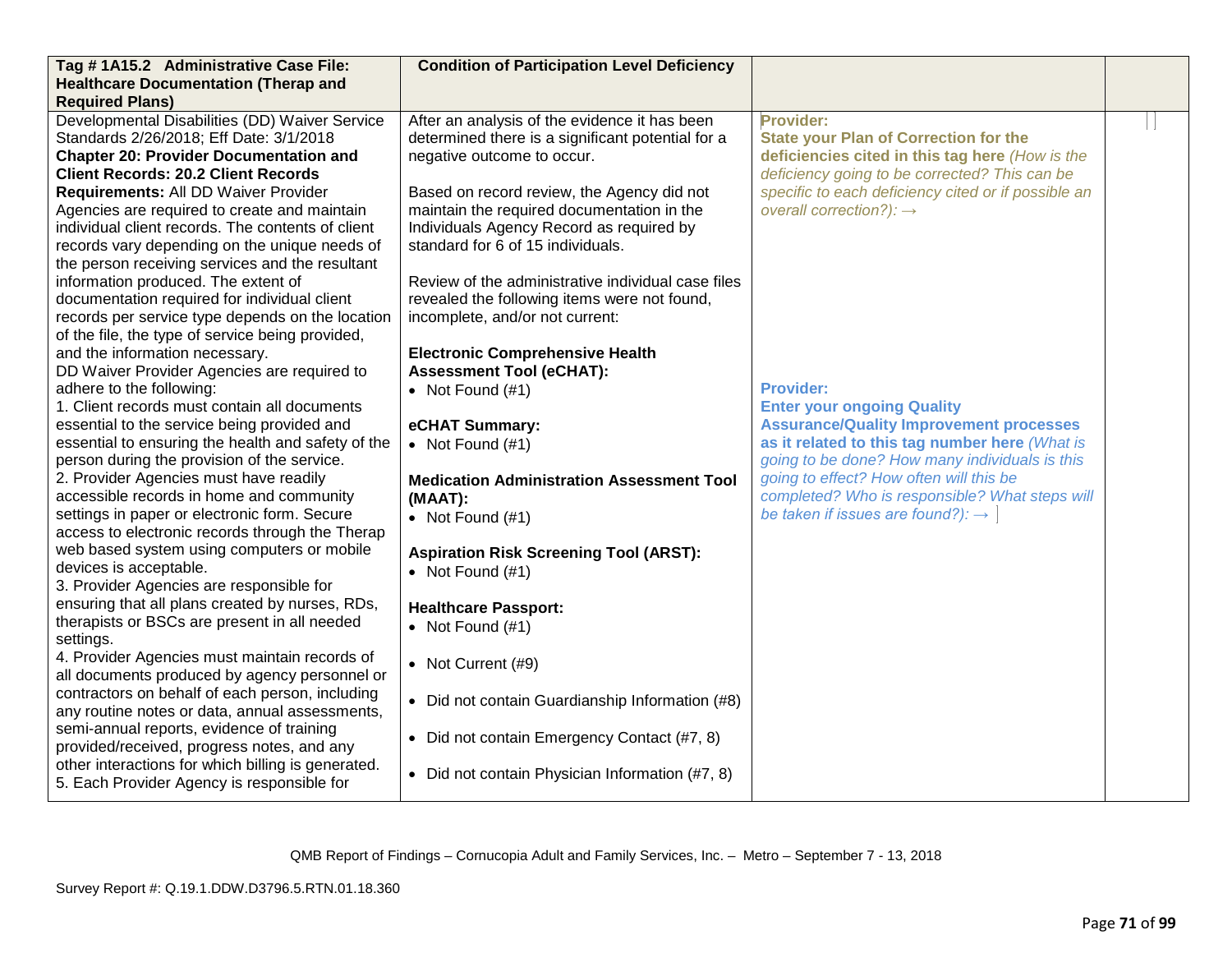| maintaining the daily or other contact notes<br>documenting the nature and frequency of | • Did not contain Medical Diagnosis (#8)                            |  |
|-----------------------------------------------------------------------------------------|---------------------------------------------------------------------|--|
| service delivery, as well as data tracking only for                                     | <b>Medical Emergency Response Plans (MERP):</b>                     |  |
| the services provided by their agency.                                                  |                                                                     |  |
| 6. The current Client File Matrix found in                                              | • Cardiac Condition (#6)                                            |  |
| Appendix A Client File Matrix details the                                               |                                                                     |  |
| minimum requirements for records to be stored                                           | <b>Special Health Care Needs:</b><br><b>Nutritional Evaluation:</b> |  |
| in agency office files, the delivery site, or with                                      |                                                                     |  |
| DSP while providing services in the community.                                          | • Individual #3 - As indicated by collateral                        |  |
| 7. All records pertaining to JCMs must be                                               | documentation reviewed, exam was                                    |  |
| retained permanently and must be made                                                   | completed on 4/17/2018. Follow-up was to be                         |  |
| available to DDSD upon request, upon the                                                | completed in 3 months. No evidence of<br>follow-up found. found.    |  |
| termination or expiration of a provider                                                 |                                                                     |  |
| agreement, or upon provider withdrawal from                                             |                                                                     |  |
| services.                                                                               |                                                                     |  |
|                                                                                         |                                                                     |  |
| <b>Chapter 3 Safeguards: 3.1.1 Decision</b>                                             |                                                                     |  |
| <b>Consultation Process (DCP): Health decisions</b>                                     |                                                                     |  |
| are the sole domain of waiver participants, their                                       |                                                                     |  |
| guardians or healthcare decision makers.                                                |                                                                     |  |
| Participants and their healthcare decision                                              |                                                                     |  |
| makers can confidently make decisions that are                                          |                                                                     |  |
| compatible with their personal and cultural                                             |                                                                     |  |
| values. Provider Agencies are required to                                               |                                                                     |  |
| support the informed decision making of waiver                                          |                                                                     |  |
| participants by supporting access to medical                                            |                                                                     |  |
| consultation, information, and other available                                          |                                                                     |  |
| resources according to the following:                                                   |                                                                     |  |
| 1. The DCP is used when a person or his/her                                             |                                                                     |  |
| guardian/healthcare decision maker has                                                  |                                                                     |  |
| concerns, needs more information about health-                                          |                                                                     |  |
| related issues, or has decided not to follow all or                                     |                                                                     |  |
| part of an order, recommendation, or                                                    |                                                                     |  |
| suggestion. This includes, but is not limited to:                                       |                                                                     |  |
| a. medical orders or recommendations from the                                           |                                                                     |  |
| Primary Care Practitioner, Specialists or other                                         |                                                                     |  |
| licensed medical or healthcare practitioners                                            |                                                                     |  |
| such as a Nurse Practitioner (NP or CNP),                                               |                                                                     |  |
| Physician Assistant (PA) or Dentist;                                                    |                                                                     |  |
| b. clinical recommendations made by                                                     |                                                                     |  |
| registered/licensed clinicians who are either                                           |                                                                     |  |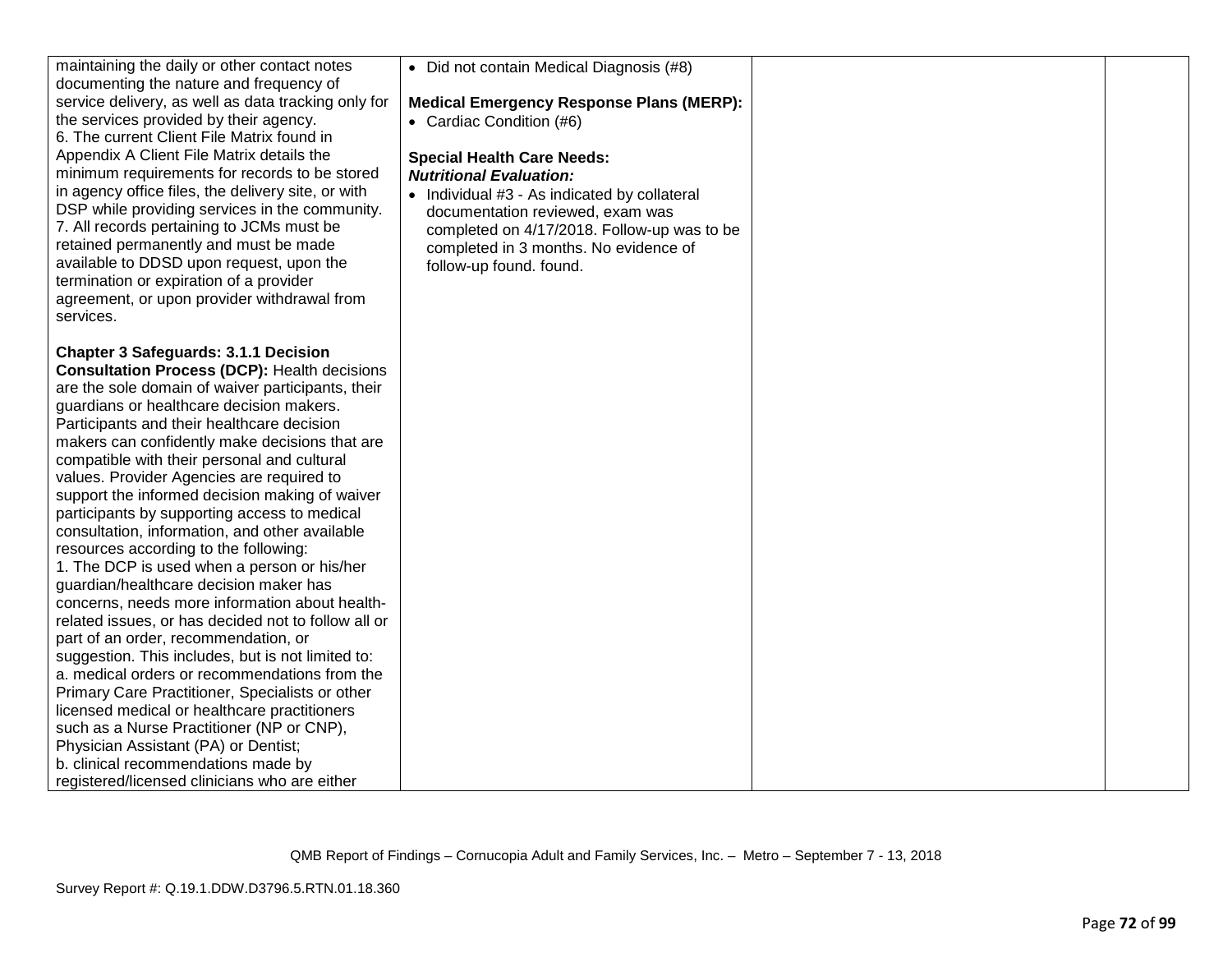| members of the IDT or clinicians who have          |  |  |
|----------------------------------------------------|--|--|
| performed an evaluation such as a video-           |  |  |
| fluoroscopy;                                       |  |  |
| c. health related recommendations or               |  |  |
| suggestions from oversight activities such as the  |  |  |
| Individual Quality Review (IQR) or other DOH       |  |  |
| review or oversight activities; and                |  |  |
| d. recommendations made through a Healthcare       |  |  |
| Plan (HCP), including a Comprehensive              |  |  |
| Aspiration Risk Management Plan (CARMP), or        |  |  |
| another plan.                                      |  |  |
|                                                    |  |  |
| 2. When the person/guardian disagrees with a       |  |  |
| recommendation or does not agree with the          |  |  |
| implementation of that recommendation,             |  |  |
| Provider Agencies follow the DCP and attend        |  |  |
| the meeting coordinated by the CM. During this     |  |  |
| meeting:                                           |  |  |
| a. Providers inform the person/guardian of the     |  |  |
| rationale for that recommendation, so that the     |  |  |
| benefit is made clear. This will be done in        |  |  |
| layman's terms and will include basic sharing of   |  |  |
| information designed to assist the                 |  |  |
| person/guardian with understanding the risks       |  |  |
| and benefits of the recommendation.                |  |  |
| b. The information will be focused on the specific |  |  |
| area of concern by the person/guardian.            |  |  |
| Alternatives should be presented, when             |  |  |
| available, if the guardian is interested in        |  |  |
| considering other options for implementation.      |  |  |
| c. Providers support the person/guardian to        |  |  |
| make an informed decision.                         |  |  |
| d. The decision made by the person/guardian        |  |  |
| during the meeting is accepted; plans are          |  |  |
| modified; and the IDT honors this health           |  |  |
| decision in every setting.                         |  |  |
|                                                    |  |  |
| <b>Chapter 13 Nursing Services:</b>                |  |  |
| 13.2.5 Electronic Nursing Assessment and           |  |  |
| Planning Process: The nursing assessment           |  |  |
| process includes several DDSD mandated tools:      |  |  |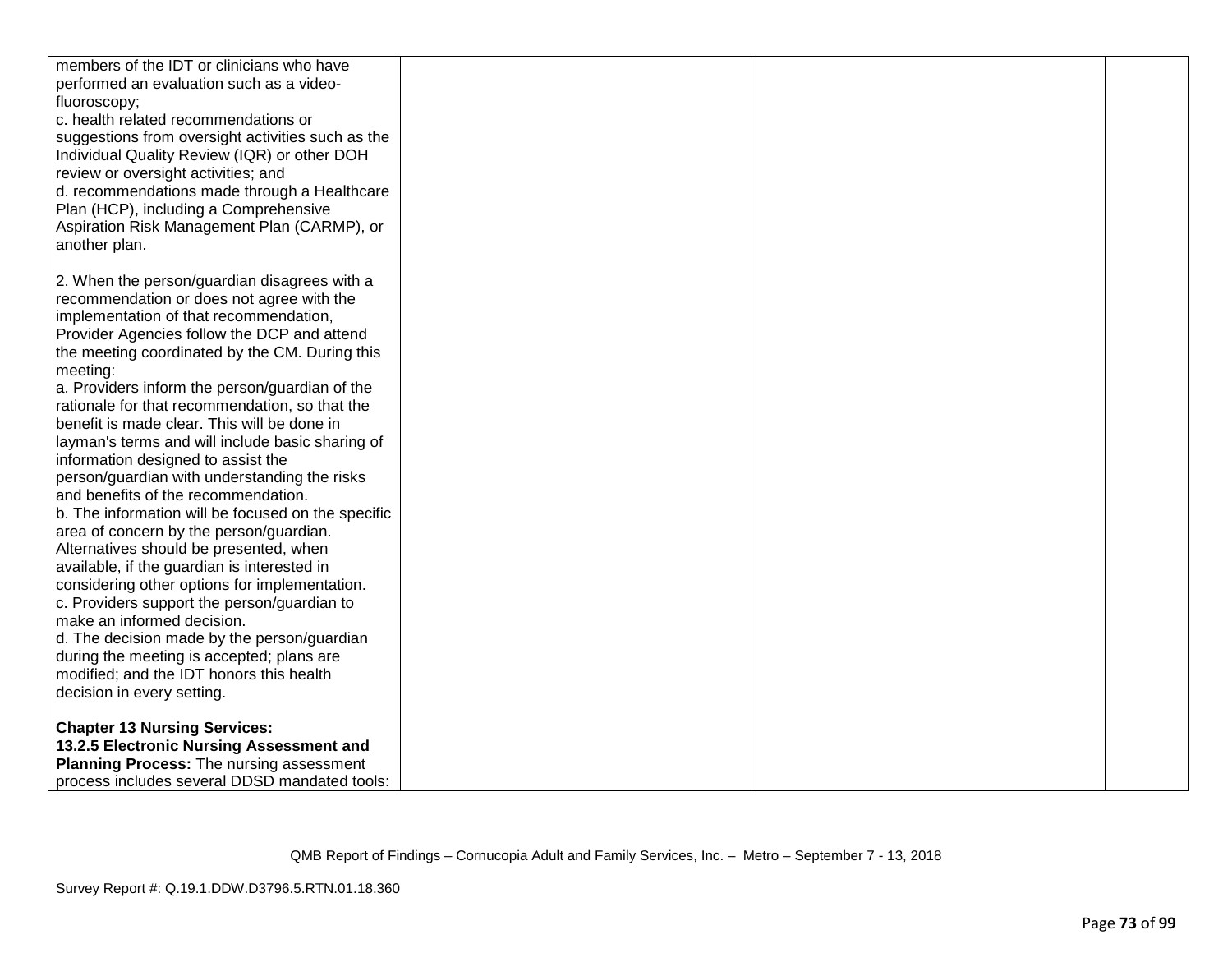| the electronic Comprehensive Nursing            |  |  |
|-------------------------------------------------|--|--|
| Assessment Tool (e-CHAT), the Aspiration Risk   |  |  |
| Screening Tool (ARST) and the Medication        |  |  |
| Administration Assessment Tool (MAAT). This     |  |  |
| process includes developing and training Health |  |  |
| Care Plans and Medical Emergency Response       |  |  |
| Plans.                                          |  |  |
| The following hierarchy is based on budgeted    |  |  |
| services and is used to identify which Provider |  |  |
| Agency nurse has primary responsibility for     |  |  |
| completion of the nursing assessment process    |  |  |
| and related subsequent planning and training.   |  |  |
| Additional communication and collaboration for  |  |  |
| planning specific to CCS or CIE services may be |  |  |
| needed.                                         |  |  |
| The hierarchy for Nursing Assessment and        |  |  |
| Planning responsibilities is:                   |  |  |
| 1. Living Supports: Supported Living, IMLS or   |  |  |
| Family Living via ANS;                          |  |  |
| 2. Customized Community Supports- Group;        |  |  |
| and                                             |  |  |
| 3. Adult Nursing Services (ANS):                |  |  |
| a. for persons in Community Inclusion with      |  |  |
| health-related needs; or                        |  |  |
| b. if no residential services are budgeted but  |  |  |
| assessment is desired and health needs may      |  |  |
| exist.                                          |  |  |
|                                                 |  |  |
| 13.2.6 The Electronic Comprehensive Health      |  |  |
| <b>Assessment Tool (e-CHAT)</b>                 |  |  |
| 1. The e-CHAT is a nursing assessment. It may   |  |  |
| not be delegated by a licensed nurse to a non-  |  |  |
| licensed person.                                |  |  |
| 2. The nurse must see the person face-to-face   |  |  |
| to complete the nursing assessment. Additional  |  |  |
| information may be gathered from members of     |  |  |
| the IDT and other sources.                      |  |  |
| 3. An e-CHAT is required for persons in FL, SL, |  |  |
| IMLS, or CCS-Group. All other DD Waiver         |  |  |
| recipients may obtain an e-CHAT if needed or    |  |  |
| desired by adding ANS hours for assessment      |  |  |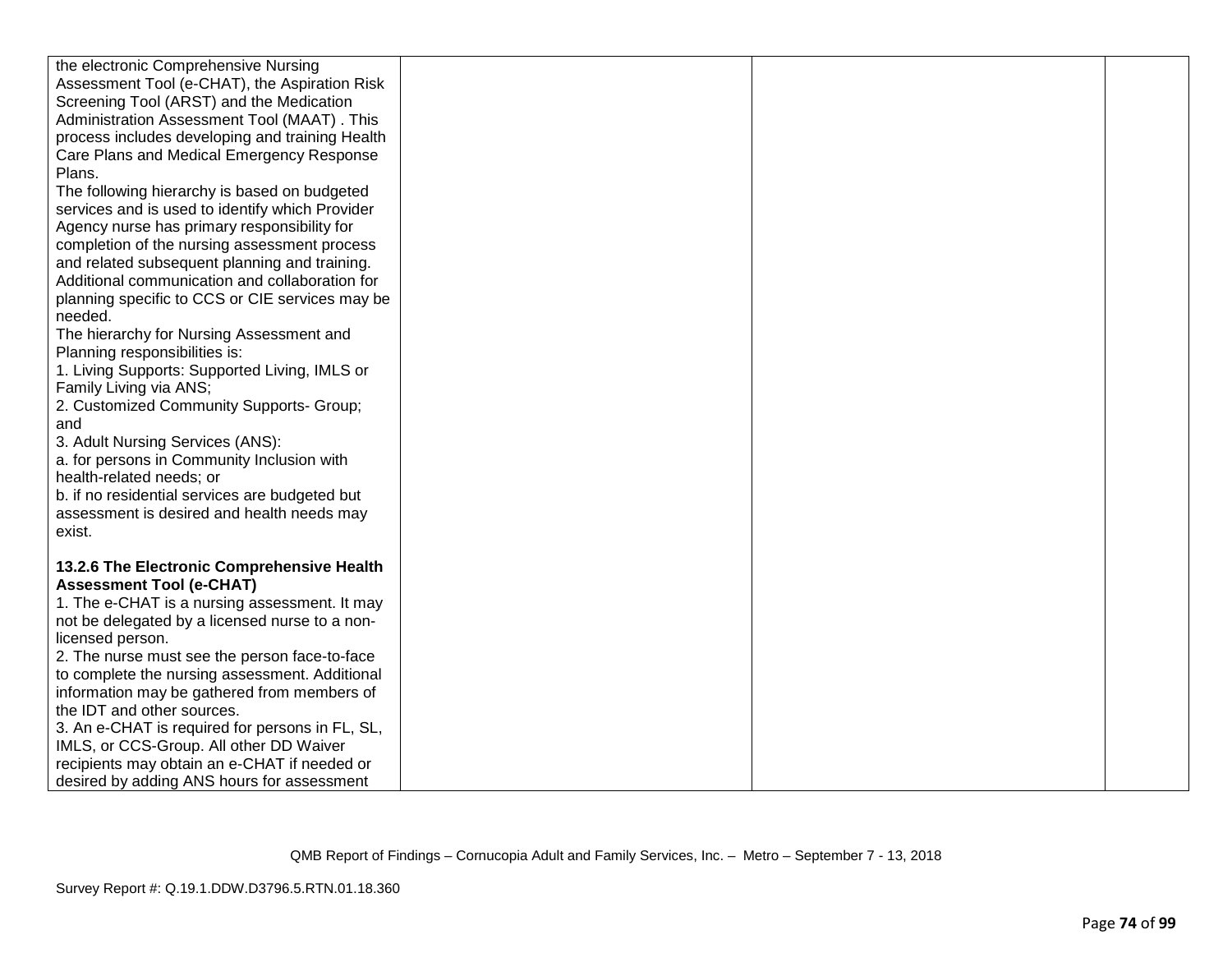| and consultation to their budget.                                                               |  |  |
|-------------------------------------------------------------------------------------------------|--|--|
| 4. When completing the e-CHAT, the nurse is                                                     |  |  |
| required to review and update the electronic                                                    |  |  |
| record and consider the diagnoses, medications,                                                 |  |  |
| treatments, and overall status of the person.                                                   |  |  |
| Discussion with others may be needed to obtain<br>critical information.                         |  |  |
|                                                                                                 |  |  |
| 5. The nurse is required to complete all the e-<br>CHAT assessment questions and add additional |  |  |
| pertinent information in all comment sections.                                                  |  |  |
|                                                                                                 |  |  |
| 13.2.7 Aspiration Risk Management                                                               |  |  |
| <b>Screening Tool (ARST)</b>                                                                    |  |  |
|                                                                                                 |  |  |
| <b>13.2.8 Medication Administration</b>                                                         |  |  |
| <b>Assessment Tool (MAAT):</b>                                                                  |  |  |
| 1. A licensed nurse completes the DDSD                                                          |  |  |
| Medication Administration Assessment Tool                                                       |  |  |
| (MAAT) at least two weeks before the annual                                                     |  |  |
| ISP meeting.                                                                                    |  |  |
| 2. After completion of the MAAT, the nurse will                                                 |  |  |
| present recommendations regarding the level of                                                  |  |  |
| assistance with medication delivery (AWMD) to                                                   |  |  |
| the IDT. A copy of the MAAT will be sent to all                                                 |  |  |
| the team members two weeks before the annual                                                    |  |  |
| ISP meeting and the original MAAT will be                                                       |  |  |
| retained in the Provider Agency records.                                                        |  |  |
| 3. Decisions about medication delivery are made                                                 |  |  |
| by the IDT to promote a person's maximum                                                        |  |  |
| independence and community integration. The                                                     |  |  |
| IDT will reach consensus regarding which                                                        |  |  |
| criteria the person meets, as indicated by the                                                  |  |  |
| results of the MAAT and the nursing                                                             |  |  |
| recommendations, and the decision is                                                            |  |  |
| documented this in the ISP.                                                                     |  |  |
|                                                                                                 |  |  |
| 13.2.9 Healthcare Plans (HCP):                                                                  |  |  |
| 1. At the nurse's discretion, based on prudent                                                  |  |  |
| nursing practice, interim HCPs may be                                                           |  |  |
| developed to address issues that must be                                                        |  |  |
| implemented immediately after admission,                                                        |  |  |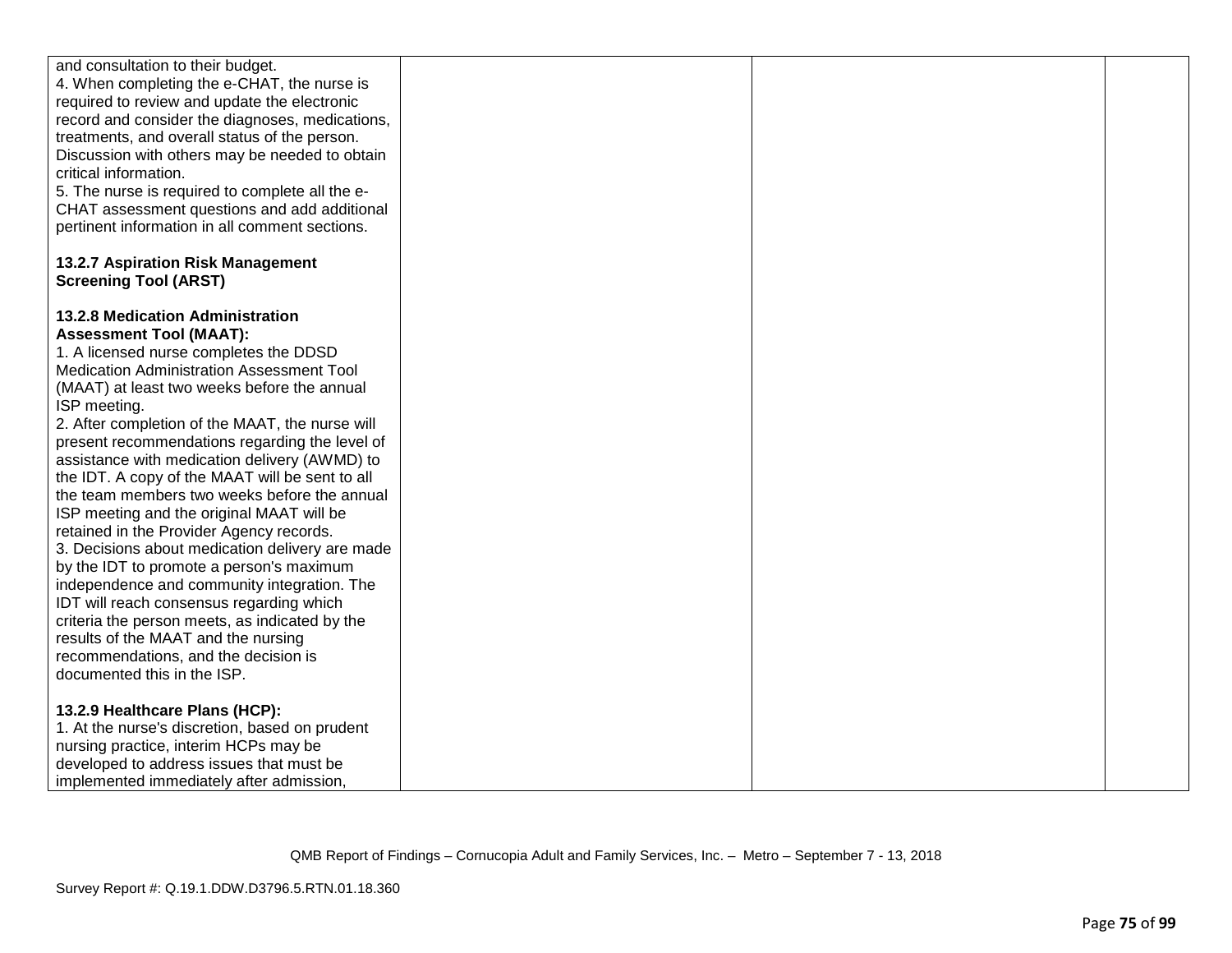| readmission or change of medical condition to     |  |  |
|---------------------------------------------------|--|--|
| provide safe services prior to completion of the  |  |  |
| e-CHAT and formal care planning process. This     |  |  |
| includes interim ARM plans for those persons      |  |  |
| newly identified at moderate or high risk for     |  |  |
| aspiration. All interim plans must be removed if  |  |  |
| the plan is no longer needed or when final HCP    |  |  |
| including CARMPs are in place to avoid            |  |  |
| duplication of plans.                             |  |  |
| 2. In collaboration with the IDT, the agency      |  |  |
| nurse is required to create HCPs that address all |  |  |
| the areas identified as required in the most      |  |  |
| current e-CHAT summary report which is            |  |  |
| indicated by "R" in the HCP column. At the        |  |  |
| nurse's sole discretion, based on prudent         |  |  |
| nursing practice, HCPs may be combined where      |  |  |
| clinically appropriate. The nurse should use      |  |  |
| nursing judgment to determine whether to also     |  |  |
| include HCPs for any of the areas indicated by    |  |  |
| "C" on the e-CHAT summary report. The nurse       |  |  |
| may also create other HCPs plans that the nurse   |  |  |
| determines are warranted.                         |  |  |
|                                                   |  |  |
| 13.2.10 Medical Emergency Response Plan           |  |  |
| (MERP):                                           |  |  |
| 1. The agency nurse is required to develop a      |  |  |
| Medical Emergency Response Plan (MERP) for        |  |  |
| all conditions marked with an "R" in the e-CHAT   |  |  |
| summary report. The agency nurse should use       |  |  |
| her/his clinical judgment and input from the      |  |  |
| Interdisciplinary Team (IDT) to determine         |  |  |
| whether shown as "C" in the e-CHAT summary        |  |  |
| report or other conditions also warrant a MERP.   |  |  |
| 2. MERPs are required for persons who have        |  |  |
| one or more conditions or illnesses that present  |  |  |
| a likely potential to become a life-threatening   |  |  |
| situation.                                        |  |  |
|                                                   |  |  |
| <b>Chapter 20: Provider Documentation and</b>     |  |  |
| Client Records: 20.5.3 Health Passport and        |  |  |
| Physician Consultation Form: All Primary and      |  |  |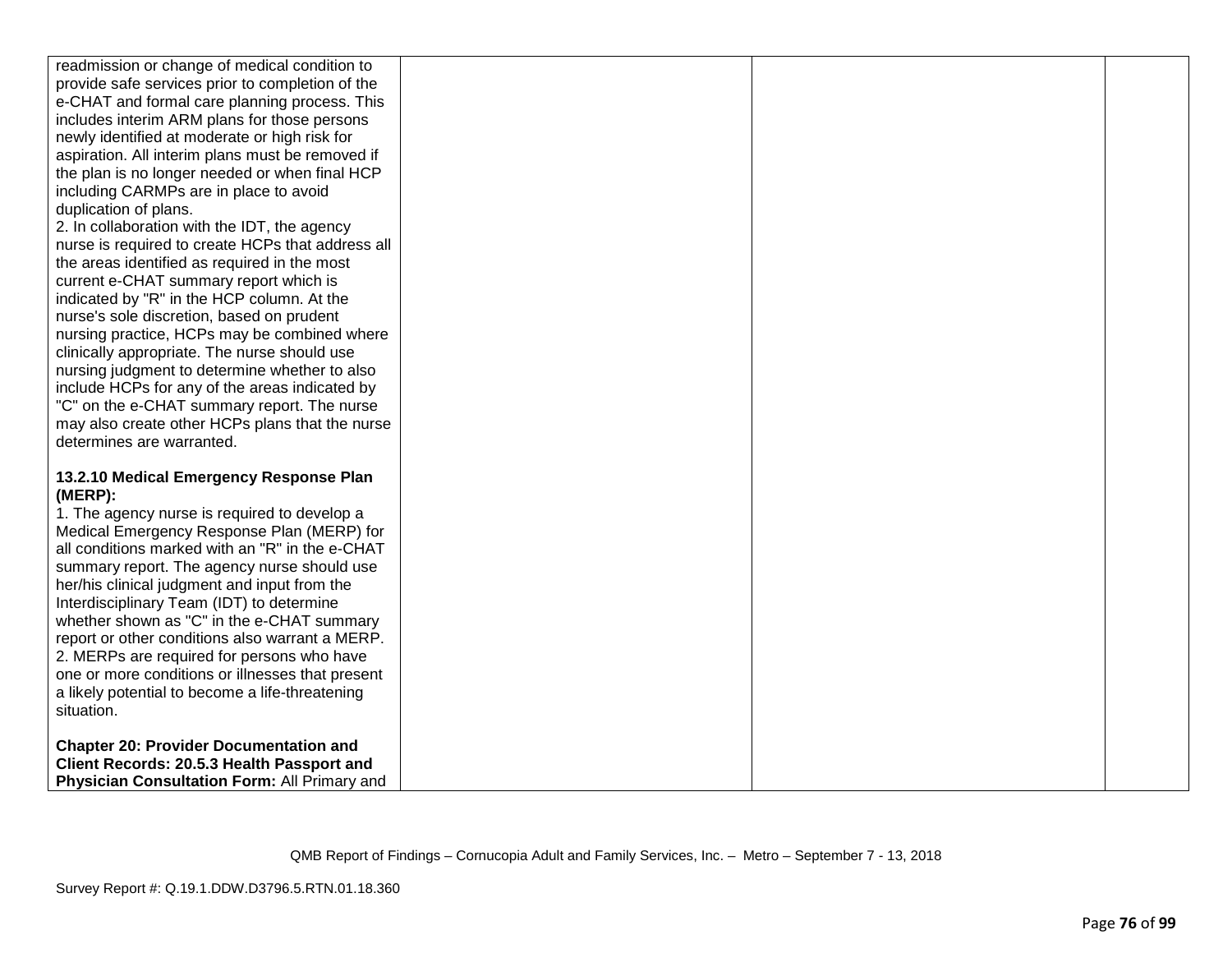| Secondary Provider Agencies must use the             |  |  |
|------------------------------------------------------|--|--|
| Health Passport and Physician Consultation           |  |  |
| form from the Therap system. This standardized       |  |  |
| document contains individual, physician and          |  |  |
| emergency contact information, a complete list       |  |  |
| of current medical diagnoses, health and safety      |  |  |
| risk factors, allergies, and information regarding   |  |  |
| insurance, guardianship, and advance                 |  |  |
| directives. The Health Passport also includes a      |  |  |
| standardized form to use at medical                  |  |  |
| appointments called the Physician Consultation       |  |  |
| form.                                                |  |  |
|                                                      |  |  |
| Developmental Disabilities (DD) Waiver Service       |  |  |
| Standards effective 11/1/2012 revised                |  |  |
| 4/23/2013; 6/15/2015                                 |  |  |
| Chapter 6 (CCS) 2. Service Requirements. E.          |  |  |
| The agency nurse(s) for Customized Community         |  |  |
| Supports providers must provide the following        |  |  |
| services: 1. Implementation of pertinent PCP         |  |  |
| orders; ongoing oversight and monitoring of the      |  |  |
| individual's health status and medically related     |  |  |
| supports when receiving this service;                |  |  |
| 3. Agency Requirements: Consumer Records             |  |  |
| Policy: All Provider Agencies shall maintain at      |  |  |
| the administrative office a confidential case file   |  |  |
| for each individual. Provider agency case files      |  |  |
| for individuals are required to comply with the      |  |  |
| DDSD Individual Case File Matrix policy.             |  |  |
|                                                      |  |  |
| <b>Chapter 7 (CIHS) 3. Agency Requirements:</b>      |  |  |
| E. Consumer Records Policy: All Provider             |  |  |
| Agencies must maintain at the administrative         |  |  |
| office a confidential case file for each individual. |  |  |
| Provider agency case files for individuals are       |  |  |
| required to comply with the DDSD Individual          |  |  |
| Case File Matrix policy.                             |  |  |
| Chapter 11 (FL) 3. Agency Requirements:              |  |  |
| D. Consumer Records Policy: All Family Living        |  |  |
| Provider Agencies must maintain at the               |  |  |
| administrative office a confidential case file for   |  |  |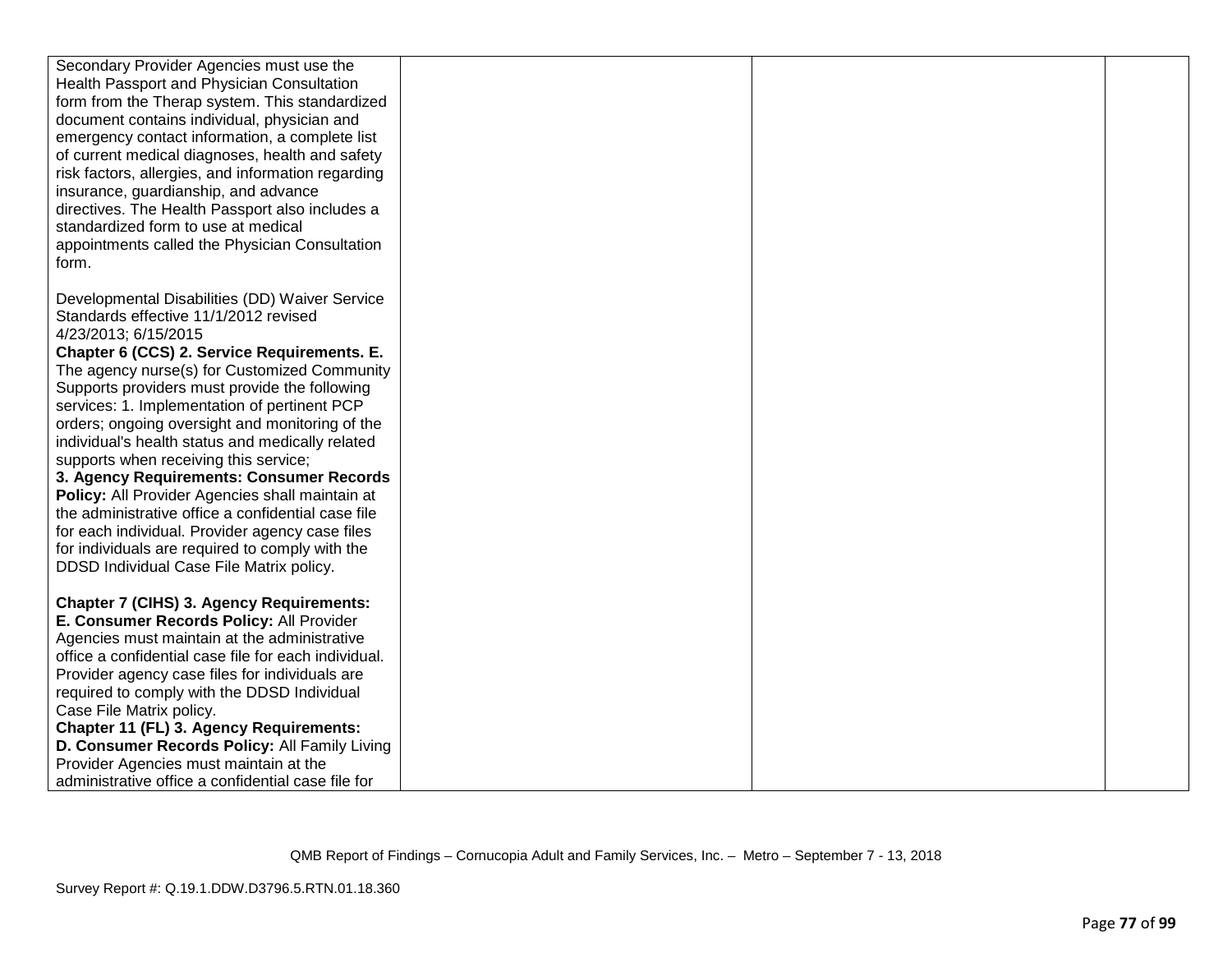| each individual. Provider agency case files for    |  |  |
|----------------------------------------------------|--|--|
| individuals are required to comply with the        |  |  |
| DDSD Individual Case File Matrix policy.           |  |  |
| I. Health Care Requirements for Family             |  |  |
| Living: 5. A nurse employed or contracted by       |  |  |
| the Family Living Supports provider must           |  |  |
| complete the e-CHAT, the Aspiration Risk           |  |  |
| Screening Tool, (ARST), and the Medication         |  |  |
| Administration Assessment Tool (MAAT) and          |  |  |
| any other assessments deemed appropriate on        |  |  |
| at least an annual basis for each individual       |  |  |
| served, upon significant change of clinical        |  |  |
| condition and upon return from any                 |  |  |
| hospitalizations. In addition, the MAAT must be    |  |  |
| updated for any significant change of medication   |  |  |
| regime, change of route that requires delivery by  |  |  |
| licensed or certified staff, or when an individual |  |  |
| has completed training designed to improve their   |  |  |
| skills to support self-administration.             |  |  |
|                                                    |  |  |
| a. For newly-allocated or admitted individuals,    |  |  |
| assessments are required to be completed           |  |  |
| within three (3) business days of admission or     |  |  |
| two (2) weeks following the initial ISP meeting,   |  |  |
| whichever comes first.                             |  |  |
|                                                    |  |  |
| b. For individuals already in services, the        |  |  |
| required assessments are to be completed no        |  |  |
| more than forty-five (45) calendar days and at     |  |  |
| least fourteen (14) calendar days prior to the     |  |  |
| annual ISP meeting.                                |  |  |
|                                                    |  |  |
| c. Assessments must be updated within three        |  |  |
| (3) business days following any significant        |  |  |
| change of clinical condition and within three (3)  |  |  |
| business days following return from                |  |  |
| hospitalization.                                   |  |  |
|                                                    |  |  |
| d. Other nursing assessments conducted to          |  |  |
| determine current health status or to evaluate a   |  |  |
| change in clinical condition must be documented    |  |  |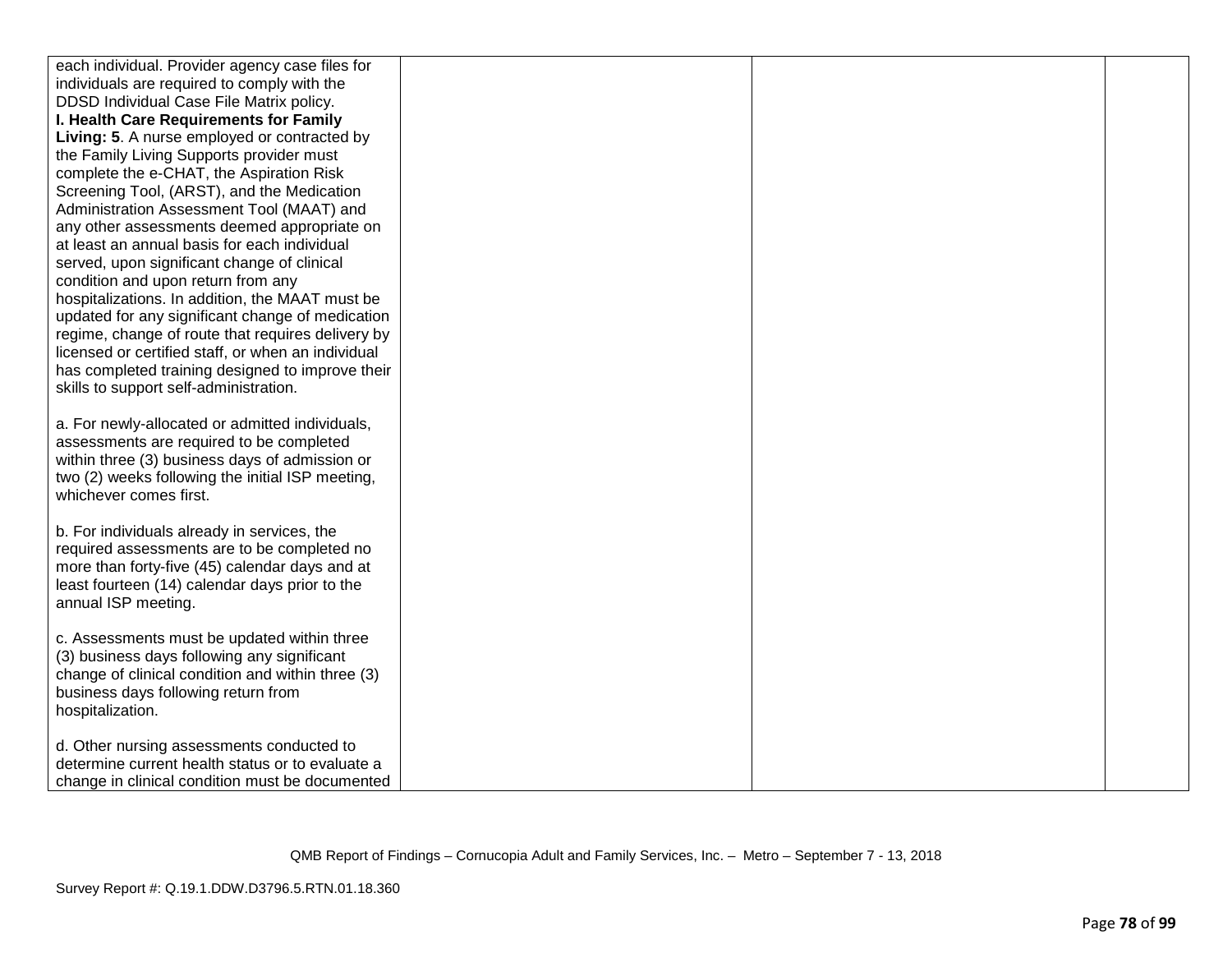| in a signed progress note that includes time and  |  |  |
|---------------------------------------------------|--|--|
| date as well as subjective information including  |  |  |
| the individual complaints, signs and symptoms     |  |  |
| noted by staff, family members or other team      |  |  |
| members; objective information including vital    |  |  |
| signs, physical examination, weight, and other    |  |  |
| pertinent data for the given situation (e.g.,     |  |  |
| seizure frequency, method in which temperature    |  |  |
| taken); assessment of the clinical status, and    |  |  |
| plan of action addressing relevant aspects of all |  |  |
| active health problems and follow up on any       |  |  |
| recommendations of medical consultants.           |  |  |
|                                                   |  |  |
| e. Develop any urgently needed interim            |  |  |
| Healthcare Plans or MERPs per DDSD policy         |  |  |
| pending authorization of ongoing Adult Nursing    |  |  |
| services as indicated by health status and        |  |  |
| individual/guardian choice.                       |  |  |
|                                                   |  |  |
|                                                   |  |  |
|                                                   |  |  |
|                                                   |  |  |
|                                                   |  |  |
|                                                   |  |  |
|                                                   |  |  |
|                                                   |  |  |
|                                                   |  |  |
|                                                   |  |  |
|                                                   |  |  |
|                                                   |  |  |
|                                                   |  |  |
|                                                   |  |  |
|                                                   |  |  |
|                                                   |  |  |
|                                                   |  |  |
|                                                   |  |  |
|                                                   |  |  |
|                                                   |  |  |
|                                                   |  |  |
|                                                   |  |  |
|                                                   |  |  |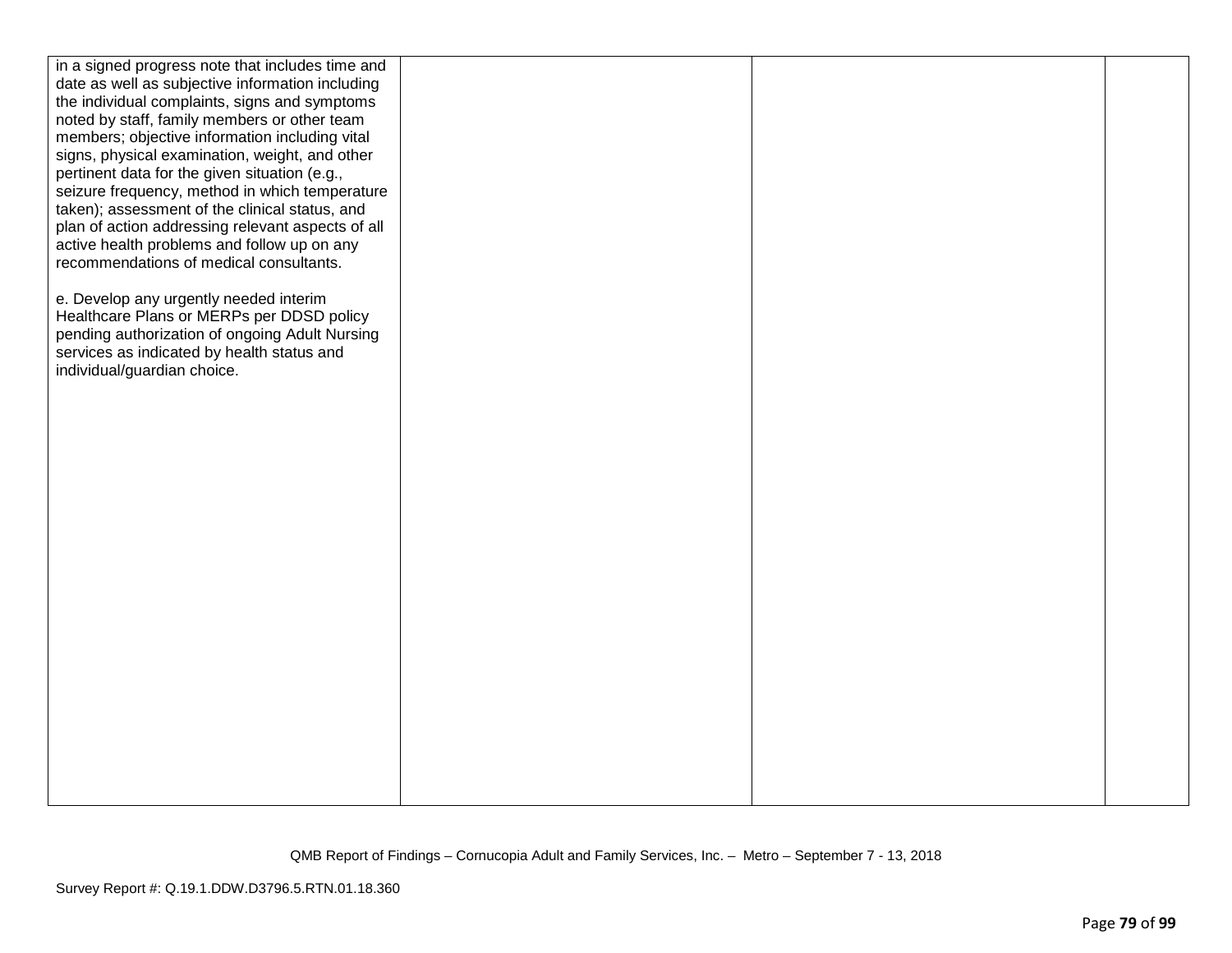| Tag #1A29 Complaints / Grievances -                                                                                                                                                                                                                                                                                                                                                                                                                                                                                                                                                                                                                                                                                                                                                                                                                                                                                                                                                                                                                                                           | <b>Standard Level Deficiency</b>                                                                                                                                                                                                                                                                                                                                                                 |                                                                                                                                                                                                                                                                                                                                                                                                                                                                                                                                                                                                                          |  |
|-----------------------------------------------------------------------------------------------------------------------------------------------------------------------------------------------------------------------------------------------------------------------------------------------------------------------------------------------------------------------------------------------------------------------------------------------------------------------------------------------------------------------------------------------------------------------------------------------------------------------------------------------------------------------------------------------------------------------------------------------------------------------------------------------------------------------------------------------------------------------------------------------------------------------------------------------------------------------------------------------------------------------------------------------------------------------------------------------|--------------------------------------------------------------------------------------------------------------------------------------------------------------------------------------------------------------------------------------------------------------------------------------------------------------------------------------------------------------------------------------------------|--------------------------------------------------------------------------------------------------------------------------------------------------------------------------------------------------------------------------------------------------------------------------------------------------------------------------------------------------------------------------------------------------------------------------------------------------------------------------------------------------------------------------------------------------------------------------------------------------------------------------|--|
|                                                                                                                                                                                                                                                                                                                                                                                                                                                                                                                                                                                                                                                                                                                                                                                                                                                                                                                                                                                                                                                                                               |                                                                                                                                                                                                                                                                                                                                                                                                  |                                                                                                                                                                                                                                                                                                                                                                                                                                                                                                                                                                                                                          |  |
| <b>Acknowledgement</b><br>NMAC 7.26.3.6 A These regulations set out<br>rights that the department expects all providers<br>of services to individuals with developmental<br>disabilities to respect. These regulations are<br>intended to complement the department's Client<br>Complaint Procedures (7 NMAC 26.4) [now<br>7.26.4 NMAC].<br>NMAC 7.26.3.13 Client Complaint Procedure<br>Available. A complainant may initiate a<br>complaint as provided in the client complaint<br>procedure to resolve complaints alleging that a<br>service provider has violated a client's rights as<br>described in Section 10 [now 7.26.3.10 NMAC].<br>The department will enforce remedies for<br>substantiated complaints of violation of a client's<br>rights as provided in client complaint procedure.<br>[09/12/94; 01/15/97; Recompiled 10/31/01]<br>NMAC 7.26.4.13 Complaint Process:<br>A. (2). The service provider's complaint or<br>grievance procedure shall provide, at a<br>minimum, that: (a) the client is notified of the<br>service provider's complaint or grievance<br>procedure | Based on record review, the Agency did not<br>provide documentation, the complaint procedure<br>had been made available to individuals or their<br>legal guardians for 1 of 15 individuals.<br>Review of the Agency individual case files<br>revealed the following items were not found<br>and/or incomplete:<br><b>Grievance/Complaint Procedure</b><br>Acknowledgement:<br>• Not Found $(H7)$ | Provider:<br><b>State your Plan of Correction for the</b><br>deficiencies cited in this tag here (How is the<br>deficiency going to be corrected? This can be<br>specific to each deficiency cited or if possible an<br>overall correction?): $\rightarrow$<br><b>Provider:</b><br><b>Enter your ongoing Quality</b><br><b>Assurance/Quality Improvement processes</b><br>as it related to this tag number here (What is<br>going to be done? How many individuals is this<br>going to effect? How often will this be<br>completed? Who is responsible? What steps will<br>be taken if issues are found?): $\rightarrow$ |  |
|                                                                                                                                                                                                                                                                                                                                                                                                                                                                                                                                                                                                                                                                                                                                                                                                                                                                                                                                                                                                                                                                                               |                                                                                                                                                                                                                                                                                                                                                                                                  |                                                                                                                                                                                                                                                                                                                                                                                                                                                                                                                                                                                                                          |  |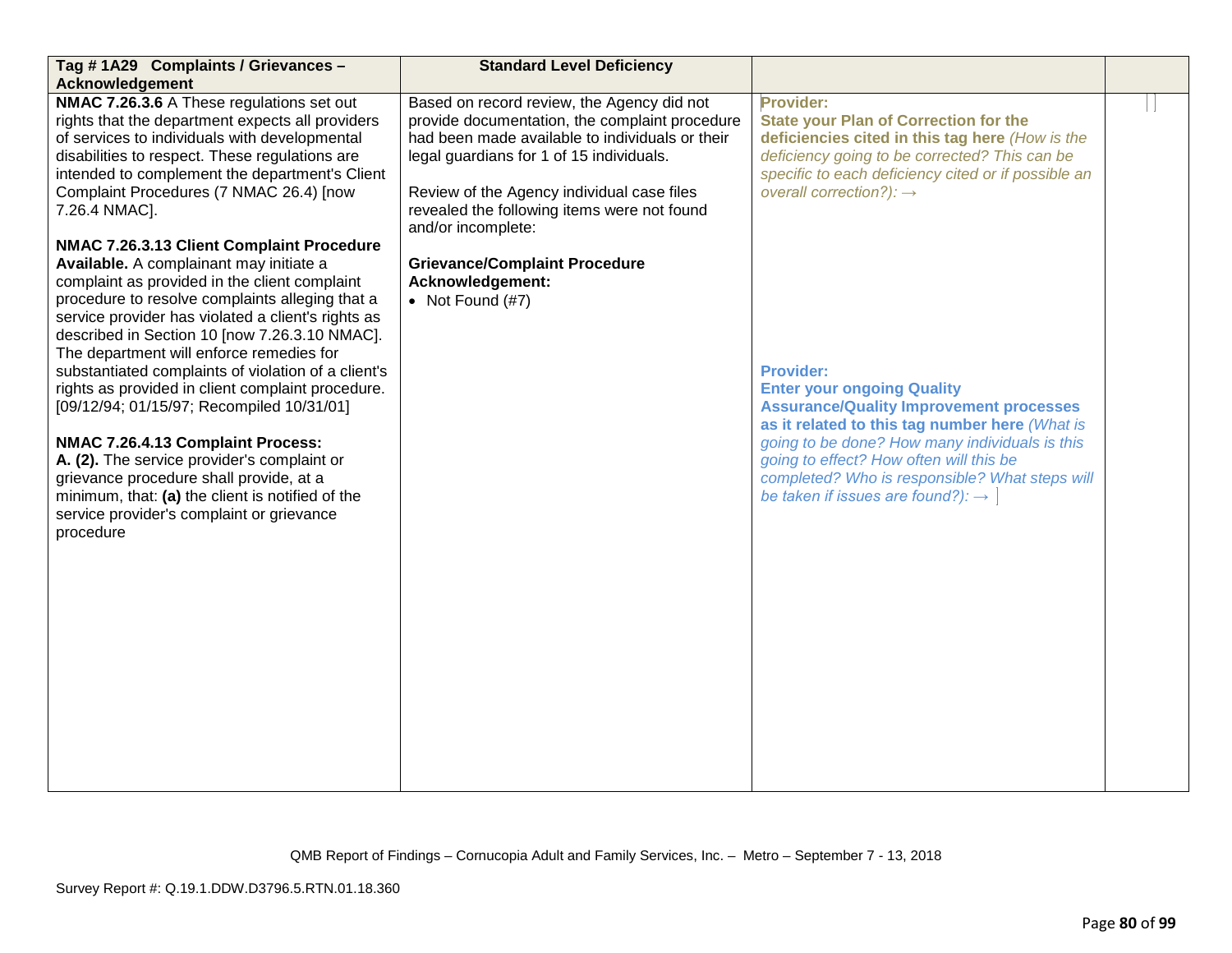| Tag # LS06 Family Living Requirements                                            | <b>Standard Level Deficiency</b>                    |                                                     |  |
|----------------------------------------------------------------------------------|-----------------------------------------------------|-----------------------------------------------------|--|
| Developmental Disabilities (DD) Waiver Service                                   | Based on record review, the Agency did not          | Provider:                                           |  |
| Standards 2/26/2018; Eff Date: 3/1/2018                                          | complete all DDSD requirements for approval of      | <b>State your Plan of Correction for the</b>        |  |
| <b>Chapter 10: Living Care Arrangements (LCA)</b>                                | each direct support provider for 4 of 6             | deficiencies cited in this tag here (How is the     |  |
| 10.3.8 Living Supports Family Living: 10.3.8.2                                   | individuals.                                        | deficiency going to be corrected? This can be       |  |
| <b>Family Living Agency Requirement</b>                                          |                                                     | specific to each deficiency cited or if possible an |  |
| 10.3.8.2.1 Monitoring and Supervision: Family                                    | Review of the Agency files revealed the             | overall correction?): $\rightarrow$                 |  |
| Living Provider Agencies must:                                                   | following items were not found, incomplete,         |                                                     |  |
| 1. Provide and document monthly face-to-face                                     | and/or not current:                                 |                                                     |  |
| consultation in the Family Living home conducted                                 |                                                     |                                                     |  |
| by agency supervisors or internal service                                        | Family Living (Annual Update) Home Study:           |                                                     |  |
| coordinators with the DSP and the person                                         | • Individual #5 - Not Current. Last completed       |                                                     |  |
| receiving services to include:                                                   |                                                     |                                                     |  |
| a. reviewing implementation of the person's ISP,                                 | Home Study was not dated.                           |                                                     |  |
| Outcomes, Action Plans, and associated support                                   |                                                     |                                                     |  |
| plans, including HCPs, MERPs, PBSP, CARMP,                                       | • Individual #7 - Not Current. Last completed       |                                                     |  |
| WDSI;                                                                            | on 11/19/2013.                                      |                                                     |  |
| b. scheduling of activities and appointments and                                 |                                                     | <b>Provider:</b>                                    |  |
| advising the DSP regarding expectations and next                                 | • Individual #9 - Not Found.                        | <b>Enter your ongoing Quality</b>                   |  |
| steps, including the need for IST or retraining from                             |                                                     | <b>Assurance/Quality Improvement processes</b>      |  |
| a nurse, nutritionist, therapists or BSC; and                                    |                                                     | as it related to this tag number here (What is      |  |
| c. assisting with resolution of service or support                               | <b>Monthly Consultation with the Direct Support</b> | going to be done? How many individuals is this      |  |
| issues raised by the DSP or observed by the                                      | Provider and the person receiving services:         | going to effect? How often will this be             |  |
| supervisor, service coordinator, or other IDT                                    |                                                     | completed? Who is responsible? What steps will      |  |
| members.                                                                         | • Individual #5 - None found for 3/2018 -           | be taken if issues are found?): $\rightarrow$       |  |
| 2. Monitor that the DSP implement and document                                   | 8/2018.                                             |                                                     |  |
| progress of the AT inventory, physician and nurse                                |                                                     |                                                     |  |
| practitioner orders, therapy, HCPs, PBSP, BCIP,<br>PPMP, RMP, MERPs, and CARMPs. | • Individual #7 - None found for 8/2018.            |                                                     |  |
| 10.3.8.2.2 Home Studies: Family Living Provider                                  |                                                     |                                                     |  |
| Agencies must complete all DDSD requirements                                     | • Individual #9 - None found for 4/2018 -           |                                                     |  |
| for an approved home study prior to placement.                                   | 5/2018; 7/2018 - 8/2018.                            |                                                     |  |
| After the initial home study, an updated home                                    |                                                     |                                                     |  |
| study must be completed annually. The home                                       | • Individual #10 - None found for 4/2018 &          |                                                     |  |
| study must also be updated each time there is a                                  | 6/2018.                                             |                                                     |  |
| change in family composition or when the family                                  |                                                     |                                                     |  |
| moves to a new home. The content and                                             |                                                     |                                                     |  |
| procedures used by the Provider Agency to                                        |                                                     |                                                     |  |
| conduct home studies must be approved by DDSD                                    |                                                     |                                                     |  |
| and must comply with CMS settings requirements.                                  |                                                     |                                                     |  |
|                                                                                  |                                                     |                                                     |  |
|                                                                                  |                                                     |                                                     |  |
|                                                                                  |                                                     |                                                     |  |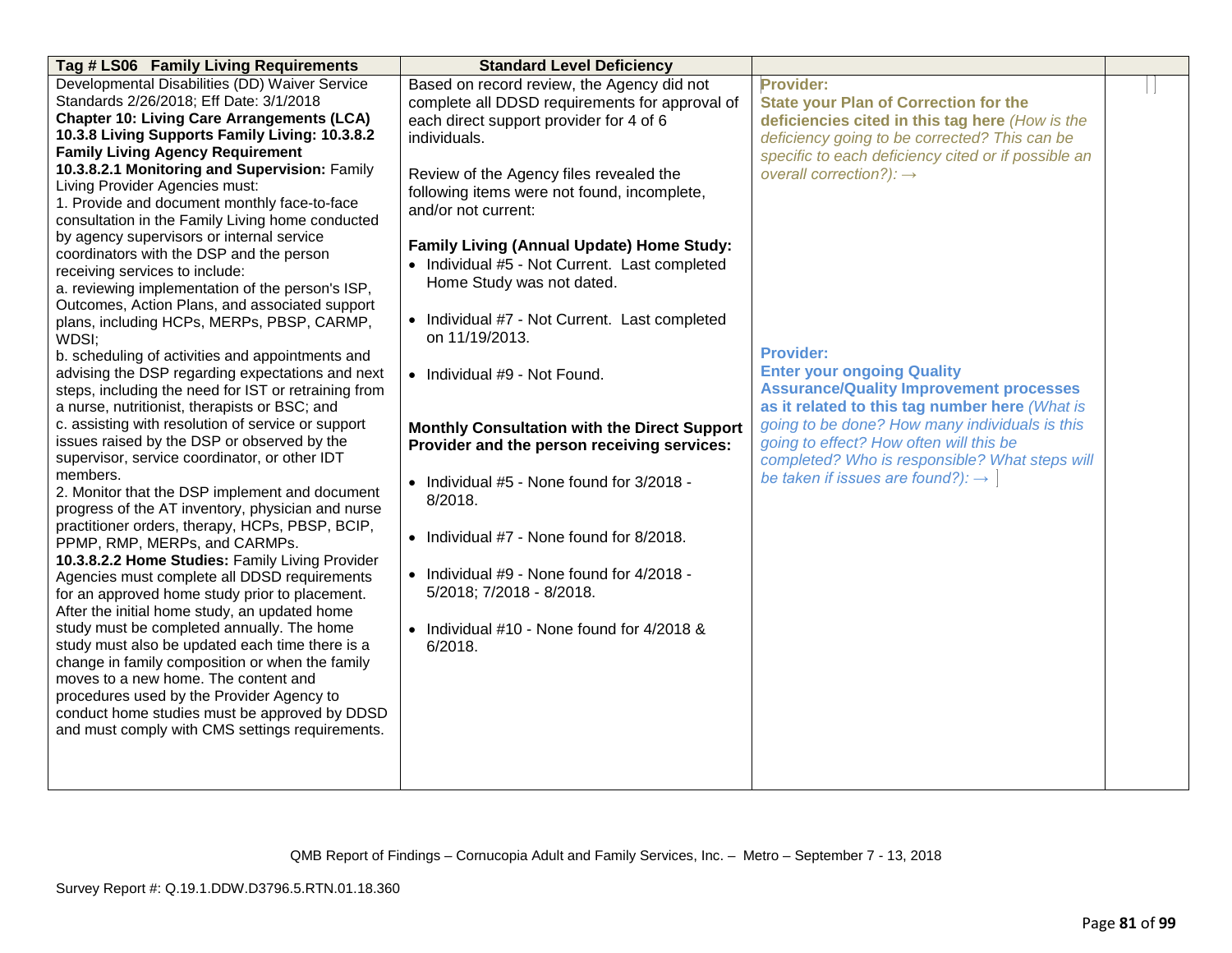| Tag # LS25 Residential Health and Safety                                                                                                                                                                                                                                                                                                                                                                                                                                                                                                                                                                                                                                                                                                                                                                                                                                                                                                                                                                                                                                                                                                                                                                                                                                                                                                                                                              | <b>Standard Level Deficiency</b>                                                                                                                                                                                                                                                                                                                                                                                               |                                                                                                                                                                                                                                                                                                                                                           |  |
|-------------------------------------------------------------------------------------------------------------------------------------------------------------------------------------------------------------------------------------------------------------------------------------------------------------------------------------------------------------------------------------------------------------------------------------------------------------------------------------------------------------------------------------------------------------------------------------------------------------------------------------------------------------------------------------------------------------------------------------------------------------------------------------------------------------------------------------------------------------------------------------------------------------------------------------------------------------------------------------------------------------------------------------------------------------------------------------------------------------------------------------------------------------------------------------------------------------------------------------------------------------------------------------------------------------------------------------------------------------------------------------------------------|--------------------------------------------------------------------------------------------------------------------------------------------------------------------------------------------------------------------------------------------------------------------------------------------------------------------------------------------------------------------------------------------------------------------------------|-----------------------------------------------------------------------------------------------------------------------------------------------------------------------------------------------------------------------------------------------------------------------------------------------------------------------------------------------------------|--|
| (Supported Living & Family Living)                                                                                                                                                                                                                                                                                                                                                                                                                                                                                                                                                                                                                                                                                                                                                                                                                                                                                                                                                                                                                                                                                                                                                                                                                                                                                                                                                                    |                                                                                                                                                                                                                                                                                                                                                                                                                                |                                                                                                                                                                                                                                                                                                                                                           |  |
| Developmental Disabilities (DD) Waiver Service<br>Standards 2/26/2018; Eff Date: 3/1/2018<br><b>Chapter 10: Living Care Arrangements (LCA)</b><br>10.3.6 Requirements for Each Residence:<br>Provider Agencies must assure that each<br>residence is clean, safe, and comfortable, and<br>each residence accommodates individual daily<br>living, social and leisure activities. In addition,<br>the Provider Agency must ensure the residence:                                                                                                                                                                                                                                                                                                                                                                                                                                                                                                                                                                                                                                                                                                                                                                                                                                                                                                                                                       | Based on record review, the Agency did not<br>ensure that each individuals' residence met all<br>requirements within the standard for 4 of 7<br>Living Care Arrangement residences.<br>Review of the residential records and<br>observation of the residence revealed the<br>following items were not found, not functioning<br>or incomplete:                                                                                 | <b>Provider:</b><br><b>State your Plan of Correction for the</b><br>deficiencies cited in this tag here (How is the<br>deficiency going to be corrected? This can be<br>specific to each deficiency cited or if possible an<br>overall correction?): $\rightarrow$                                                                                        |  |
| 1. has basic utilities, i.e., gas, power, water, and<br>telephone;<br>2. has a battery operated or electric smoke<br>detectors or a sprinkler system, carbon<br>monoxide detectors, and fire extinguisher;<br>3. has a general-purpose first aid kit;<br>4. has accessible written documentation of<br>evacuation drills occurring at least three times a<br>year overall, one time a year for each shift;<br>5. has water temperature that does not exceed a<br>safe temperature (1100 F);<br>6. has safe storage of all medications with<br>dispensing instructions for each person that are<br>consistent with the Assistance with Medication<br>(AWMD) training or each person's ISP;<br>7. has an emergency placement plan for<br>relocation of people in the event of an<br>emergency evacuation that makes the residence<br>unsuitable for occupancy;<br>8. has emergency evacuation procedures that<br>address, but are not limited to, fire, chemical<br>and/or hazardous waste spills, and flooding;<br>9. supports environmental modifications and<br>assistive technology devices, including<br>modifications to the bathroom (i.e., shower<br>chairs, grab bars, walk in shower, raised toilets,<br>etc.) based on the unique needs of the individual<br>in consultation with the IDT;<br>10. has or arranges for necessary equipment for<br>bathing and transfers to support health and | <b>Family Living Requirements:</b><br>• Fire Extinguisher $(#3)$<br>• Carbon monoxide detectors (#10)<br>• Emergency evacuation procedures that<br>address, but are not limited to, fire, chemical<br>and/or hazardous waste spills, and flooding<br>(#3)<br>• Emergency placement plan for relocation of<br>people in the event of an emergency<br>evacuation that makes the residence<br>unsuitable for occupancy (#1, 3, 9) | <b>Provider:</b><br><b>Enter your ongoing Quality</b><br><b>Assurance/Quality Improvement processes</b><br>as it related to this tag number here (What is<br>going to be done? How many individuals is this<br>going to effect? How often will this be<br>completed? Who is responsible? What steps will<br>be taken if issues are found?): $\rightarrow$ |  |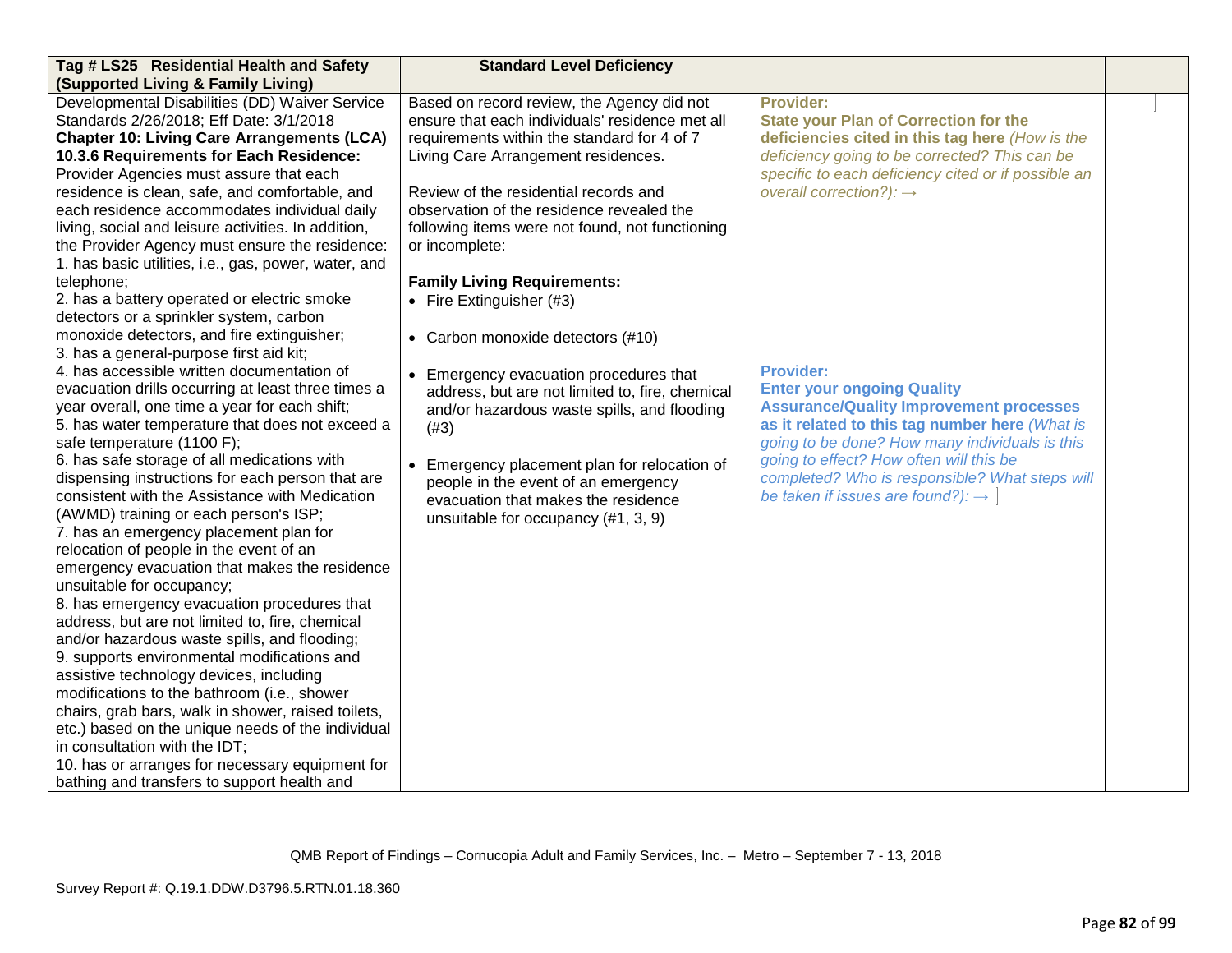| safety with consultation from therapists as          |  |  |
|------------------------------------------------------|--|--|
| needed;                                              |  |  |
| 11. has the phone number for poison control          |  |  |
| within line of site of the telephone;                |  |  |
| 12. has general household appliances, and            |  |  |
| kitchen and dining utensils;                         |  |  |
| 13. has proper food storage and cleaning             |  |  |
| supplies;                                            |  |  |
| 14. has adequate food for three meals a day          |  |  |
| and individual preferences; and                      |  |  |
| 15. has at least two bathrooms for residences        |  |  |
| with more than two residents.                        |  |  |
|                                                      |  |  |
| Developmental Disabilities (DD) Waiver Service       |  |  |
| Standards effective 11/1/2012 revised                |  |  |
| 4/23/2013; 6/15/2015                                 |  |  |
| <b>CHAPTER 11 (FL) Living Supports - Family</b>      |  |  |
| <b>Living Agency Requirements G. Residence</b>       |  |  |
| <b>Requirements for Living Supports- Family</b>      |  |  |
| Living Services: 1. Family Living Services           |  |  |
| providers must assure that each individual's         |  |  |
| residence is maintained to be clean, safe and        |  |  |
| comfortable and accommodates the individuals'        |  |  |
| daily living, social and leisure activities. In      |  |  |
| addition, the residence must:                        |  |  |
| a. Maintain basic utilities, i.e., gas, power, water |  |  |
| and telephone;                                       |  |  |
| b. Provide environmental accommodations and          |  |  |
| assistive technology devices in the residence        |  |  |
| including modifications to the bathroom (i.e.,       |  |  |
| shower chairs, grab bars, walk in shower, raised     |  |  |
| toilets, etc.) based on the unique needs of the      |  |  |
| individual in consultation with the IDT;             |  |  |
| c. Have a battery operated or electric smoke         |  |  |
| detectors, carbon monoxide detectors, fire           |  |  |
| extinguisher, or a sprinkler system;                 |  |  |
| d. Have a general-purpose first aid kit;             |  |  |
| e. Allow at a maximum of two (2) individuals to      |  |  |
| share, with mutual consent, a bedroom and            |  |  |
| each individual has the right to have his or her     |  |  |
| own bed;                                             |  |  |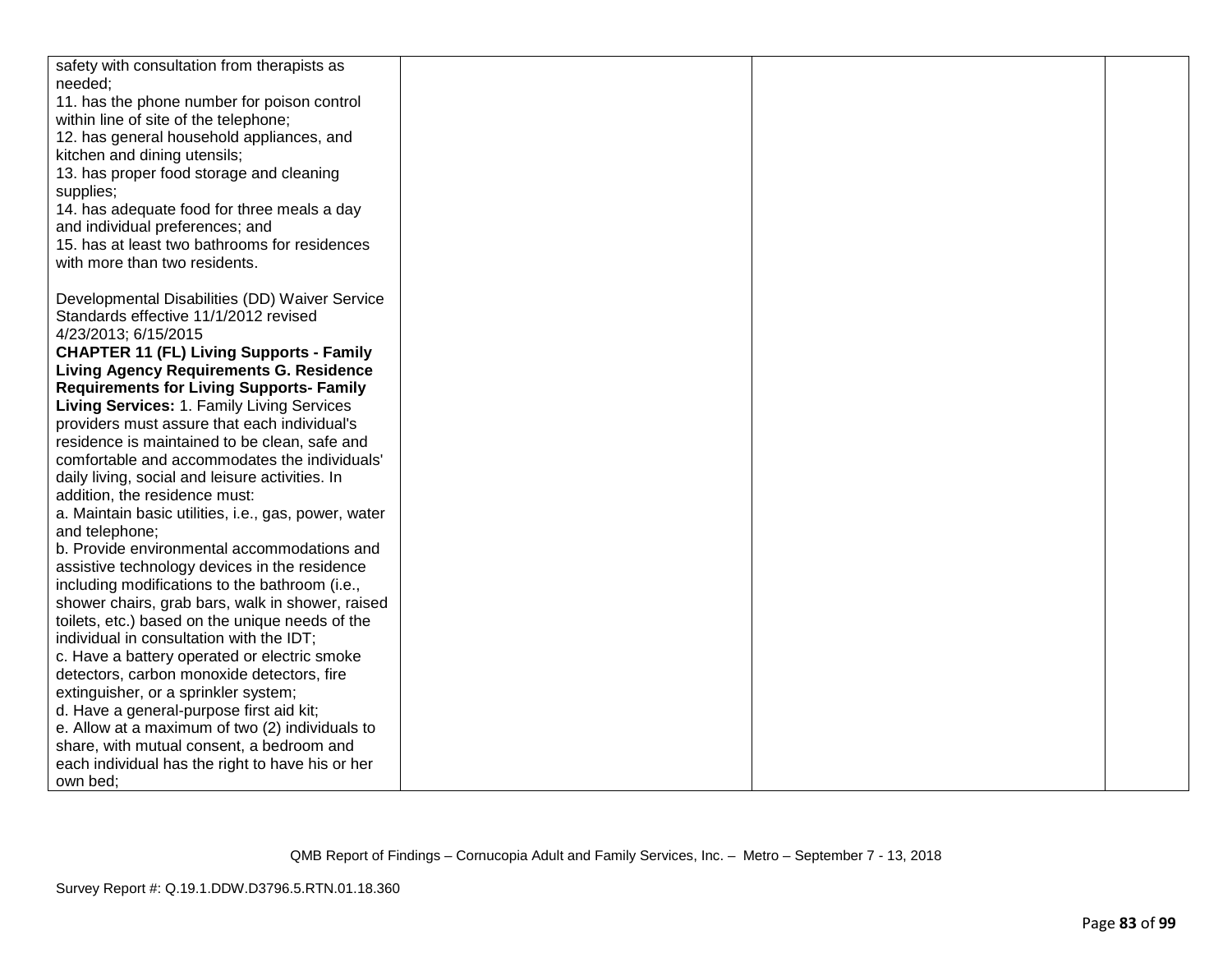| f. Have accessible written documentation of       |  |  |
|---------------------------------------------------|--|--|
| actual evacuation drills occurring at least three |  |  |
| (3) times a year;                                 |  |  |
| g. Have accessible written procedures for the     |  |  |
| safe storage of all medications with dispensing   |  |  |
| instructions for each individual that are         |  |  |
| consistent with the Assisting with Medication     |  |  |
| Delivery training or each individual's ISP; and   |  |  |
| h. Have accessible written procedures for         |  |  |
| emergency placement and relocation of             |  |  |
| individuals in the event of an emergency          |  |  |
| evacuation that makes the residence unsuitable    |  |  |
|                                                   |  |  |
| for occupancy. The emergency evacuation           |  |  |
| procedures must address, but are not limited to,  |  |  |
| fire, chemical and/or hazardous waste spills, and |  |  |
| flooding.                                         |  |  |
|                                                   |  |  |
|                                                   |  |  |
|                                                   |  |  |
|                                                   |  |  |
|                                                   |  |  |
|                                                   |  |  |
|                                                   |  |  |
|                                                   |  |  |
|                                                   |  |  |
|                                                   |  |  |
|                                                   |  |  |
|                                                   |  |  |
|                                                   |  |  |
|                                                   |  |  |
|                                                   |  |  |
|                                                   |  |  |
|                                                   |  |  |
|                                                   |  |  |
|                                                   |  |  |
|                                                   |  |  |
|                                                   |  |  |
|                                                   |  |  |
|                                                   |  |  |
|                                                   |  |  |
|                                                   |  |  |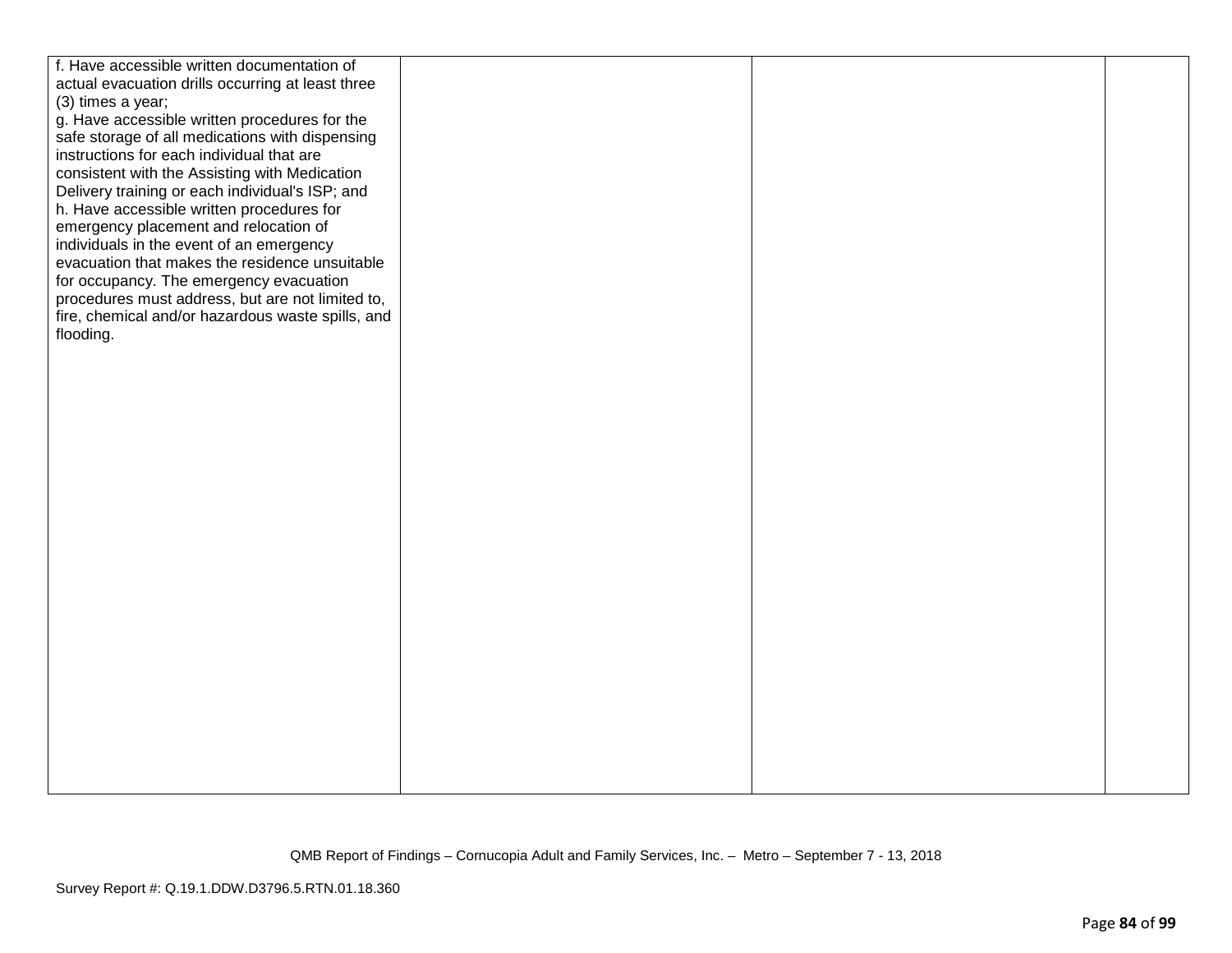| <b>Standard of Care</b>                                                                                                                                                                                                                                                                                                                                                                                                                                                                                                                                                                                                                                                                                                                                                                                                                                                                                                                                                                                                                                                                                                                                                                                                                                                                                                                                                                                                                                                                                                                                                                                                                                                                                                                                                                                                                                                                                                                                                                                                                                   | <b>Deficiencies</b>                                                                                                                                                                                                                                                                                                                                                                                                                                                                                                                                                       | Agency Plan of Correction, On-going QA/QI<br>& Responsible Party                                                                                                                                                                                                                                                                                                                                                                                                                                                                                                                                                                | <b>Date</b><br><b>Due</b> |  |
|-----------------------------------------------------------------------------------------------------------------------------------------------------------------------------------------------------------------------------------------------------------------------------------------------------------------------------------------------------------------------------------------------------------------------------------------------------------------------------------------------------------------------------------------------------------------------------------------------------------------------------------------------------------------------------------------------------------------------------------------------------------------------------------------------------------------------------------------------------------------------------------------------------------------------------------------------------------------------------------------------------------------------------------------------------------------------------------------------------------------------------------------------------------------------------------------------------------------------------------------------------------------------------------------------------------------------------------------------------------------------------------------------------------------------------------------------------------------------------------------------------------------------------------------------------------------------------------------------------------------------------------------------------------------------------------------------------------------------------------------------------------------------------------------------------------------------------------------------------------------------------------------------------------------------------------------------------------------------------------------------------------------------------------------------------------|---------------------------------------------------------------------------------------------------------------------------------------------------------------------------------------------------------------------------------------------------------------------------------------------------------------------------------------------------------------------------------------------------------------------------------------------------------------------------------------------------------------------------------------------------------------------------|---------------------------------------------------------------------------------------------------------------------------------------------------------------------------------------------------------------------------------------------------------------------------------------------------------------------------------------------------------------------------------------------------------------------------------------------------------------------------------------------------------------------------------------------------------------------------------------------------------------------------------|---------------------------|--|
| Service Domain: Medicaid Billing/Reimbursement - State financial oversight exists to assure that claims are coded and paid for in accordance with the<br>reimbursement methodology specified in the approved waiver.                                                                                                                                                                                                                                                                                                                                                                                                                                                                                                                                                                                                                                                                                                                                                                                                                                                                                                                                                                                                                                                                                                                                                                                                                                                                                                                                                                                                                                                                                                                                                                                                                                                                                                                                                                                                                                      |                                                                                                                                                                                                                                                                                                                                                                                                                                                                                                                                                                           |                                                                                                                                                                                                                                                                                                                                                                                                                                                                                                                                                                                                                                 |                           |  |
| Tag # 5144 Adult Habilitation                                                                                                                                                                                                                                                                                                                                                                                                                                                                                                                                                                                                                                                                                                                                                                                                                                                                                                                                                                                                                                                                                                                                                                                                                                                                                                                                                                                                                                                                                                                                                                                                                                                                                                                                                                                                                                                                                                                                                                                                                             | <b>Standard Level Deficiency</b>                                                                                                                                                                                                                                                                                                                                                                                                                                                                                                                                          |                                                                                                                                                                                                                                                                                                                                                                                                                                                                                                                                                                                                                                 |                           |  |
| <b>Reimbursement</b>                                                                                                                                                                                                                                                                                                                                                                                                                                                                                                                                                                                                                                                                                                                                                                                                                                                                                                                                                                                                                                                                                                                                                                                                                                                                                                                                                                                                                                                                                                                                                                                                                                                                                                                                                                                                                                                                                                                                                                                                                                      |                                                                                                                                                                                                                                                                                                                                                                                                                                                                                                                                                                           |                                                                                                                                                                                                                                                                                                                                                                                                                                                                                                                                                                                                                                 |                           |  |
| Developmental Disabilities (DD) Waiver Service<br>Standards effective 4/1/2007<br><b>CHAPTER 1 III. PROVIDER AGENCY</b><br>DOCUMENTATION OF SERVICE DELIVERY AND<br><b>LOCATION A. General: All Provider Agencies shall</b><br>maintain all records necessary to fully disclose the<br>service, quality, quantity and clinical necessity<br>furnished to individuals who are currently receiving<br>services. The Provider Agency records shall be<br>sufficiently detailed to substantiate the date, time,<br>individual name, servicing Provider Agency, level of<br>services, and length of a session of service billed.<br><b>B. Billable Units:</b> The documentation of the billable<br>time spent with an individual shall be kept on the<br>written or electronic record that is prepared prior to a<br>request for reimbursement from the HSD. For each<br>unit billed, the record shall contain the following:<br>(1) Date, start and end time of each service encounter<br>or other billable service interval;<br>(2) A description of what occurred during the<br>encounter or service interval; and<br>(3) The signature or authenticated name of staff<br>providing the service.<br>Developmental Disabilities (DD) Waiver Service<br>Standards effective 4/1/2007<br><b>CHAPTER 5 XVI. REIMBURSEMENT</b><br>A. Billable Unit. A billable unit for Adult Habilitation<br>Services is in 15-minute increments hour. The rate is<br>based on the individual's level of care.<br>B. Billable Activities (1) The Community Inclusion<br>Provider Agency can bill for those activities listed and<br>described on the ISP and within the Scope of Service.<br>Partial units are allowable. Billable units are face-to-<br>face, except that Adult Habilitation services may be<br>non-face-to-face under the following conditions: (a)<br>Time that is non face-to-face is documented<br>separately and clearly identified as to the nature of<br>the activity; and(b) Non face-to-face hours do not<br>exceed 5% of the monthly billable hours. | Based on record review, the Agency did not<br>provide written or electronic documentation as<br>evidence for each unit billed for Adult<br>Habilitation Services for 1 of 1 individuals.<br>Individual #9<br><b>June 2018</b><br>• The Agency billed 107 units of Adult<br>Habilitation (T2021 U1) from 6/18/2018<br>through 6/22/2018. Documentation received<br>accounted for 66 units.<br><b>July 2018</b><br>• The Agency billed 106 units of Adult<br>Habilitation (T2021 U1) from 7/30/2018<br>through 8/3/2018. Documentation received<br>accounted for 105 units. | <b>Provider:</b><br><b>State your Plan of Correction for the</b><br>deficiencies cited in this tag here (How is the<br>deficiency going to be corrected? This can be<br>specific to each deficiency cited or if possible an<br>overall correction?): $\rightarrow$<br><b>Provider:</b><br><b>Enter your ongoing Quality</b><br><b>Assurance/Quality Improvement processes</b><br>as it related to this tag number here (What is<br>going to be done? How many individuals is this<br>going to effect? How often will this be<br>completed? Who is responsible? What steps will<br>be taken if issues are found?): $\rightarrow$ |                           |  |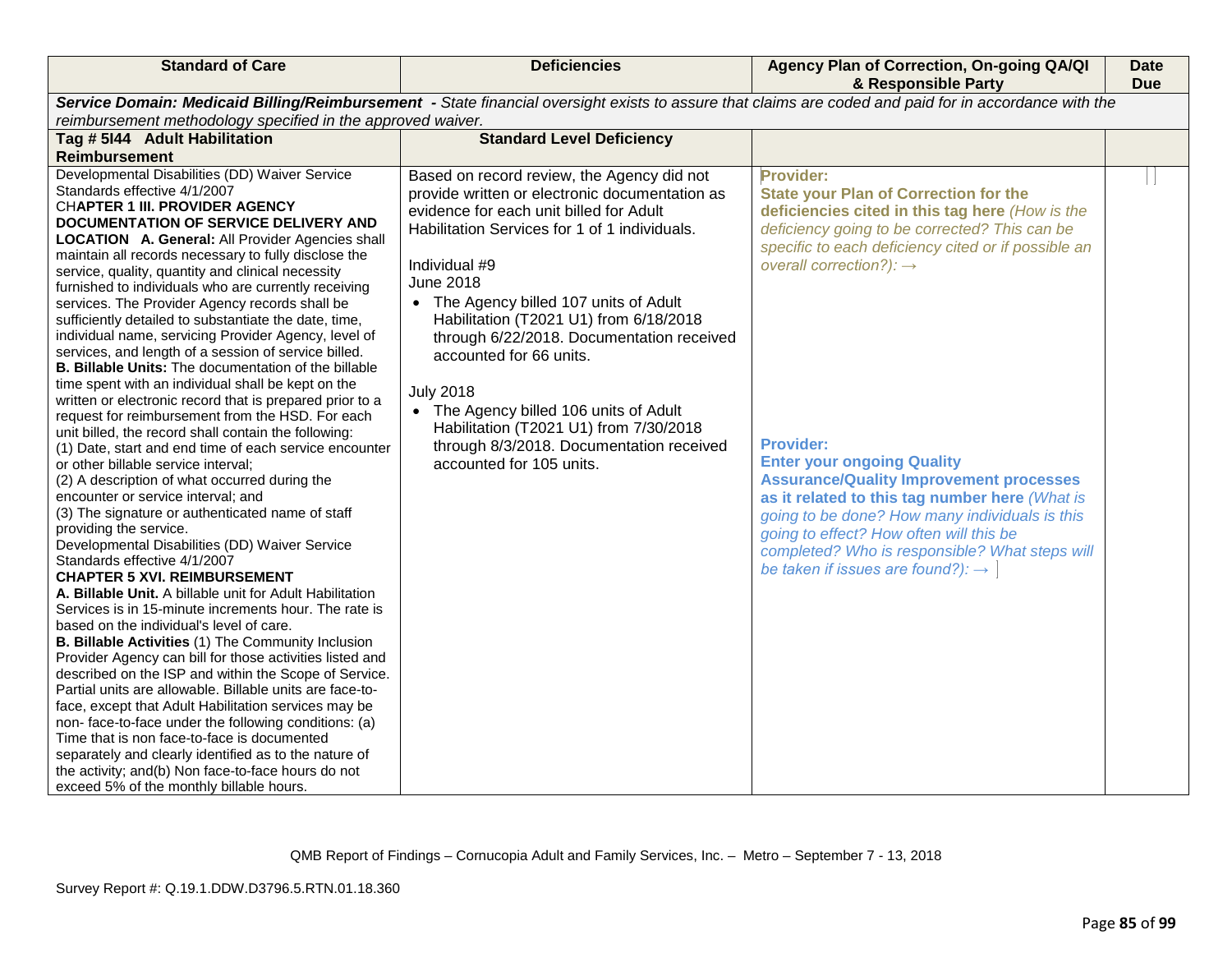| (2) Adult Habilitation Services can be provided with     |  |  |
|----------------------------------------------------------|--|--|
| any other services, insofar as the services are not      |  |  |
| reported for the same hours on the same day, except      |  |  |
| that Therapy Services and Case Management may be         |  |  |
| provided and billed for the same hours                   |  |  |
| NMAC 8.302.1.17 Effective Date 9-15-08 Record            |  |  |
| Keeping and Documentation Requirements - A               |  |  |
| provider must maintain all the records necessary to      |  |  |
| fully disclose the nature, quality, amount and medical   |  |  |
| necessity of services furnished to an eligible recipient |  |  |
| who is currently receiving or who has received           |  |  |
|                                                          |  |  |
| services in the past.                                    |  |  |
| Detail Required in Records - Provider Records must       |  |  |
| be sufficiently detailed to substantiate the date, time, |  |  |
| eligible recipient name, rendering, attending, ordering  |  |  |
| or prescribing provider; level and quantity of services, |  |  |
| length of a session of service billed, diagnosis and     |  |  |
| medical necessity of any service Treatment plans         |  |  |
| or other plans of care must be sufficiently detailed to  |  |  |
| substantiate the level of need, supervision, and         |  |  |
| direction and service(s) needed by the eligible          |  |  |
| recipient.                                               |  |  |
| Services Billed by Units of Time -                       |  |  |
| Services billed on the basis of time units spent with an |  |  |
| eligible recipient must be sufficiently detailed to      |  |  |
| document the actual time spent with the eligible         |  |  |
| recipient and the services provided during that time     |  |  |
| unit.                                                    |  |  |
| Records Retention - A provider who receives              |  |  |
| payment for treatment, services or goods must retain     |  |  |
| all medical and business records relating to any of the  |  |  |
| following for a period of at least six years from the    |  |  |
| payment date:                                            |  |  |
| (1) treatment or care of any eligible recipient          |  |  |
| (2) services or goods provided to any eligible recipient |  |  |
| (3) amounts paid by MAD on behalf of any eligible        |  |  |
| recipient; and                                           |  |  |
| (4) any records required by MAD for the                  |  |  |
| administration of Medicaid.                              |  |  |
|                                                          |  |  |
|                                                          |  |  |
|                                                          |  |  |
|                                                          |  |  |
|                                                          |  |  |
|                                                          |  |  |
|                                                          |  |  |
|                                                          |  |  |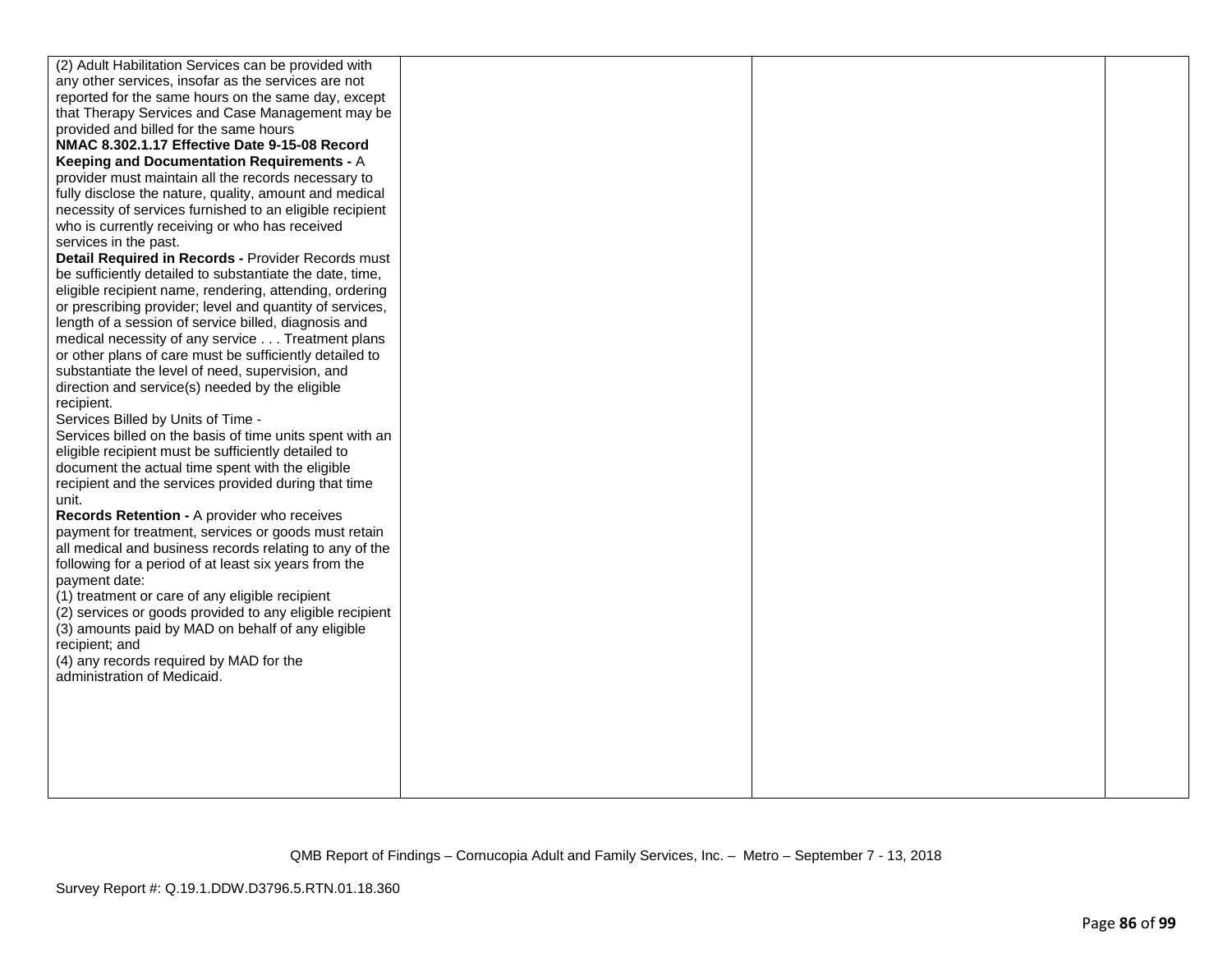| <b>Supports Reimbursement</b><br>Developmental Disabilities (DD) Waiver Service<br>Based on record review, the Agency did not<br>Provider:<br>Standards 2/26/2018; Eff Date: 3/1/2018<br>provide written or electronic documentation as<br><b>State your Plan of Correction for the</b><br><b>Chapter 21: Billing Requirements: 21.4</b><br>evidence for each unit billed for Customized<br>deficiencies cited in this tag here (How is the<br><b>Recording Keeping and Documentation</b><br>Community Supports for 6 of 13 individuals.<br>deficiency going to be corrected? This can be<br><b>Requirements: DD Waiver Provider Agencies</b><br>specific to each deficiency cited or if possible an<br>must maintain all records necessary to<br>Individual #3<br>overall correction?): $\rightarrow$<br>demonstrate proper provision of services for<br><b>July 2018</b><br>Medicaid billing. At a minimum, Provider Agencies<br>• The Agency billed 118 units of Customized<br>must adhere to the following:<br>Community Supports (Group) (T2021 HB U8)<br>1. The level and type of service provided must be<br>from 7/9/2018 through 7/13/2018.<br>supported in the ISP and have an approved budget<br>Documentation received accounted for 114<br>prior to service delivery and billing.<br>units.<br>2. Comprehensive documentation of direct service<br>delivery must include, at a minimum:<br>Individual #4<br>a. the agency name;<br><b>June 2018</b><br>b. the name of the recipient of the service;<br><b>Provider:</b><br>• The Agency billed 42 units of Customized<br>c. the location of the service; |
|-----------------------------------------------------------------------------------------------------------------------------------------------------------------------------------------------------------------------------------------------------------------------------------------------------------------------------------------------------------------------------------------------------------------------------------------------------------------------------------------------------------------------------------------------------------------------------------------------------------------------------------------------------------------------------------------------------------------------------------------------------------------------------------------------------------------------------------------------------------------------------------------------------------------------------------------------------------------------------------------------------------------------------------------------------------------------------------------------------------------------------------------------------------------------------------------------------------------------------------------------------------------------------------------------------------------------------------------------------------------------------------------------------------------------------------------------------------------------------------------------------------------------------------------------------------------------------------------------------------------------|
|                                                                                                                                                                                                                                                                                                                                                                                                                                                                                                                                                                                                                                                                                                                                                                                                                                                                                                                                                                                                                                                                                                                                                                                                                                                                                                                                                                                                                                                                                                                                                                                                                       |
|                                                                                                                                                                                                                                                                                                                                                                                                                                                                                                                                                                                                                                                                                                                                                                                                                                                                                                                                                                                                                                                                                                                                                                                                                                                                                                                                                                                                                                                                                                                                                                                                                       |
|                                                                                                                                                                                                                                                                                                                                                                                                                                                                                                                                                                                                                                                                                                                                                                                                                                                                                                                                                                                                                                                                                                                                                                                                                                                                                                                                                                                                                                                                                                                                                                                                                       |
|                                                                                                                                                                                                                                                                                                                                                                                                                                                                                                                                                                                                                                                                                                                                                                                                                                                                                                                                                                                                                                                                                                                                                                                                                                                                                                                                                                                                                                                                                                                                                                                                                       |
|                                                                                                                                                                                                                                                                                                                                                                                                                                                                                                                                                                                                                                                                                                                                                                                                                                                                                                                                                                                                                                                                                                                                                                                                                                                                                                                                                                                                                                                                                                                                                                                                                       |
|                                                                                                                                                                                                                                                                                                                                                                                                                                                                                                                                                                                                                                                                                                                                                                                                                                                                                                                                                                                                                                                                                                                                                                                                                                                                                                                                                                                                                                                                                                                                                                                                                       |
|                                                                                                                                                                                                                                                                                                                                                                                                                                                                                                                                                                                                                                                                                                                                                                                                                                                                                                                                                                                                                                                                                                                                                                                                                                                                                                                                                                                                                                                                                                                                                                                                                       |
|                                                                                                                                                                                                                                                                                                                                                                                                                                                                                                                                                                                                                                                                                                                                                                                                                                                                                                                                                                                                                                                                                                                                                                                                                                                                                                                                                                                                                                                                                                                                                                                                                       |
|                                                                                                                                                                                                                                                                                                                                                                                                                                                                                                                                                                                                                                                                                                                                                                                                                                                                                                                                                                                                                                                                                                                                                                                                                                                                                                                                                                                                                                                                                                                                                                                                                       |
|                                                                                                                                                                                                                                                                                                                                                                                                                                                                                                                                                                                                                                                                                                                                                                                                                                                                                                                                                                                                                                                                                                                                                                                                                                                                                                                                                                                                                                                                                                                                                                                                                       |
|                                                                                                                                                                                                                                                                                                                                                                                                                                                                                                                                                                                                                                                                                                                                                                                                                                                                                                                                                                                                                                                                                                                                                                                                                                                                                                                                                                                                                                                                                                                                                                                                                       |
|                                                                                                                                                                                                                                                                                                                                                                                                                                                                                                                                                                                                                                                                                                                                                                                                                                                                                                                                                                                                                                                                                                                                                                                                                                                                                                                                                                                                                                                                                                                                                                                                                       |
|                                                                                                                                                                                                                                                                                                                                                                                                                                                                                                                                                                                                                                                                                                                                                                                                                                                                                                                                                                                                                                                                                                                                                                                                                                                                                                                                                                                                                                                                                                                                                                                                                       |
|                                                                                                                                                                                                                                                                                                                                                                                                                                                                                                                                                                                                                                                                                                                                                                                                                                                                                                                                                                                                                                                                                                                                                                                                                                                                                                                                                                                                                                                                                                                                                                                                                       |
|                                                                                                                                                                                                                                                                                                                                                                                                                                                                                                                                                                                                                                                                                                                                                                                                                                                                                                                                                                                                                                                                                                                                                                                                                                                                                                                                                                                                                                                                                                                                                                                                                       |
|                                                                                                                                                                                                                                                                                                                                                                                                                                                                                                                                                                                                                                                                                                                                                                                                                                                                                                                                                                                                                                                                                                                                                                                                                                                                                                                                                                                                                                                                                                                                                                                                                       |
|                                                                                                                                                                                                                                                                                                                                                                                                                                                                                                                                                                                                                                                                                                                                                                                                                                                                                                                                                                                                                                                                                                                                                                                                                                                                                                                                                                                                                                                                                                                                                                                                                       |
| <b>Enter your ongoing Quality</b><br>Community Supports (Group) (T2021 HB U7)<br>d. the date of the service;                                                                                                                                                                                                                                                                                                                                                                                                                                                                                                                                                                                                                                                                                                                                                                                                                                                                                                                                                                                                                                                                                                                                                                                                                                                                                                                                                                                                                                                                                                          |
| <b>Assurance/Quality Improvement processes</b><br>e. the type of service;<br>from 6/7/2018 through 6/8/2018.                                                                                                                                                                                                                                                                                                                                                                                                                                                                                                                                                                                                                                                                                                                                                                                                                                                                                                                                                                                                                                                                                                                                                                                                                                                                                                                                                                                                                                                                                                          |
| as it related to this tag number here (What is<br>f. the start and end times of the service;<br>Documentation received accounted for 41                                                                                                                                                                                                                                                                                                                                                                                                                                                                                                                                                                                                                                                                                                                                                                                                                                                                                                                                                                                                                                                                                                                                                                                                                                                                                                                                                                                                                                                                               |
| g. the signature and title of each staff member who<br>going to be done? How many individuals is this<br>units.                                                                                                                                                                                                                                                                                                                                                                                                                                                                                                                                                                                                                                                                                                                                                                                                                                                                                                                                                                                                                                                                                                                                                                                                                                                                                                                                                                                                                                                                                                       |
| documents their time; and<br>going to effect? How often will this be                                                                                                                                                                                                                                                                                                                                                                                                                                                                                                                                                                                                                                                                                                                                                                                                                                                                                                                                                                                                                                                                                                                                                                                                                                                                                                                                                                                                                                                                                                                                                  |
| h, the nature of services.<br>completed? Who is responsible? What steps will<br>• The Agency billed 103 units of Customized                                                                                                                                                                                                                                                                                                                                                                                                                                                                                                                                                                                                                                                                                                                                                                                                                                                                                                                                                                                                                                                                                                                                                                                                                                                                                                                                                                                                                                                                                           |
| 3. A Provider Agency that receives payment for<br>be taken if issues are found?): $\rightarrow$<br>Community Supports (Group) (T2021 HB U7)                                                                                                                                                                                                                                                                                                                                                                                                                                                                                                                                                                                                                                                                                                                                                                                                                                                                                                                                                                                                                                                                                                                                                                                                                                                                                                                                                                                                                                                                           |
| treatment, services, or goods must retain all<br>from 6/11/2018 through 6/15/2018.                                                                                                                                                                                                                                                                                                                                                                                                                                                                                                                                                                                                                                                                                                                                                                                                                                                                                                                                                                                                                                                                                                                                                                                                                                                                                                                                                                                                                                                                                                                                    |
| medical and business records for a period of at<br>Documentation received accounted for 83                                                                                                                                                                                                                                                                                                                                                                                                                                                                                                                                                                                                                                                                                                                                                                                                                                                                                                                                                                                                                                                                                                                                                                                                                                                                                                                                                                                                                                                                                                                            |
| least six years from the last payment date, until<br>units.                                                                                                                                                                                                                                                                                                                                                                                                                                                                                                                                                                                                                                                                                                                                                                                                                                                                                                                                                                                                                                                                                                                                                                                                                                                                                                                                                                                                                                                                                                                                                           |
| ongoing audits are settled, or until involvement of                                                                                                                                                                                                                                                                                                                                                                                                                                                                                                                                                                                                                                                                                                                                                                                                                                                                                                                                                                                                                                                                                                                                                                                                                                                                                                                                                                                                                                                                                                                                                                   |
| the state Attorney General is completed regarding<br>• The Agency billed 42 units of Customized                                                                                                                                                                                                                                                                                                                                                                                                                                                                                                                                                                                                                                                                                                                                                                                                                                                                                                                                                                                                                                                                                                                                                                                                                                                                                                                                                                                                                                                                                                                       |
| settlement of any claim, whichever is longer.<br>Community Supports (Group) (T2021 HB U7)                                                                                                                                                                                                                                                                                                                                                                                                                                                                                                                                                                                                                                                                                                                                                                                                                                                                                                                                                                                                                                                                                                                                                                                                                                                                                                                                                                                                                                                                                                                             |
| 4. A Provider Agency that receives payment for<br>from 6/18/2018 through 6/19/2018.                                                                                                                                                                                                                                                                                                                                                                                                                                                                                                                                                                                                                                                                                                                                                                                                                                                                                                                                                                                                                                                                                                                                                                                                                                                                                                                                                                                                                                                                                                                                   |
| treatment, services or goods must retain all<br>Documentation received accounted for 41<br>medical and business records relating to any of the                                                                                                                                                                                                                                                                                                                                                                                                                                                                                                                                                                                                                                                                                                                                                                                                                                                                                                                                                                                                                                                                                                                                                                                                                                                                                                                                                                                                                                                                        |
| units.<br>following for a period of at least six years from the                                                                                                                                                                                                                                                                                                                                                                                                                                                                                                                                                                                                                                                                                                                                                                                                                                                                                                                                                                                                                                                                                                                                                                                                                                                                                                                                                                                                                                                                                                                                                       |
| payment date:                                                                                                                                                                                                                                                                                                                                                                                                                                                                                                                                                                                                                                                                                                                                                                                                                                                                                                                                                                                                                                                                                                                                                                                                                                                                                                                                                                                                                                                                                                                                                                                                         |
| a. treatment or care of any eligible recipient;<br><b>July 2018</b>                                                                                                                                                                                                                                                                                                                                                                                                                                                                                                                                                                                                                                                                                                                                                                                                                                                                                                                                                                                                                                                                                                                                                                                                                                                                                                                                                                                                                                                                                                                                                   |
| b. services or goods provided to any eligible<br>• The Agency billed 40 units of Customized                                                                                                                                                                                                                                                                                                                                                                                                                                                                                                                                                                                                                                                                                                                                                                                                                                                                                                                                                                                                                                                                                                                                                                                                                                                                                                                                                                                                                                                                                                                           |
| recipient;<br>Community Supports (Group) (T2021 HB U7)                                                                                                                                                                                                                                                                                                                                                                                                                                                                                                                                                                                                                                                                                                                                                                                                                                                                                                                                                                                                                                                                                                                                                                                                                                                                                                                                                                                                                                                                                                                                                                |
| c. amounts paid by MAD on behalf of any eligible<br>from 7/26/2018 through 7/27/2018.                                                                                                                                                                                                                                                                                                                                                                                                                                                                                                                                                                                                                                                                                                                                                                                                                                                                                                                                                                                                                                                                                                                                                                                                                                                                                                                                                                                                                                                                                                                                 |
| recipient; and<br>Documentation received accounted for 38                                                                                                                                                                                                                                                                                                                                                                                                                                                                                                                                                                                                                                                                                                                                                                                                                                                                                                                                                                                                                                                                                                                                                                                                                                                                                                                                                                                                                                                                                                                                                             |
| d. any records required by MAD for the<br>units.                                                                                                                                                                                                                                                                                                                                                                                                                                                                                                                                                                                                                                                                                                                                                                                                                                                                                                                                                                                                                                                                                                                                                                                                                                                                                                                                                                                                                                                                                                                                                                      |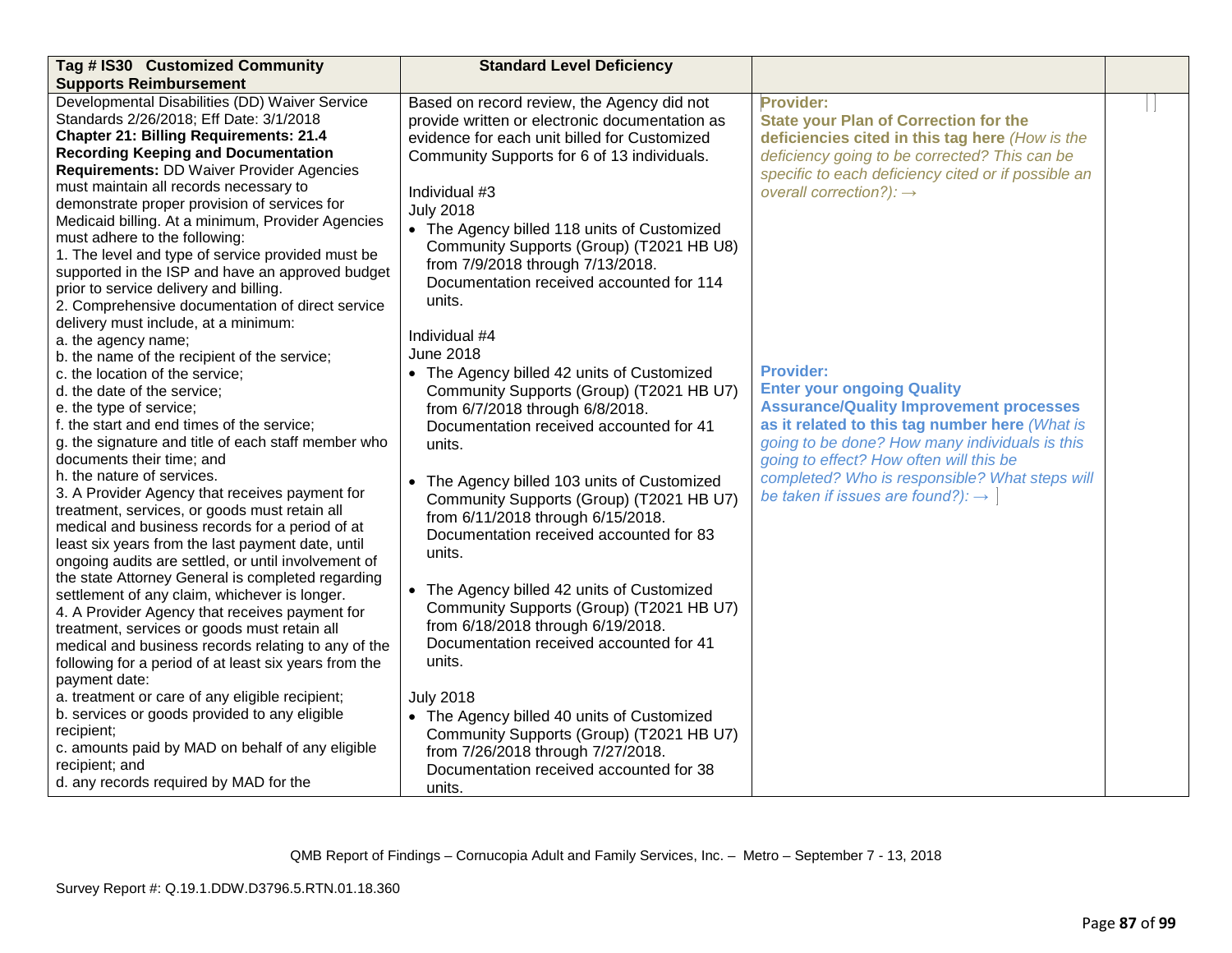| administration of Medicaid.                                                                                                                                                                                                                                                                                                                                                                                  |                                                                                                                                                                                                                                                                   |  |
|--------------------------------------------------------------------------------------------------------------------------------------------------------------------------------------------------------------------------------------------------------------------------------------------------------------------------------------------------------------------------------------------------------------|-------------------------------------------------------------------------------------------------------------------------------------------------------------------------------------------------------------------------------------------------------------------|--|
| 21.9 Billable Units: The unit of billing depends on<br>the service type. The unit may be a 15-minute<br>interval, a daily unit, a monthly unit or a dollar<br>amount. The unit of billing is identified in the<br>current DD Waiver Rate Table. Provider Agencies<br>must correctly report service units.                                                                                                    | August 2018<br>The Agency billed 45 units of Customized<br>Community Supports (Group) (T2021 HB U7)<br>from 8/9/2018 through 8/10/2018.<br>Documentation received accounted for 44<br>units.                                                                      |  |
| 21.9.1 Requirements for Daily Units: For<br>services billed in daily units, Provider Agencies<br>must adhere to the following:<br>1. A day is considered 24 hours from midnight to<br>midnight.<br>2. If 12 or fewer hours of service are provided, then<br>one-half unit shall be billed. A whole unit can be<br>billed if more than 12 hours of service is provided<br>during a 24-hour period.            | The Agency billed 42 units of Customized<br>Community Supports (Group) (T2021 HB U7)<br>from 8/16/2018 through 8/17/2018.<br>Documentation received accounted for 41<br>units.<br>Individual #7<br><b>July 2018</b><br>• The Agency billed 38 units of Customized |  |
| 3. The maximum allowable billable units cannot<br>exceed 340 calendar days per ISP year or 170<br>calendar days per six months.<br>4. When a person transitions from one Provider<br>Agency to another during the ISP year, a standard                                                                                                                                                                       | Community Supports (Individual) (H2021 HB<br>U1) from 8/10/2018 through 8/11/2018.<br>Documentation received accounted for 36<br>units.                                                                                                                           |  |
| formula to calculate the units billed by each<br>Provider Agency must be applied as follows:<br>a. The discharging Provider Agency bills the<br>number of calendar days that services were<br>provided multiplied by .93 (93%).<br>b. The receiving Provider Agency bills the<br>remaining days up to 340 for the ISP year.                                                                                  | Individual #11<br><b>July 2018</b><br>• The Agency billed 19 units of Customized<br>Community Supports (Individual) (H2021<br>HBU1) on 7/24/2018. No documentation was<br>found on 7/24/2018 to justify the 19 units<br>billed.                                   |  |
| 21.9.2 Requirements for Monthly Units: For<br>services billed in monthly units, a Provider Agency<br>must adhere to the following:<br>1. A month is considered a period of 30 calendar<br>days.<br>2. At least one hour of face-to-face billable services<br>shall be provided during a calendar month where<br>any portion of a monthly unit is billed.<br>3. Monthly units can be prorated by a half unit. | Individual #12<br><b>July 2018</b><br>• The Agency billed 51 units of Customized<br>Community Supports (Group) (T2021 HB U7)<br>from 7/2/2018 through 7/3/2018.<br>Documentation received accounted for 47<br>units.                                              |  |
| 4. Agency transfers not occurring at the beginning<br>of the 30-day interval are required to be<br>coordinated in the middle of the 30-day interval so<br>that the discharging and receiving agency receive                                                                                                                                                                                                  | The Agency billed 109 units of Customized<br>$\bullet$<br>Community Supports (Group) (T2021 HB U7)<br>from 7/30/2018 through 8/3/2018.                                                                                                                            |  |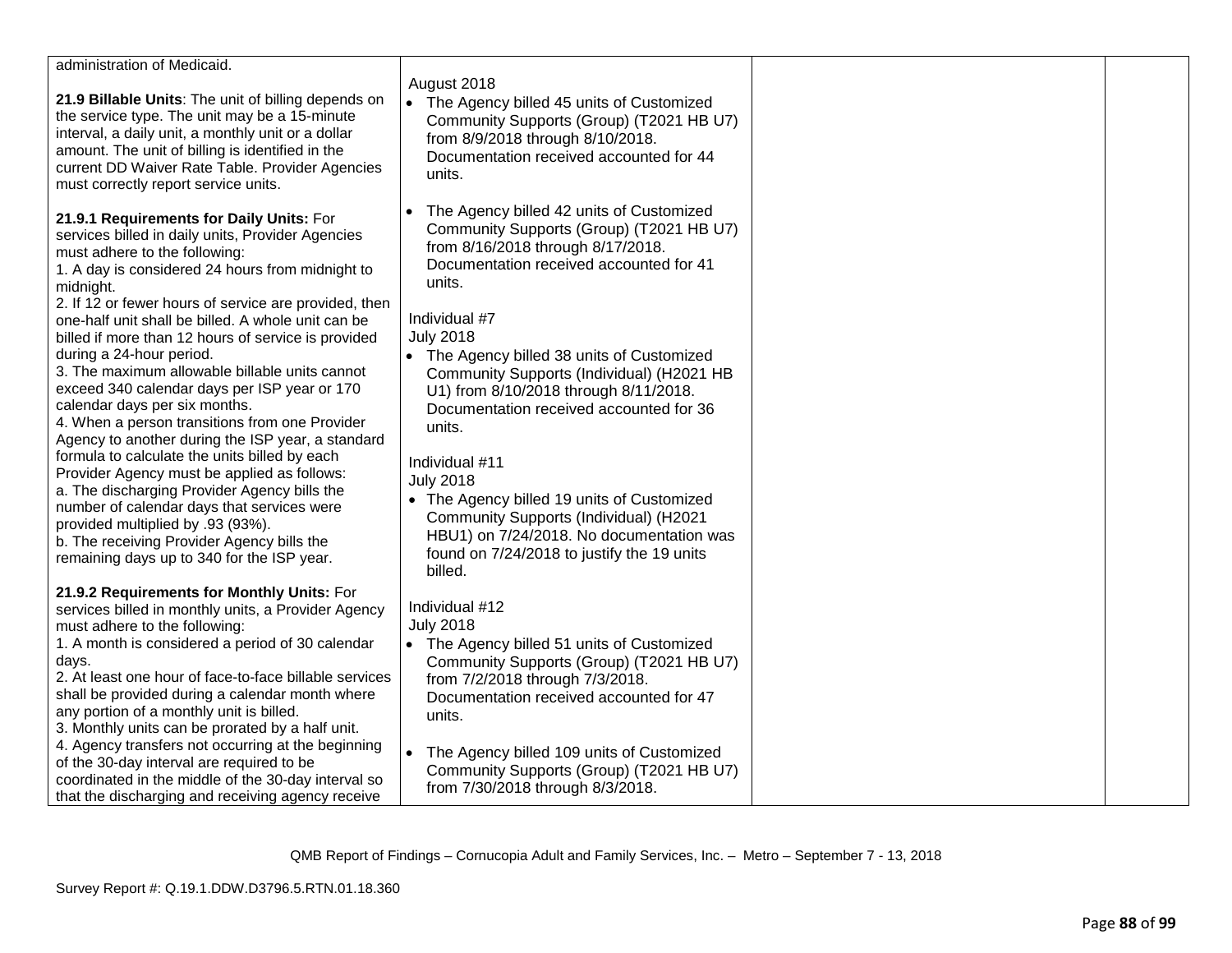| a half unit.                                                                                                                                                                                                                                                                                                                                                                                                                                                                                                                                                                                                                                                                                                                                                                                             | Documentation received accounted for 107                                                                                                                                                                                         |  |
|----------------------------------------------------------------------------------------------------------------------------------------------------------------------------------------------------------------------------------------------------------------------------------------------------------------------------------------------------------------------------------------------------------------------------------------------------------------------------------------------------------------------------------------------------------------------------------------------------------------------------------------------------------------------------------------------------------------------------------------------------------------------------------------------------------|----------------------------------------------------------------------------------------------------------------------------------------------------------------------------------------------------------------------------------|--|
| 21.9.3 Requirements for 15-minute and hourly<br>units: For services billed in 15-minute or hourly<br>intervals, Provider Agencies must adhere to the<br>following:<br>1. When time spent providing the service is not<br>exactly 15 minutes or one hour, Provider Agencies<br>are responsible for reporting time correctly<br>following NMAC 8.302.2.<br>2. Services that last in their entirety less than eight<br>minutes cannot be billed.                                                                                                                                                                                                                                                                                                                                                            | units.<br>Individual #16<br><b>July 2018</b><br>• The Agency billed 50 units of Customized<br>Community Supports (Group) (T2021 HB U7)<br>from 7/12/2018 through 7/13/2018.<br>Documentation received accounted for 49<br>units. |  |
| Developmental Disabilities (DD) Waiver Service<br>Standards effective 11/1/2012 revised 4/23/2013;<br>6/15/2015<br><b>CHAPTER 6 (CCS) 4. REIMBURSEMENT</b><br>A. Required Records: Customized Community<br>Supports Services Provider Agencies must<br>maintain all records necessary to fully disclose the<br>type, quality, quantity and clinical necessity of<br>services furnished to individuals who are currently<br>receiving services. Customized Community<br>Supports Services Provider Agency records must<br>be sufficiently detailed to substantiate the date,<br>time, individual name, servicing provider, nature of<br>services, and length of a session of service billed.<br>Providers are required to comply with the New<br>Mexico Human Services Department Billing<br>Regulations. |                                                                                                                                                                                                                                  |  |
| <b>B. Billable Unit:</b><br>1. The billable unit for Individual Customized<br>Community Supports is a fifteen (15) minute unit.<br>2. The billable unit for Community Inclusion Aide is<br>a fifteen (15) minute unit.<br>3. The billable unit for Group Customized<br>Community Supports is a fifteen (15) minute unit,<br>with the rate category based on the NM DDW<br>group assignment.<br>4. The time at home is intermittent or brief; e.g. one<br>hour time period for lunch and/or change of<br>clothes. The Provider Agency may bill for providing<br>this support under Customized Community                                                                                                                                                                                                   |                                                                                                                                                                                                                                  |  |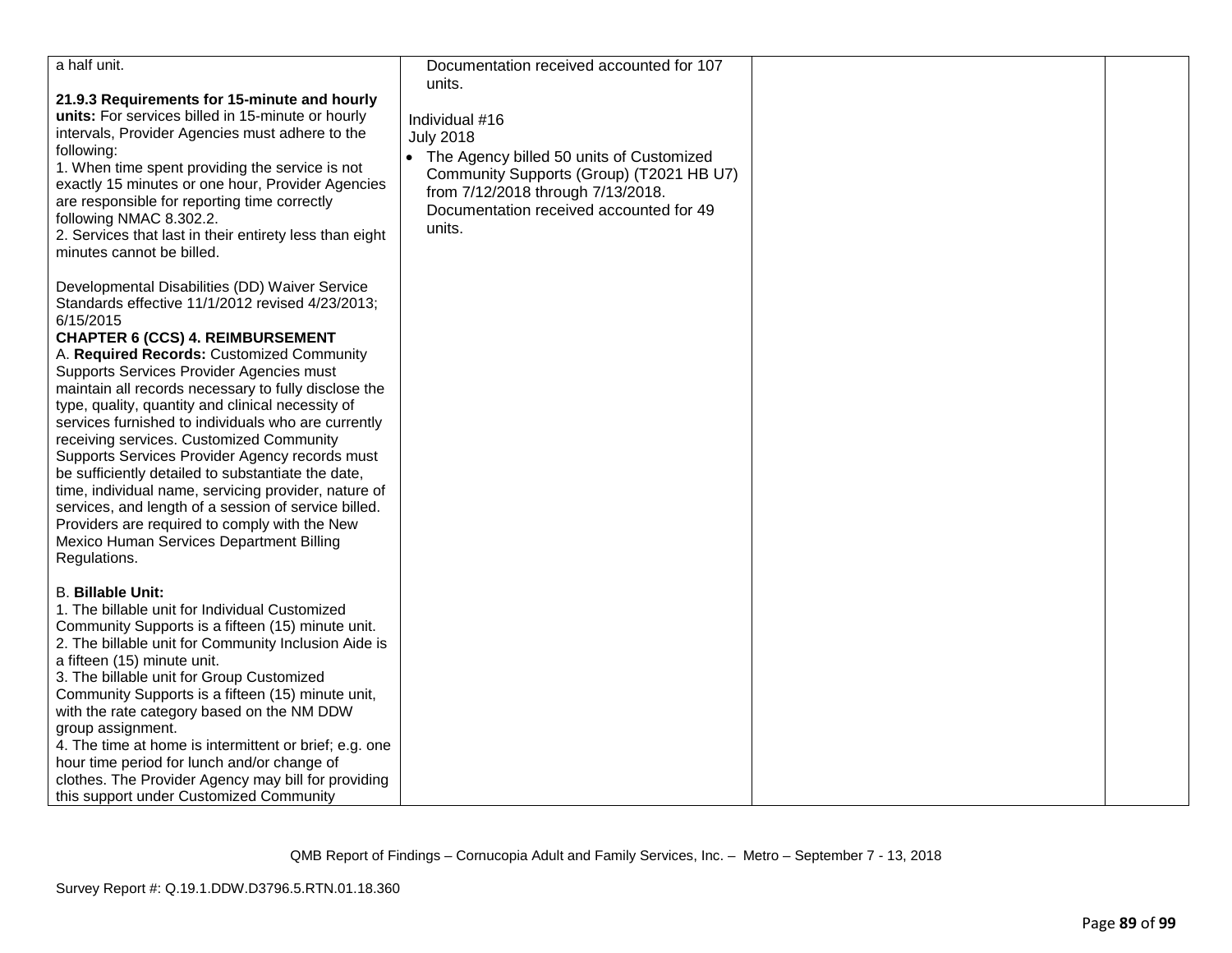| Supports without prior approval from DDSD.              |  |  |
|---------------------------------------------------------|--|--|
| 5. The billable unit for Individual Intensive           |  |  |
| Behavioral Customized Community Supports is a           |  |  |
| fifteen (15) minute unit.                               |  |  |
|                                                         |  |  |
| 6. The billable unit for Fiscal Management for Adult    |  |  |
| Education is one dollar per unit including a 10%        |  |  |
| administrative processing fee.                          |  |  |
| 7. The billable units for Adult Nursing Services are    |  |  |
| addressed in the Adult Nursing Services Chapter.        |  |  |
|                                                         |  |  |
| C. Billable Activities: All DSP activities that are:    |  |  |
| a. Provided face to face with the individual;           |  |  |
| b. Described in the individual's approved ISP;          |  |  |
| c. Provided in accordance with the Scope of             |  |  |
| Services; and                                           |  |  |
| d. Activities included in billable services, activities |  |  |
|                                                         |  |  |
| or situations.                                          |  |  |
|                                                         |  |  |
|                                                         |  |  |
|                                                         |  |  |
|                                                         |  |  |
|                                                         |  |  |
|                                                         |  |  |
|                                                         |  |  |
|                                                         |  |  |
|                                                         |  |  |
|                                                         |  |  |
|                                                         |  |  |
|                                                         |  |  |
|                                                         |  |  |
|                                                         |  |  |
|                                                         |  |  |
|                                                         |  |  |
|                                                         |  |  |
|                                                         |  |  |
|                                                         |  |  |
|                                                         |  |  |
|                                                         |  |  |
|                                                         |  |  |
|                                                         |  |  |
|                                                         |  |  |
|                                                         |  |  |
|                                                         |  |  |
|                                                         |  |  |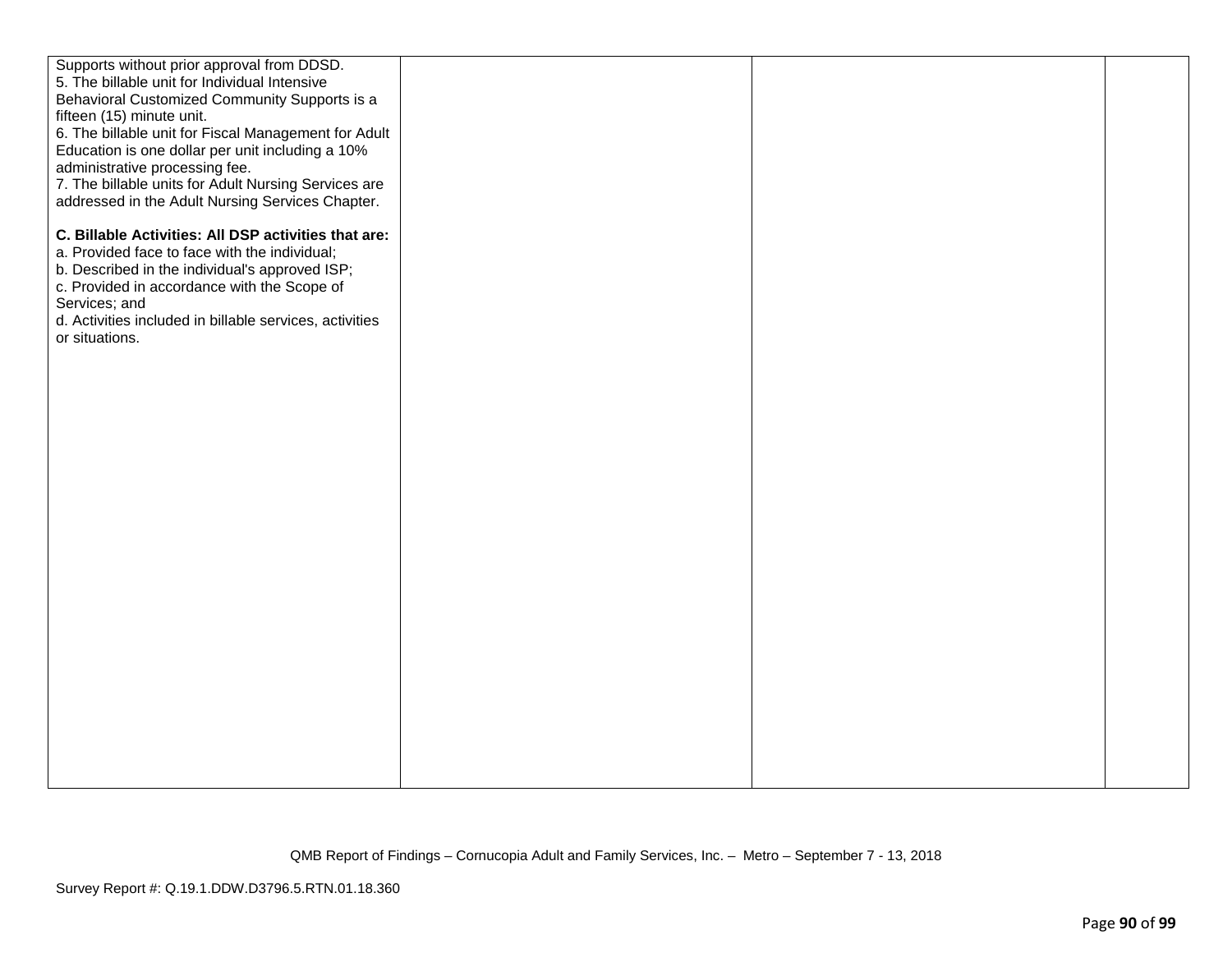| Tag # LS26 Supported Living                                                                          | <b>Standard Level Deficiency</b>                                                             |                                                                  |  |
|------------------------------------------------------------------------------------------------------|----------------------------------------------------------------------------------------------|------------------------------------------------------------------|--|
| <b>Reimbursement</b>                                                                                 |                                                                                              |                                                                  |  |
| Developmental Disabilities (DD) Waiver Service<br>Standards 2/26/2018; Eff Date: 3/1/2018            | Based on record review, the Agency did not<br>provide written or electronic documentation as | <b>Provider:</b><br><b>State your Plan of Correction for the</b> |  |
| <b>Chapter 21: Billing Requirements: 21.4</b>                                                        | evidence for each unit billed for Supported                                                  | deficiencies cited in this tag here (How is the                  |  |
| <b>Recording Keeping and Documentation</b>                                                           | Living Services for 1 of 2 individuals.                                                      | deficiency going to be corrected? This can be                    |  |
| <b>Requirements: DD Waiver Provider Agencies</b>                                                     |                                                                                              | specific to each deficiency cited or if possible an              |  |
| must maintain all records necessary to                                                               | Individual #2                                                                                | overall correction?): $\rightarrow$                              |  |
| demonstrate proper provision of services for                                                         | August 2018                                                                                  |                                                                  |  |
| Medicaid billing. At a minimum, Provider Agencies                                                    | • The Agency billed 1 unit of Supported Living                                               |                                                                  |  |
| must adhere to the following:<br>1. The level and type of service provided must be                   | (T2016 HB U6) from on 8/11/2018. No                                                          |                                                                  |  |
| supported in the ISP and have an approved budget                                                     | documentation was found on 8/11/2018 to                                                      |                                                                  |  |
| prior to service delivery and billing.                                                               | justify the 1 unit billed.                                                                   |                                                                  |  |
| 2. Comprehensive documentation of direct service                                                     |                                                                                              |                                                                  |  |
| delivery must include, at a minimum:                                                                 | • The Agency billed 1 unit of Supported Living                                               |                                                                  |  |
| a. the agency name;                                                                                  | (T2016 HB U6) from on 8/12/2018. No                                                          |                                                                  |  |
| b. the name of the recipient of the service;                                                         | documentation was found on 8/12/2018 to                                                      |                                                                  |  |
| c. the location of the service;                                                                      | justify the 1 unit billed                                                                    | <b>Provider:</b>                                                 |  |
| d. the date of the service;                                                                          |                                                                                              | <b>Enter your ongoing Quality</b>                                |  |
| e. the type of service;                                                                              | • The Agency billed 1 unit of Supported Living                                               | <b>Assurance/Quality Improvement processes</b>                   |  |
| f. the start and end times of the service;                                                           | (T2016 HB U6) from on 8/13/2018. No                                                          | as it related to this tag number here (What is                   |  |
| g. the signature and title of each staff member who                                                  | documentation was found on 8/13/2018 to                                                      | going to be done? How many individuals is this                   |  |
| documents their time; and                                                                            | justify the 1 unit billed                                                                    | going to effect? How often will this be                          |  |
| h, the nature of services.                                                                           |                                                                                              | completed? Who is responsible? What steps will                   |  |
| 3. A Provider Agency that receives payment for                                                       | • The Agency billed 1 unit of Supported Living                                               | be taken if issues are found?): $\rightarrow$                    |  |
| treatment, services, or goods must retain all                                                        | (T2016 HB U6) from on 8/14/2018. No                                                          |                                                                  |  |
| medical and business records for a period of at<br>least six years from the last payment date, until | documentation was found on 8/14/2018 to                                                      |                                                                  |  |
| ongoing audits are settled, or until involvement of                                                  | justify the 1 unit billed.                                                                   |                                                                  |  |
| the state Attorney General is completed regarding                                                    |                                                                                              |                                                                  |  |
| settlement of any claim, whichever is longer.                                                        | • The Agency billed 1 unit of Supported Living                                               |                                                                  |  |
| 4. A Provider Agency that receives payment for                                                       | (T2016 HB U6) from on 8/15/2018. No                                                          |                                                                  |  |
| treatment, services or goods must retain all                                                         | documentation was found on 8/15/2018 to                                                      |                                                                  |  |
| medical and business records relating to any of the                                                  | justify the 1 unit billed.                                                                   |                                                                  |  |
| following for a period of at least six years from the                                                |                                                                                              |                                                                  |  |
| payment date:                                                                                        | • The Agency billed 1 unit of Supported Living                                               |                                                                  |  |
| a. treatment or care of any eligible recipient;                                                      | (T2016 HB U6) from on 8/16/2018. No                                                          |                                                                  |  |
| b. services or goods provided to any eligible                                                        | documentation was found on 8/16/2018 to                                                      |                                                                  |  |
| recipient;                                                                                           | justify the 1 unit billed.                                                                   |                                                                  |  |
| c. amounts paid by MAD on behalf of any eligible                                                     |                                                                                              |                                                                  |  |
| recipient; and                                                                                       | • The Agency billed 1 unit of Supported Living                                               |                                                                  |  |
| d. any records required by MAD for the                                                               | (T2016 HB U6) from on 8/17/2018.                                                             |                                                                  |  |

QMB Report of Findings – Cornucopia Adult and Family Services, Inc. – Metro – September 7 - 13, 2018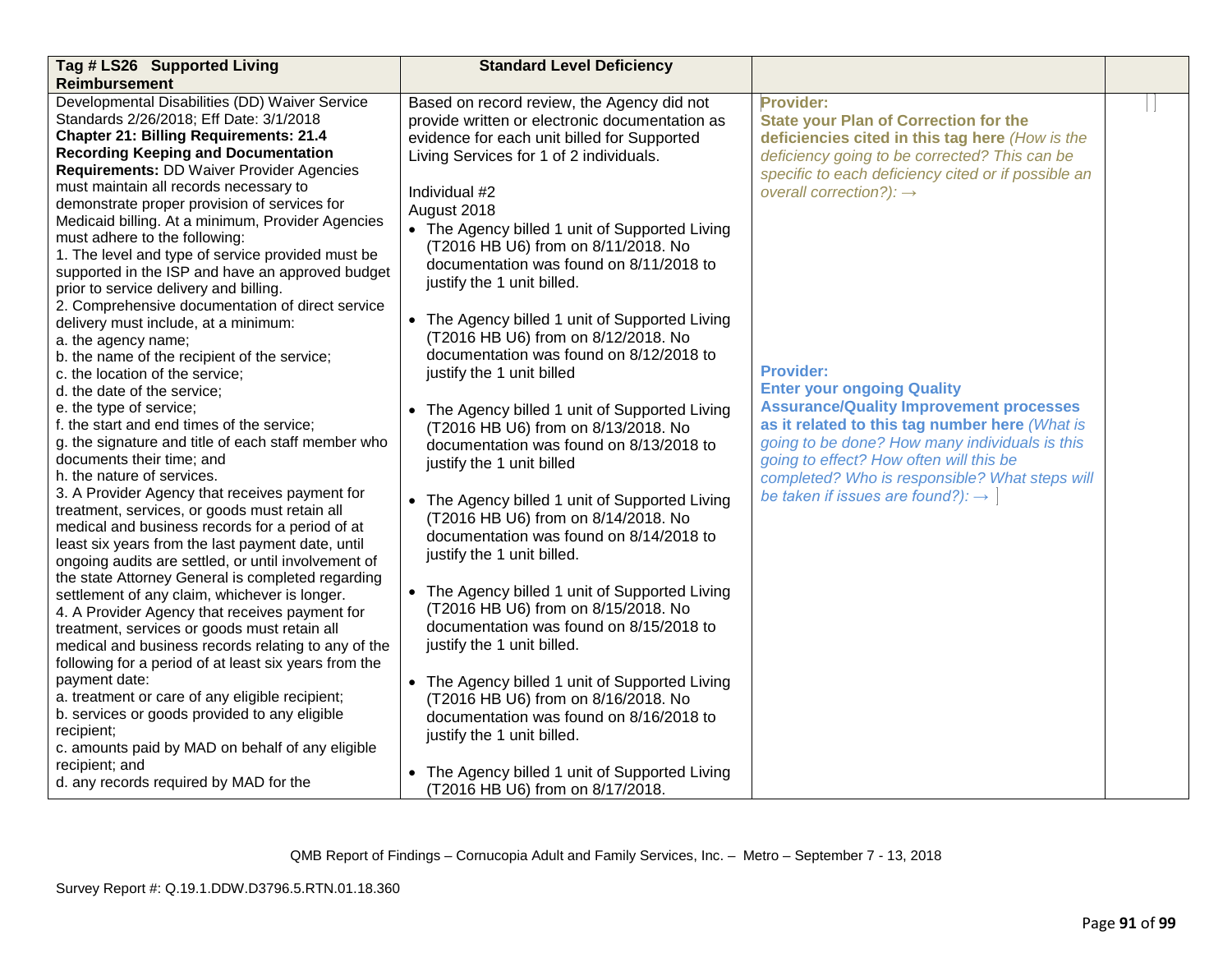| administration of Medicaid.                            | Documentation received accounted for .5        |  |
|--------------------------------------------------------|------------------------------------------------|--|
| 21.9 Billable Units: The unit of billing depends on    | units.                                         |  |
| the service type. The unit may be a 15-minute          |                                                |  |
| interval, a daily unit, a monthly unit or a dollar     |                                                |  |
| amount. The unit of billing is identified in the       | • The Agency billed 1 unit of Supported Living |  |
| current DD Waiver Rate Table. Provider Agencies        | (T2016 HB U6) from on 8/10/2018.               |  |
| must correctly report service units.                   | Documentation received accounted for .5        |  |
| 21.9.1 Requirements for Daily Units: For               | units.                                         |  |
| services billed in daily units, Provider Agencies      |                                                |  |
| must adhere to the following:                          |                                                |  |
| 1. A day is considered 24 hours from midnight to       |                                                |  |
| midnight.                                              |                                                |  |
| 2. If 12 or fewer hours of service are provided, then  |                                                |  |
| one-half unit shall be billed. A whole unit can be     |                                                |  |
| billed if more than 12 hours of service is provided    |                                                |  |
| during a 24-hour period.                               |                                                |  |
| 3. The maximum allowable billable units cannot         |                                                |  |
| exceed 340 calendar days per ISP year or 170           |                                                |  |
| calendar days per six months.                          |                                                |  |
| 4. When a person transitions from one Provider         |                                                |  |
| Agency to another during the ISP year, a standard      |                                                |  |
| formula to calculate the units billed by each          |                                                |  |
| Provider Agency must be applied as follows:            |                                                |  |
| a. The discharging Provider Agency bills the           |                                                |  |
| number of calendar days that services were             |                                                |  |
| provided multiplied by .93 (93%).                      |                                                |  |
| b. The receiving Provider Agency bills the             |                                                |  |
| remaining days up to 340 for the ISP year.             |                                                |  |
| 21.9.2 Requirements for Monthly Units: For             |                                                |  |
| services billed in monthly units, a Provider Agency    |                                                |  |
| must adhere to the following:                          |                                                |  |
| 1. A month is considered a period of 30 calendar       |                                                |  |
| days.                                                  |                                                |  |
| 2. At least one hour of face-to-face billable services |                                                |  |
| shall be provided during a calendar month where        |                                                |  |
| any portion of a monthly unit is billed.               |                                                |  |
| 3. Monthly units can be prorated by a half unit.       |                                                |  |
| 4. Agency transfers not occurring at the beginning     |                                                |  |
| of the 30-day interval are required to be              |                                                |  |
| coordinated in the middle of the 30-day interval so    |                                                |  |
| that the discharging and receiving agency receive      |                                                |  |
| a half unit.                                           |                                                |  |
| 21.9.3 Requirements for 15-minute and hourly           |                                                |  |
| units: For services billed in 15-minute or hourly      |                                                |  |

QMB Report of Findings – Cornucopia Adult and Family Services, Inc. – Metro – September 7 - 13, 2018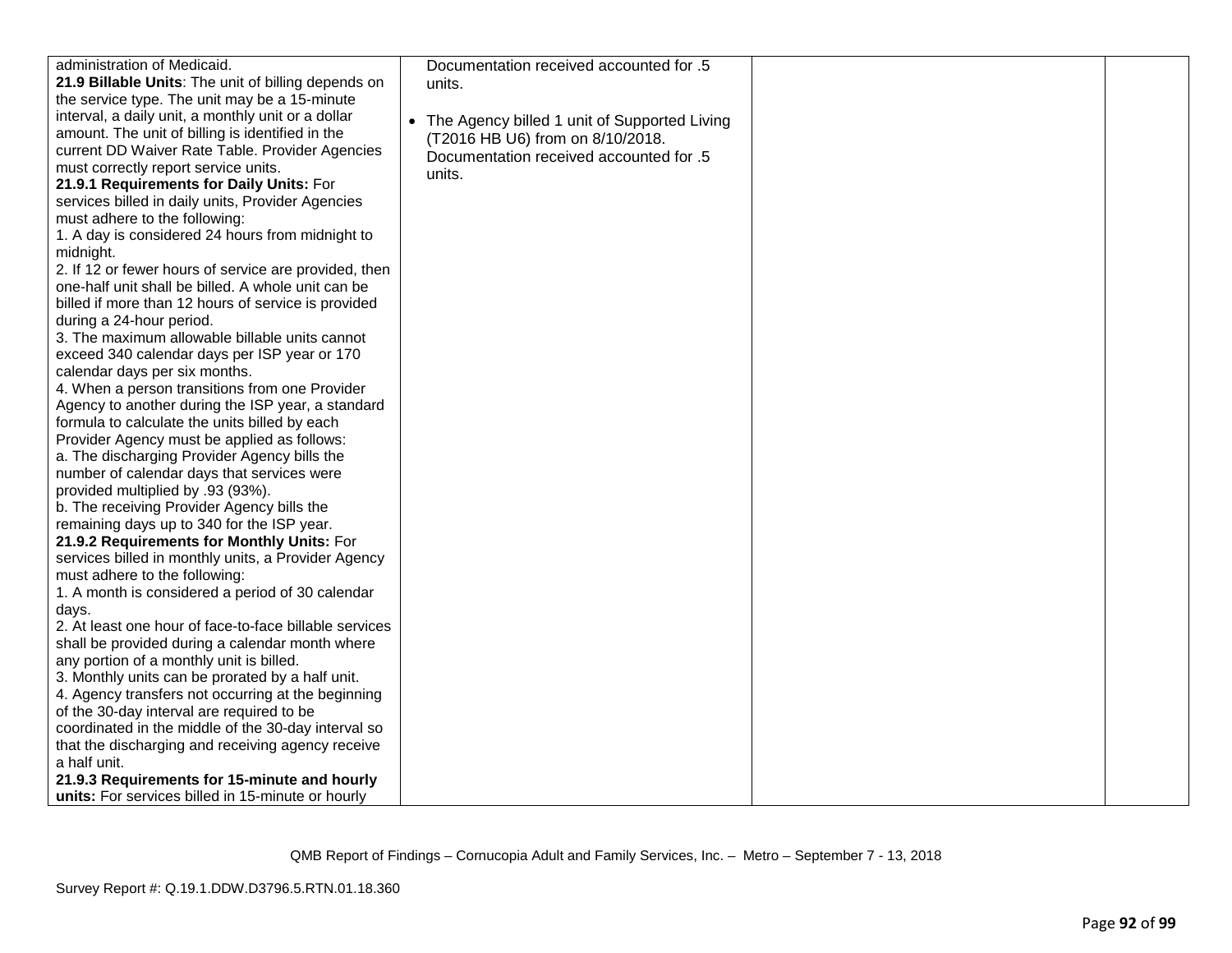| intervals, Provider Agencies must adhere to the                                                                              |  |  |
|------------------------------------------------------------------------------------------------------------------------------|--|--|
| following:                                                                                                                   |  |  |
|                                                                                                                              |  |  |
| 1. When time spent providing the service is not                                                                              |  |  |
|                                                                                                                              |  |  |
|                                                                                                                              |  |  |
| exactly 15 minutes or one hour, Provider Agencies<br>are responsible for reporting time correctly<br>following NMAC 8.302.2. |  |  |
| 2. Services that last in their entirety less than eight                                                                      |  |  |
| minutes cannot be billed.                                                                                                    |  |  |
|                                                                                                                              |  |  |
|                                                                                                                              |  |  |
|                                                                                                                              |  |  |
|                                                                                                                              |  |  |
|                                                                                                                              |  |  |
|                                                                                                                              |  |  |
|                                                                                                                              |  |  |
|                                                                                                                              |  |  |
|                                                                                                                              |  |  |
|                                                                                                                              |  |  |
|                                                                                                                              |  |  |
|                                                                                                                              |  |  |
|                                                                                                                              |  |  |
|                                                                                                                              |  |  |
|                                                                                                                              |  |  |
|                                                                                                                              |  |  |
|                                                                                                                              |  |  |
|                                                                                                                              |  |  |
|                                                                                                                              |  |  |
|                                                                                                                              |  |  |
|                                                                                                                              |  |  |
|                                                                                                                              |  |  |
|                                                                                                                              |  |  |
|                                                                                                                              |  |  |
|                                                                                                                              |  |  |
|                                                                                                                              |  |  |
|                                                                                                                              |  |  |
|                                                                                                                              |  |  |
|                                                                                                                              |  |  |
|                                                                                                                              |  |  |
|                                                                                                                              |  |  |
|                                                                                                                              |  |  |
|                                                                                                                              |  |  |
|                                                                                                                              |  |  |
|                                                                                                                              |  |  |
|                                                                                                                              |  |  |
|                                                                                                                              |  |  |
|                                                                                                                              |  |  |
|                                                                                                                              |  |  |
|                                                                                                                              |  |  |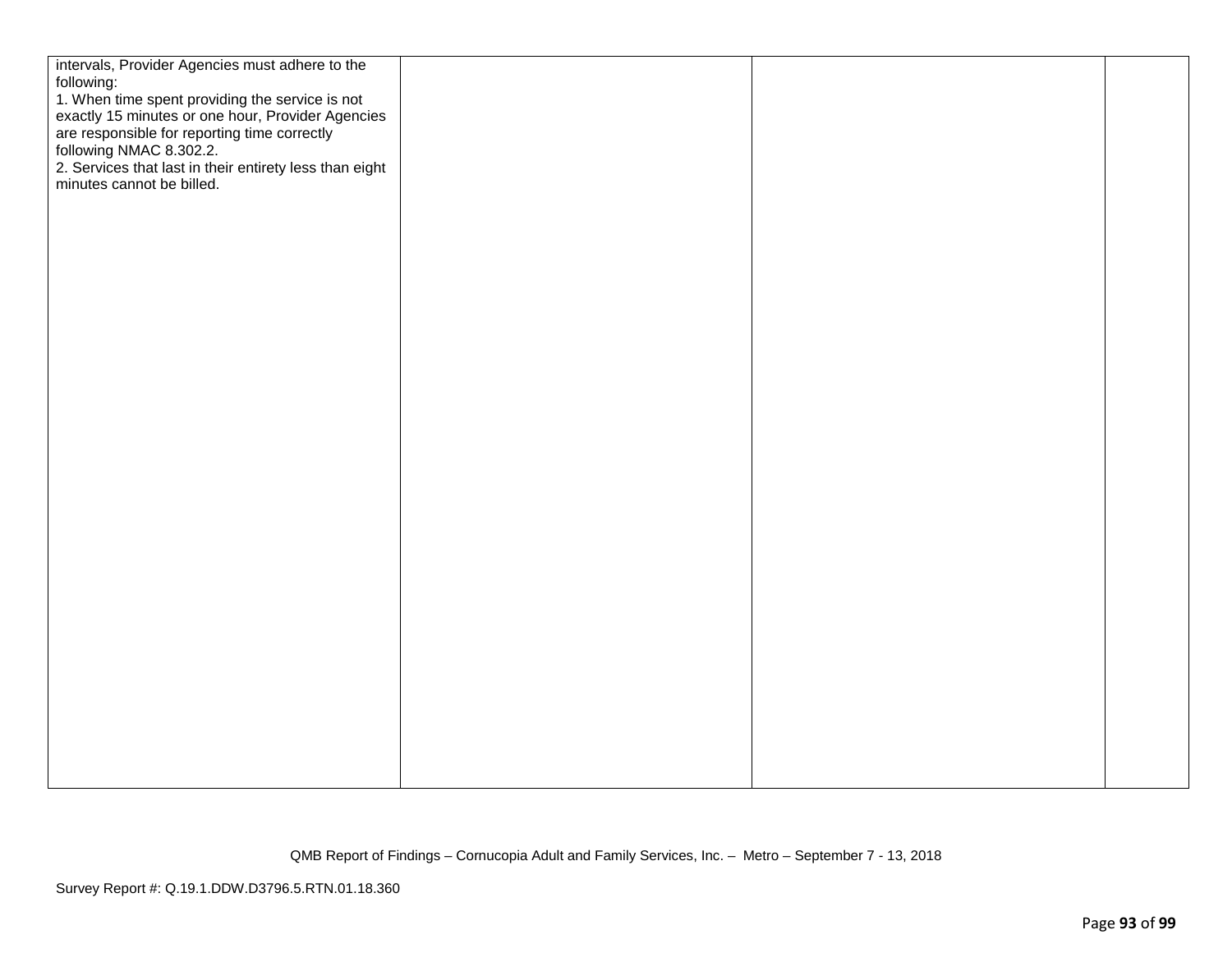| Tag # LS27 Family Living Reimbursement                                                          | <b>Standard Level Deficiency</b>                |                                                     |  |
|-------------------------------------------------------------------------------------------------|-------------------------------------------------|-----------------------------------------------------|--|
| Developmental Disabilities (DD) Waiver Service                                                  | Based on record review, the Agency did not      | <b>Provider:</b>                                    |  |
| Standards 2/26/2018; Eff Date: 3/1/2018                                                         | provide written or electronic documentation as  | <b>State your Plan of Correction for the</b>        |  |
| <b>Chapter 21: Billing Requirements: 21.4</b>                                                   | evidence for each unit billed for Family Living | deficiencies cited in this tag here (How is the     |  |
| <b>Recording Keeping and Documentation</b>                                                      | Services for 2 of 6 individuals.                | deficiency going to be corrected? This can be       |  |
| Requirements: DD Waiver Provider Agencies                                                       |                                                 | specific to each deficiency cited or if possible an |  |
| must maintain all records necessary to                                                          | Individual #3                                   | overall correction?): $\rightarrow$                 |  |
| demonstrate proper provision of services for                                                    | <b>July 2018</b>                                |                                                     |  |
| Medicaid billing. At a minimum, Provider Agencies                                               | 1.<br>The Agency billed 1 unit of Family Living |                                                     |  |
| must adhere to the following:                                                                   | (T2033 HB) from on 7/6/2018. No                 |                                                     |  |
| 1. The level and type of service provided must be                                               | documentation was found for 7/6/2018 to         |                                                     |  |
| supported in the ISP and have an approved budget                                                | justify the 1 unit billed.                      |                                                     |  |
| prior to service delivery and billing.                                                          |                                                 |                                                     |  |
| 2. Comprehensive documentation of direct service                                                | 2.                                              |                                                     |  |
| delivery must include, at a minimum:                                                            | The Agency billed 1 unit of Family Living       |                                                     |  |
| a. the agency name;                                                                             | (T2033 HB) from on 7/7/2018. No                 |                                                     |  |
| b. the name of the recipient of the service;                                                    | documentation was found for 7/7/2018 to         |                                                     |  |
| c. the location of the service;                                                                 | justify the 1 unit billed.                      | <b>Provider:</b>                                    |  |
| d. the date of the service;                                                                     |                                                 | <b>Enter your ongoing Quality</b>                   |  |
| e. the type of service;                                                                         | Individual #7                                   | <b>Assurance/Quality Improvement processes</b>      |  |
| f. the start and end times of the service;                                                      | <b>July 2018</b>                                | as it related to this tag number here (What is      |  |
| g. the signature and title of each staff member who                                             | The Agency billed 1 unit of Family Living<br>1. | going to be done? How many individuals is this      |  |
| documents their time; and                                                                       | (T2033 HB) from on 7/7/2018. Documentation      | going to effect? How often will this be             |  |
| h. the nature of services.                                                                      | did not contain the required elements on        | completed? Who is responsible? What steps will      |  |
| 3. A Provider Agency that receives payment for                                                  | 7/7/2018. Documentation received accounted      | be taken if issues are found?): $\rightarrow$       |  |
| treatment, services, or goods must retain all                                                   | for 0 units. The required element was not       |                                                     |  |
| medical and business records for a period of at                                                 | met:                                            |                                                     |  |
| least six years from the last payment date, until                                               | A description of what occurred during<br>2.     |                                                     |  |
| ongoing audits are settled, or until involvement of                                             | the encounter or service interval               |                                                     |  |
| the state Attorney General is completed regarding                                               |                                                 |                                                     |  |
| settlement of any claim, whichever is longer.<br>4. A Provider Agency that receives payment for | 3.<br>The Agency billed 1 unit of Family Living |                                                     |  |
| treatment, services or goods must retain all                                                    | (T2033 HB) from on 7/8/2018. Documentation      |                                                     |  |
| medical and business records relating to any of the                                             | did not contain the required elements on        |                                                     |  |
| following for a period of at least six years from the                                           | 7/8/2018. Documentation received accounted      |                                                     |  |
| payment date:                                                                                   | for 0 units. The required element was not       |                                                     |  |
| a. treatment or care of any eligible recipient;                                                 | met:                                            |                                                     |  |
| b. services or goods provided to any eligible                                                   | 4.<br>A description of what occurred during     |                                                     |  |
| recipient;                                                                                      | the encounter or service interval               |                                                     |  |
| c. amounts paid by MAD on behalf of any eligible                                                |                                                 |                                                     |  |
| recipient; and                                                                                  |                                                 |                                                     |  |
| d. any records required by MAD for the                                                          |                                                 |                                                     |  |
| administration of Medicaid.                                                                     |                                                 |                                                     |  |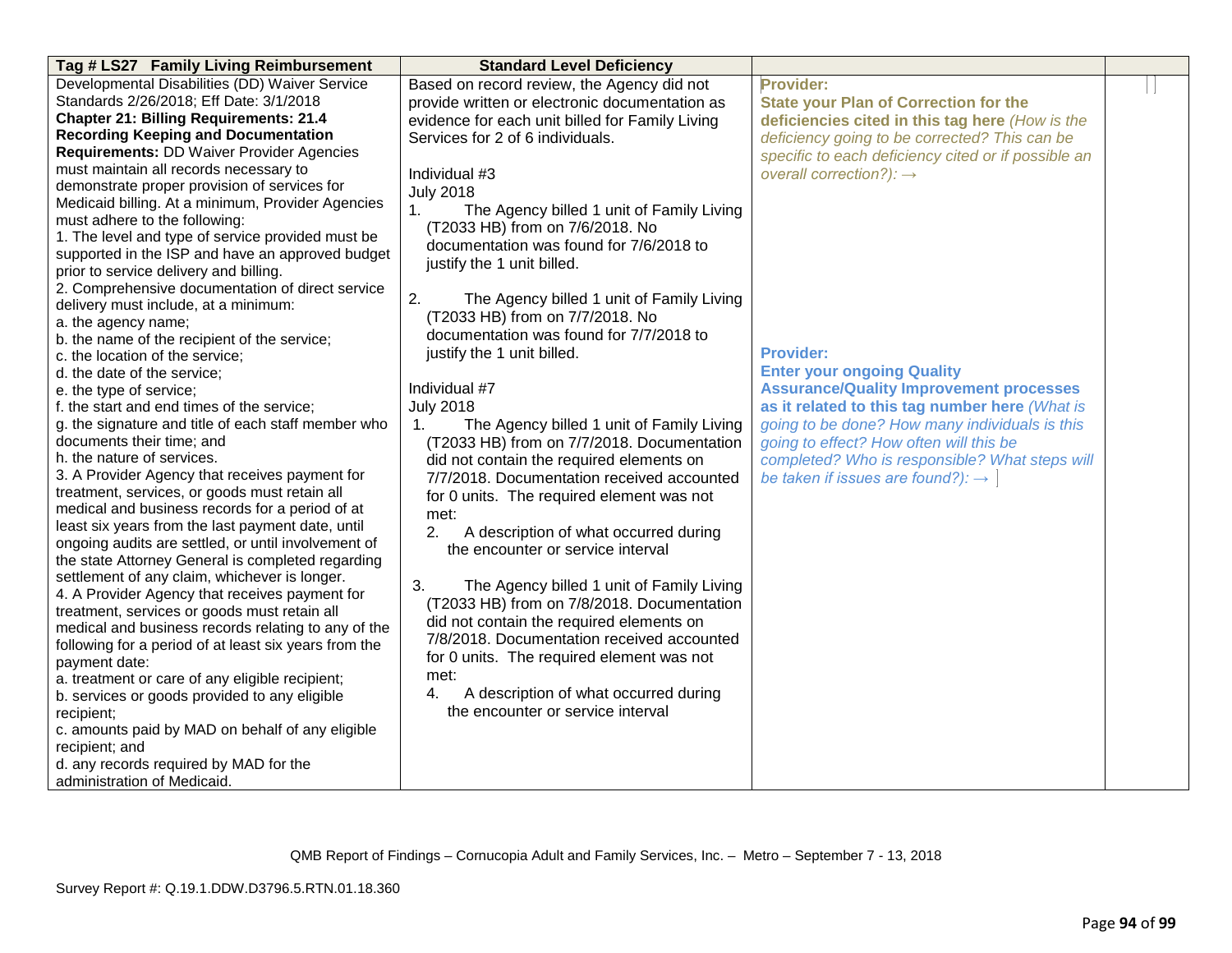| 21.9 Billable Units: The unit of billing depends on<br>the service type. The unit may be a 15-minute<br>interval, a daily unit, a monthly unit or a dollar<br>amount. The unit of billing is identified in the<br>current DD Waiver Rate Table. Provider Agencies<br>must correctly report service units.                                                                                                                                                                                                               |  |  |
|-------------------------------------------------------------------------------------------------------------------------------------------------------------------------------------------------------------------------------------------------------------------------------------------------------------------------------------------------------------------------------------------------------------------------------------------------------------------------------------------------------------------------|--|--|
| 21.9.1 Requirements for Daily Units: For<br>services billed in daily units, Provider Agencies<br>must adhere to the following:<br>1. A day is considered 24 hours from midnight to<br>midnight.<br>2. If 12 or fewer hours of service are provided, then<br>one-half unit shall be billed. A whole unit can be<br>billed if more than 12 hours of service is provided<br>during a 24-hour period.                                                                                                                       |  |  |
| 3. The maximum allowable billable units cannot<br>exceed 340 calendar days per ISP year or 170<br>calendar days per six months.<br>4. When a person transitions from one Provider<br>Agency to another during the ISP year, a standard<br>formula to calculate the units billed by each<br>Provider Agency must be applied as follows:<br>a. The discharging Provider Agency bills the<br>number of calendar days that services were<br>provided multiplied by .93 (93%).<br>b. The receiving Provider Agency bills the |  |  |
| remaining days up to 340 for the ISP year.<br>21.9.2 Requirements for Monthly Units: For<br>services billed in monthly units, a Provider Agency<br>must adhere to the following:<br>1. A month is considered a period of 30 calendar<br>days.<br>2. At least one hour of face-to-face billable services<br>shall be provided during a calendar month where<br>any portion of a monthly unit is billed.                                                                                                                  |  |  |
| 3. Monthly units can be prorated by a half unit.<br>4. Agency transfers not occurring at the beginning<br>of the 30-day interval are required to be<br>coordinated in the middle of the 30-day interval so<br>that the discharging and receiving agency receive<br>a half unit.                                                                                                                                                                                                                                         |  |  |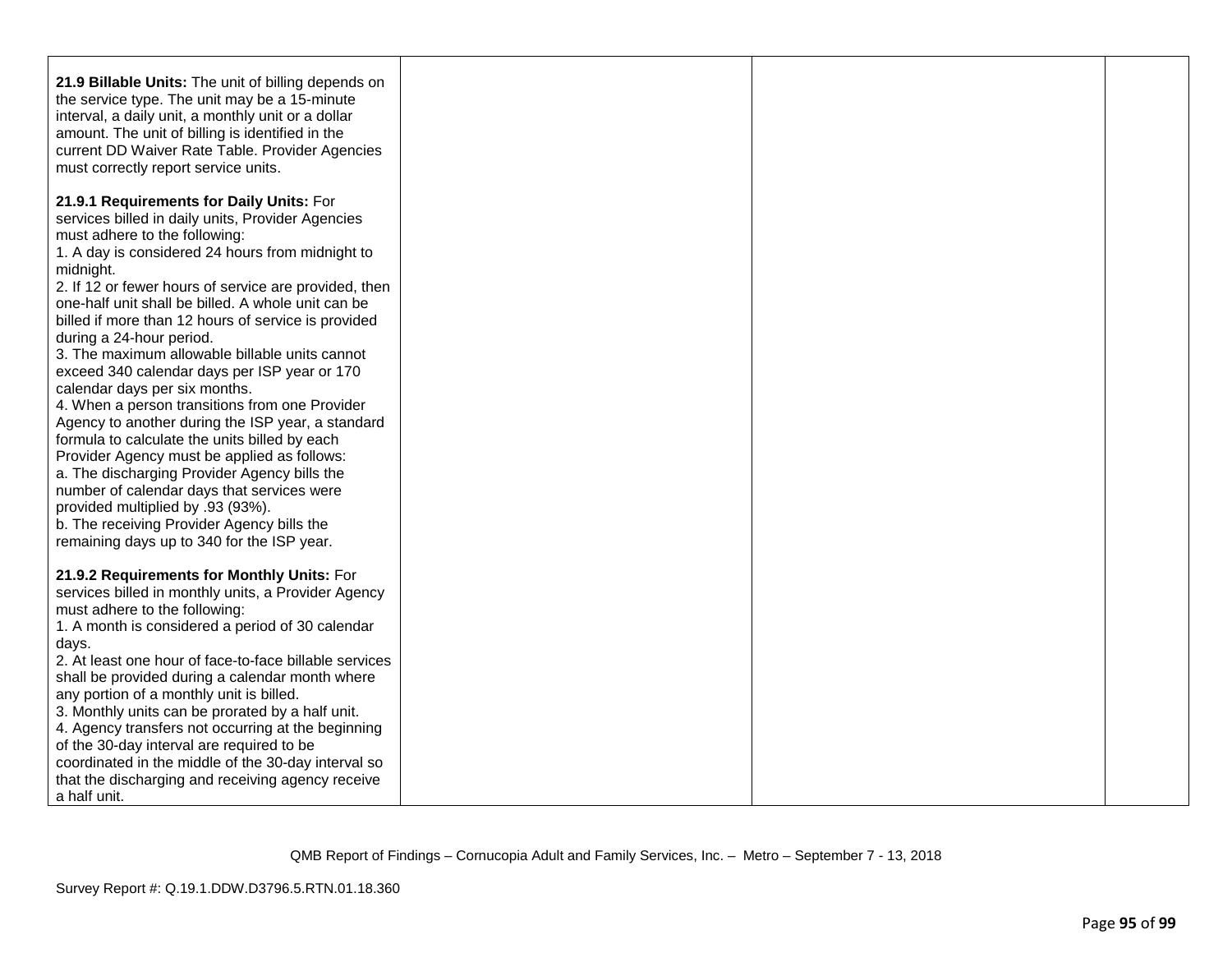| 21.9.3 Requirements for 15-minute and hourly<br>units: For services billed in 15-minute or hourly<br>intervals, Provider Agencies must adhere to the<br>following:<br>1. When time spent providing the service is not<br>exactly 15 minutes or one hour, Provider Agencies<br>are responsible for reporting time correctly<br>following NMAC 8.302.2.<br>2. Services that last in their entirety less than eight<br>minutes cannot be billed. |  |  |
|-----------------------------------------------------------------------------------------------------------------------------------------------------------------------------------------------------------------------------------------------------------------------------------------------------------------------------------------------------------------------------------------------------------------------------------------------|--|--|
| Developmental Disabilities (DD) Waiver Service<br>Standards effective 11/1/2012 revised 4/23/2013;<br>6/15/2015<br><b>CHAPTER 11 (FL) 5. REIMBURSEMENT</b><br>A. Family Living Services Provider Agencies must<br>maintain all records necessary to fully disclose the                                                                                                                                                                        |  |  |
| type, quality, quantity and clinical necessity of<br>services furnished to individuals who are currently<br>receiving services. The Family Living Services<br>Provider Agency records must be sufficiently<br>detailed to substantiate the date, time, individual<br>name, servicing provider, nature of services, and                                                                                                                        |  |  |
| length of a session of service billed. Providers are<br>required to comply with the New Mexico Human<br><b>Services Department Billing Regulations</b>                                                                                                                                                                                                                                                                                        |  |  |
| 1. From the payments received for Family Living<br>services, the Family Living Agency must:<br>a. Provide a minimum payment to the contracted<br>primary caregiver of \$2,051 per month; and<br>b. Provide or arrange up to seven hundred fifty<br>(750) hours of substitute care as sick leave or relief                                                                                                                                     |  |  |
| for the primary caregiver. Under no circumstances<br>can the Family Living Provider agency limit how<br>these hours will be used over the course of the ISP<br>year. It is not allowed to limit the number of<br>substitute care hours used in a given time period,<br>other than an ISP year.                                                                                                                                                |  |  |
| <b>B. Billable Units:</b><br>1. The billable unit for Family Living is based on a<br>daily rate. A day is considered 24 hours from                                                                                                                                                                                                                                                                                                            |  |  |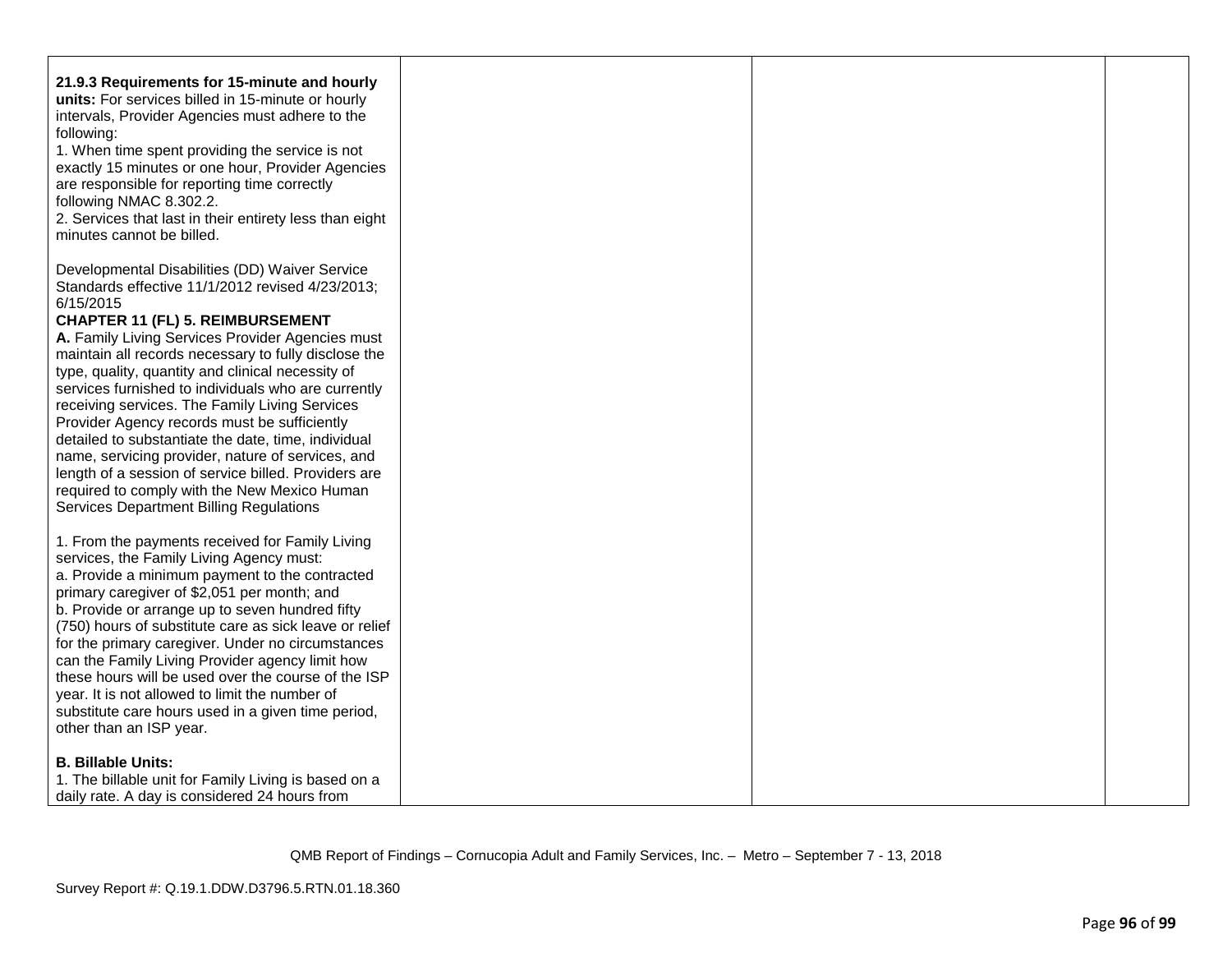| midnight to midnight. If 12 or less hours of service,  |  |  |
|--------------------------------------------------------|--|--|
| are provided then one half unit shall be billed. A     |  |  |
| whole unit can be billed if more than 12 hours of      |  |  |
| service is provided during a 24 hour period.           |  |  |
| 2. The maximum allowable billable units cannot         |  |  |
| exceed three hundred forty (340) days per ISP          |  |  |
| year or one hundred seventy (170) days per six (6)     |  |  |
| months.                                                |  |  |
| Developmental Disabilities (DD) Waiver Service         |  |  |
| Standards effective 4/1/2007                           |  |  |
| <b>CHAPTER 6. IX. REIMBURSEMENT FOR</b>                |  |  |
| <b>COMMUNITY LIVING SERVICES</b>                       |  |  |
| D. Reimbursement for Independent Living                |  |  |
| Services: The billable unit for Independent Living     |  |  |
| Services is a monthly rate with a maximum of 12        |  |  |
| units a year. Independent Living Services is           |  |  |
| reimbursed at two levels based on the number of        |  |  |
| hours of service needed by the individual as           |  |  |
| specified in the ISP. An individual receiving at       |  |  |
| least 20 hours but less than 100 hours of direct       |  |  |
| service per month will be reimbursed at Level II       |  |  |
| rate. An individual receiving 100 or more hours of     |  |  |
| direct service per month will be reimbursed at the     |  |  |
| Level I rate.                                          |  |  |
| NMAC 8.302.1.17 Effective Date 9-15-08 Record          |  |  |
| Keeping and Documentation Requirements - A             |  |  |
| provider must maintain all the records necessary to    |  |  |
| fully disclose the nature, quality, amount and         |  |  |
| medical necessity of services furnished to an          |  |  |
| eligible recipient who is currently receiving or who   |  |  |
| has received services in the past.                     |  |  |
| Detail Required in Records - Provider Records          |  |  |
| must be sufficiently detailed to substantiate the      |  |  |
| date, time, eligible recipient name, rendering,        |  |  |
| attending, ordering or prescribing provider; level     |  |  |
| and quantity of services, length of a session of       |  |  |
| service billed, diagnosis and medical necessity of     |  |  |
| any service Treatment plans or other plans of          |  |  |
| care must be sufficiently detailed to substantiate     |  |  |
| the level of need, supervision, and direction and      |  |  |
| service(s) needed by the eligible recipient.           |  |  |
| Services Billed by Units of Time -                     |  |  |
| Services billed on the basis of time units spent with  |  |  |
| an eligible recipient must be sufficiently detailed to |  |  |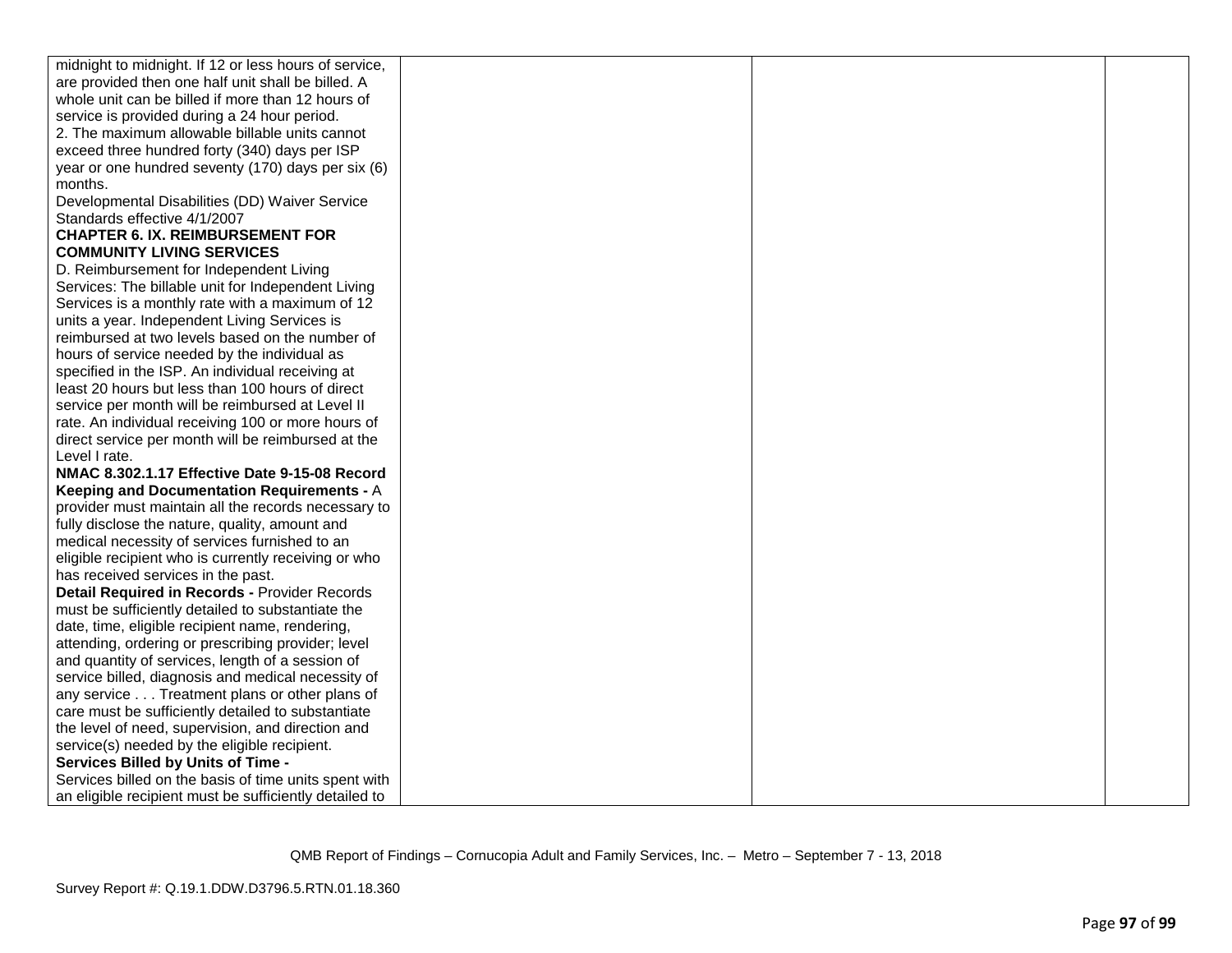| document the actual time spent with the eligible     |  |  |
|------------------------------------------------------|--|--|
| recipient and the services provided during that time |  |  |
| unit.                                                |  |  |
| <b>Records Retention - A provider who receives</b>   |  |  |
| payment for treatment, services or goods must        |  |  |
| retain all medical and business records relating to  |  |  |
| any of the following for a period of at least six    |  |  |
| years from the payment date:                         |  |  |
| (1) treatment or care of any eligible recipient      |  |  |
| (2) services or goods provided to any eligible       |  |  |
| recipient                                            |  |  |
| (3) amounts paid by MAD on behalf of any eligible    |  |  |
| recipient; and                                       |  |  |
| (4) any records required by MAD for the              |  |  |
| administration of Medicaid                           |  |  |